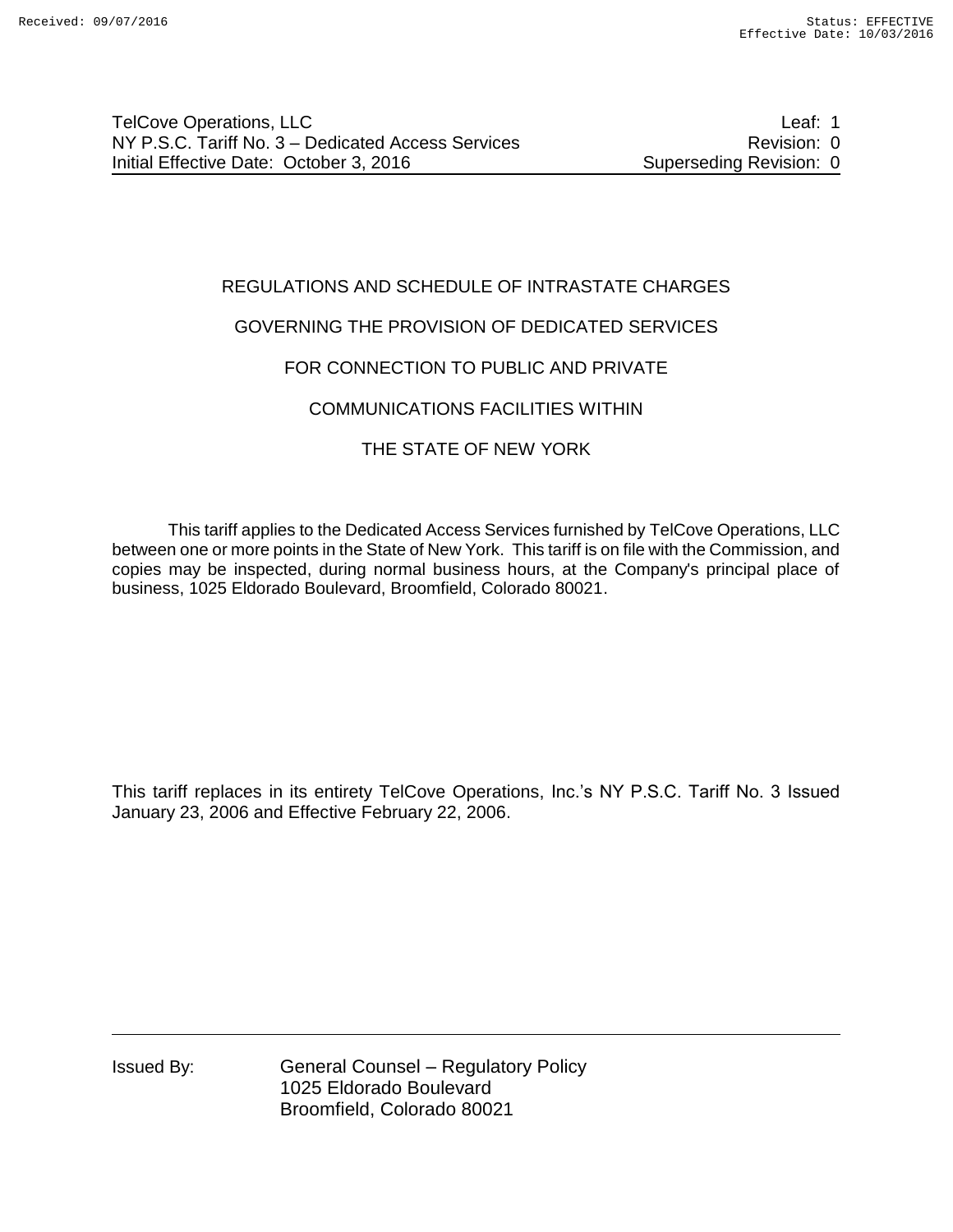| <b>TelCove Operations, LLC</b>                     | Leaf: 2                 |
|----------------------------------------------------|-------------------------|
| NY P.S.C. Tariff No. 3 – Dedicated Access Services | Revision: 0             |
| Initial Effective Date: October 3, 2016            | Superseding Revision: 0 |

## CHECK SHEET

The Leafs of this tariff are effective as of the date shown. The original and revised Leafs named below contain all changes from the original tariff and are in effect on the date shown.

| <u>Leaf</u>      | Revision | <u>Leaf</u> | <b>Revision</b> | <u>Leaf</u> | <b>Revision</b> | <u>Leaf</u> | <b>Revision</b> |
|------------------|----------|-------------|-----------------|-------------|-----------------|-------------|-----------------|
| 1                | Original | 27          | Original        | 53          | Original        | 79          | Original        |
| $\overline{c}$   | Original | 28          | Original        | 54          | Original        | 80          | Original        |
| 3                | Original | 29          | Original        | 55          | Original        | 81          | Original        |
| 4                | Original | 30          | Original        | 56          | Original        | 82          | Original        |
| 5                | Original | 31          | Original        | 57          | Original        | 83          | Original        |
| 6                | Original | 32          | Original        | 58          | Original        | 84          | Original        |
| 7                | Original | 33          | Original        | 59          | Original        | 85          | Original        |
| 8                | Original | 34          | Original        | 60          | Original        | 86          | Original        |
| $\boldsymbol{9}$ | Original | 35          | Original        | 61          | Original        | 87          | Original        |
| 10               | Original | 36          | Original        | 62          | Original        | 88          | Original        |
| 11               | Original | 37          | Original        | 63          | Original        | 89          | Original        |
| 12               | Original | 38          | Original        | 64          | Original        | 90          | Original        |
| 13               | Original | 39          | Original        | 65          | Original        | 91          | Original        |
| 14               | Original | 40          | Original        | 66          | Original        | 92          | Original        |
| 15               | Original | 41          | Original        | 67          | Original        | 93          | Original        |
| 16               | Original | 42          | Original        | 68          | Original        | 94          | Original        |
| 17               | Original | 43          | Original        | 69          | Original        | 95          | Original        |
| 18               | Original | 44          | Original        | 70          | Original        | 96          | Original        |
| 19               | Original | 45          | Original        | 71          | Original        | 97          | Original        |
| 20               | Original | 46          | Original        | 72          | Original        | 98          | Original        |
| 21               | Original | 47          | Original        | 73          | Original        | 99          | Original        |
| 22               | Original | 48          | Original        | 74          | Original        | 100         | Original        |
| 23               | Original | 49          | Original        | 75          | Original        |             |                 |
| 24               | Original | 50          | Original        | 76          | Original        |             |                 |
| 25               | Original | 51          | Original        | 77          | Original        |             |                 |
| 26               | Original | 52          | Original        | 78          | Original        |             |                 |

\*New or revised page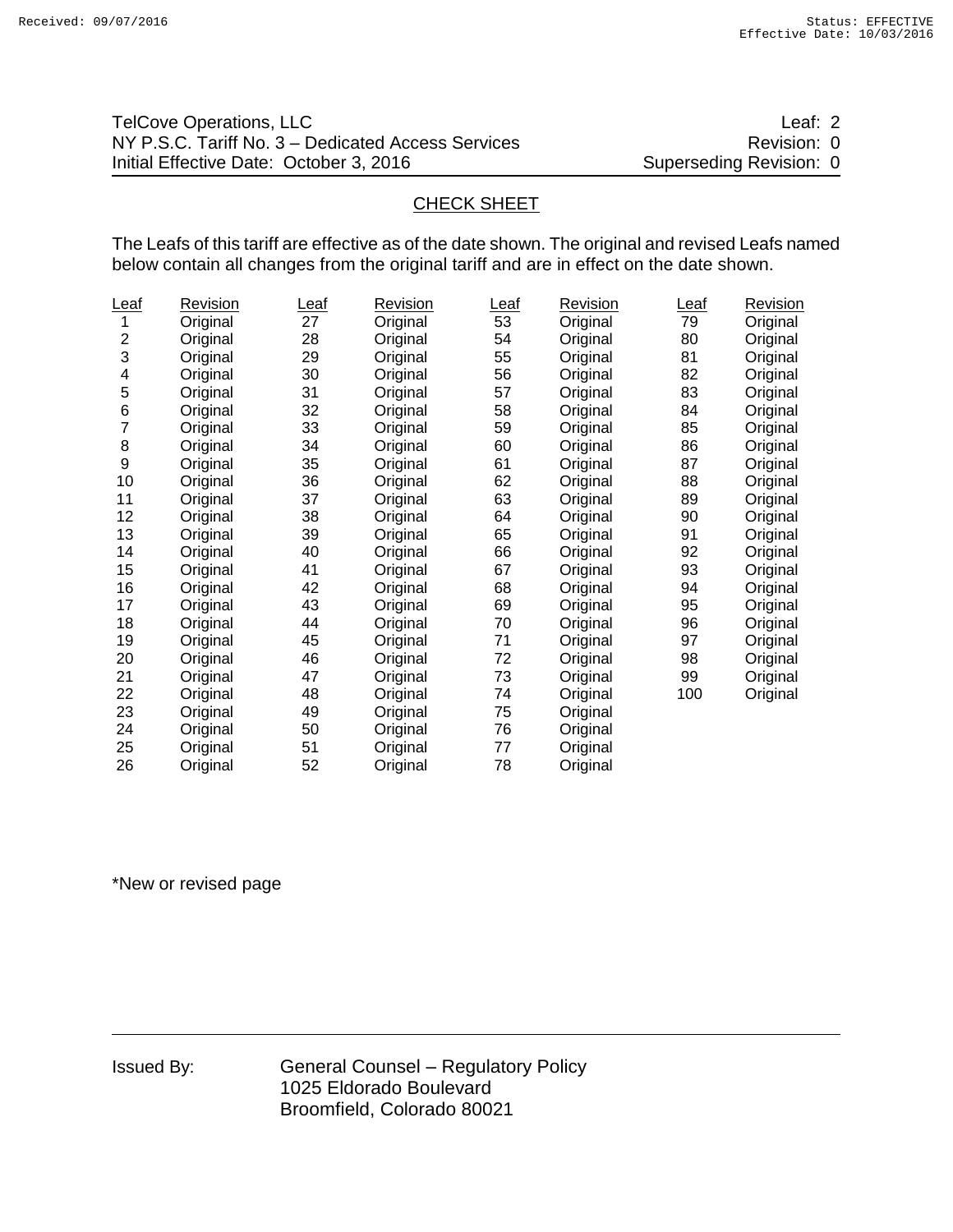# TelCove Operations, LLC **Leaf: 3** NY P.S.C. Tariff No. 3 – Dedicated Access Services **Revision: 0** Revision: 0 Initial Effective Date: October 3, 2016 Superseding Revision: 0

## Table of Contents

#### **Leaf**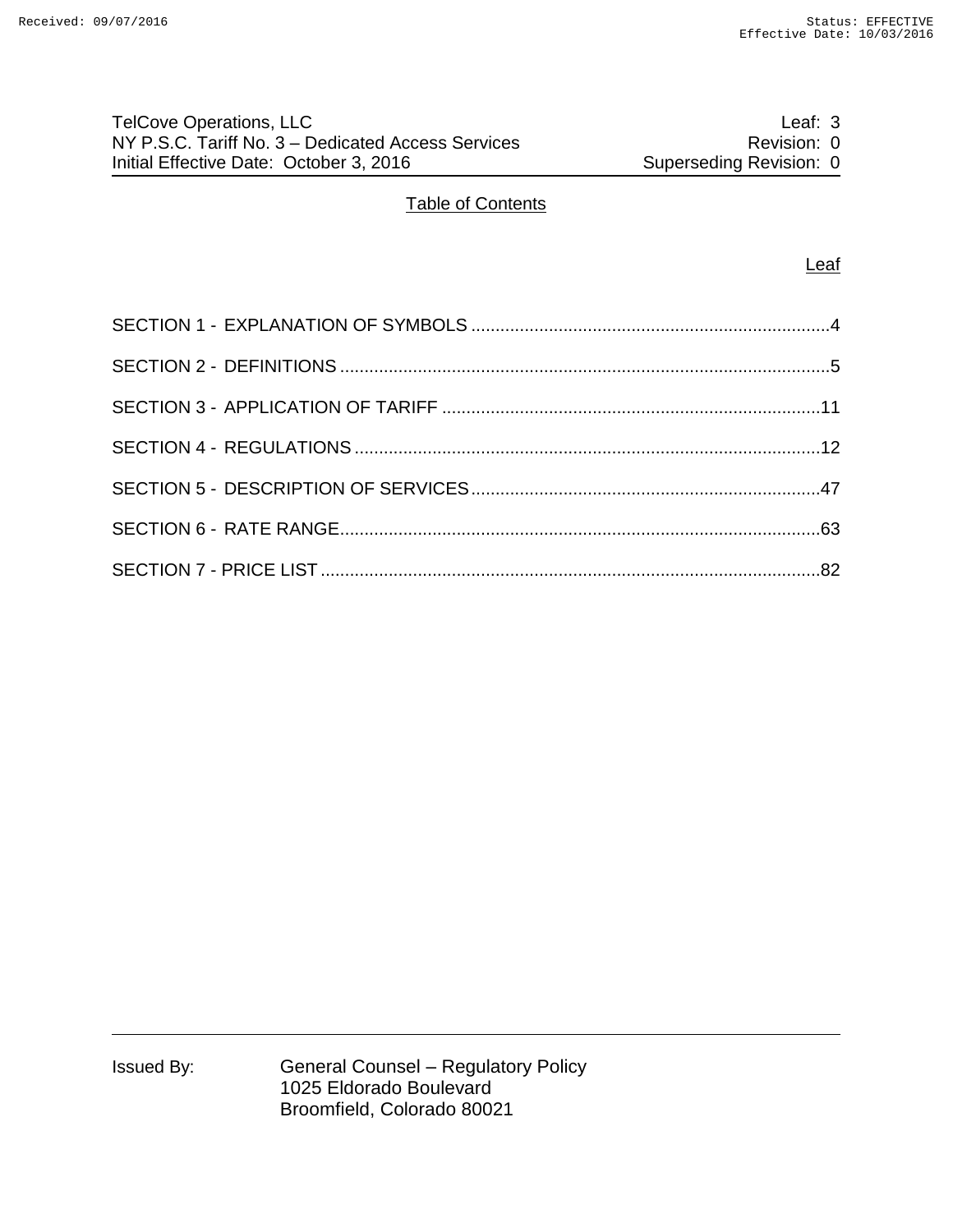### 1. EXPLANATION OF SYMBOLS, REFERENCE MARKS, AND ABBREVIATIONS OF TECHNICAL TERMS USED IN THIS TARIFF

The following symbols shall be used in this Tariff for the purpose indicated below:

- C To signify changed regulation.
- D To signify discontinued rate or regulation.
- I To signify increased rate.
- M To signify a move in the location of text.
- N To signify new rate or regulation.
- R To signify reduced rate.
- S To signify reissued matter.<br>T To signify a change in text
- To signify a change in text but no change in rate or regulation.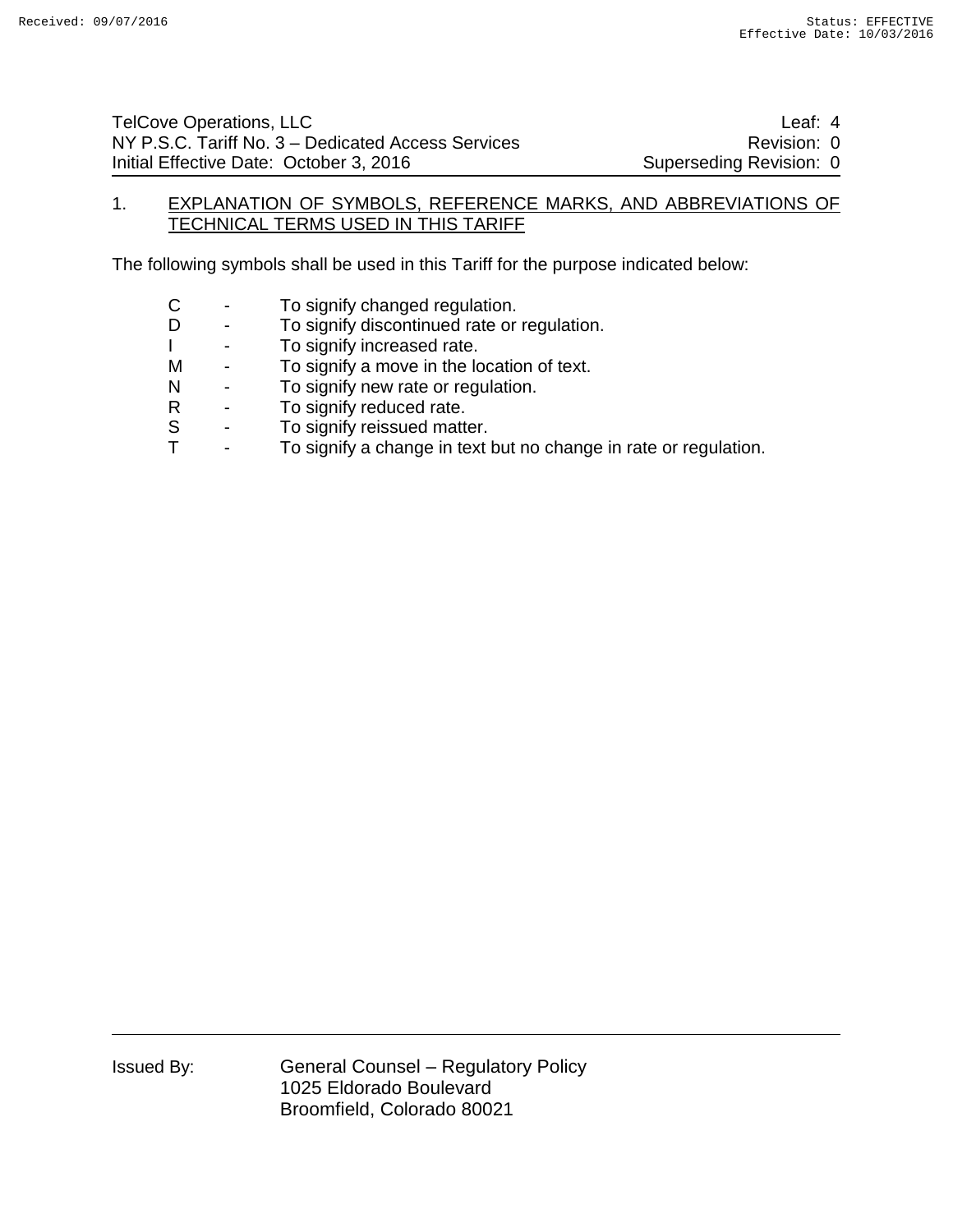TelCove Operations, LLC and the state of the state of the state of the state of the state of the state of the state of the state of the state of the state of the state of the state of the state of the state of the state of NY P.S.C. Tariff No. 3 – Dedicated Access Services Revision: 0 Initial Effective Date: October 3, 2016 Superseding Revision: 0

### 2. DEFINITIONS

Certain terms used generally throughout this Tariff are described below.

#### Advance Payment

Part or all of a payment required before the start of service.

#### Access Services

The Company's interstate telephone services offered pursuant to this Tariff.

### Application for Service

An application which includes all pertinent billing, technical and other descriptive information which will enable the Carrier TelCove Operations, Inc. to provide the specified communications services.

#### Authorized User

A person, firm or corporation which is authorized by the customer or joint user to be connected to the service of the customer or joint user, respectively.

#### Bit

The term "Bit" denotes the smallest unit of information in a binary system of notation.

#### Carrier

TelCove Operations, Inc., referred to as TelCove or Company.

### Carrier's Point of Presence

Location of Carrier's terminals in each location used to originate or terminate interexchange transmissions.

### Channel or Circuit

A communications path between two or more points having a transmission speed specified in this tariff.

### Channel Termination

Channel Termination provides for a standard interface arrangement which includes the technical characteristics, facilities, and signaling capability (if any) associated with the type of service provided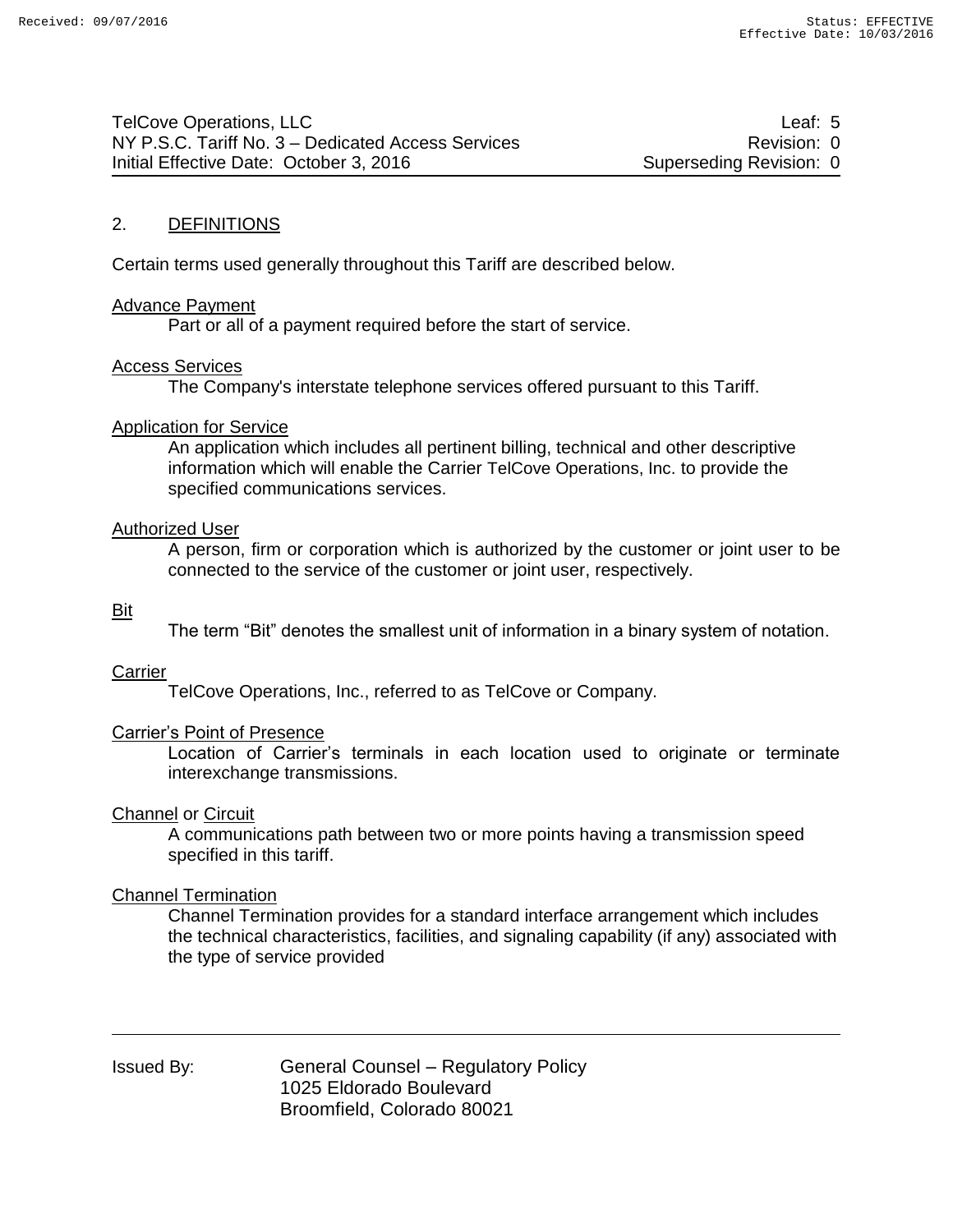### 2. DEFINITIONS (Cont'd)

#### **Commission**

The New York Public Service Commission

#### Company

TelCove Operations, Inc., the issuer of this Tariff unless the context clearly indicates otherwise.

#### Customer

The person, firm or corporation which orders service and is responsible for the payment of charges and compliance with the Company's regulations.

#### Dedicated

A facility or equipment system or subsystem set aside for the sole use of a specific customer.

#### Dim Fiber

Fiber capacity that is normally provided in bandwidth increments, with or without all, or a portion of the associated electronics.

#### Dark Fiber

Fiber that does not include the associated electronics required to provide services. Dark fiber is normally provided in complete fiber strands.

#### Data

The term "Data" denotes the representation of information as characters that are in a digital or analog form and to which meaning can be assigned.

### DDS – Digital Data Service

Transport of data-grade digitized and synchronized signals, as opposed to voice-grade analog signals.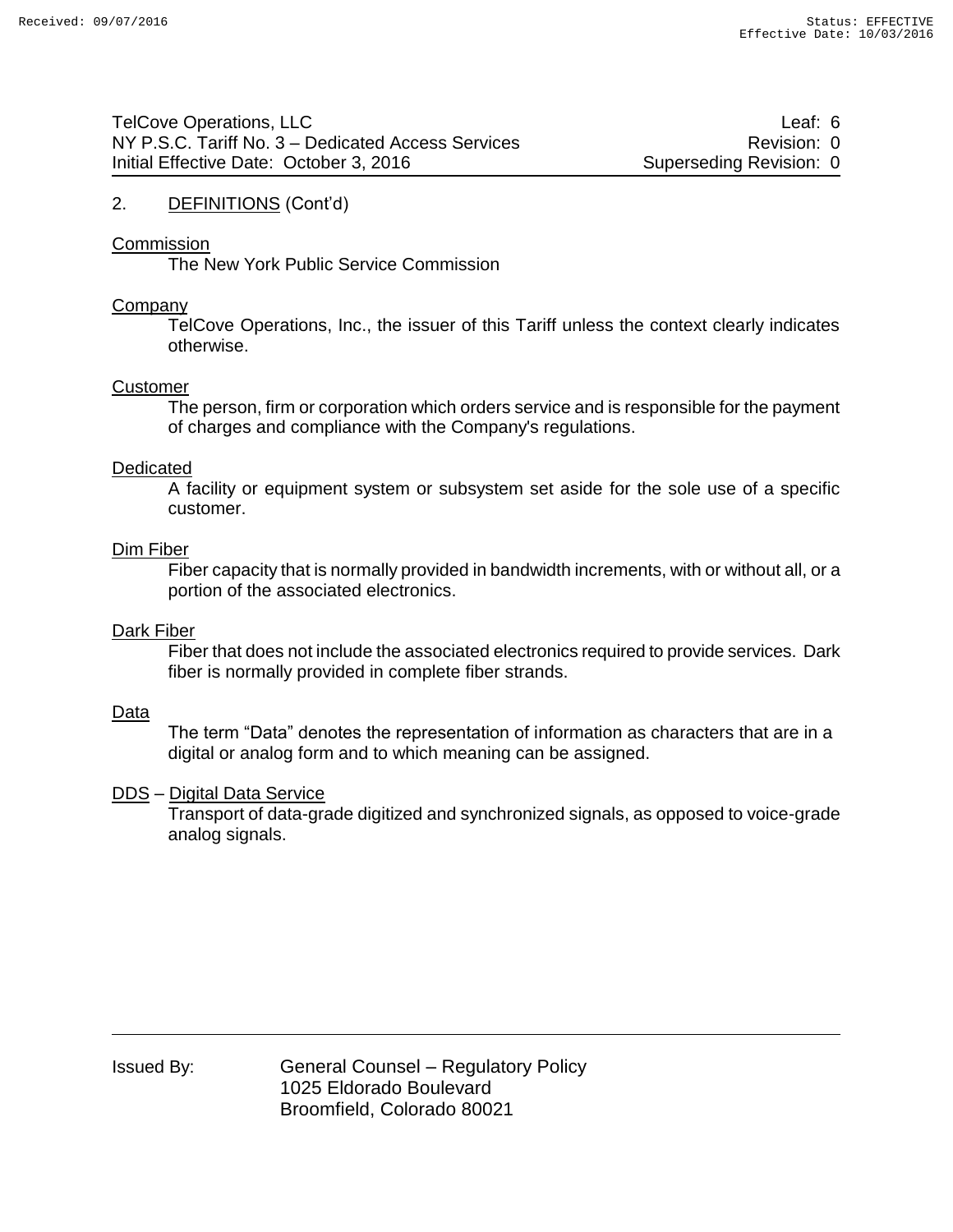| TelCove Operations, LLC                            | Leaf: 7                 |
|----------------------------------------------------|-------------------------|
| NY P.S.C. Tariff No. 3 – Dedicated Access Services | Revision: 0             |
| Initial Effective Date: October 3, 2016            | Superseding Revision: 0 |

## 2. DEFINITIONS (Cont'd)

#### Demarcation Point

The point of demarcation and/or interconnection between Company's communications facilities and terminal equipment, protective apparatus, or wiring at a subscriber's presence.

### DS-0

Digital Signal Level 0 service, generally a 64 kbps signal.

## DS-1

Digital Signal Level 1 service, a 1.544 Mbps signal.

## DS-3

Digital Signal Level 3 service, a 44.736 Mbps signal.

### End User or User

Any person or entity that obtains the Company's services provided under this Tariff, regardless of whether such person or entity is so authorized by the Customer.

#### Expedite

A service description plus the accompanying installation or change to related circuits processed in a time period shorter than Carrier's standard service interval, upon request by a Customer.

### Individual Case Basis

A service arrangement in which the regulation, rates and charges are developed based on the specific circumstances of the case.

#### Interruption

A condition whereby the service or portion of the service in inoperative, beginning at the time of notice by the Customer to Carrier that such service is inoperative, and ending at the time of restoration.

## Intrastate Access Service

Provides for a two-point communications path between a Customer's premises or a collocated interconnection location and an end user's premises for originating and terminating calls within the state.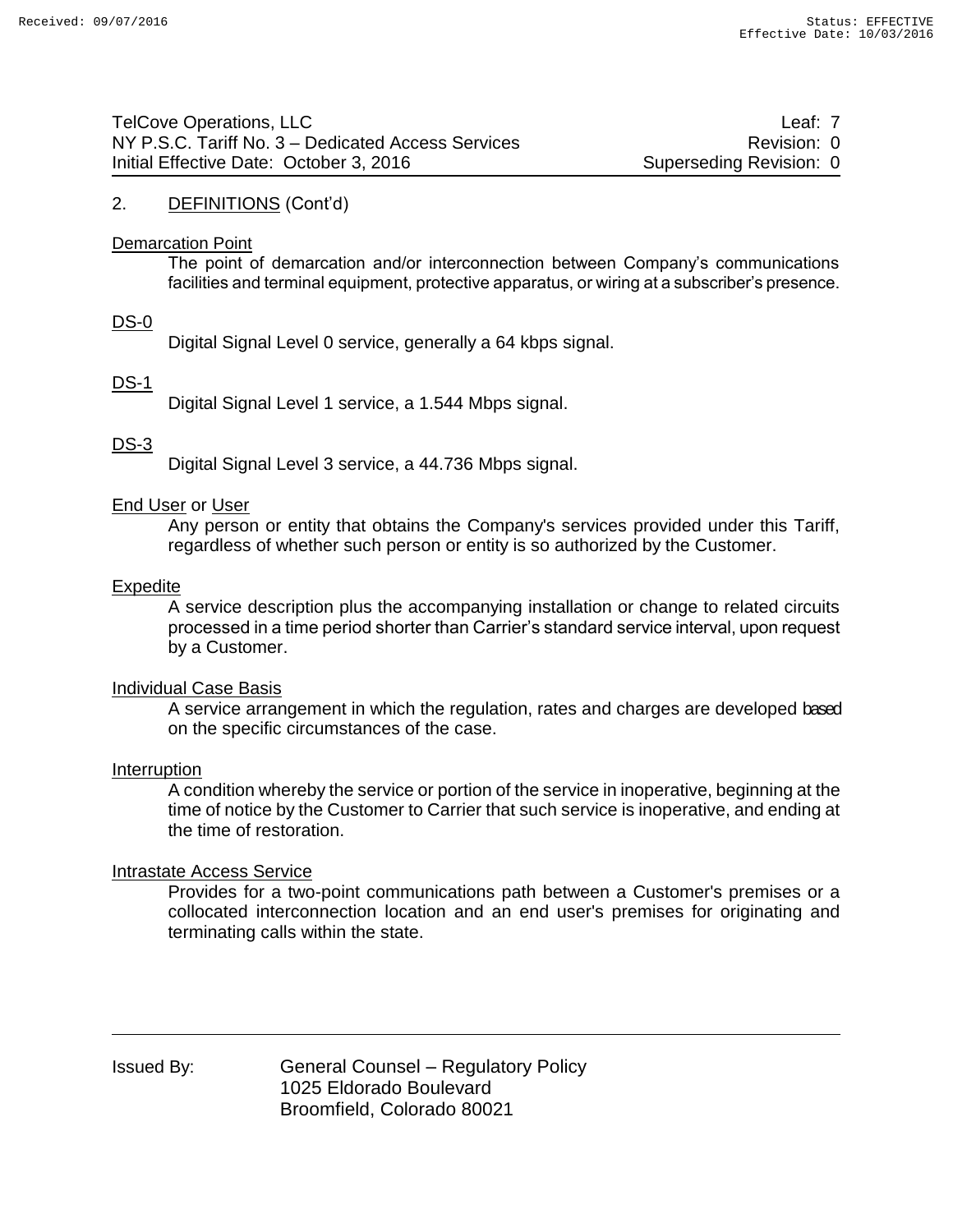| <b>TelCove Operations, LLC</b>                     | Leaf: 8                 |
|----------------------------------------------------|-------------------------|
| NY P.S.C. Tariff No. 3 – Dedicated Access Services | Revision: 0             |
| Initial Effective Date: October 3, 2016            | Superseding Revision: 0 |

#### 2. DEFINITIONS (Cont'd)

# LATA

A Local Access and Transport Area established pursuant to the Modification of Final Judgment entered by the United States District Court for the District of Columbia in Civil Action No. 82-0192; or any other geographic area designated as a LATA in the NATIONAL EXCHANGE CARRIER ASSOCIATION, Inc. Tariff F.C.C. No. 4.

## **Mbps**

Megabits per second, or millions of bits per second.

#### Multiplexing

Multiplexing, or "muxing" is the sequential combining of lower bit rate services onto a higher bit rate service for more efficient facility capacity usage, or vice versa.

#### DS-1 to DS-0 Multiplexing

The multiplexing/demultiplexing of up to 24 DS-0 or VF channels per DS-1.

#### M13 Multiplexing

The multiplexing/demultiplexing of up to 28 DS-1 channels per DS-3.

#### Custom Multiplexing

The multiplexing or preparation of traffic for transport on Carrier's network that is normally considered non-standard, such as 10 mb, or 16 mb signals.

#### Network

Refers to the Company's facilities, equipment, and services provided under this Tariff.

#### Network Service

Intrastate communications service providing one-way and/or two-way information transmissions originating from points within the State of New York.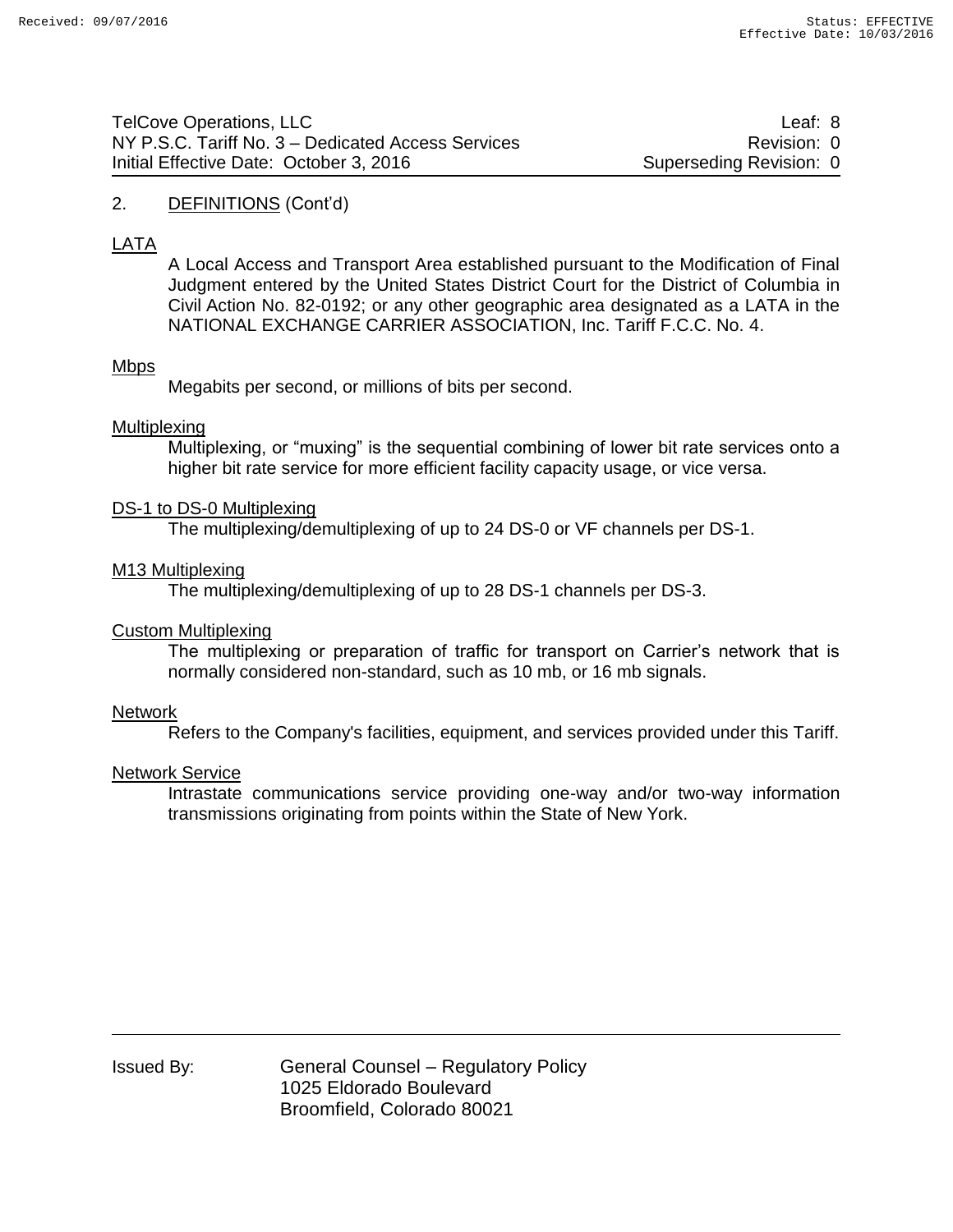TelCove Operations, LLC and the control of the control of the control of the control of the control of the control of the control of the control of the control of the control of the control of the control of the control of NY P.S.C. Tariff No. 3 – Dedicated Access Services Revision: 0 Initial Effective Date: October 3, 2016 Superseding Revision: 0

## 2. DEFINITIONS (Cont'd)

Non-recurring Charges One time charges.

### POP – Point of Presence

The interconnection location of an interstate service provider.

### Service Commencement Date

The first date on which the Company notifies the Customer that the requested service or facility is available for use, unless extended by the Customer's refusal to accept service which does not conform to standards set forth in the Service Order or this Tariff, in which case the Service Commencement Date is the date of the Customer's acceptance. The Company and the Customer may mutually agree on a substitute Service Commencement Date. If the Company does not have an executed Service Order from a Customer, the Service Commencement Date will be the first date on which the service or facility was used by a Customer.

### Service Order

The written request for dedicated services executed by the Customer and the Company in the format devised by the Company. The signing of a Service Order by the Customer and acceptance by the Company initiates the respective obligations of the parties as set forth therein and pursuant to this Tariff, but the duration of the service is calculated from the Service Commencement Date. Should a Customer use the Company's dedicated service without an executed Service Order, the Company will then request the Customer to submit a Service Order.

### Shared

A facility or equipment system or subsystem that can be used simultaneously by several Customers.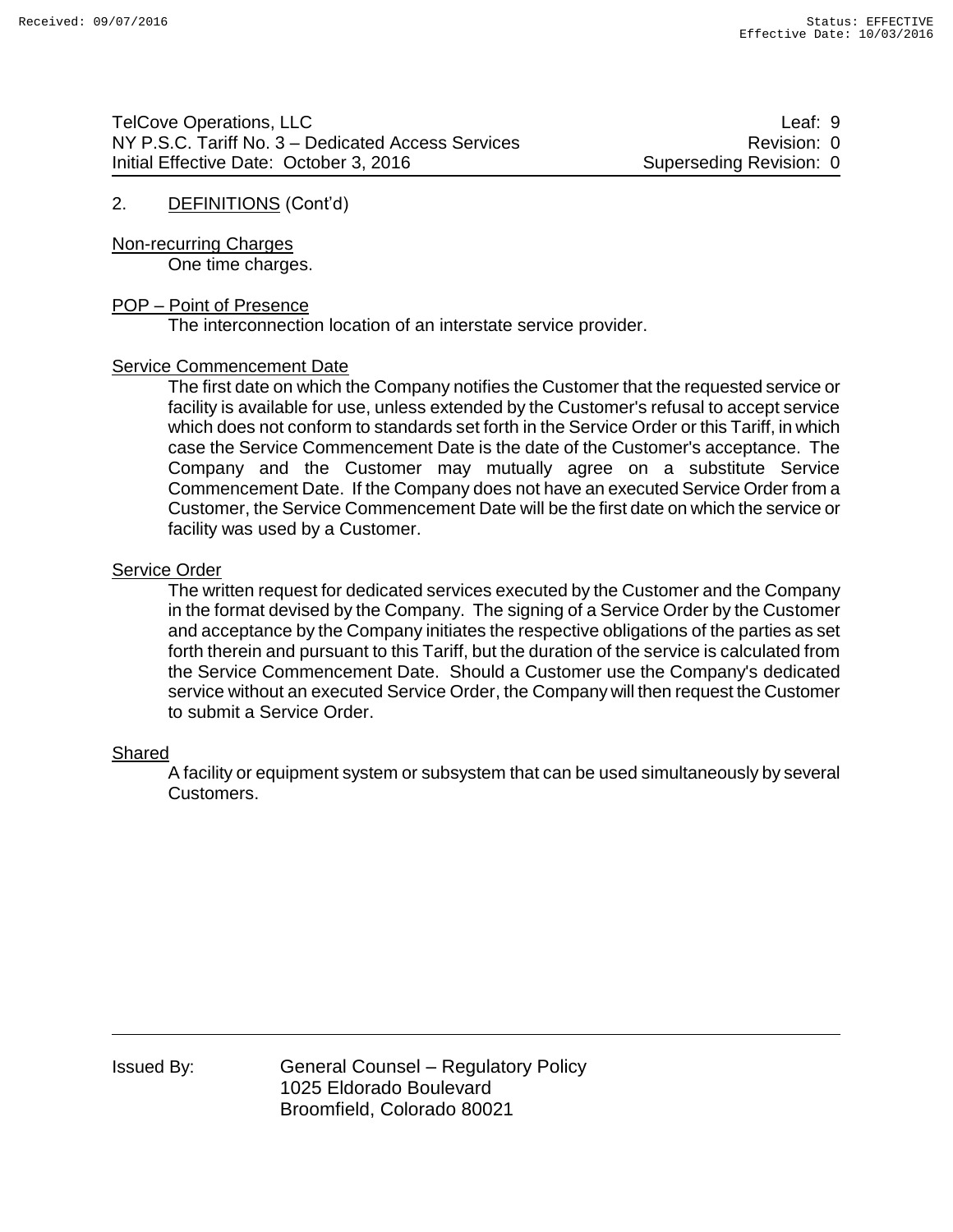| <b>TelCove Operations, LLC</b>                     | Leaf: 10                |
|----------------------------------------------------|-------------------------|
| NY P.S.C. Tariff No. 3 – Dedicated Access Services | Revision: 0             |
| Initial Effective Date: October 3, 2016            | Superseding Revision: 0 |

### 2. DEFINITIONS (Cont'd)

### **SONET**

SONET (Synchronous Optical Network) is a set of standards that establishes specifications for optical data transport.

### User

A customer, joint user, or any other person authorized by a customer to use service provided under this Tariff.

### Voice Grade Facility

The term "Voice Grade Facility" denotes a communications channel with a bandwidth of approximately 2,700 Hertz (300 to 3,000 Hertz).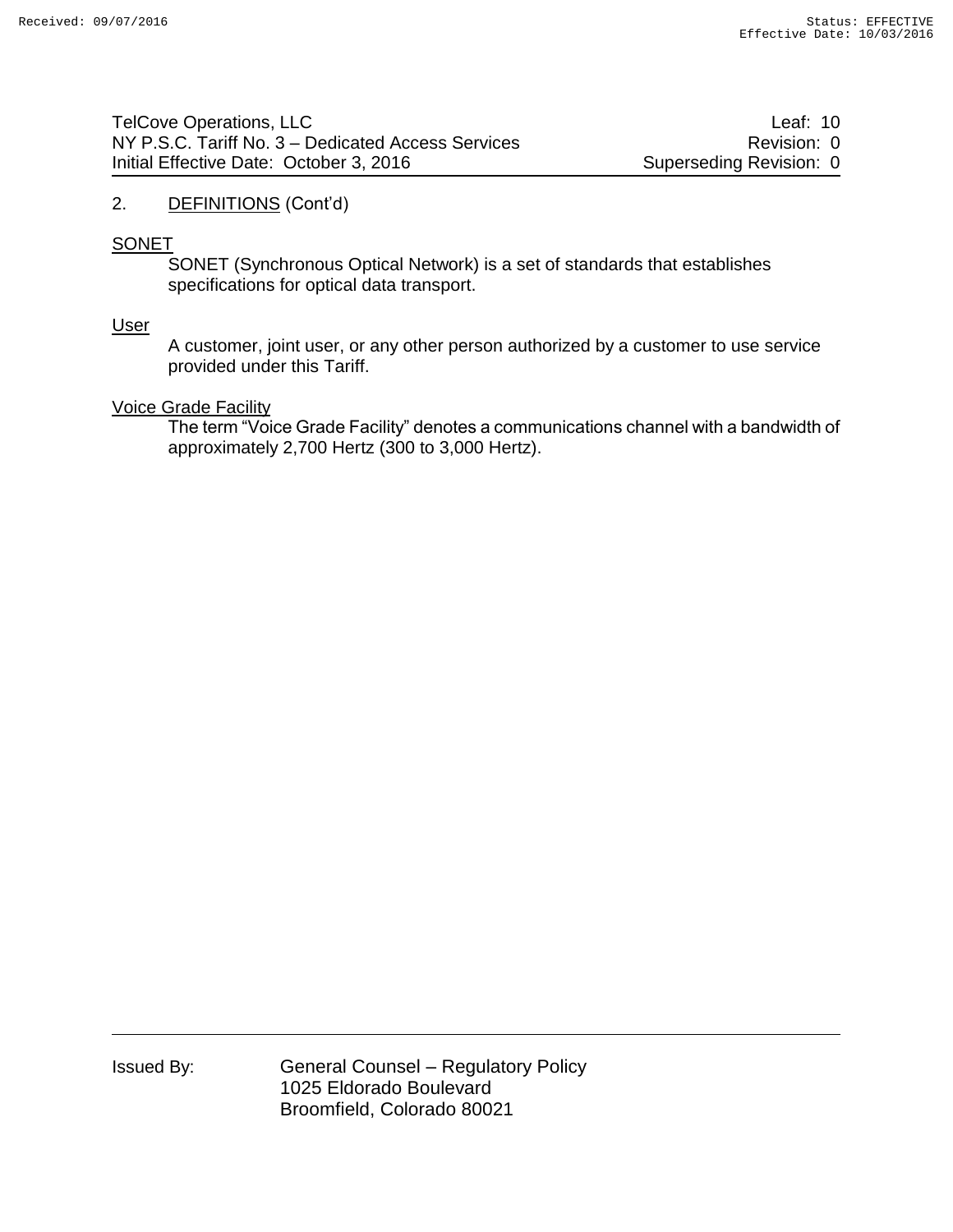| <b>TelCove Operations, LLC</b>                     | Leaf: 11                |
|----------------------------------------------------|-------------------------|
| NY P.S.C. Tariff No. 3 – Dedicated Access Services | Revision: 0             |
| Initial Effective Date: October 3, 2016            | Superseding Revision: 0 |

### 3. APPLICATION OF TARIFF

3.1 This Tariff applies to intrastate access service supplied to Customers for origination and termination of traffic to and from Central Office codes directly assigned to the Company.

This Tariff applies only to the extent that services provided hereunder are used by a Customer for the purpose of originating or terminating intrastate communications. A communication is "intrastate" only if all points of origination and termination are located within the State of New York.

## 3.1.1 Dedicated High-Speed Digital Service

The furnishing of intrastate interLATA and intraLATA Dedicated Telecommunications services in connection with one-way and/or two-way information transmission originating from nonresidential user points within the State of New York.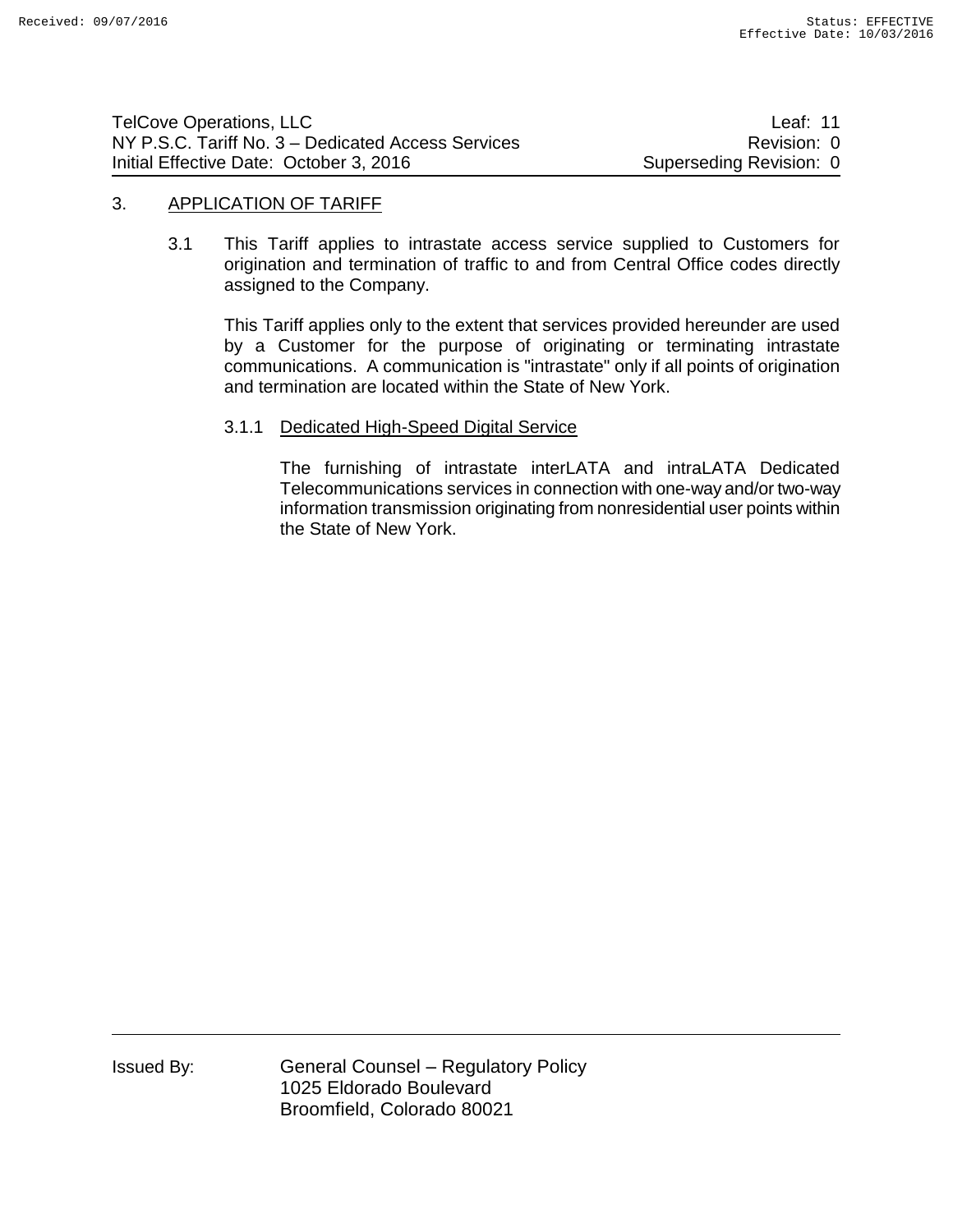## 4. REGULATIONS

4.1 Undertaking of the Company

### 4.1.1. Scope

The Company undertakes to furnish dedicated services in accordance with the terms and conditions set forth in this Tariff.

### 4.1.2 Shortage of Facilities

All service is subject to the availability of suitable facilities. The Company reserves the right to limit the length of communications or to discontinue furnishing services when necessary because of the lack of transmission medium capacity or because of any causes beyond its control.

## 4.1.3 Terms and Conditions

- A) Service is provided on the basis of a minimum period of at least one month, 24-hours per day. For the purpose of computing charges in this Tariff, a month is considered to have 30 days.
- B) Customers may be required to enter into written Service Orders which shall contain or reference a specific description of the service ordered, the rates to be charged, the duration of the services, and the terms and conditions in this Tariff and service shall be provided to an acceptable applicant within five (5) business days of a completed application. Customers will also be required to execute any other documents as may be reasonably requested by the Company.
- C) In any action between the parties to enforce any provision of this Tariff, the prevailing party shall be entitled to recover its legal fees and court costs from the non-prevailing party in addition to other relief a court may award.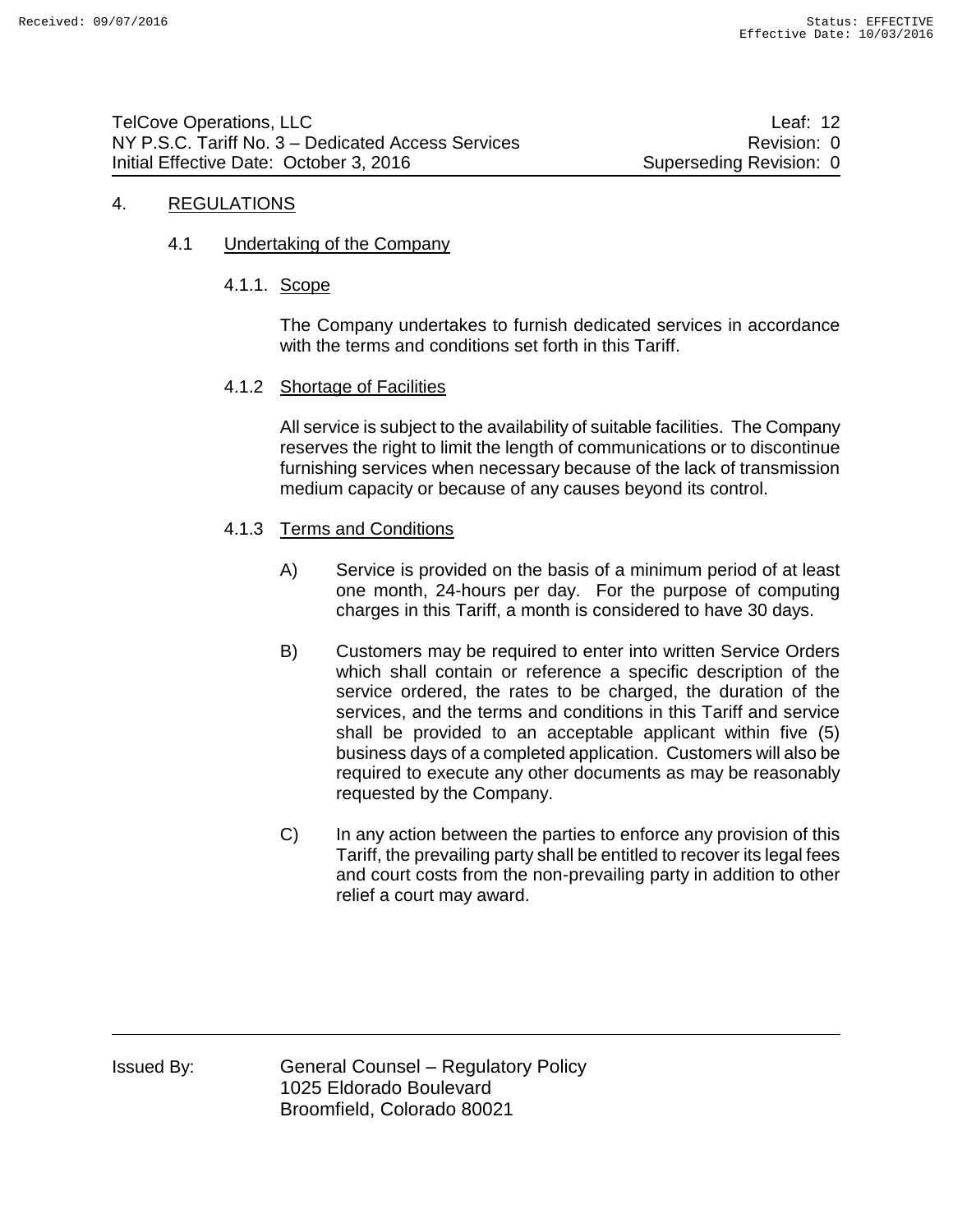# 4. REGULATIONS (Cont'd)

- 4.1 Undertaking of the Company (Cont'd)
	- 4.1.3 Terms and Conditions (Cont'd)
		- D) This Tariff shall be interpreted and governed by the laws of the State of New York regardless of its choice of laws provision.
	- 4.1.4 Limitations on Liability
		- A) Except as otherwise stated in this section, the liability of the Company for damages arising out of either: ( 1 ) the furnishing of its services, including but not limited to mistakes, omissions, interruptions, delays, or errors, or other defects, misrepresentations, or use of these services or (2) the failure to furnish its service, whether caused by acts or omission, shall be limited to the extension of allowances to the Customer for interruptions in service as set forth in this Tariff.
		- B) Except for the extension of allowances to the Customer for interruptions in service as set forth in this Tariff, the Company shall not be liable to a Customer or third party for any direct, indirect, special, incidental, reliance, consequential, exemplary or punitive damages, including, but not limited to, loss of revenue or profits, for any reason whatsoever, including, but not limited to, any act or omission, failure to perform, delay, interruption, failure to provide any service or any failure in or breakdown of facilities associated with the service.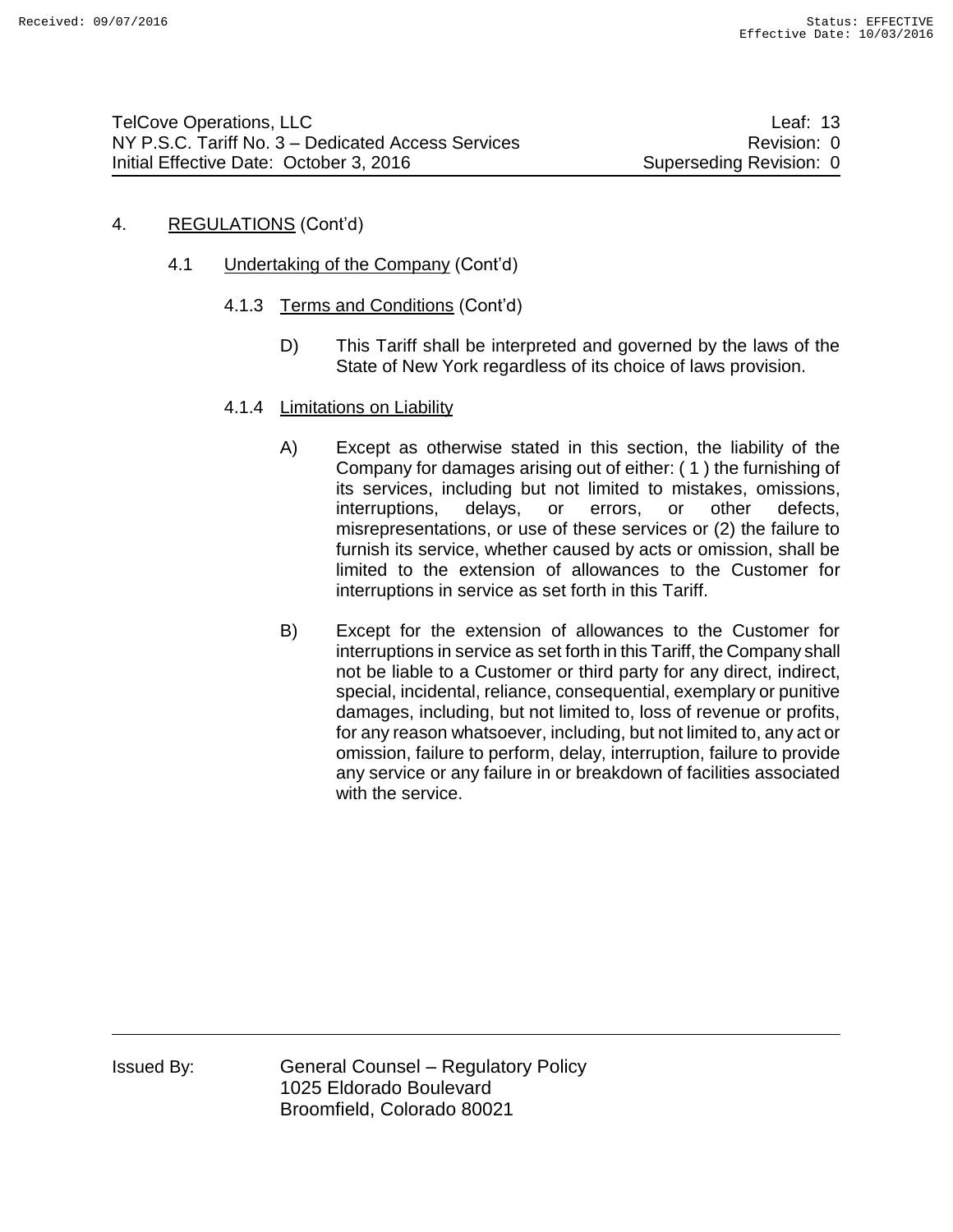- 4. REGULATIONS (Cont'd)
	- 4.1 Undertaking of the Company (Cont'd)
		- 4.1.4 Limitations on Liability (Cont'd)
			- C) The liability of the Company for errors in billing that result in overpayment by the Customer shall be limited to a credit equal to the dollar amount erroneously billed or, in the event that payment has been made and service has been discontinued, to a refund of the amount erroneously billed. Notwithstanding the foregoing, the Company will only provide credit or payment for up to 90 days of over billed amounts.
				- D) The Company shall not be liable for any claims for loss or damages involving:
					- 1) Any act or omission of: (a) the Customer, (b) any other entity furnishing service, equipment or facilities for use in conjunction with services or facilities provided by the Company; or (c) common carriers or warehousemen;
					- 2) Any delay or failure of performance or equipment due to causes beyond the Company's control, including but not limited to, acts of God, fires, floods, earthquakes, hurricanes, or other catastrophes; national emergencies, insurrections, riots, wars or other civil commotions; strikes, lockouts, work stoppages or other labor difficulties; criminal actions taken against the Company; unavailability, failure or malfunction of equipment or facilities provided by the Customer or third parties; and any law, order, regulation or other action of any governing authority or agency thereof;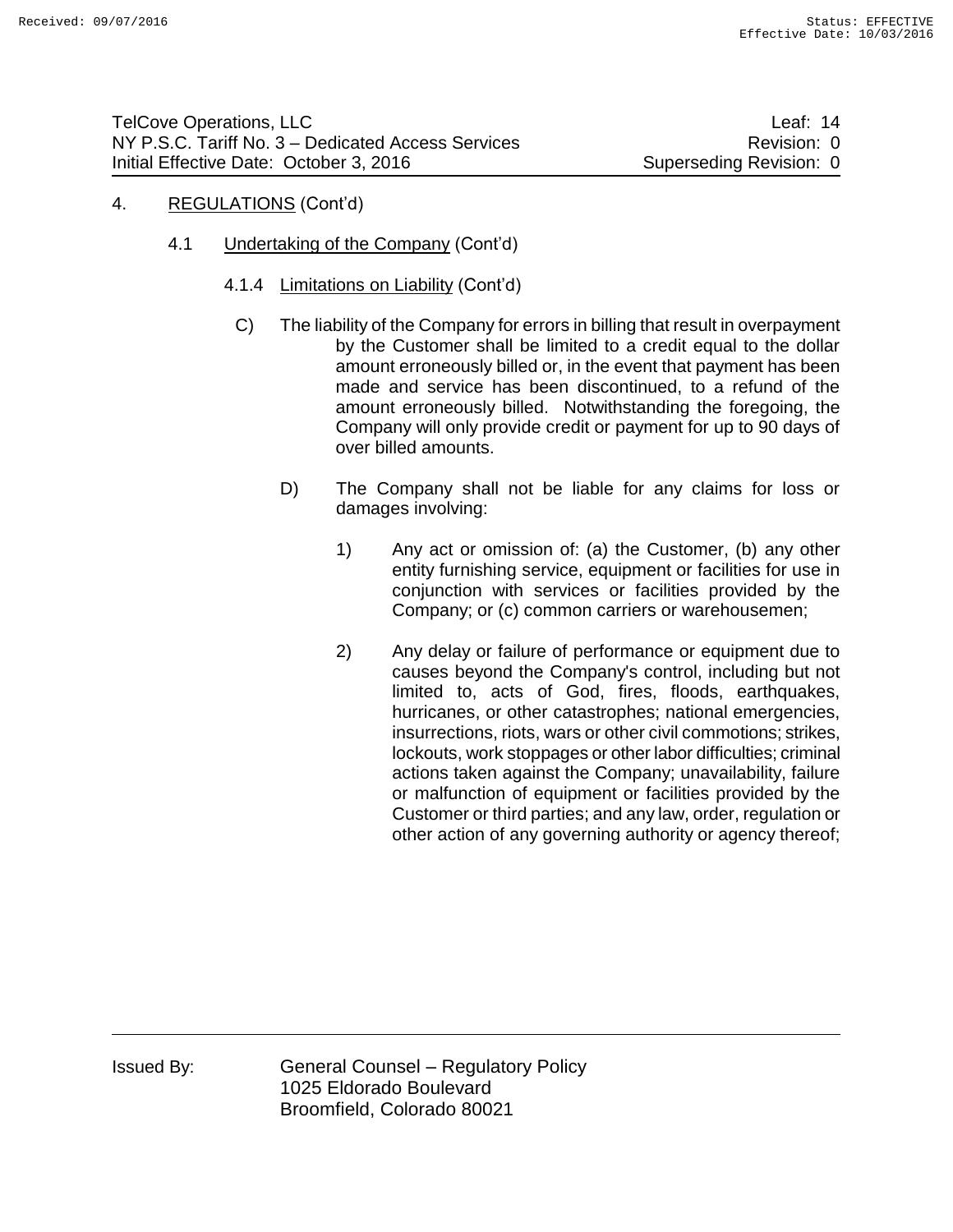### 4. REGULATIONS (Cont'd)

- 4.1 Undertaking of the Company (Cont'd)
	- 4.1.4 Limitations on Liability (Cont'd)
		- D) (Cont'd)
			- 3) Any unlawful or unauthorized use of the Company's facilities and services;
			- 4) Libel, slander, invasion of privacy or infringement of patents, trade secrets, or copyrights arising from or in connection with the transmission of communications by means of Company-provided facilities or services; or by means of the combination of Company-provided facilities or services with Customer-provided facilities or services;
			- 5) Breach in the privacy or security of communications transmitted over the Company's facilities;
			- 6) Changes in any of the facilities, operations or procedures of the Company that render any equipment, facilities or services provided by the Customer obsolete, or require modification or alteration of such equipment, facilities or services, or otherwise affect their use or performance, except where reasonable notice is required by the Company and is not provided to the Customer, in which event the Company's liability is limited as set forth in this Tariff.
			- 7) Defacement of or damage to Customer premises resulting from the furnishing of services or equipment on such premises or the installation or removal thereof;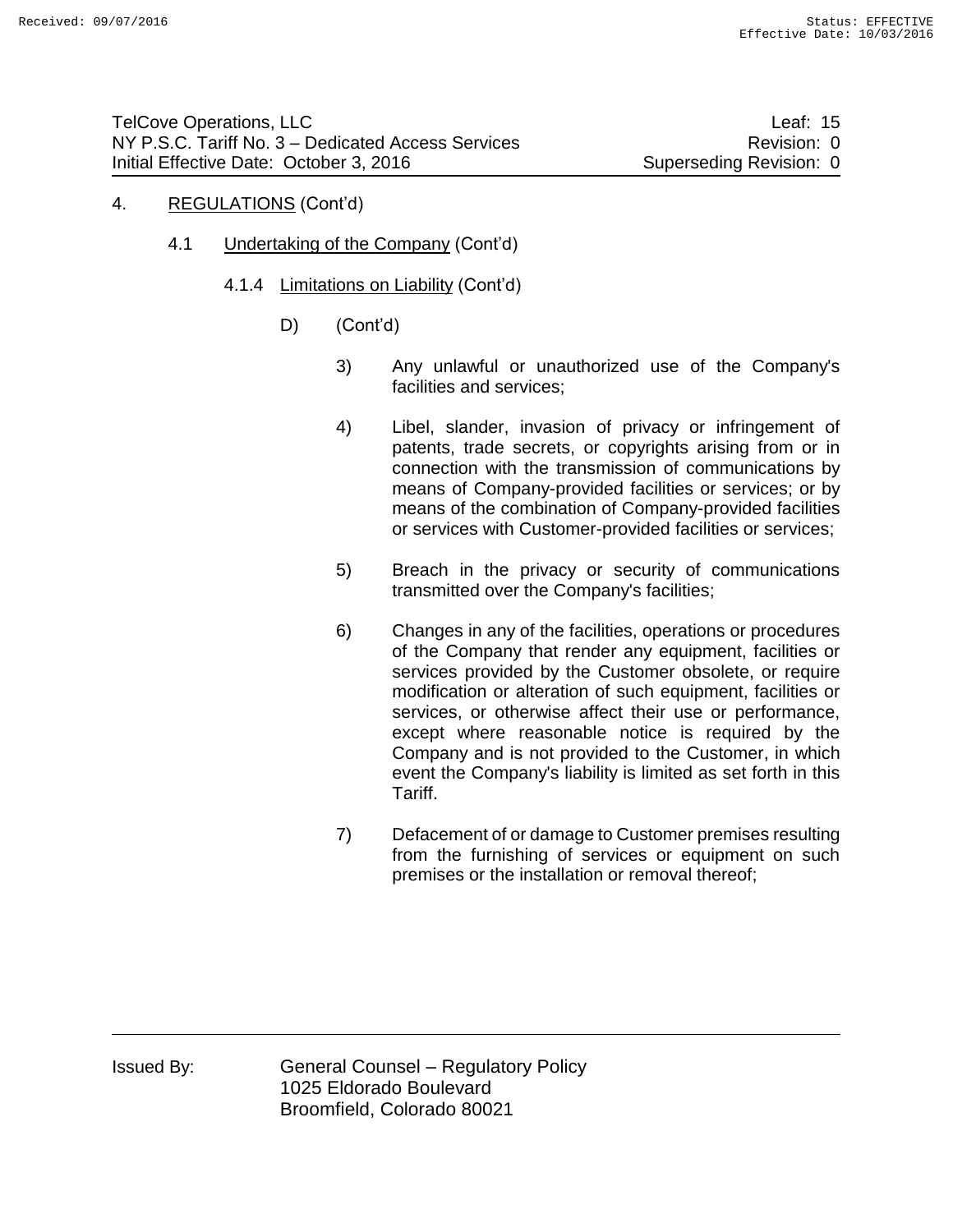- 4. REGULATIONS (Cont'd)
	- 4.1 Undertaking of the Company (Cont'd)
		- 4.1.4 Limitations on Liability (Cont'd)
			- D) (Cont'd)
				- 8) Injury to property or injury or death to persons, including claims for payments made under Workers' Compensation law or under any plan for employee disability or death benefits, arising out of, or caused by, any act or omission of the Customer, or the construction, installation, maintenance, presence, use or removal of the Customer's facilities or equipment connected, or to be connected to the Company's facilities;
				- 9) Any intentional, wrongful act of a Company employee when such act is not within the scope of the employee's responsibilities for the Company and/or is not authorized by the Company;
				- 10) Any representations made by Company employees that do not comport, or that are inconsistent, with the provisions of this Tariff;
				- 11) Any noncompletion of calls due to network busy conditions;
				- 12) Any calls not actually attempted to be completed during any period that service is unavailable.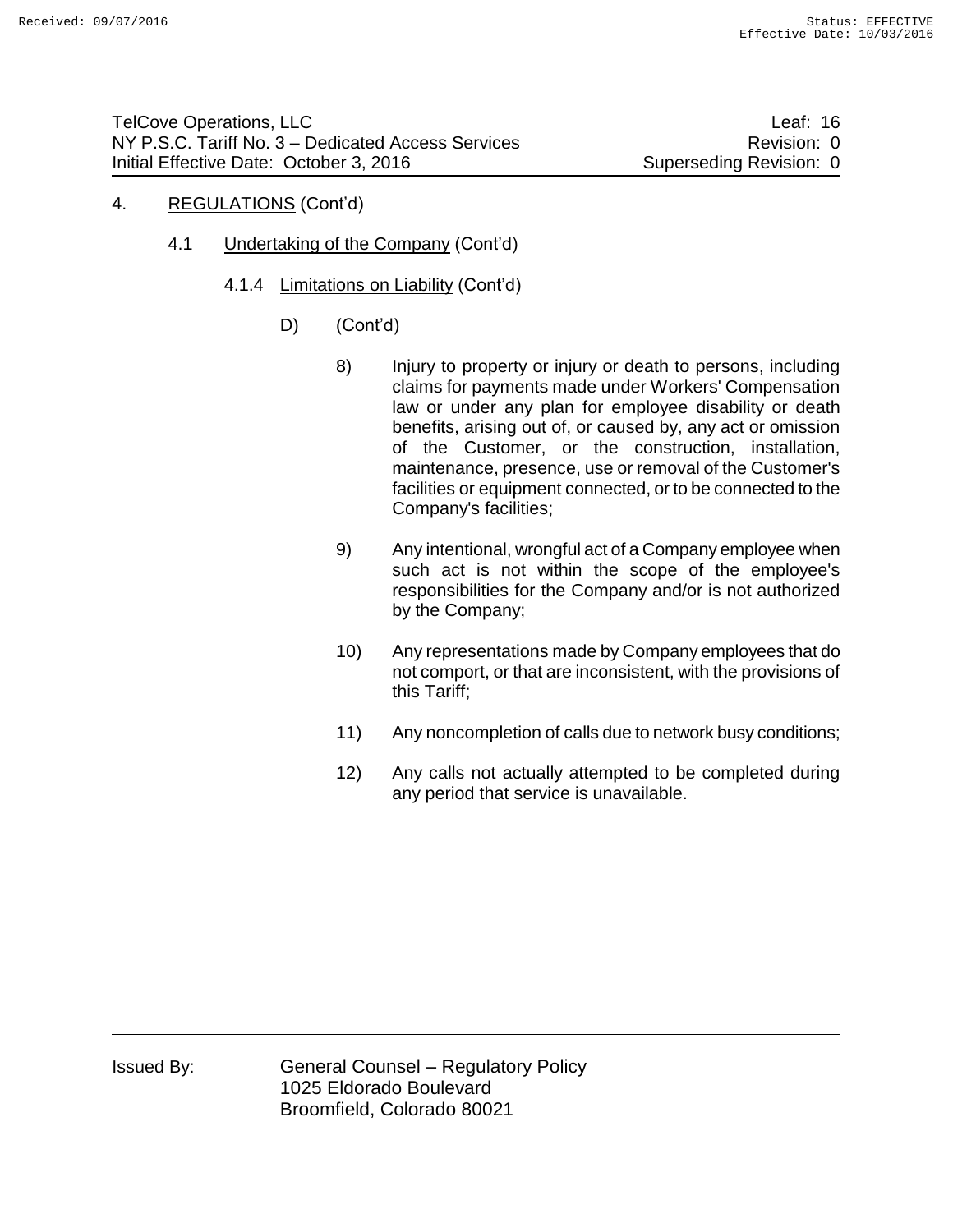## 4. REGULATIONS (Cont'd)

- 4.1 Undertaking of the Company (Cont'd)
	- 4.1.4 Limitations on Liability (Cont'd)
		- E) The Company shall be indemnified, defended and held harmless by the Customer or end user from and against any and all claims, loss, demands, suits, expense, or other action or any liability whatsoever, including attorney fees, whether suffered, made, instituted, or asserted by the Customer or by any other party, for any personal injury to or death of any person or persons, and for any loss, damage or destruction of any property, including environmental contamination, whether owned by the Customer or by any other party, caused or claimed to have been caused directly or indirectly by the installation, operation, failure to operate, maintenance, presence, condition, location, use or removal of any Company or Customer equipment or facilities or service provided by the Company.
		- F) The Company does not guarantee nor make any warranty with respect to installations provided by it for use in an explosive atmosphere. The Company shall be indemnified, defended and held harmless by the Customer from and against any and all claims, loss, demands, suits, or other action, or any liability whatsoever, including attorney fees, whether suffered, made, instituted or asserted by the Customer or by any other party, for any personal injury to or death of any person or persons, and for any loss, damage or destruction of any property, including environmental contamination, whether owned by the Customer or by any other party, caused or claimed to have been caused directly or indirectly by the installation, operation, failure to operate, maintenance, presence, condition, location, use or removal of any equipment or facilities or the service.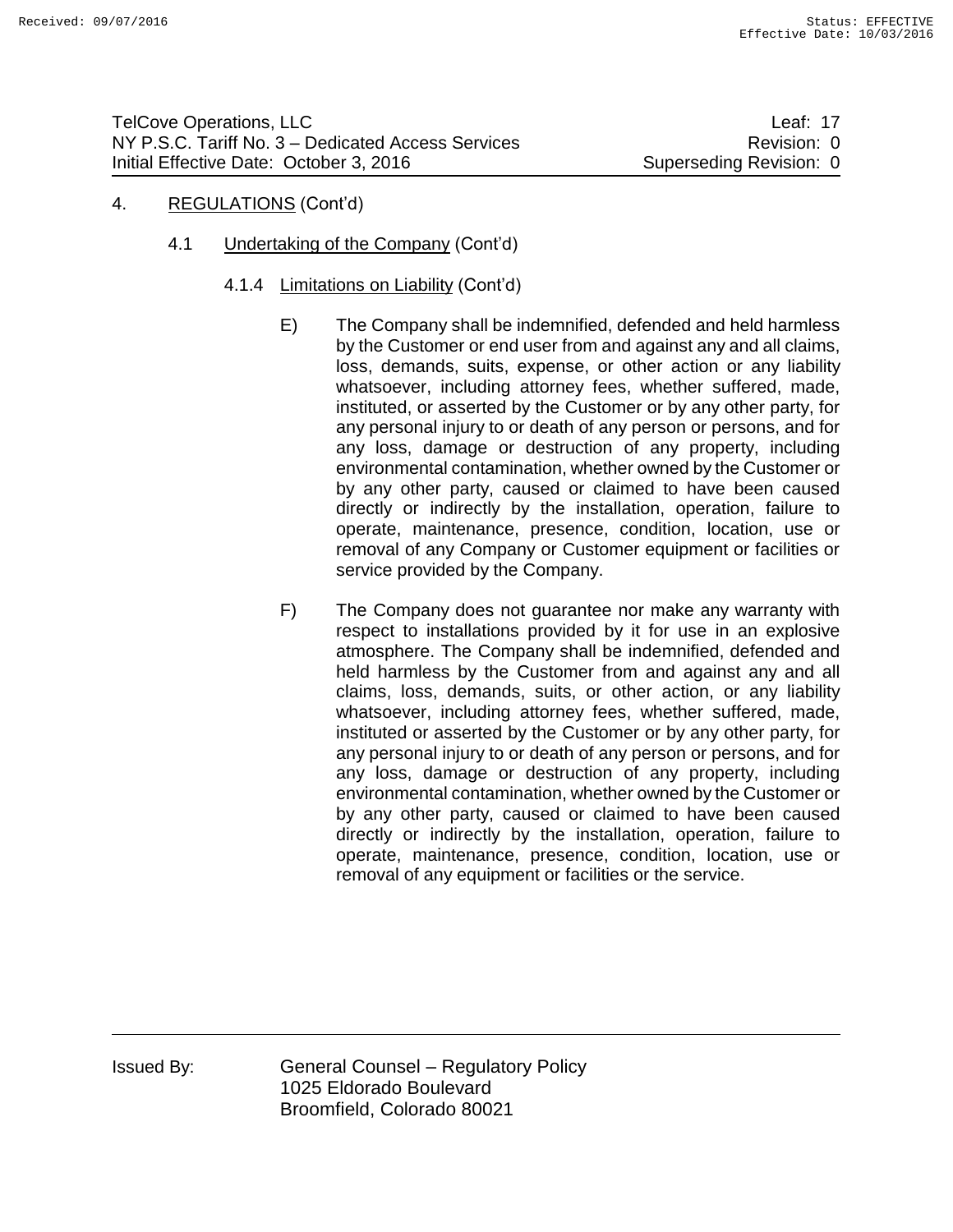## 4. REGULATIONS (Cont'd)

- 4.1 Undertaking of the Company (Cont'd)
	- 4.1.4 Limitations on Liability (Cont'd)
		- G) The Company assumes no responsibility for the availability or performance of any cable or satellite systems or related facilities under the control of other entities, or for other facilities provided by other entities used for service to the Customer, even if the Company has acted as the Customer's agent in arranging for such facilities or services. Such facilities are provided subject to such degree of protection or nonpreemptibility as may be provided by the other entities.
		- H) Except as otherwise stated in this Tariff, any claim of whatever nature against the Company shall be deemed conclusively to have been waived unless presented in writing to the Company within thirty (30) days after the date of the occurrence that gave rise to the claim.
		- I) THE COMPANY MAKES NO WARRANTIES OR REPRESENTATIONS, EXPRESS OR IMPLIED EITHER IN FACT OR BY OPERATION OF LAW, STATUTORY OR OTHERWISE, INCLUDING WARRANTIES OF MERCHANTABILITY OR FITNESS FOR A PARTICULAR USE, EXCEPT THOSE EXPRESSLY SET FORTH HEREIN.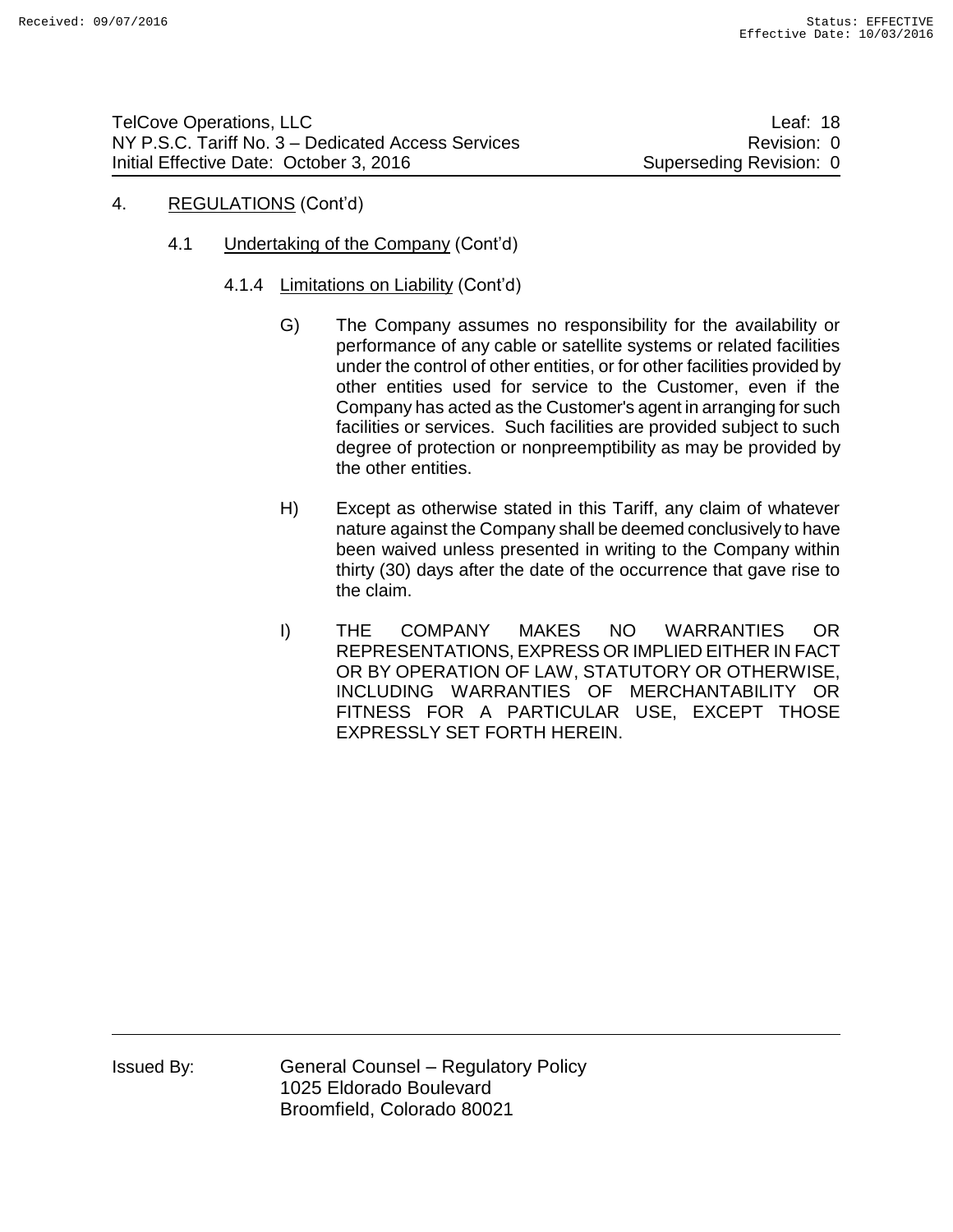## 4. REGULATIONS (Cont'd)

- 4.1 Undertaking of the Company (Cont'd)
	- 4.1.5 Testing and Adjusting

Upon suitable notice, the Company may make such tests, adjustments, and inspections as may be necessary to maintain the Company's facilities in satisfactory operating condition. No interruption allowance will be credited to the customer for the period during which the Company makes such tests, adjustments, or inspections.

- 4.1.6 Provision of Equipment and Facilities
	- A) Except as otherwise indicated, customer-provided station equipment at the Customer's premises for use in conjunction with this service shall be so constructed, maintained and operated as to work satisfactorily with the facilities of the Company.
	- B) The Company shall not be responsible for the installation, operation or maintenance of any Customer-provided communications equipment. Where such equipment is connected to service furnished pursuant to this Tariff, the responsibility of the Company shall be limited to the furnishing of services under this Tariff and to the maintenance and operation of such services in the proper manner. Subject to this responsibility, the Company shall not be responsible for:
		- 1) the through transmission of signals generated by Customer-provided equipment or for the quality of, or defects in, such transmission; or
		- 2) the reception of signals by Customer-provided equipment; or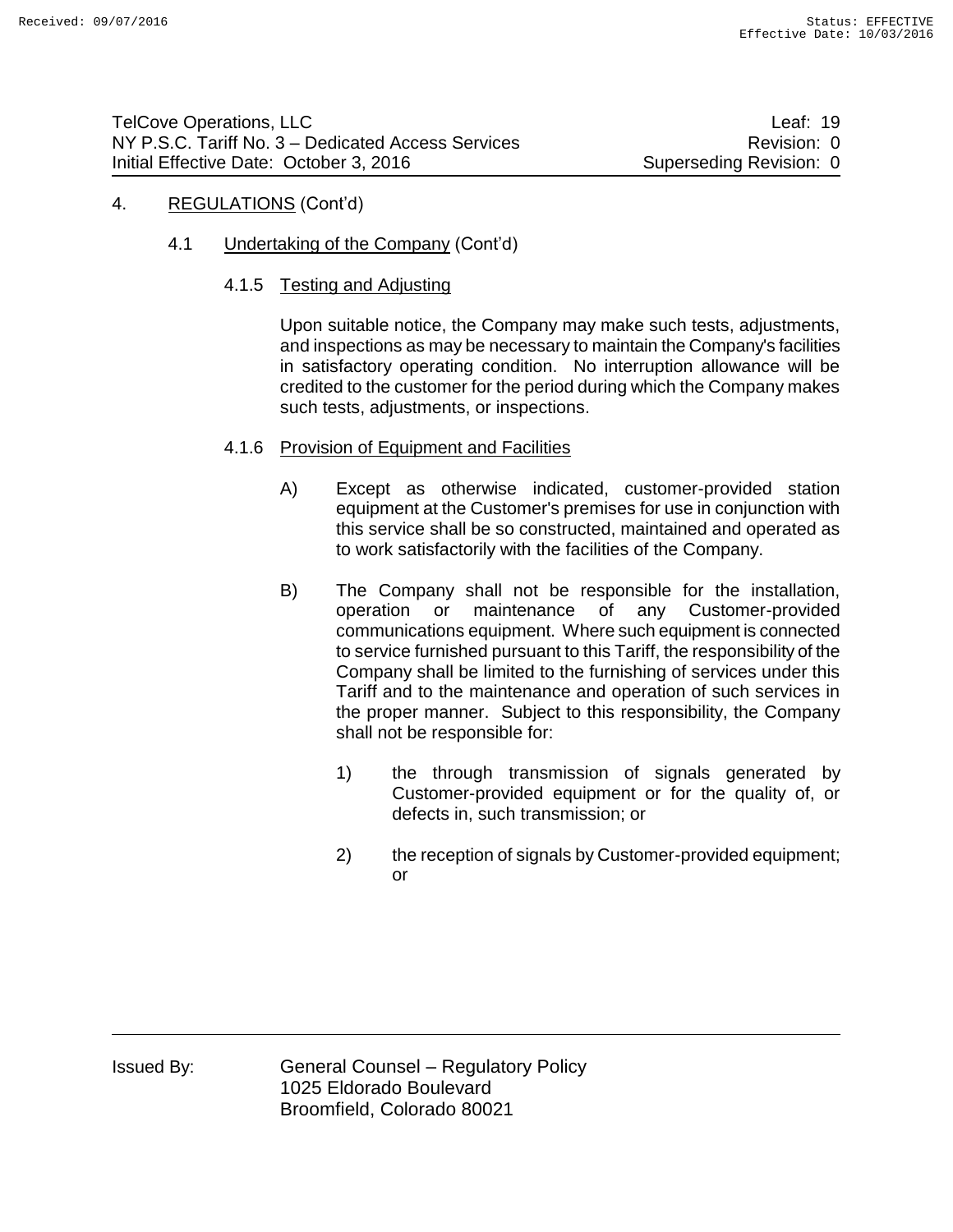## 4. REGULATIONS (Cont'd)

- 4.1 Undertaking of the Company (Cont'd)
	- 4.1.6 Provision of Equipment and Facilities (Cont'd)
		- B) (Cont'd)
			- 3) network control signaling where such signaling is performed by Customer-provided network control signaling equipment.
	- 4.1.7 Special Construction

Subject to the arrangement of the Company and to all of the regulations contained in this Tariff, special construction of facilities may be undertaken on a reasonable efforts basis at the request of the customer. Special construction is that construction undertaken:

- A) where facilities are not presently available, and there is no other requirement for the facilities so constructed;
- B) of a type other than that which the Company would normally utilize in the furnishing of its services:
- C) over a route other than that which the Company would normally utilize in the furnishing of its services;
- D) in a quantity greater than that which the Company would normally construct;
- E) on an expedited basis;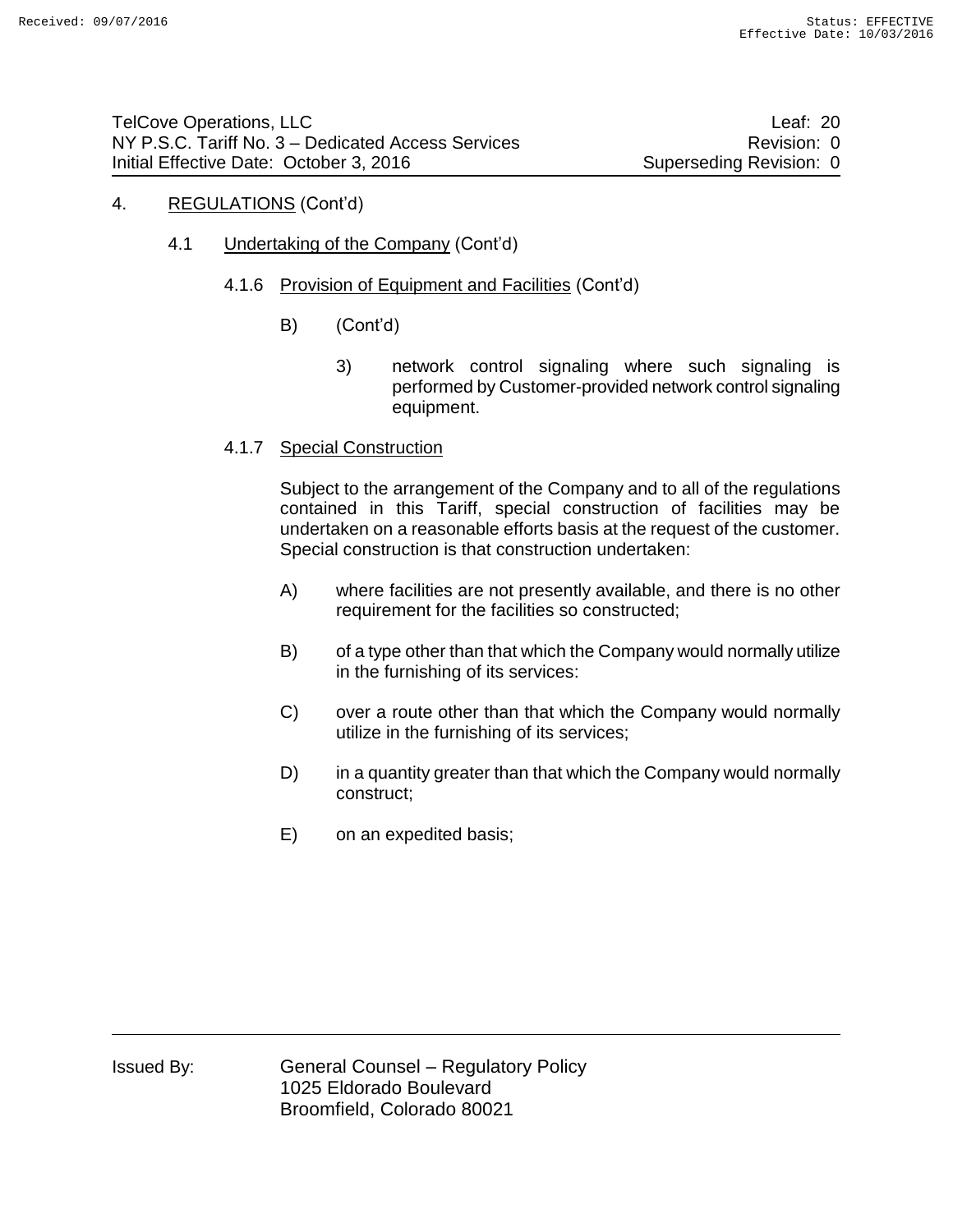- 4. REGULATIONS (Cont'd)
	- 4.1 Undertaking of the Company (Cont'd)
		- 4.1.7 Special Construction
			- F) on a temporary basis until permanent facilities are available;
			- G) involving abnormal costs; or
			- H) in advance of its normal construction.

Special construction charges will be determined as described herein.

4.1.8 Ownership of Facilities

Title to all facilities provided in accordance with this Tariff remains in the Company, its agents, contractors or suppliers.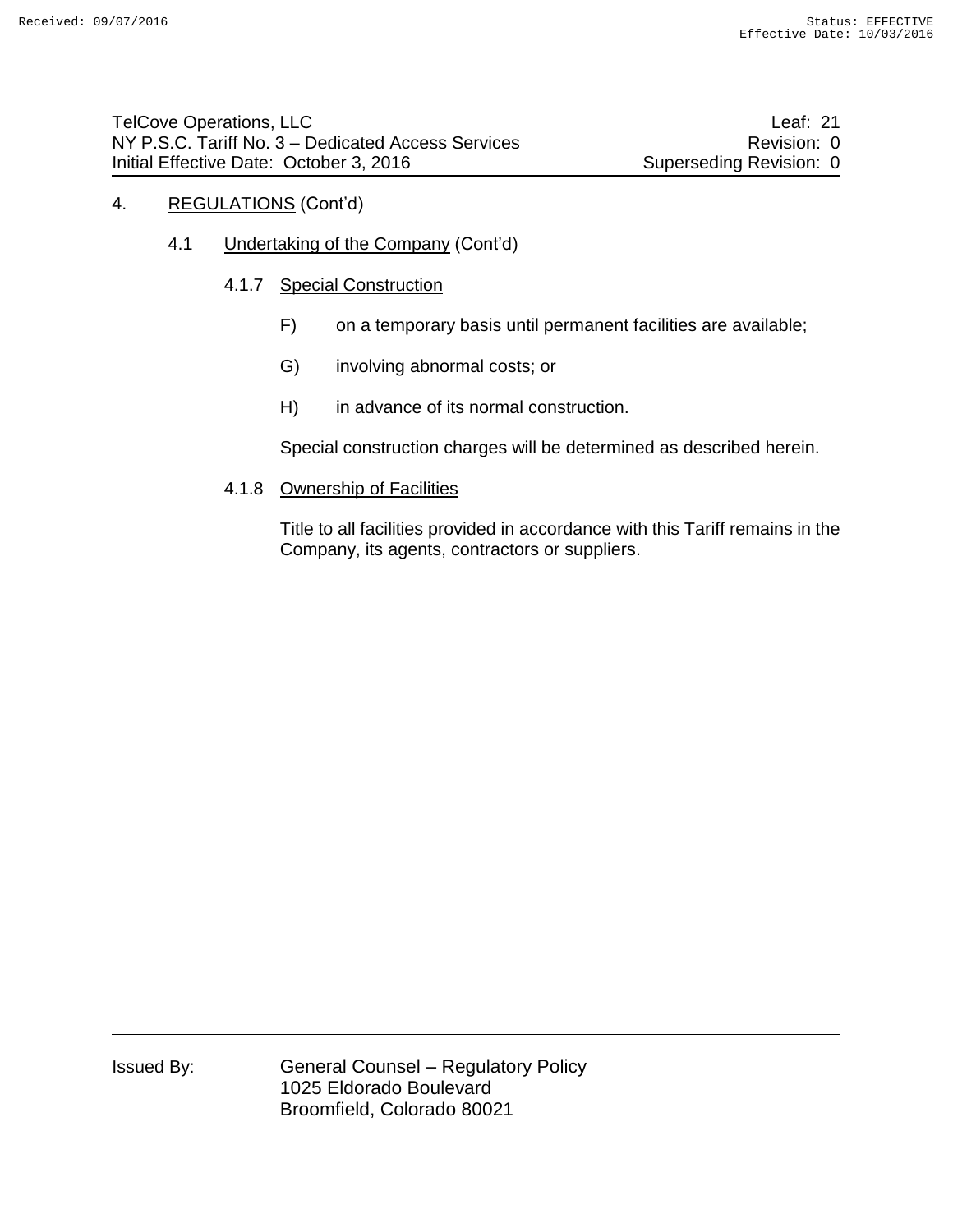| <b>TelCove Operations, LLC</b>                     | Leaf: $22$              |
|----------------------------------------------------|-------------------------|
| NY P.S.C. Tariff No. 3 – Dedicated Access Services | Revision: 0             |
| Initial Effective Date: October 3, 2016            | Superseding Revision: 0 |

4. REGULATIONS (Cont'd)

# 4.2 Prohibited Uses

- A) The services the Company offers shall not be used for any unlawful purpose or for any use for which the Customer has not obtained all required governmental approvals, authorizations, licenses, consents and permits.
- B) The Company may require applicants for service who intend to use the Company's offering for resale and/or for shared use to file a letter with the Company confirming that their use of the Company's offering complies with relevant laws and regulations, policies, orders, and decisions.
- C) The Company may require a Customer to immediately shut down its transmission if such transmission is causing interference to others.
- D) A Customer, joint user, or authorized user may not assign, or transfer in any manner, the service or any rights associated with the service without the written consent of the Company. The Company will permit a Customer to transfer its existing service to another entity if the existing Customer has paid all charges owed to the Company for regulated Access Services. Such a transfer will be treated as a disconnection of existing service and installation of new service, and non-recurring installation charges as stated in this Tariff will apply.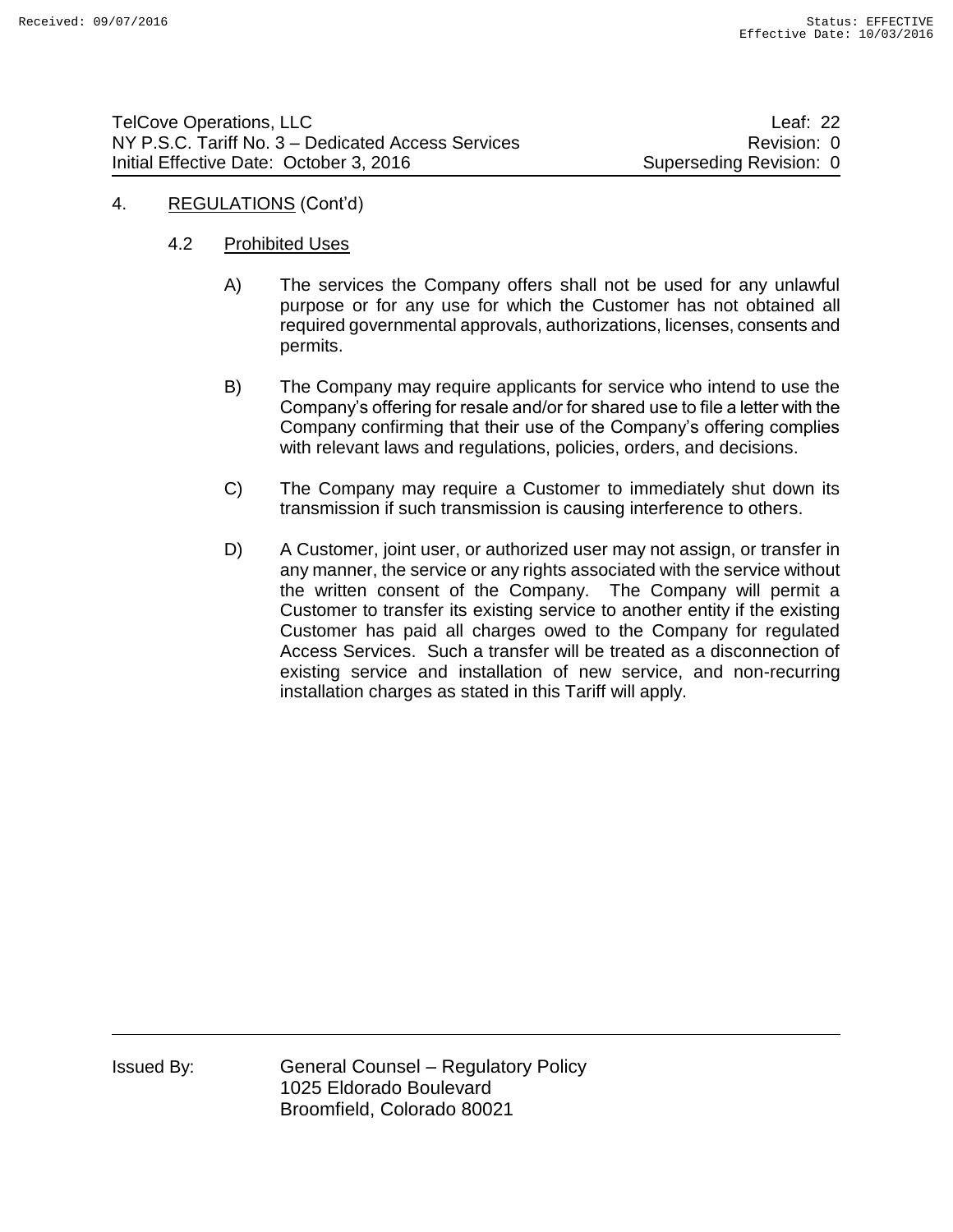## 4. REGULATIONS (Cont'd)

## 4.3 Obligations of the Customer

### 4.3.1 Customer Premises Provisions

- A) The Customer shall provide the personnel, power and space required to operate all facilities and associated equipment installed on the premises of the Customer.
- B) The Customer shall be responsible for providing Company personnel access to premises of the Customer at any reasonable hour for the purpose of testing the facilities or equipment of the Company.

## 4.3.2 Liability of the Customer

- A) The Customer will be liable for damages to the facilities of the Company and for all incidental and consequential damages caused by the negligent or intentional acts or omissions of the Customer, its officers, employees, agents, invitees, or contractors where such acts or omissions are not the direct result of the Company's negligence or intentional misconduct.
- B) To the extent caused by any negligent or intentional act of the Customer as described in (A), preceding, the Customer shall indemnify, defend and hold harmless the Company from and against all claims, actions, damages, liabilities, costs and expenses, including reasonable attorneys' fees, for (1) any loss, destruction or damage to property of any third party, (2) the death of or injury to persons, including, but not limited to, employees or invitees of either party, and (3) any liability incurred by the Company to any third party pursuant to this or any other Tariff of the Company, or otherwise, for any interruption of, interference to, or other defect in any service provided by the Company to such third party.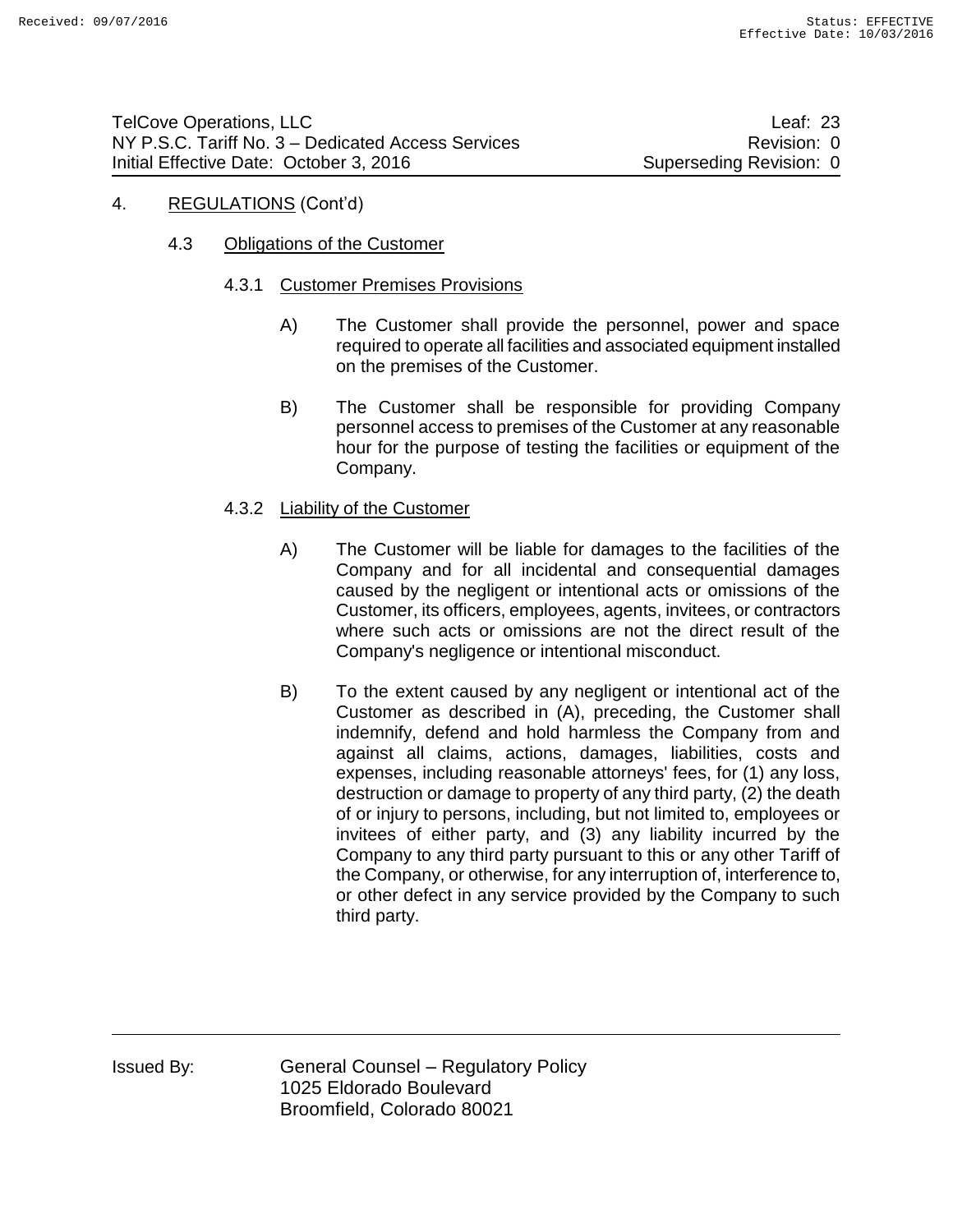# 4. REGULATIONS (Cont'd)

- 4.3 Obligations of the Customer (Cont'd)
	- 4.3.2 Liability of the Customer (Cont'd)
		- C) The Customer shall not assert any claim against any other customer or user of the Company's services for damages resulting in whole or in part from or arising in connection with the furnishing of service under this Tariff including but not limited to mistakes, omissions, interruptions, delays, errors or other defects or misrepresentations, whether or not such other customer or user contributed in any way to the occurrence of the damages, unless such damages were caused solely by the negligent or intentional act or omission of the other customer or user and not by any act or omission of the Company. Nothing in this Tariff is intended either to limit or to expand Customer's right to assert any claims against third parties for damages of any nature other than those described in the preceding sentence.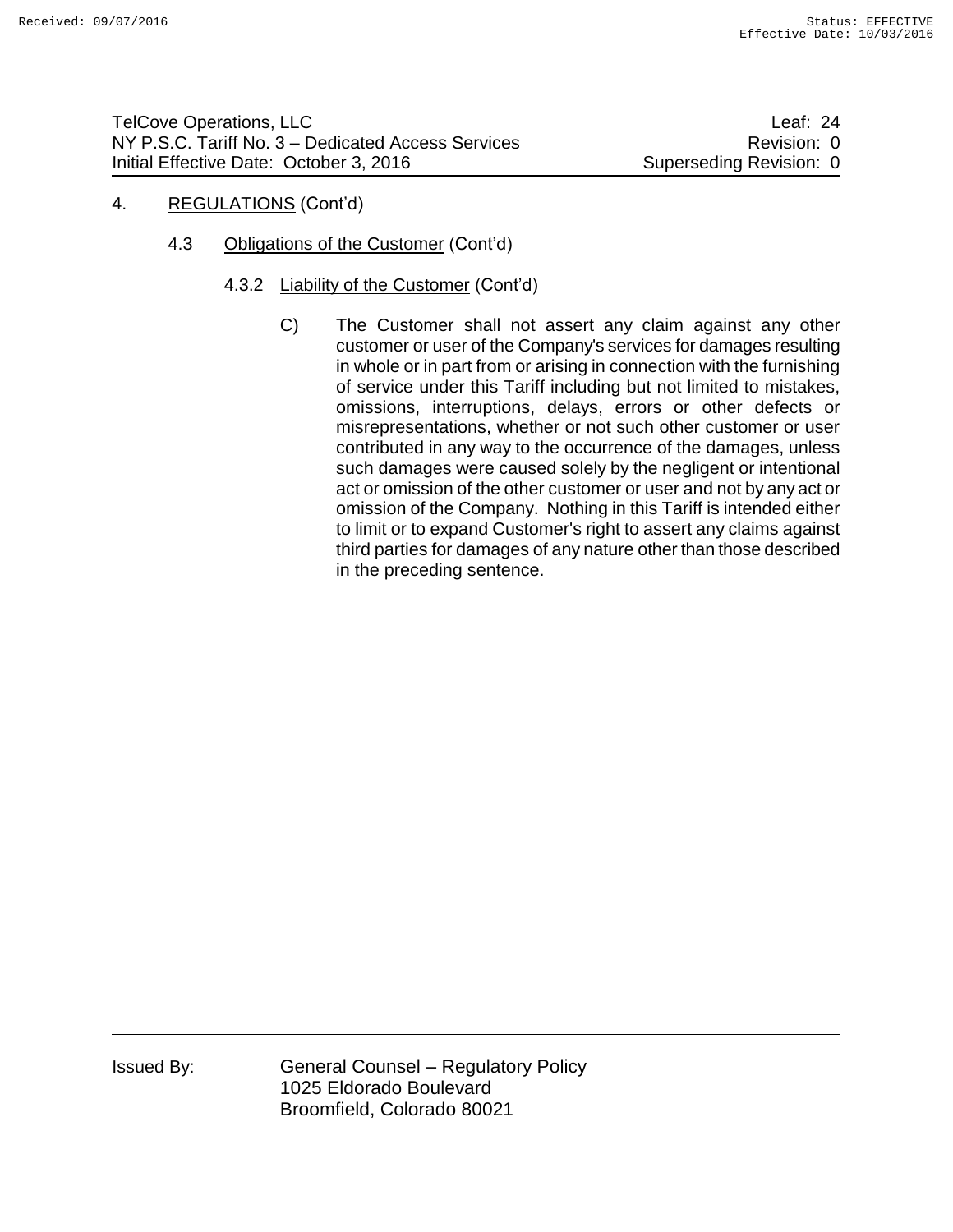# 4. REGULATIONS (Cont'd)

# 4.4 Customer Equipment and Channels

- 4.4.1 Interconnection of Facilities
	- A) In order to protect the Company's facilities and personnel and the services furnished to other Customers by the Company from potentially harmful effects, the signals applied to the Company's service shall be such as not to cause damage to the facilities of the Company. Any special interface equipment necessary to achieve the compatibility between facilities of the Company and the channels or facilities of others shall be provided at the Customer's expense.

# 4.4.2 Inspections

A) The Company may, upon notification to the Customer, at a reasonable time, make such tests and inspections as may be necessary to determine that the requirements regarding the equipment and interconnections are being complied with in respect to the installation, operation and maintenance of Customer-provided equipment and in the wiring of the connection of Customer channels to Company-owned facilities.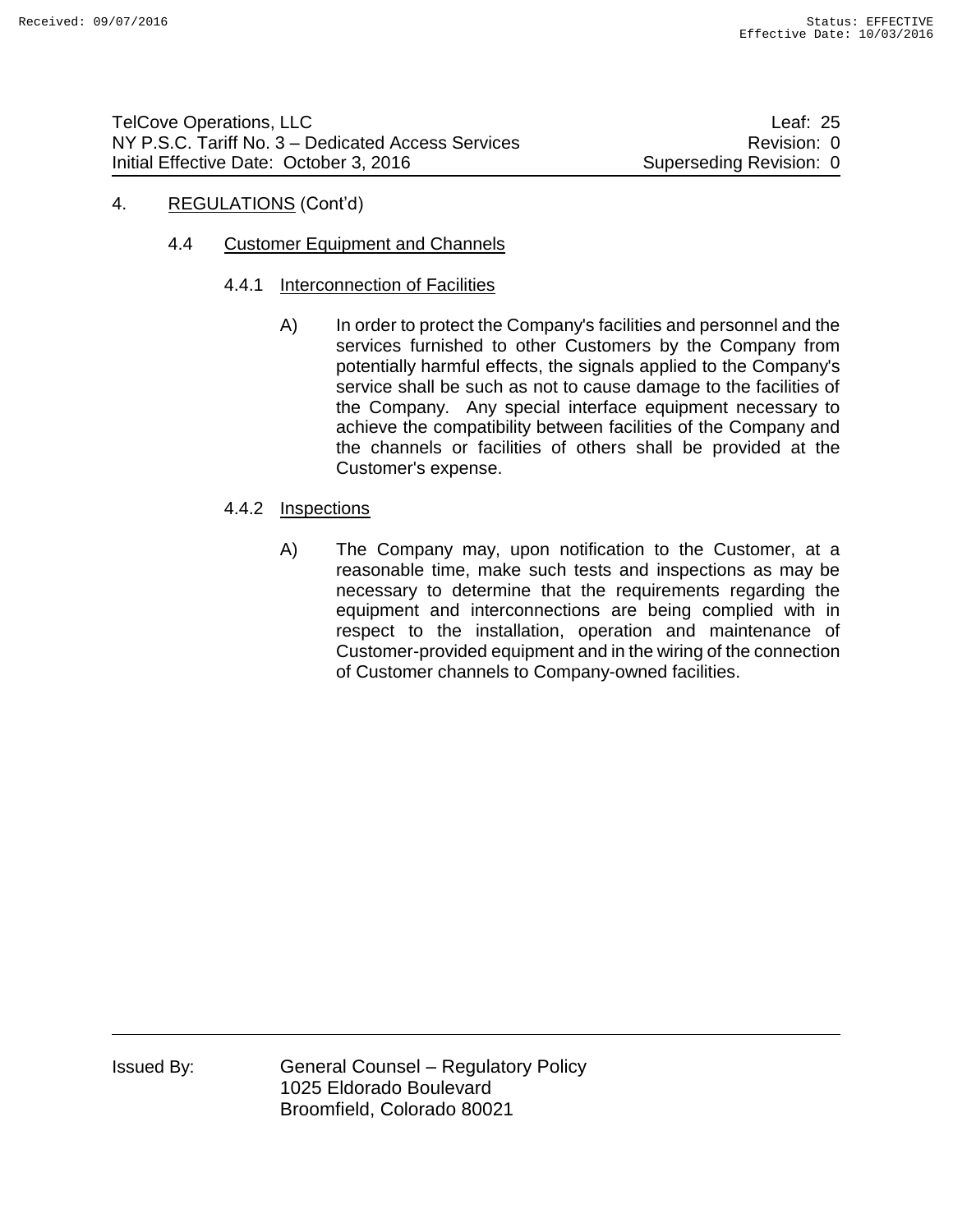## 4. REGULATIONS (Cont'd)

- 4.4 Customer Equipment and Channels (Cont'd)
	- 4.4.2 Inspections (Cont'd)
		- B) If the protective requirements in connections with Customer provided equipment are not being complied with, the Company may take such action as necessary to protect its facilities and personnel and will promptly notify the Customer by registered mail in writing of the need for protective action. In the event that the Customer fails to advise the Company within 10 days after such notice is received or within the time specified in the notice that corrective action has been taken, the Company may take whatever additional action is deemed necessary, including canceling service, to protect its facilities and personnel from harm. The Company will upon request 24 hours in advance provide Customer with a statement of technical parameters that the Customer's equipment must meet.
	- 4.4.3 Station Equipment
		- A) Customer-provided terminal equipment on the premises of the Customer or other authorized user, the operating personnel there, and the electric power consumed by such equipment shall be provided by and maintained at the expense of the Customer, authorized user, or joint user.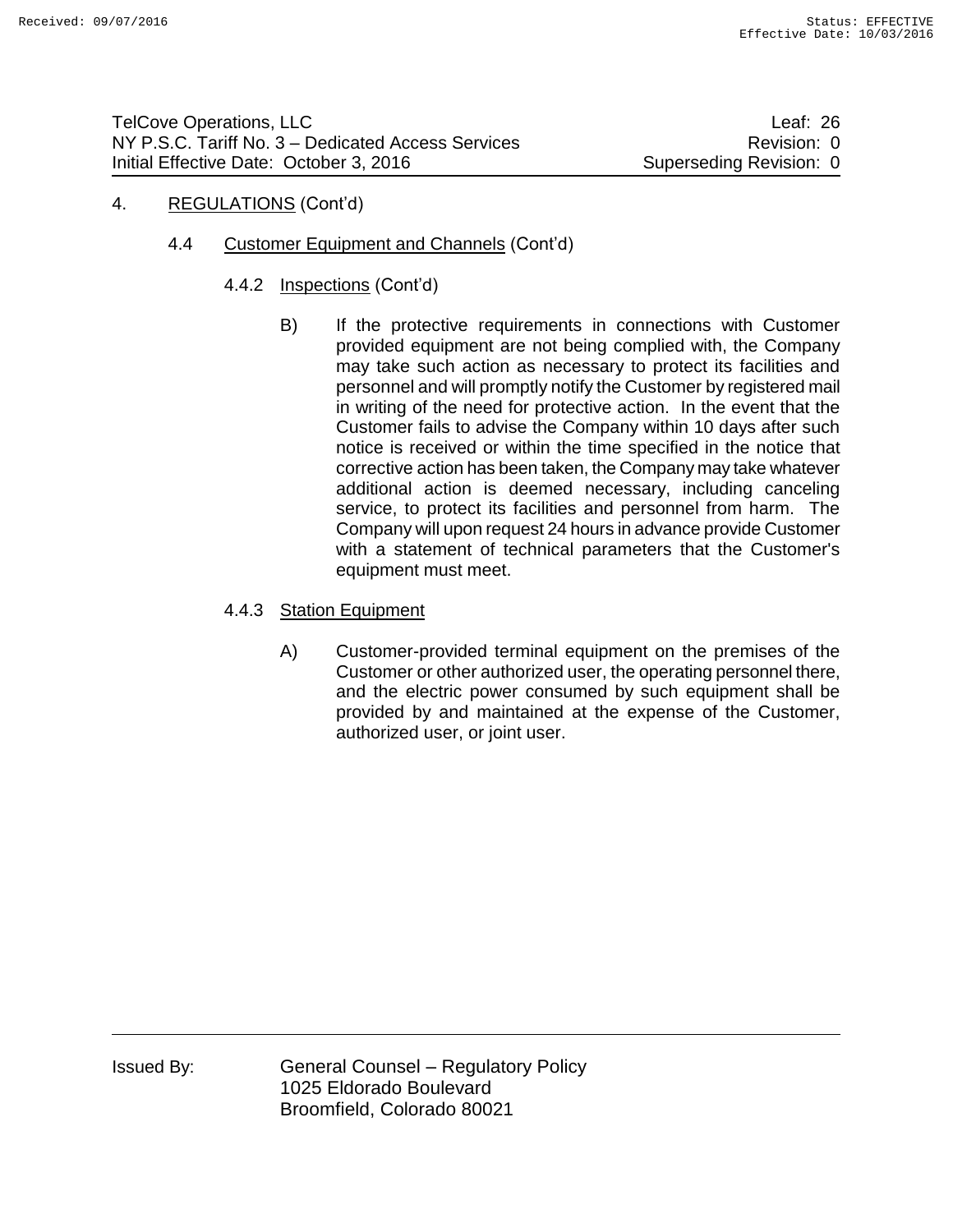## 4. REGULATIONS (Cont'd)

- 4.4 Customer Equipment and Channels (Cont'd)
	- 4.4.3 Station Equipment (Cont'd)
		- B) The Customer or other authorized user is responsible for ensuring that Customer-provided equipment connected to Company equipment and facilities is compatible with such equipment and facilities. The magnitude and character of the voltages and currents impressed on Company-provided equipment and wiring by the connection, operation, or maintenance of such equipment and wiring shall be such as not to cause damage to the Companyprovided equipment and wiring or injury to the Company's employees or to other persons. Any additional protective equipment required to prevent such damage or injury shall be provided by the Company at the customer's expense.
	- 4.4.4 Interconnection Provisions

Facilities furnished under this Tariff may be connected to Customerprovided terminal equipment in accordance with the provisions of this Tariff.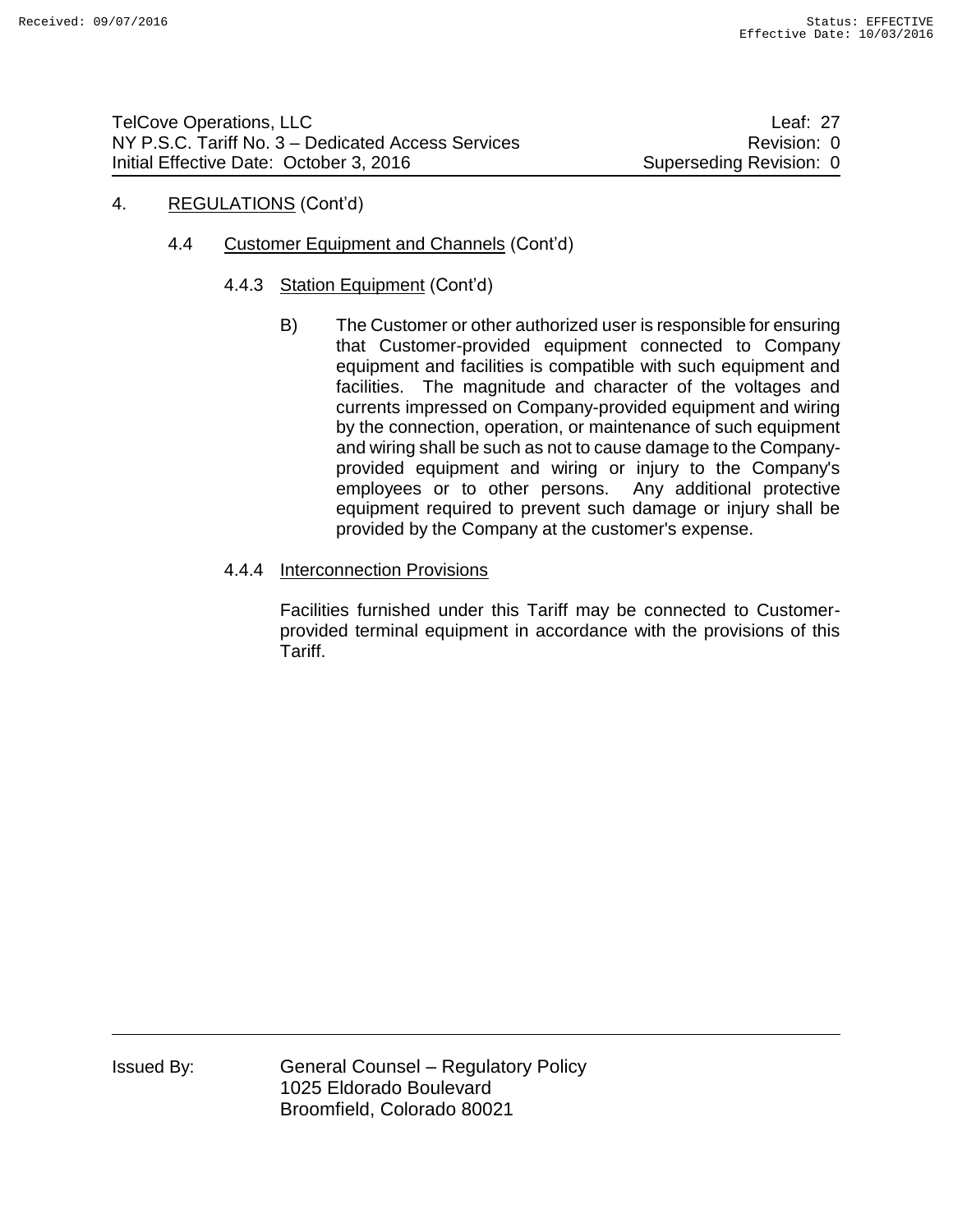## 4. REGULATIONS (Cont'd)

## 4.5 Customer Deposits and Advance Payments

## 4.5.1 Advance Payments

To safeguard its interests, the Company may require a Customer to make an Advance Payment before services and facilities are furnished. The Advance Payment will not exceed an amount up to two months of estimated monthly usage charges. In addition, where special construction is involved, the Advance Payment may also include an amount equal to the estimated non-recurring charges for the special construction and recurring charges (if any) for a period to be set between the Company and the Customer. The Advance Payment will be credited to the Customer's initial bill. An advance payment may be required in addition to a deposit.

- 4.5.2 Deposits
	- A) To safeguard its interests, the Company may, with the authorization of the Commission, require the Customer to make a deposit to be held as a guarantee for the payment of charges. The Company must provide written notice of intent to require a deposit at least ten (10) business days before assessing a deposit and the Company must allow the deposit to be paid in installments over a period not to exceed six (6) months. Accounts with deposits must be reviewed annually and all deposits held for one (1) calendar year must be refunded by the Company. The deposit does not relieve the Customer of the responsibility for the prompt payment of bills on presentation. The deposit will not exceed an amount equal to:
		- 1) three months' charges for a service or facility which has a minimum payment period of one month; or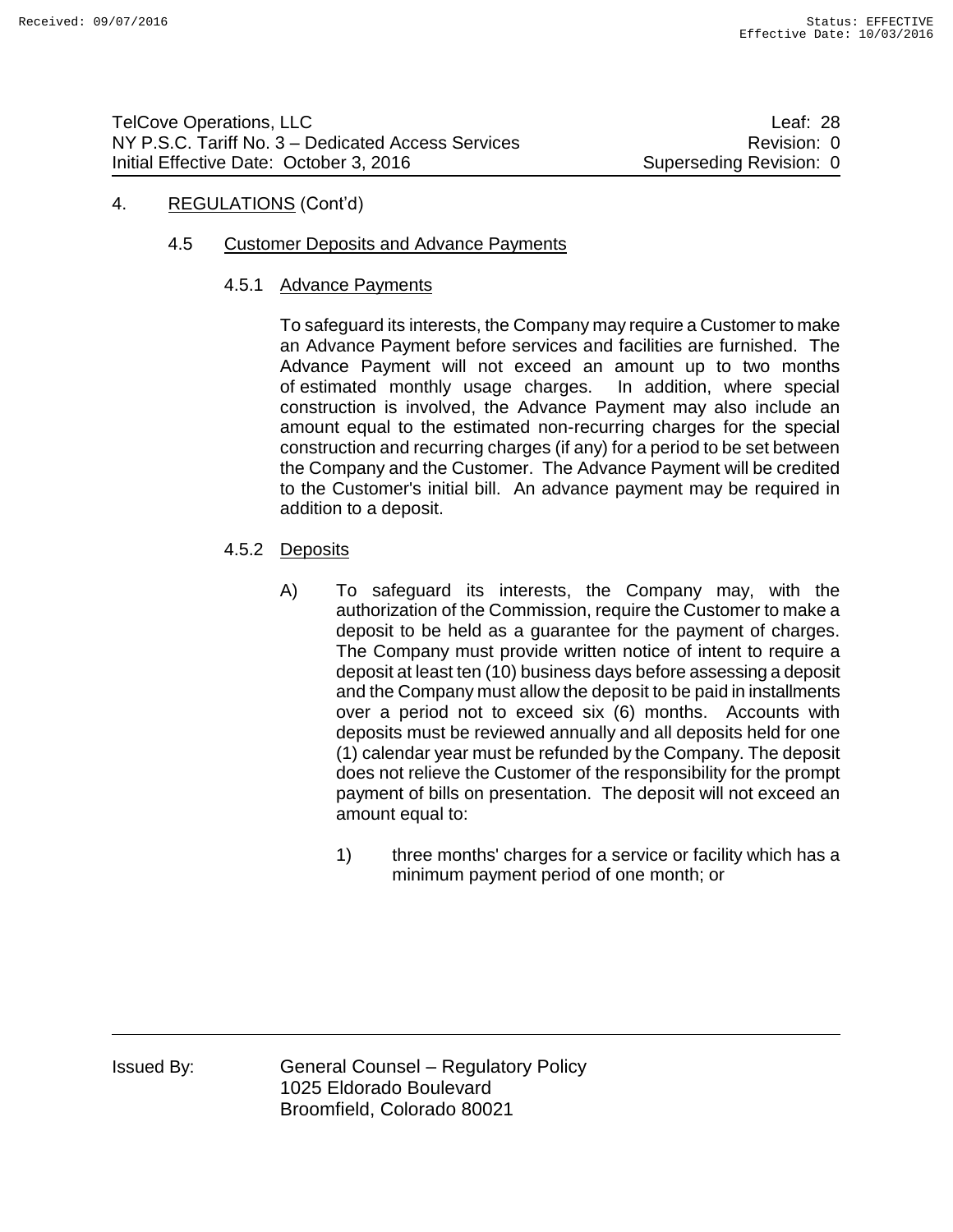# 4. REGULATIONS (Cont'd)

- 4.5 Customer Deposits and Advance Payments (Cont'd)
	- 4.5.2 Deposits (Cont'd)
		- 2) the charges that would apply for the minimum payment period for a service or facility which has a minimum payment period of more than one month; except that the deposit may include an additional amount in the event that a termination charge is applicable.
		- B) A deposit may be required in addition to an Advance Payment.
		- C) When a service or facility is discontinued, the amount of a deposit, if any, will be applied to the Customer's account and any credit balance remaining will be refunded. Before the service or facility is discontinued, the Company may, at its option, return the deposit or credit it to the Customer's account. If the amount of the deposit is insufficient to cover the balance due to the Customer's account, the Company retains the right to collect any amounts owing after the deposit has been applied plus any costs related to the collection of any remaining balance.
		- D) Deposits held will accrue interest at a rate specified by the Company without deductions for any taxes on such deposits. Interest will not accrue on any deposit after the date on which reasonable effort has been made to return it to the Customer.
		- E) The Company cannot require a deposit from a new or current customer who the Company knows is 62 years of age or older, unless such customer has had service terminated for nonpayment of bills within the preceding six (6) months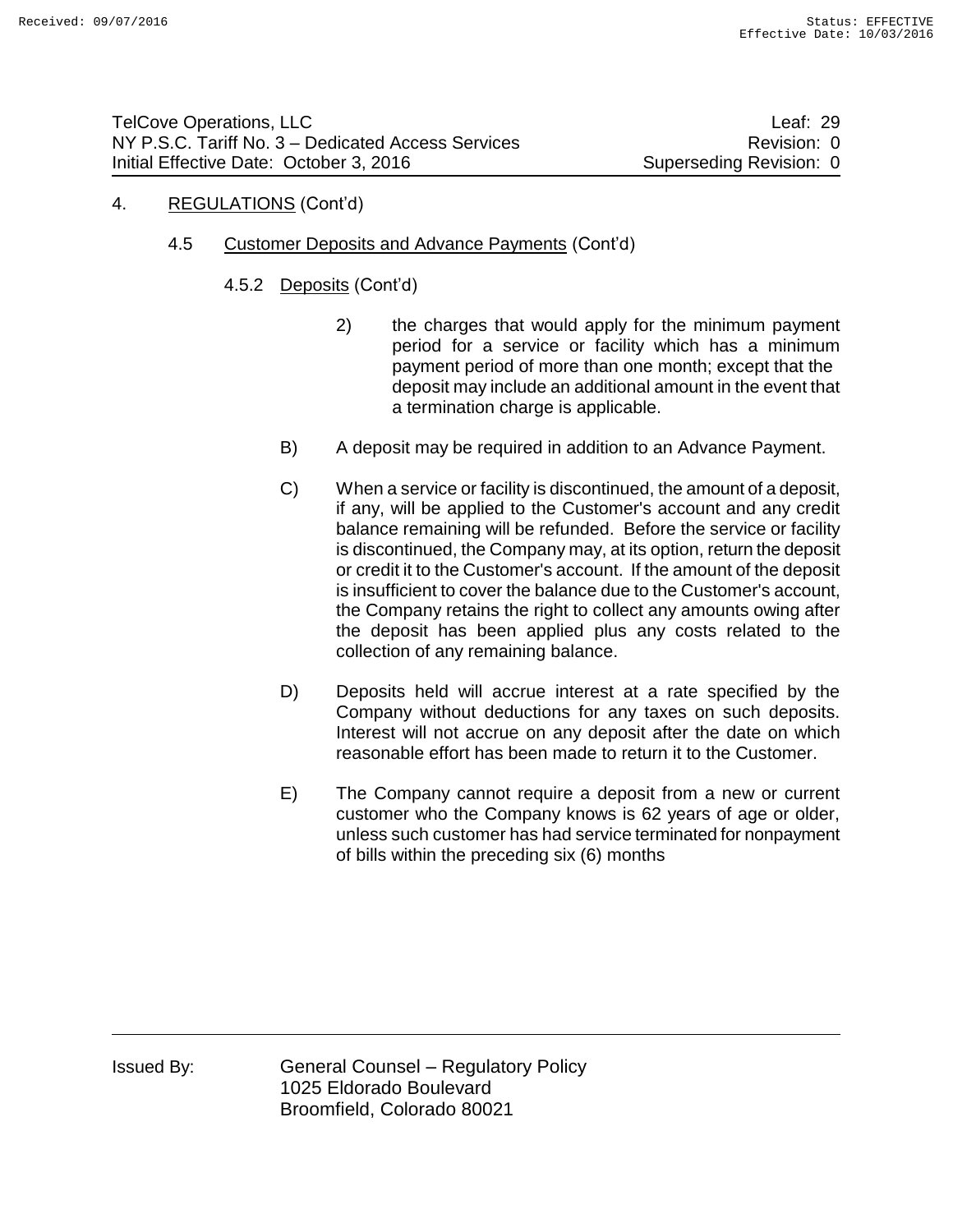### 4. REGULATIONS (Cont'd)

## 4.6 Payment Arrangements

### 4.6.1 Payment for Service

The Customer is responsible for the payment of all charges for facilities and services furnished by the Company to the Customer.

### A) Taxes

The Customer is responsible for payment of any sales, use, gross receipts, excise, access or other local, state and federal taxes, charges or surcharges (excluding taxes on the Company's net income) imposed on or based upon the provision, sale or use of Network Services.

## 4.6.2 Billing and Collection of Charges

The Customer is responsible for payment of all charges incurred by the Customer or other users for services and facilities furnished to the Customer by the Company.

- A) Non-recurring charges are due and payable within 30 days after the date of the invoice.
- B) The Company shall present invoices for Recurring Charges monthly to the Customer, in advance of the month in which service is provided, and Recurring Charges shall be due and payable within 30 days after the date of the invoice. When billing is based upon Customer usage, usage charges will be billed monthly for the preceding billing period.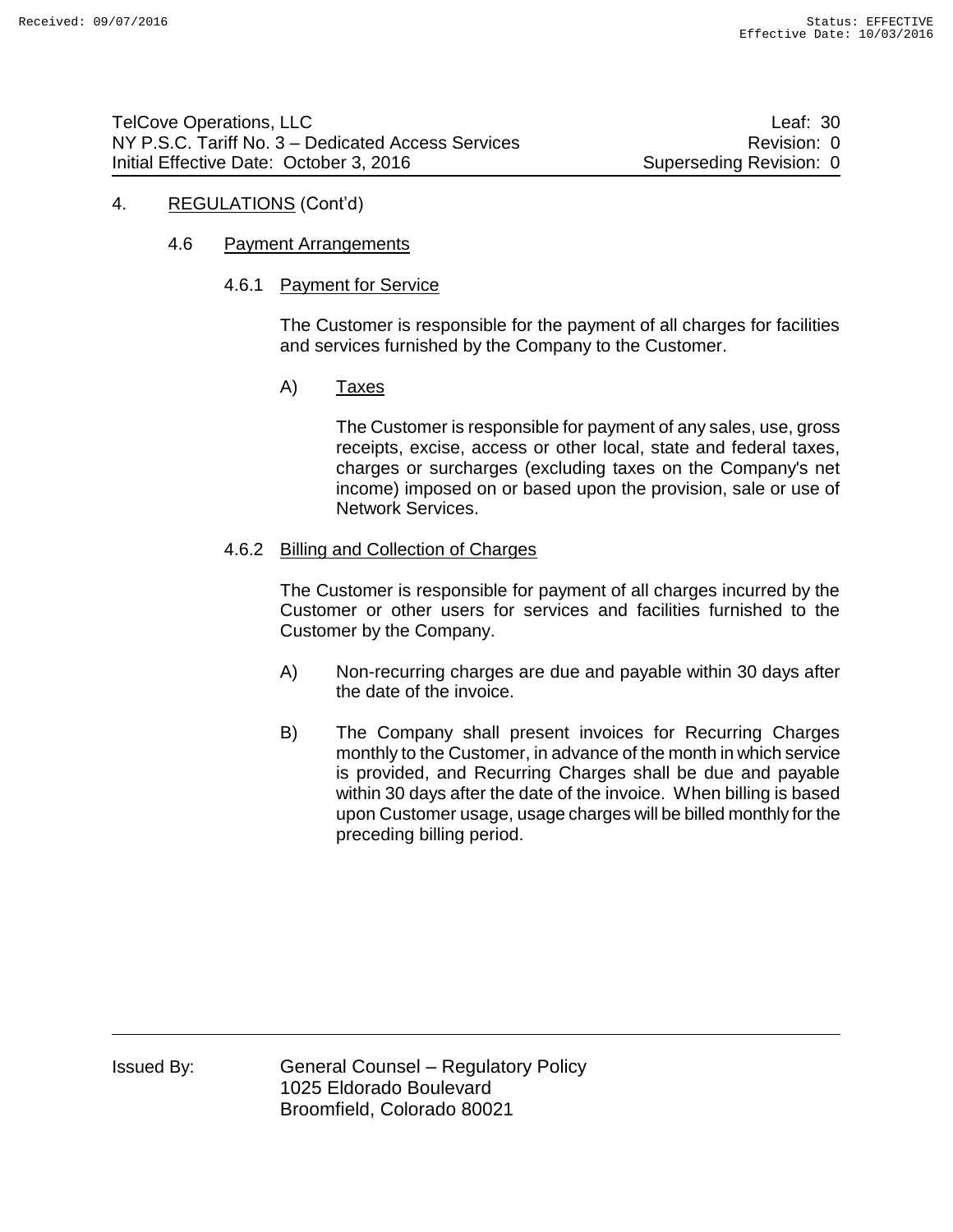## 4. REGULATIONS (Cont'd)

- 4.6 Payment Arrangements (Cont'd)
	- 4.6.2 Billing and Collection of Charges (Cont'd)
		- C) When service does not begin on the first day of the month, or end on the last day of the month, the charge for the fraction of the month in which service was furnished will be calculated on a pro rata basis. For this purpose, every month is considered to have 30 days.
		- D) Billing of the Customer by the Company will begin on the Service Commencement Date, which is the day on which the Company notifies the Customer that the service or facility is available for use, except that the Service Commencement Date may be postponed by mutual agreement of the parties, or if the service or facility does not conform to standards set forth in this Tariff or the Service Order. Billing accrues through and includes the day that the service, circuit, arrangement or component is discontinued.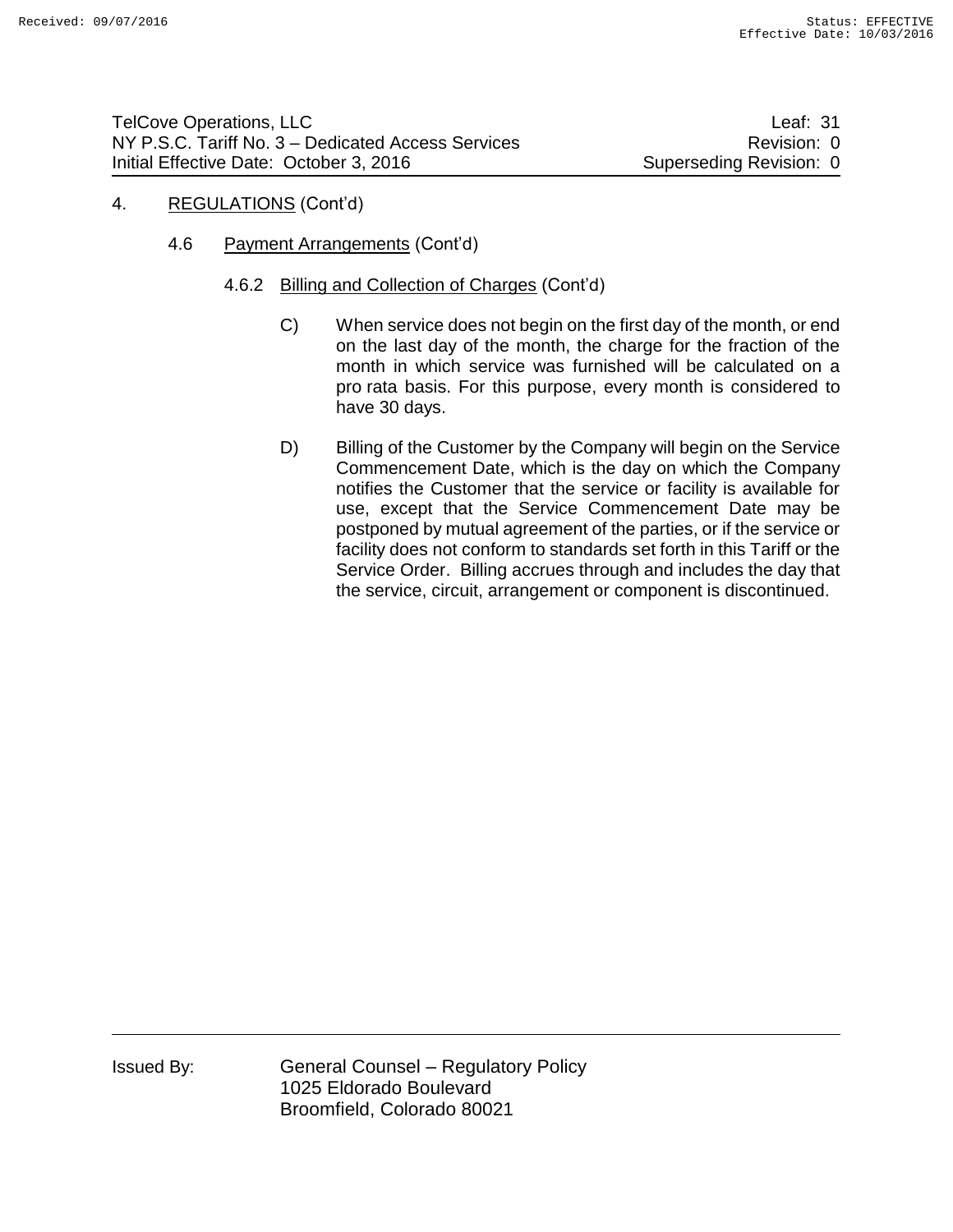## 4. REGULATIONS (Cont'd)

- 4.6 Payment Arrangements (Cont'd)
	- 4.6.2 Billing and Collection of Charges (Cont'd)
		- E) If any portion of the payment is received by the Company after the date due, or if any portion of the payment is received by the Company in funds which are not immediately available upon presentment, then a late payment penalty shall be due to the Company. The late payment penalty shall be the portion of the payment not received by the date due, multiplied by a late factor. The late factor shall be the lesser of:
			- 1) a rate of 1.5 percent per month; or
			- 2) the highest interest rate which may be applied under state law for commercial transactions.
		- F) The Customer will be assessed a charge of twenty dollars (\$20.00) for each check submitted by the Customer to the Company which a financial institution refuses to honor.
		- G) If service is disconnected by the Company in accordance with Section 4.6.4 following and later reinstalled, service will be subject to all applicable installation charges. If service is suspended by the Company and later restored, service will be subject to all applicable restoration charges.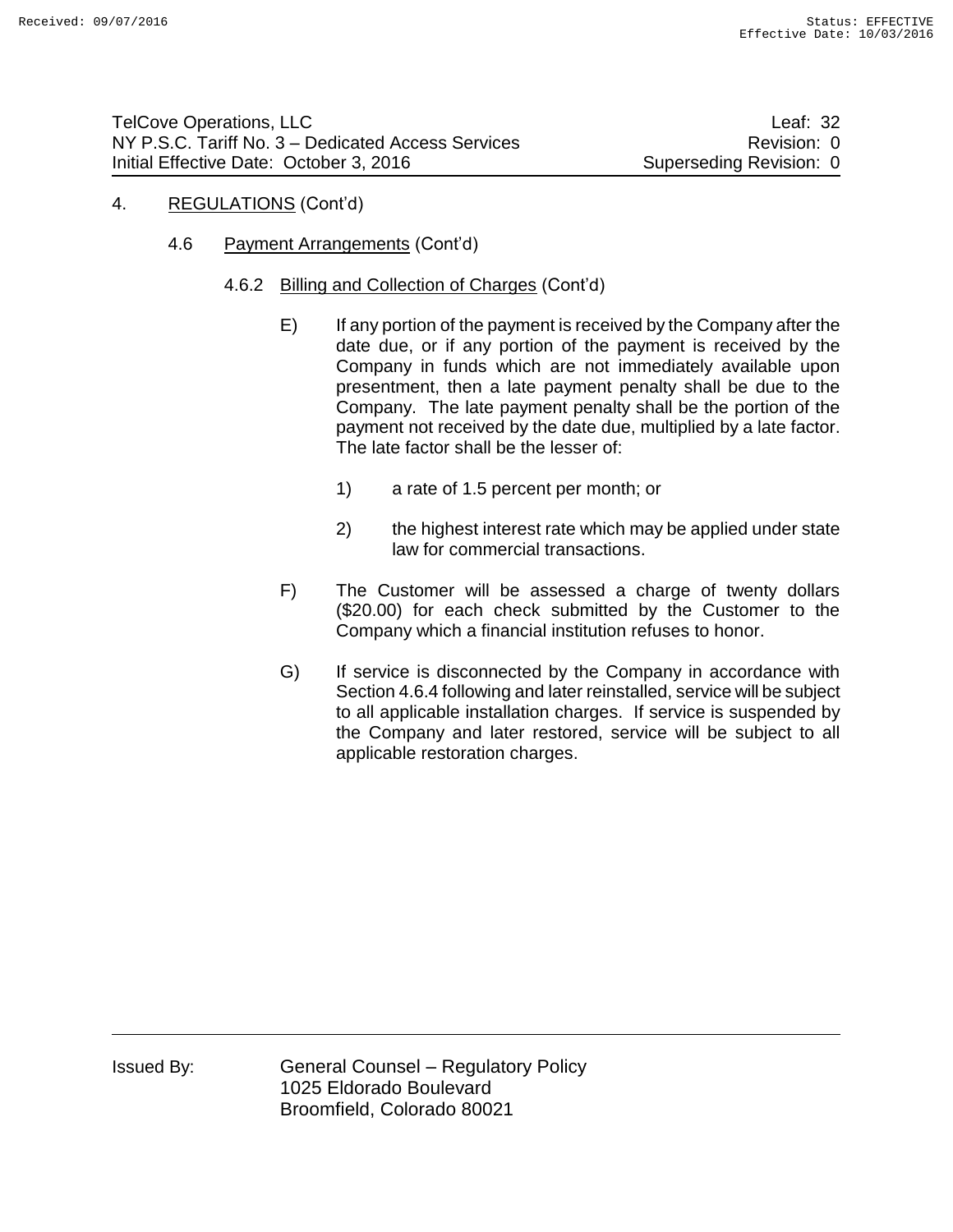# 4. REGULATIONS (Cont'd)

- 4.6 Payment Arrangements (Cont'd)
	- 4.6.3 Billing Disputes
		- A) General

All bills are presumed accurate, and shall be binding on the Customer unless notice of the disputed charge(s) is received by the Company within 90 days (commencing 5 days after such bills have been mailed or otherwise rendered per the Company's normal course of business). For the purposes of this section, "notice'' is defined as written notice to the Company, containing sufficient documentation to investigate the dispute, including the account number under which the bill has been rendered, the date of the bill, and the specific items on the bill being disputed.

# B) Late Payment Charge

- 1) The undisputed portions of the bill must be paid by the payment due date to avoid assessment of a late payment charge on the undisputed amount as provided in this Tariff.
- 2) In the event that a billing dispute is resolved by the Company in favor of the Customer, any disputed amount withheld pending resolution of the billing dispute shall not be subject to the late payment charge.
- 3) In the event that a billing dispute is resolved in favor of the Company, the Customer shall pay the late payment charge.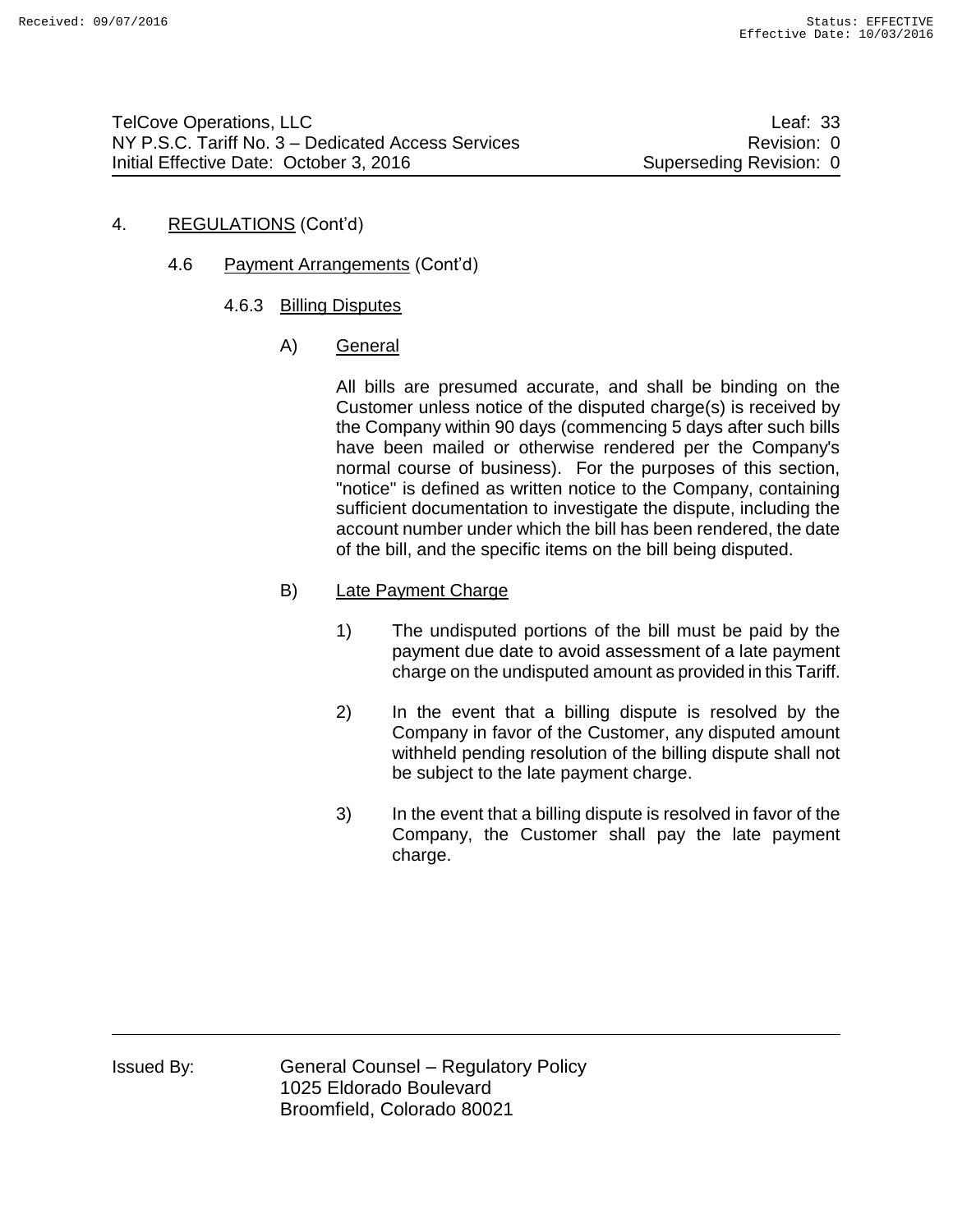- 4. REGULATIONS (Cont'd)
	- 4.6 Payment Arrangements (Cont'd)
		- 4.6.3 Billing Disputes (Cont'd)
			- C) Adjustments or Refunds to the Customer
				- 1) In the event that the Company resolves the billing dispute in favor of a Customer who has withheld payment of the disputed amount pending resolution of the disputed bill, the Company will credit the Customer's account for the disputed amount in the billing period following the resolution of the dispute.
				- 2) In the event that the Company resolves the billing dispute in favor of a Customer who has paid the total amount of the disputed bill, the Company will credit the Customer's account for any overpayment by the Customer in the billing period following the resolution of the dispute.
				- 3) In the event that the Company resolves the billing dispute in favor of a Customer who has paid the total amount of the disputed bill but canceled the service, the Company will issue a refund of any overpayment by the Customer.
				- 4) The Company will only provide a refund or credit for up to 90 days of over billed amounts
				- 5) All adjustments or refunds provided by the Company to the Customer at the Customer's request, or provided by the Company to the Customer by way of compromise of a billing dispute, and which are accepted by the Customer, are final and constitute full satisfaction, settlement, and/or compromise of all of the Customer's claims for the billing period for which the adjustment or refund was issued.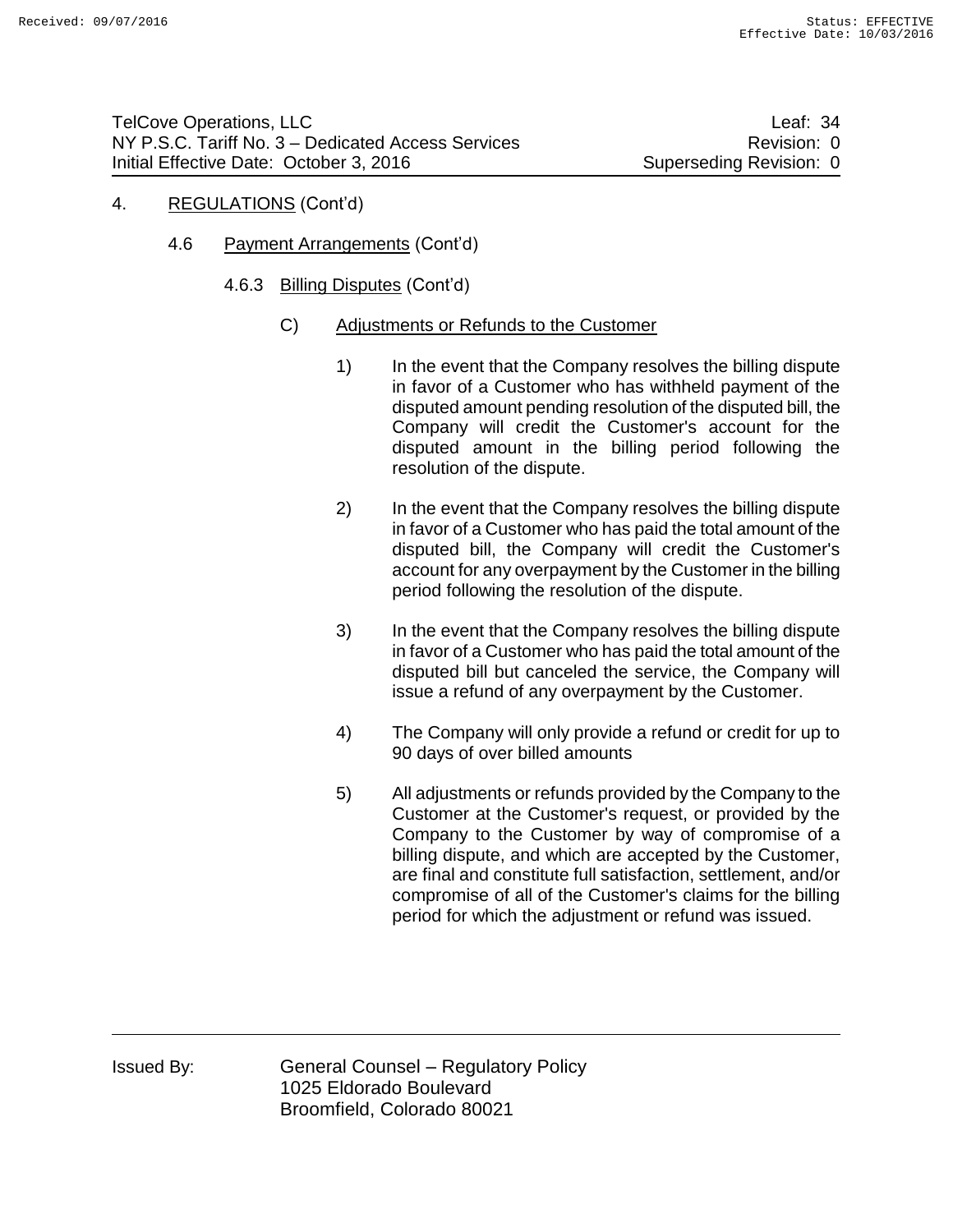- 4. REGULATIONS (Cont'd)
	- 4.6 Payment Arrangements (Cont'd)
		- 4.6.3 Billing Disputes (Cont'd)
			- D) Unresolved Billing Disputes

In the case of a billing dispute between the Customer and the Company for service furnished to the Customer, which cannot be settled to the mutual satisfaction of the Customer and the Company, the Customer has up to 90 days (commencing 5 days after such bills have been mailed or otherwise rendered per the Company's normal course of business) to take the following course of action.

- 1) First, the Customer may request and the Company will provide an in-depth review of the disputed amount.
- 2) Second, if after investigation and review by the Company, a disagreement remains as to the disputed amount, the Customer may file an appropriate complaint with:

New York Public Service Commission Agency Building 3, Three Empire State Plaza Albany, New York 12223-1350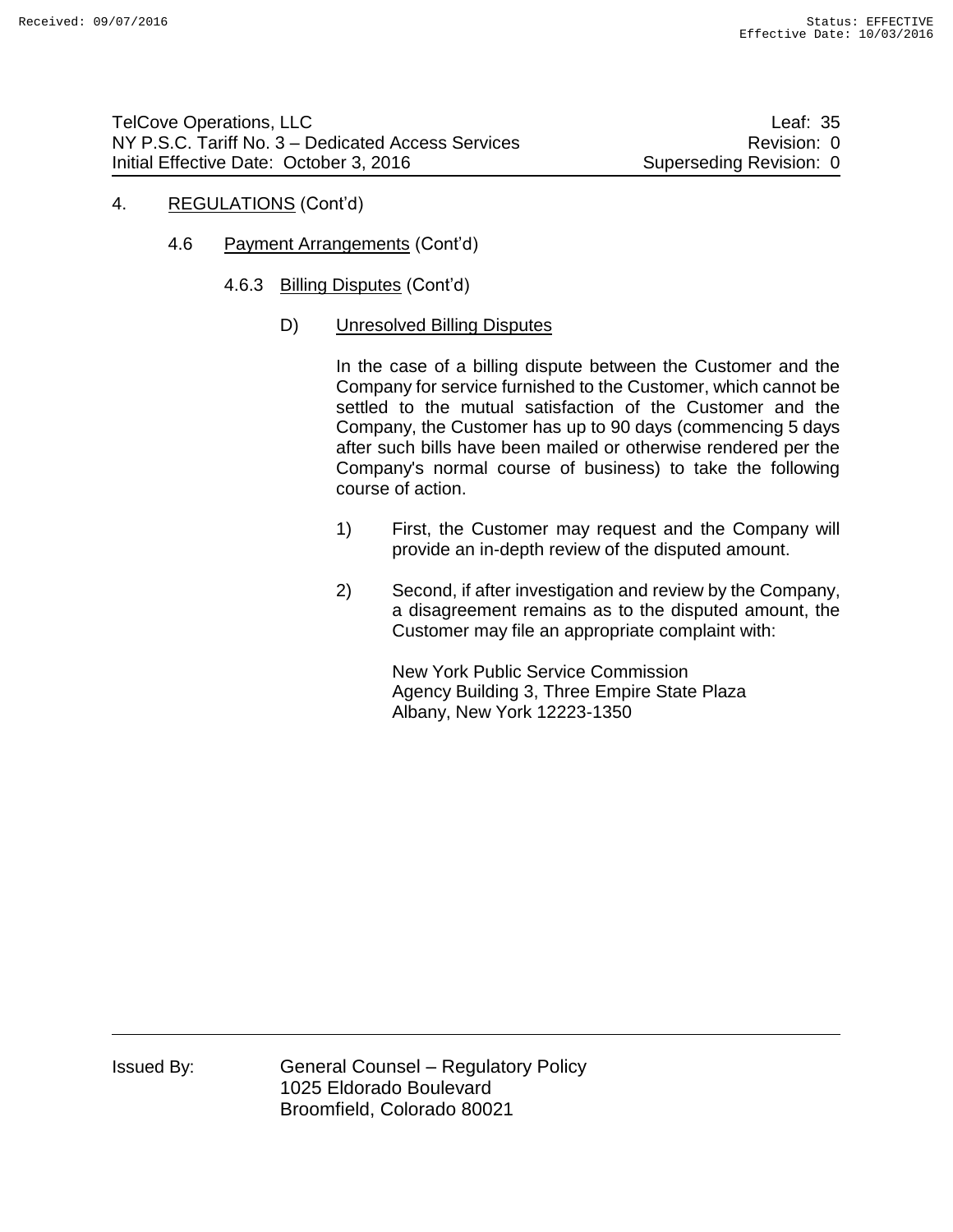# 4. REGULATIONS (Cont'd)

4.6 Payment Arrangements (Cont'd)

### 4.6.4 Discontinuance of Service for Cause

- A) Upon nonpayment of outstanding local service charges exceeding at least twenty-five (25) days from the date of the bill the Company may, by giving 20 days prior written notice to the Customer and the Commission, discontinue or suspend service without incurring any liability.
- B) Upon violation of any of the other material terms or conditions for furnishing service the Company may, by giving 20 days prior notice in writing to the Customer and the Commission, discontinue or suspend service without incurring any liability if such violation continues during that period.
- C) Upon condemnation of any material portion of the facilities used by the Company to provide service to a Customer or if a casualty renders all or any material portion of such facilities inoperable beyond feasible repair, the Company, by notice to the Customer, may discontinue or suspend service without incurring any liability.
- D) Upon the Customer's insolvency, assignment for the benefit of creditors, filing for bankruptcy or reorganization, or failing to discharge an involuntary petition within the time permitted by law, the Company may immediately discontinue or suspend service without incurring any liability.
- E) Upon any governmental prohibition or required alteration of the services to be provided or any violation of an applicable law or regulation, the Company may immediately discontinue service without incurring any liability.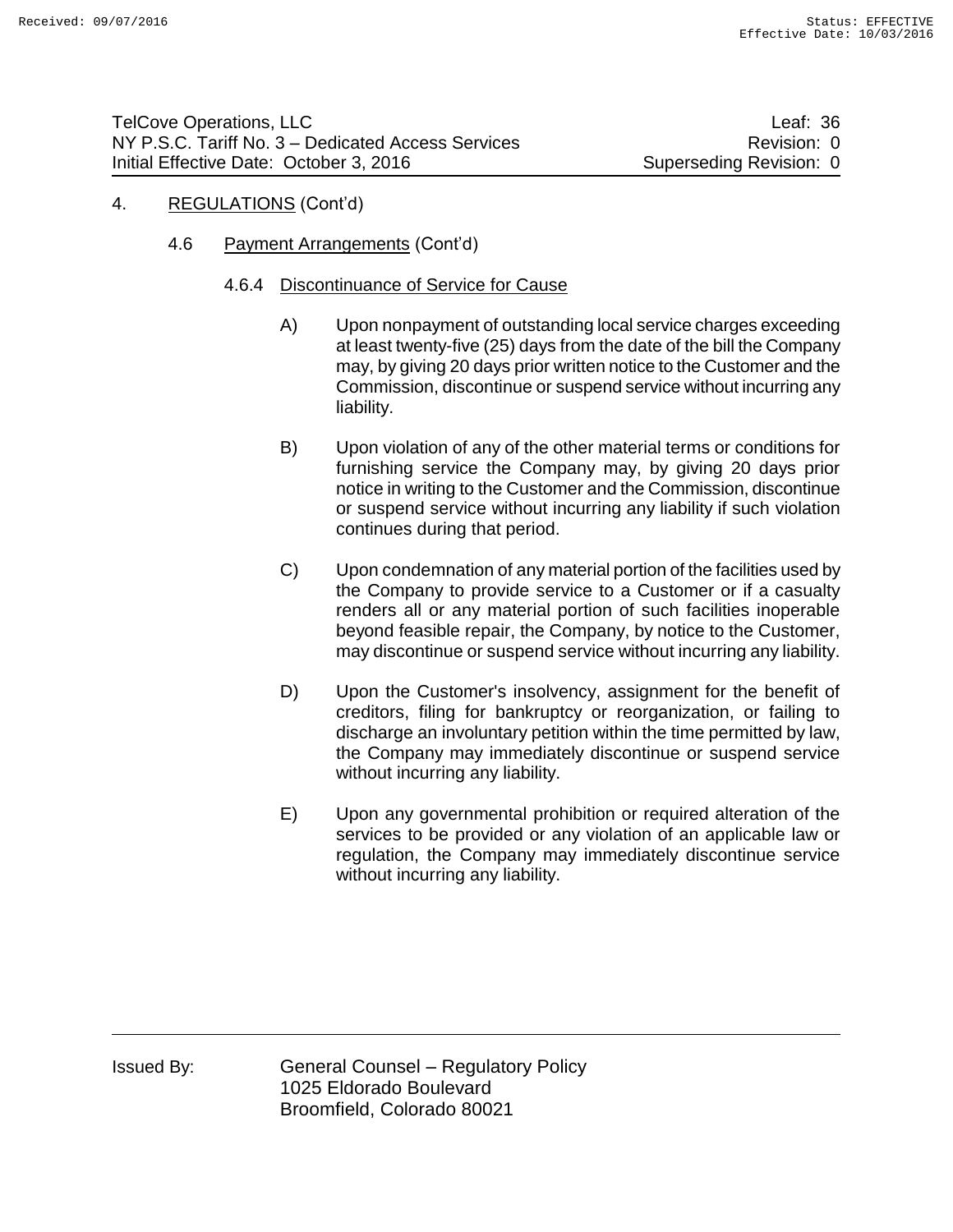### 4. REGULATIONS (Cont'd)

- 4.6 Payment Arrangements (Cont'd)
	- 4.6.4 Discontinuance of Service for Cause (Cont'd)
		- F) In the event of fraudulent use of the Company's Network, the Company may without notice suspend or discontinue service. The Customer will be liable for all related costs. The Customer will also be responsible for payment of any reconnection charges.
		- G) Upon the Company's discontinuance of service to the Customer under this section, the Company, in addition to all other remedies that may be available to the Company at law or in equity or under any other provision of this Tariff, may declare all future monthly and other charges which would have been payable by the Customer during the remainder of the term for which such services would have otherwise been provided to the Customer to be immediately due and payable (discounted to present value at six percent).
	- 4.6.5 Notice to Company for Cancellation of Service

Customers desiring to terminate service shall provide Company thirty (30) days written notice of desire to terminate service.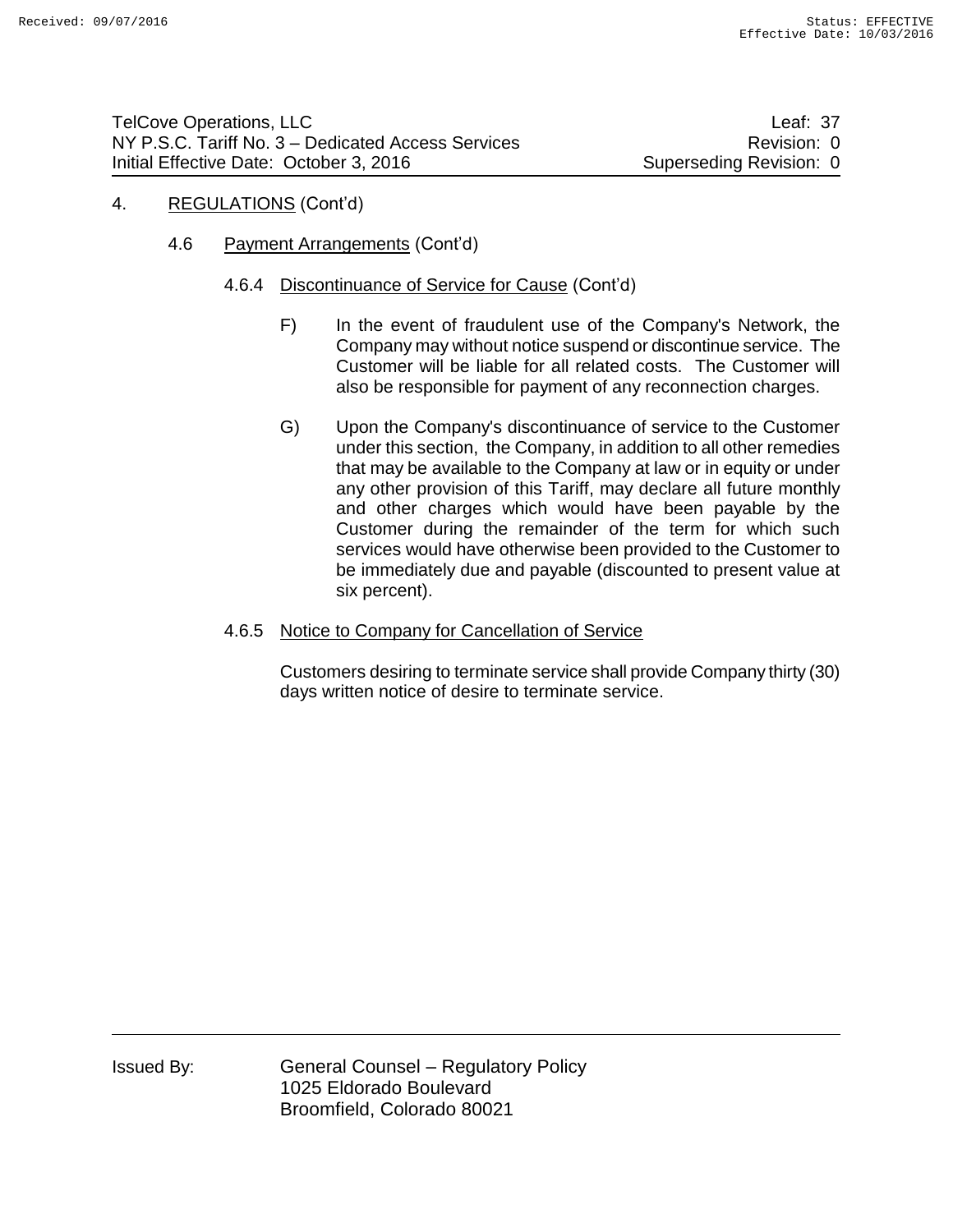### 4. REGULATIONS (Cont'd)

4.6 Payment Arrangements (Cont'd)

#### 4.6.6 Customer Overpayment

The Company will pay interest on a Customer overpayment. Customer overpayment shall mean a payment to the Company in excess of the correct charges for service when caused by erroneous billing by the Company; provided, however, that the Company will only provide credit or payment for up to 90 days of over billed amounts. The rate of interest shall be the unadjusted interest rate paid on Customer deposits or the late payment penalty rate, whichever is greater. Interest shall be paid from the date when the Customer overpayment was made, adjusted for any changes in the deposit interest rate or late payment penalty rate, and compounded monthly, until the date when the overpayment is refunded. No interest shall be paid on Customer overpayments that are refunded within thirty (30) days after such overpayment is received by the Company.

### 4.6.7 Cancellation of Application for Service

- (A) The Customer may cancel an application for service prior to installation of the equipment provided that the Customer immediately pay the Company any out of pocket expenses incurred by the Company plus a cancellation fee of two times the applicable monthly recurring service charge.
- (B) Out of pocket expenses include but are not limited to the cost of the equipment, facilities, and material, the cost of installation, engineering, labor, and supervision, general and administrative expense, other disbursements, depreciation, maintenance, taxes, provision for return on investment, and any other costs associated with the special construction or arrangements.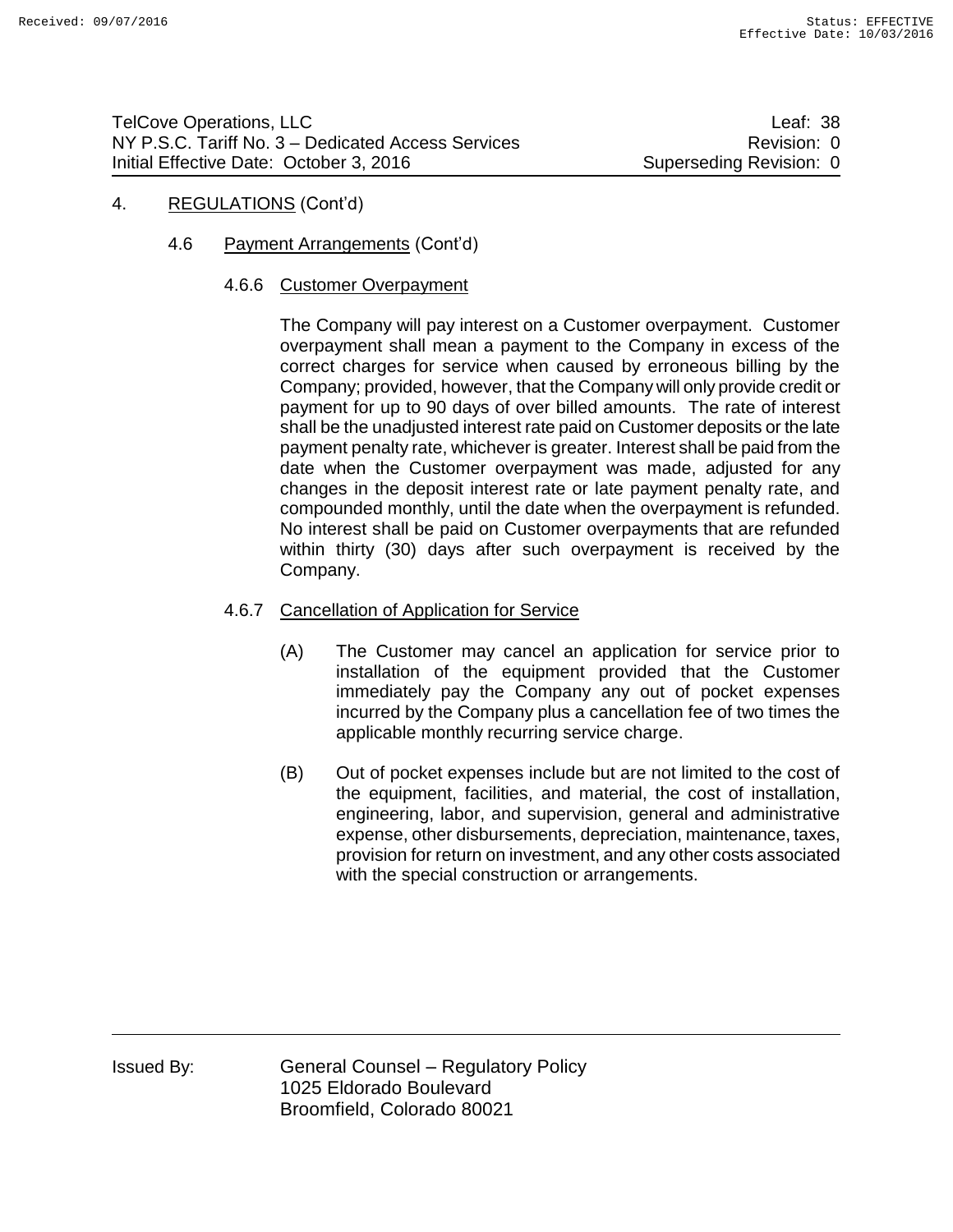### 4. REGULATIONS (Cont'd)

### 4.7 Allowances for Interruptions in Service

- 4.7.1 General
	- A) A credit allowance will be given when service is interrupted, except as specified below. A service is interrupted when it becomes inoperative to the Customer, e.g., the Customer is unable to transmit or receive, because of a failure of a component furnished by the Company under this Tariff.
	- B) An interruption period begins when the Customer reports a service, facility or circuit to be inoperative and, if necessary, releases it for testing and repair. An interruption period ends when the service, facility or circuit is operative.
	- C) If the Customer reports a service, facility or circuit to be interrupted but declines to release it for testing and repair, the service, facility or circuit is considered to be impaired but not interrupted. No credit allowances will be made for a service, facility or circuit considered by the Company to be impaired.

#### 4.7.2 Limitations of Allowances

No credit allowance will be made for any interruption in service:

- A) Due to the negligence of or noncompliance with the provisions of this Tariff by any person or entity other than the Company, including but not limited to the Customer or other common carriers connected to the service of the Company;
- B) Due to the failure of power, equipment, systems, connections or services not provided by the Company;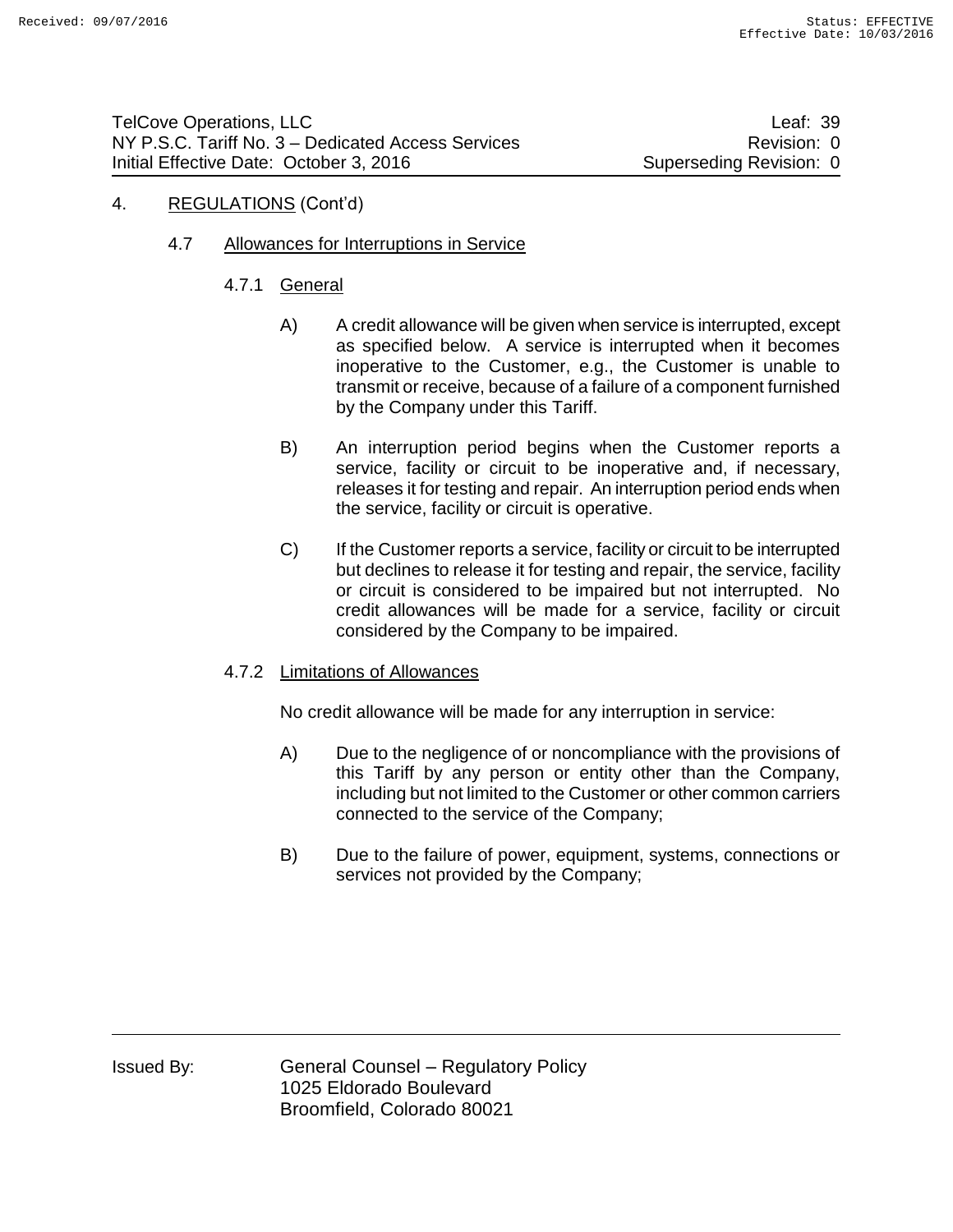- 4.7 Allowances for Interruptions in Service (Cont'd)
	- 4.7.2 Limitations of Allowances (Cont'd)
		- C) Due to circumstances or causes beyond the control of the Company;
		- D) During any period in which the Company is not given full and free access to its facilities and equipment for the purposes of investigating and correcting interruptions;
		- E) During any period in which the Customer continues to use the service on an impaired basis;
		- F) During any period when the Customer has released service to the Company for maintenance purposes or for implementation of a Customer order for a change in service arrangements;
		- G) That occurs or continues due to the Customer's failure to authorize replacement of any element of special construction; and
		- H) That was not reported to the Company within thirty (30) days of the date that service was affected.

#### 4.7.3 Use of Another Means of Communications

If the Customer elects to use another means of communications during the period of interruption, the Customer must pay the charges for the alternative service used.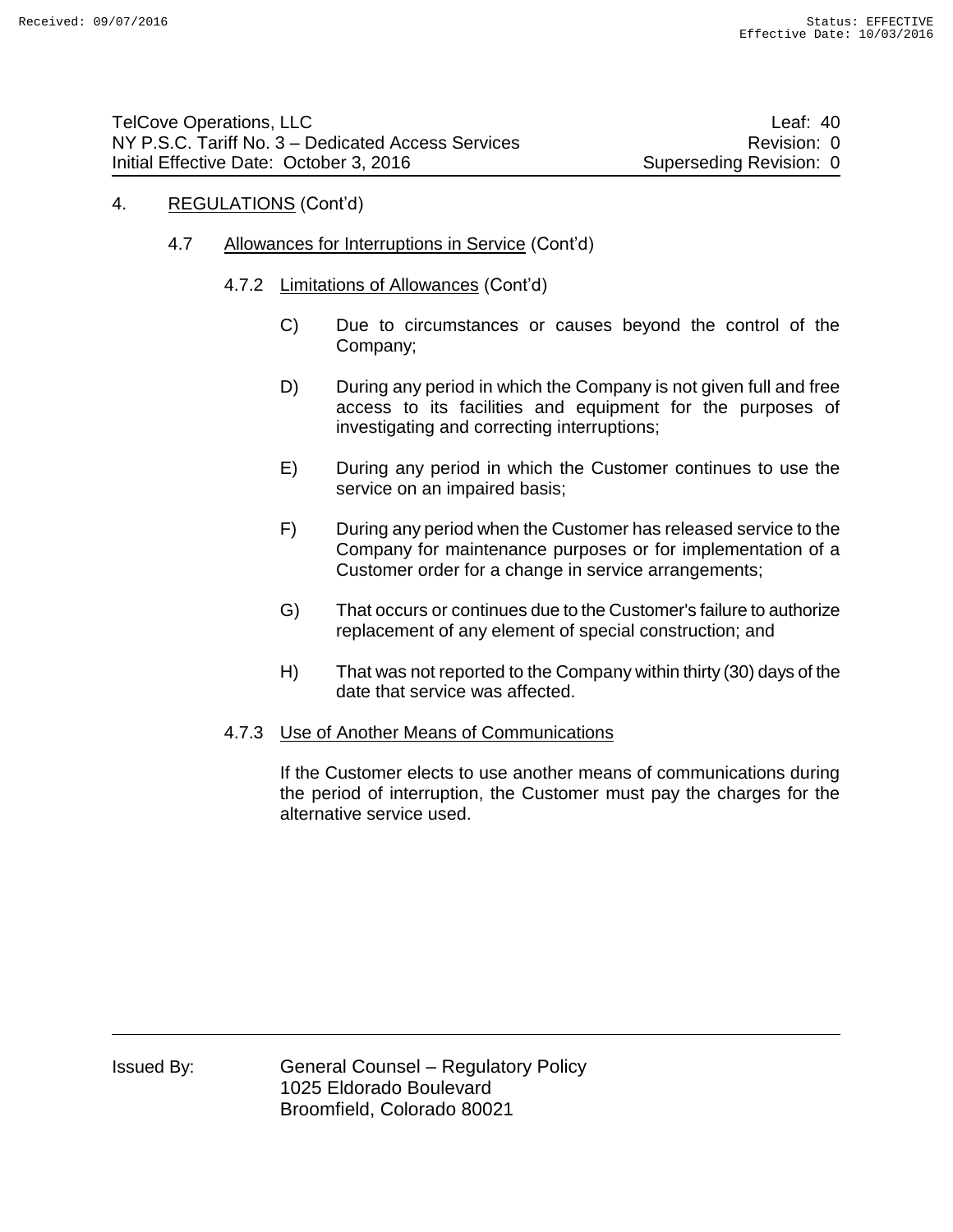### 4. REGULATIONS (Cont'd)

### 4.7 Allowances for Interruptions in Service (Cont'd)

#### 4.7.4 Application of Credits for Interruptions in Service

- A) Credits for interruptions in service that is provided and billed on a flat rate basis for a minimum period of at least one month, beginning on the date that billing becomes effective, shall in no event exceed an amount equivalent to the proportionate charge to the Customer for the period of service during which the event that gave rise to the claim for a credit occurred. A credit allowance is applied on a pro rata basis against the rates specified hereunder and is dependent upon the length of the interruption. Only those facilities on the interrupted portion of the circuit will receive a credit.
- B) For calculating credit allowances, every month is considered to have thirty (30) days.
- C) A credit allowance will be given for interruptions in service of 15 minutes or more. Two or more interruptions of 15 minutes or more during any one 24-hour period shall be considered as one interruption.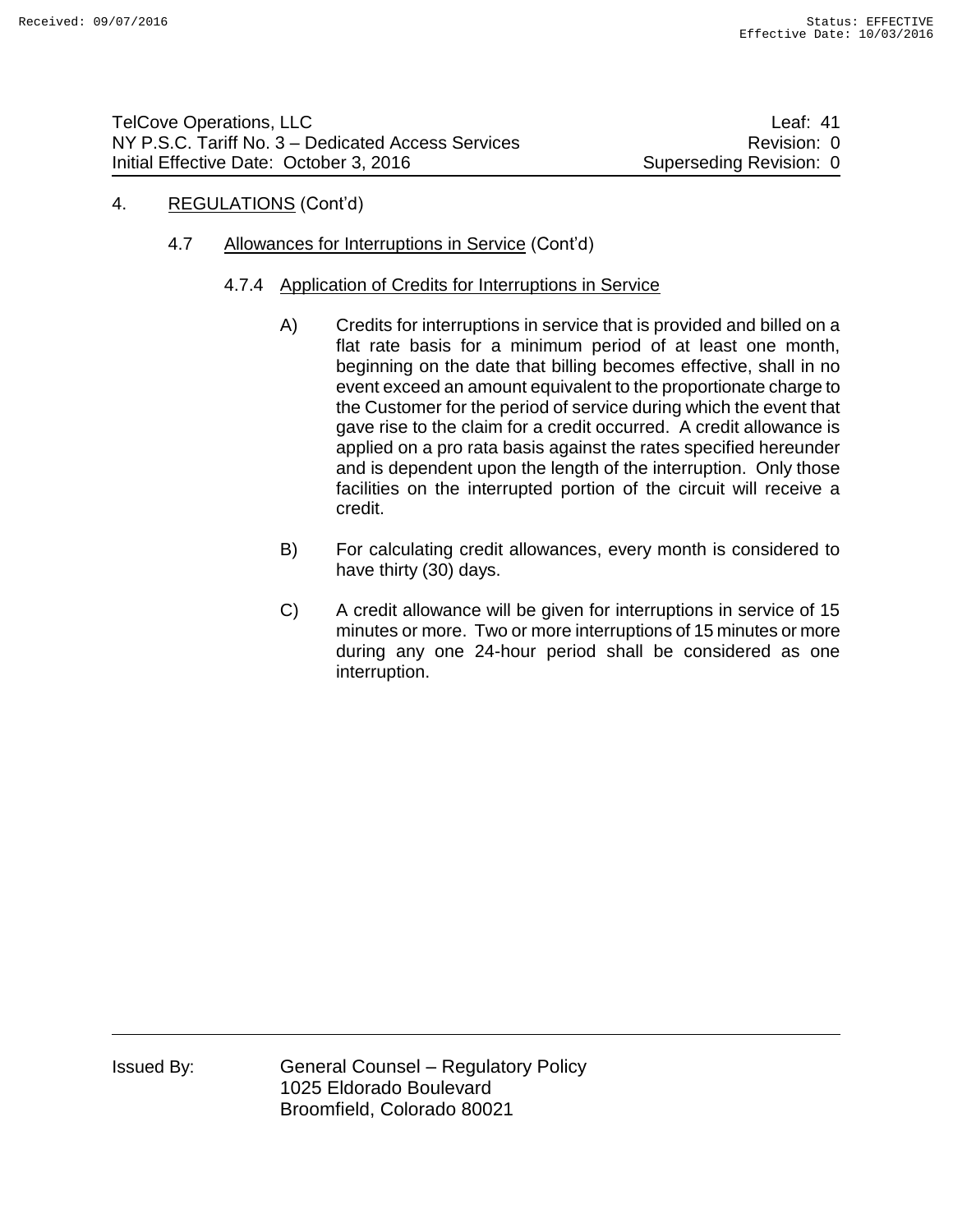### 4.7 Allowances for Interruptions in Service (Cont'd)

### 4.7.4 Application of Credits for Interruptions in Service (Cont'd)

### D) Interruptions of 24 Hours or Less

| Length of Interruption                              | <b>Interruption Period</b><br>To Be Credited |  |  |
|-----------------------------------------------------|----------------------------------------------|--|--|
| Less than 15 minutes                                | None                                         |  |  |
| 15 minutes up to but not including 3 hours 1/10 Day |                                              |  |  |
| 3 hours up to but not including 6 hours             | $1/5$ Day                                    |  |  |
| 6 hours up to but not including 9 hours             | $2/5$ Day                                    |  |  |
| 9 hours up to but not including 12 hours            | $3/5$ Day                                    |  |  |
| 12 hours up to but not including 15 hours           | $4/5$ Day                                    |  |  |
| 15 hours up to but not including 24 hours           | One Day                                      |  |  |

- E) Continuous Interruption Over 24 Hours and Less Than 72 Hours. Interruptions over 24 hours and less than 72 hours will be credited 1/5 day for each three-hour period or fraction thereof that occurs following the expiration of the initial 24-hour period. No more than one full day's credit will be allowed for any period of 24 hours.
- F) Interruptions Over 72 Hours. Interruptions over 72 hours will be credited 2 days for each full 24-hour period that occurs following the expiration of the initial 72-hour period. No more than 30 days credit will be allowed for any one-month period.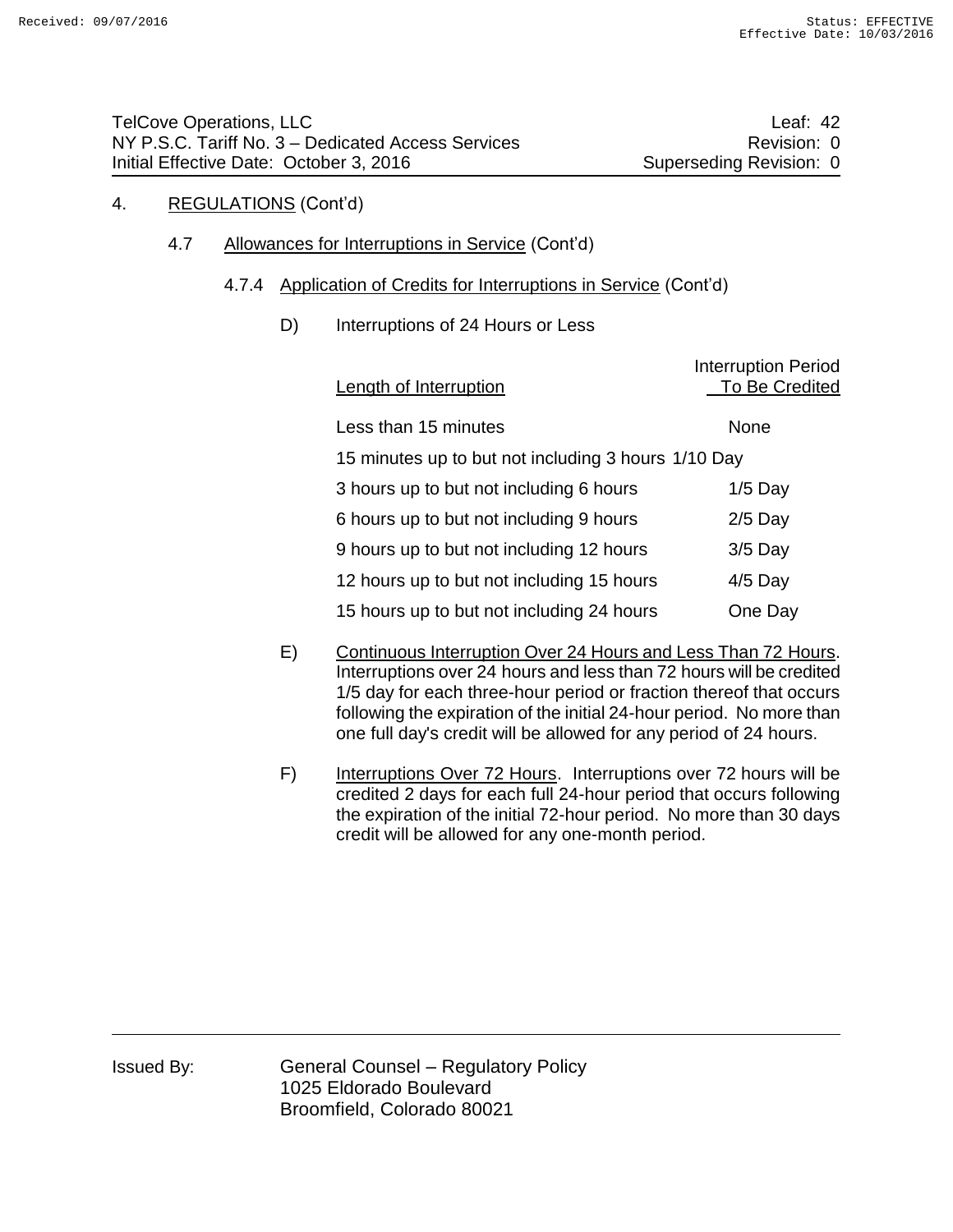## 4.7 Allowances for Interruptions in Service (Cont'd)

#### 4.7.5 Cancellation For Service Interruption

Cancellation or termination for service interruption is permitted only if any circuit experiences a single continuous outage of 8 hours or more or cumulative service credits equaling 16 hours in a continuous 12-month period. The right to cancel service under this provision applies only to the single circuit which has been subject to the outage or cumulative service credits.

### 4.7.6 Cancellation of Service/Termination Liability

If a Customer cancels a Service Order or terminates services before the completion of the term for any reason whatsoever other than a service interruption, Customer agrees to pay to Company termination liability charges, which are defined below. These charges shall become due and owing as of the effective date of the cancellation or termination and be payable within the period set forth in this Tariff.

### 4.7.7 Termination Liability

Customer's termination liability for cancellation of service shall be equal to:

1) all unpaid Non-Recurring charges reasonably expended by Company to establish service to Customer, plus;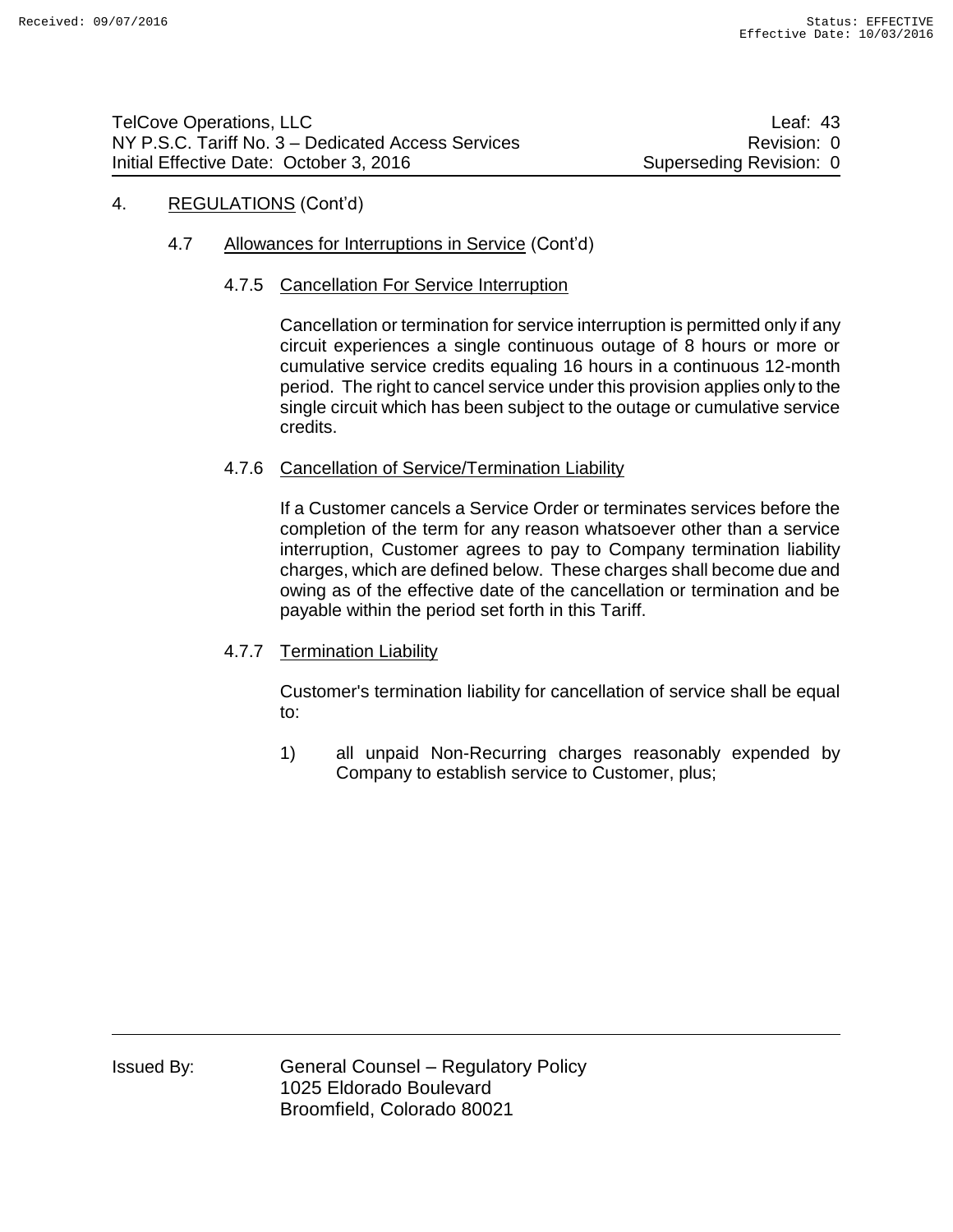- 4.7 Allowances for Interruptions in Service (Cont'd)
	- 4.7.7 Termination Liability (Cont'd)
		- 2) any disconnection, early cancellation or termination charges reasonably incurred and paid to third parties by Company on behalf of Customer, plus;
		- 3) all Recurring Charges specified in the applicable Service Order for the balance of the then current term discounted at the prime rate announced in the Wall Street Journal on the third business day following the date of cancellation;
		- 4) minus a reasonable allowance for costs avoided by the Company as a direct result of Customer's cancellation.

#### 4.8 Customer Liability for Unauthorized Use of the Network

- 4.8.1 Unauthorized Use of the Network
	- A) Unauthorized use of the Network occurs when: (1) a person or entity that does not have actual, apparent, or implied authority to use the Network, obtains the Company's services provided under this Tariff; or (2) a person or entity that otherwise has actual, apparent, or implied authority to use the Network, makes fraudulent use of the Network to obtain the Company's services provided under this Tariff, or uses specific services that are not authorized.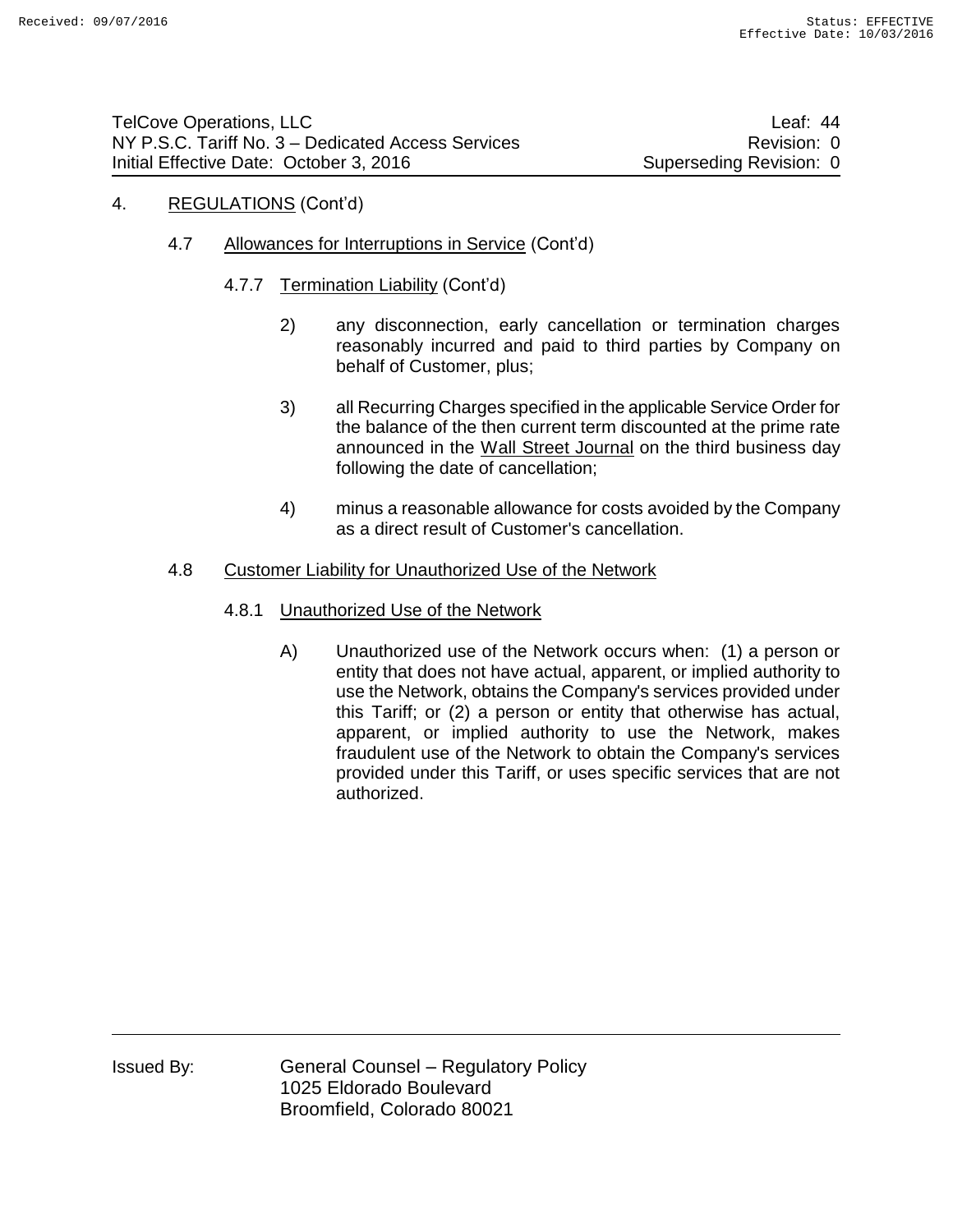- 4.8 Customer Liability for Unauthorized Use of the Network (Cont'd)
	- 4.8.1 Unauthorized Use of the Network (Cont'd)
		- B) The following activities constitute fraudulent use:
			- 1) Using the Network to transmit a message, locate a person, or otherwise give or obtain information, without payment for the service;
			- 2) Using or attempting to use the Network with the intent to avoid payment, either in whole or part, of any of the Company's tariffed charges by either rearranging, tampering with, or making connections not authorized by this Tariff to any service components used to furnish the Company's services or using fraudulent means or devices, tricks, schemes, false or invalid numbers, false credit devices or electronic devices;
			- 3) Using fraudulent means or devices, tricks, schemes, false or invalid numbers, false credit devices or electronic devices to defraud or mislead callers.
		- C) Customers are advised that use of telecommunications equipment and services, including that provided under this Tariff, carries a risk of various forms of telecommunications fraud (including, but not limited to, toll and PBX fraud perpetrated by Users who gain access to a Customer's facilities, account numbers, security or authorization codes, etc.). Customers should take all necessary steps to restrict access to their facilities, including the equipment and services provided hereunder, and to detect and prevent unauthorized use of the equipment and services provided by the Company under this Tariff.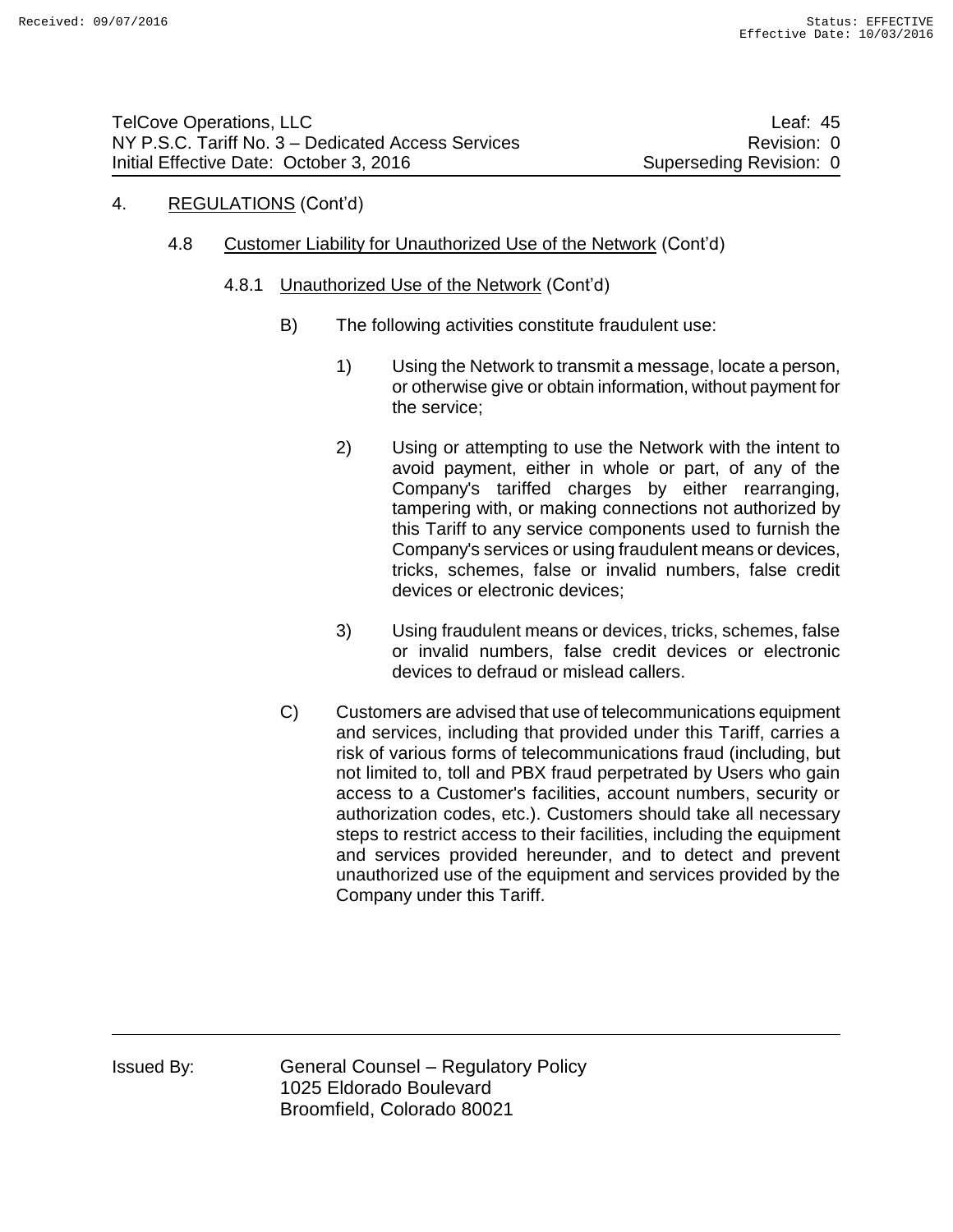| <b>TelCove Operations, LLC</b>                     | Leaf: 46                |
|----------------------------------------------------|-------------------------|
| NY P.S.C. Tariff No. 3 – Dedicated Access Services | Revision: 0             |
| Initial Effective Date: October 3, 2016            | Superseding Revision: 0 |

### 4.8 Customer Liability for Unauthorized Use of the Network (Cont'd)

#### 4.8.2 Liability for Unauthorized Use

- A) Except as provided for elsewhere in this Tariff, the Customer is responsible for payment of all charges for services provided under this Tariff furnished to the Customer or User. This responsibility is not changed due to any use, misuse, or abuse of the Customer's service or Customer-provided equipment by Users or other third parties, the Customer's employees, or the public.
- B) The Customer is liable for all costs incurred as a result of unauthorized use of the Network, including service charges and any direct, indirect, special, incidental, reliance, consequential, exemplary or punitive charges.
- C) The Customer is responsible for payment of any charges related to the suspension and/or termination of service, and any charges for reconnection of service, incurred as a result of unauthorized use of the Network.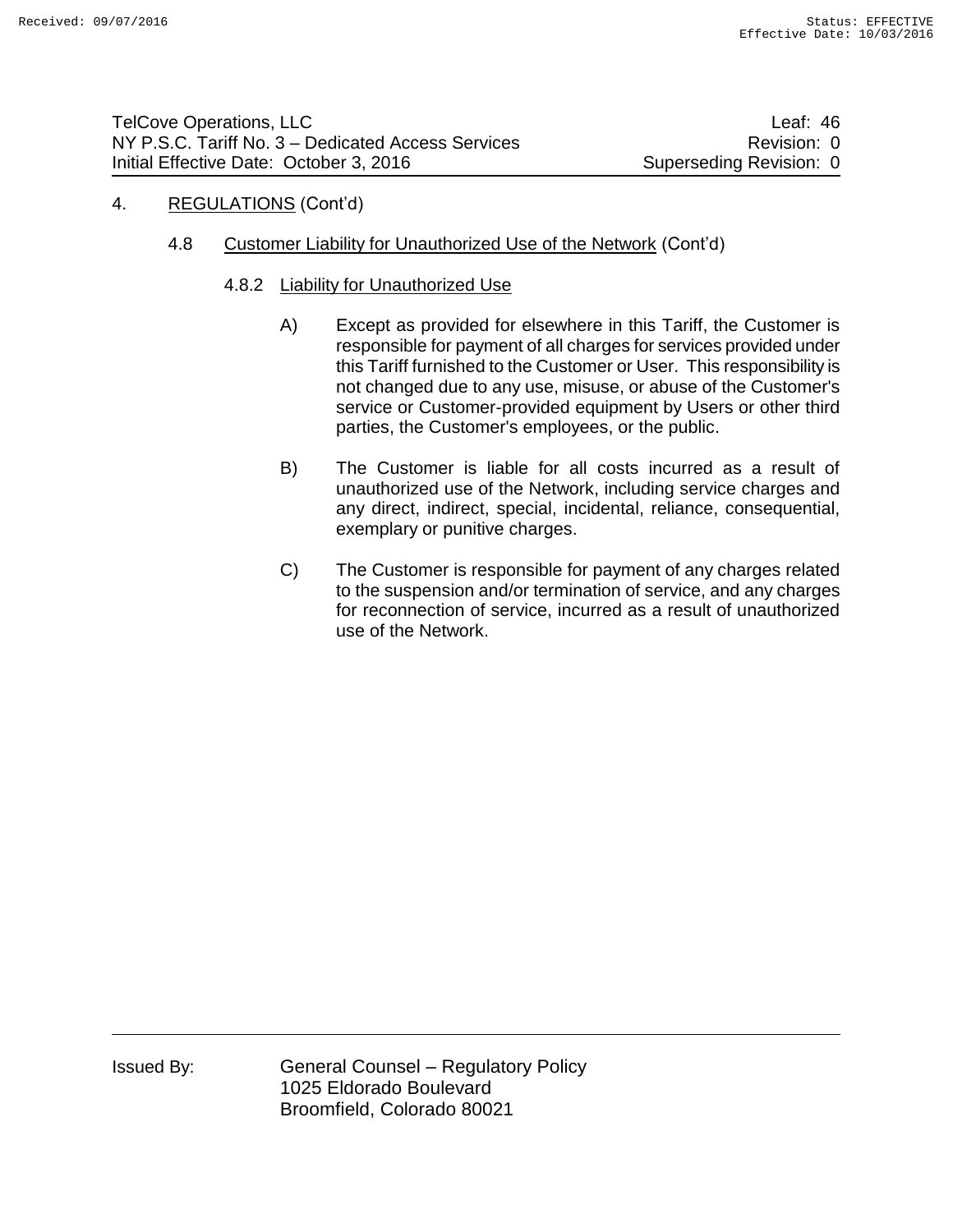| <b>TelCove Operations, LLC</b>                     | Leaf: 47                |
|----------------------------------------------------|-------------------------|
| NY P.S.C. Tariff No. 3 – Dedicated Access Services | Revision: 0             |
| Initial Effective Date: October 3, 2016            | Superseding Revision: 0 |

#### 5. SERVICE DESCRIPTIONS AND TECHNICAL STANDARDS

#### 5.1 General

The various types of Company service offerings are described below. Company services are billed at predetermined monthly rates. Recurring charges are billed in advance of the month in which service is performed. In addition, the optional features and any extraordinary installation costs other than recurring and nonrecurring charges may apply as described herein. Customers requesting these services may subscribe to services on a month-to-month basis, or for term discount plans of 1 to 5 years. Customers subscribing to a term discount plan may receive a discount on charges for these arrangements. Agreements for services in excess of 5 years will be negotiated on an ICB. All arrangements will be filed with the Commission prior to service.

### 5.2 Service Configurations

There are two types of service configurations over which Company's services are provided: point-to-point service and multipoint service.

a) Point-To-Point Service

Point-To-Point Service connects two Customer-designated premises, either on a directly connected basis, or through a hub where multiplexing functions are performed.

#### b) Multipoint Service

Multipoint Services connect three or more Customer designated premises through a Company hub. There is no limitation on the number of locations connected via multipoint service. However, when more than three points are provided in tandem, the quality of service may be degraded. Multipoint service may be provided where technically possible. If Company determines that the requested characteristics for a multipoint service are not compatible, the Customer will be advised and given the opportunity to change the order within 60 days.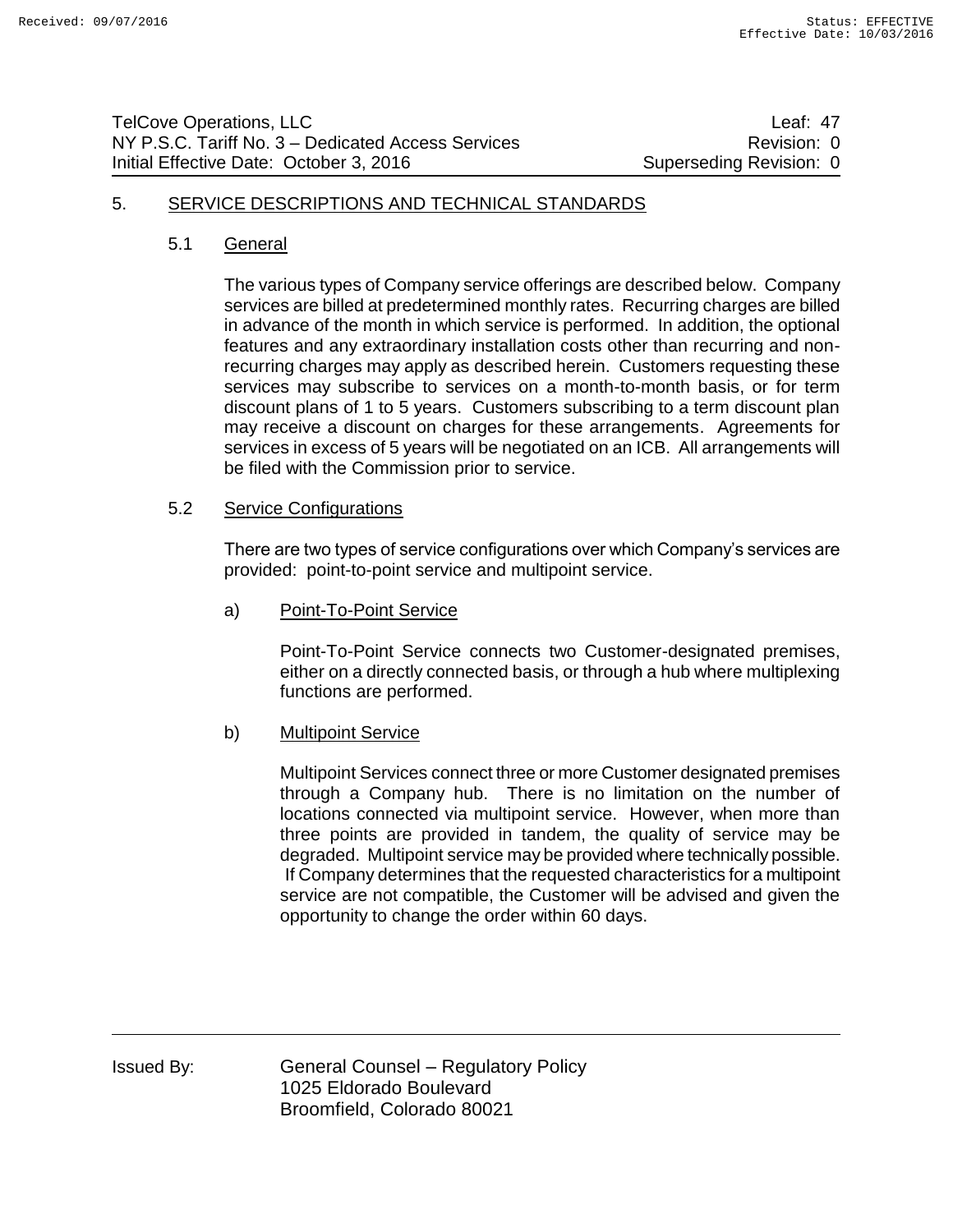| <b>TelCove Operations, LLC</b>                     | Leaf: $48$              |
|----------------------------------------------------|-------------------------|
| NY P.S.C. Tariff No. 3 – Dedicated Access Services | Revision: 0             |
| Initial Effective Date: October 3, 2016            | Superseding Revision: 0 |

### 5. SERVICE DESCRIPTIONS AND TECHNICAL STANDARDS (Cont'd)

#### 5.3 Service Descriptions and Technical Specifications

The following service descriptions and technical specifications will apply to Company's services. When references to Bellcore Technical Publications on file with the Commission are made for performance criteria, the criteria will be considered objectives for Company's performance. In no case should the reference to these Bellcore standards be construed as creating any warranties on the part of Company. Technical publications are available for review by the Customer upon request.

#### 5.3.1 Voice Grade Service (DS-0)

A Voice Grade Facility is a channel which provides voice frequency transmission capability in the normal frequency range of 300 to 3000 HZ and may be terminated as analog two-wire or four-wire, or where facilities permit, as a four-wire in a digital format when used in conjunction with another Voice Grade Facility termination at the other end. Voice Grade Facilities are provided between Customer designated locations or between a Customer designated location and a Company's hub.

Transmission specifications are defined in Bellcore Technical Reference TR-TSY-000335, issue 2 and PUB 41004, Table 4, and those publications referenced therein for Voice Grade frequency (300-3000hertz Voice Grade Transmission).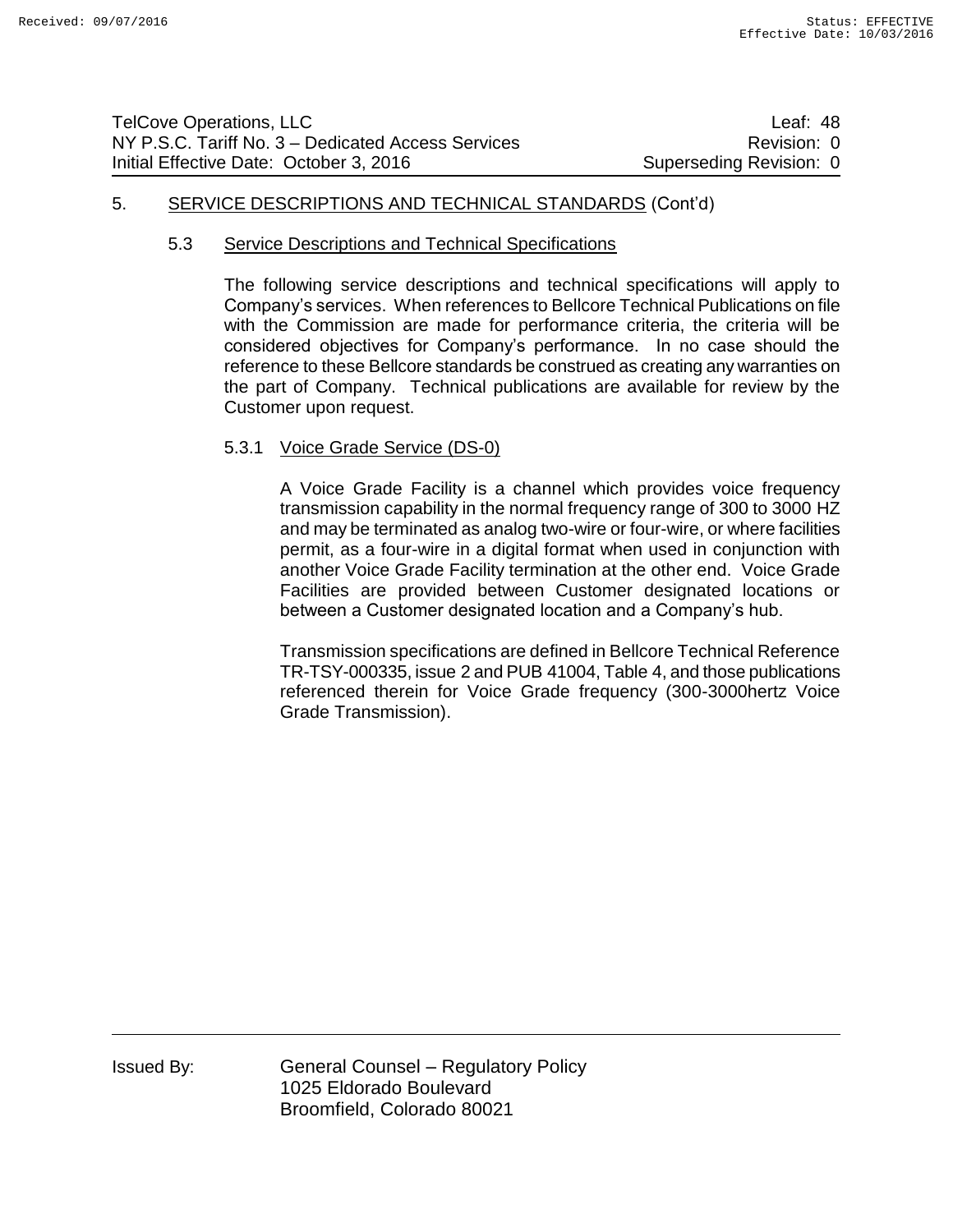# 5. SERVICE DESCRIPTIONS AND TECHNICAL STANDARDS (Cont'd)

### 5.3 Service Descriptions and Technical Specifications (Cont'd)

#### 5.3.2 Digital Data Service (DDS)

A Digital Data Channel is a channel for duplex four-wire transmission of synchronous serial data at rates of 2.4, 4.8, 9.6, 19.2, 56, or 64 Kbps. The actual bit rate is a function of the channel interface selected by the Customer. The channel provides synchronous service with timing provided by Company, through Company facilities to the Customer in the received bit stream. Digital Data channels are provided only between Customer designated locations and/or between Customer designated locations and a Company's hub.

### 5.3.3 DS-1 Service

DS-1 Service, or Digital Signal Level 1 Service, is a channel for the transmission of 1.5644 Mbps data. The actual bit rate and framing format is a function of the channel interface selected by the Customer. DS-1 Channels are provided between Customer designated locations and between Customer designated locations and a Company's hub.

Technical standards are defined in Bellcore Technical Reference TR-NPL-000054, TR-TSY-000342, TR-TSY-000194, and PUB 62508, PUB 62411, PUB 62411A.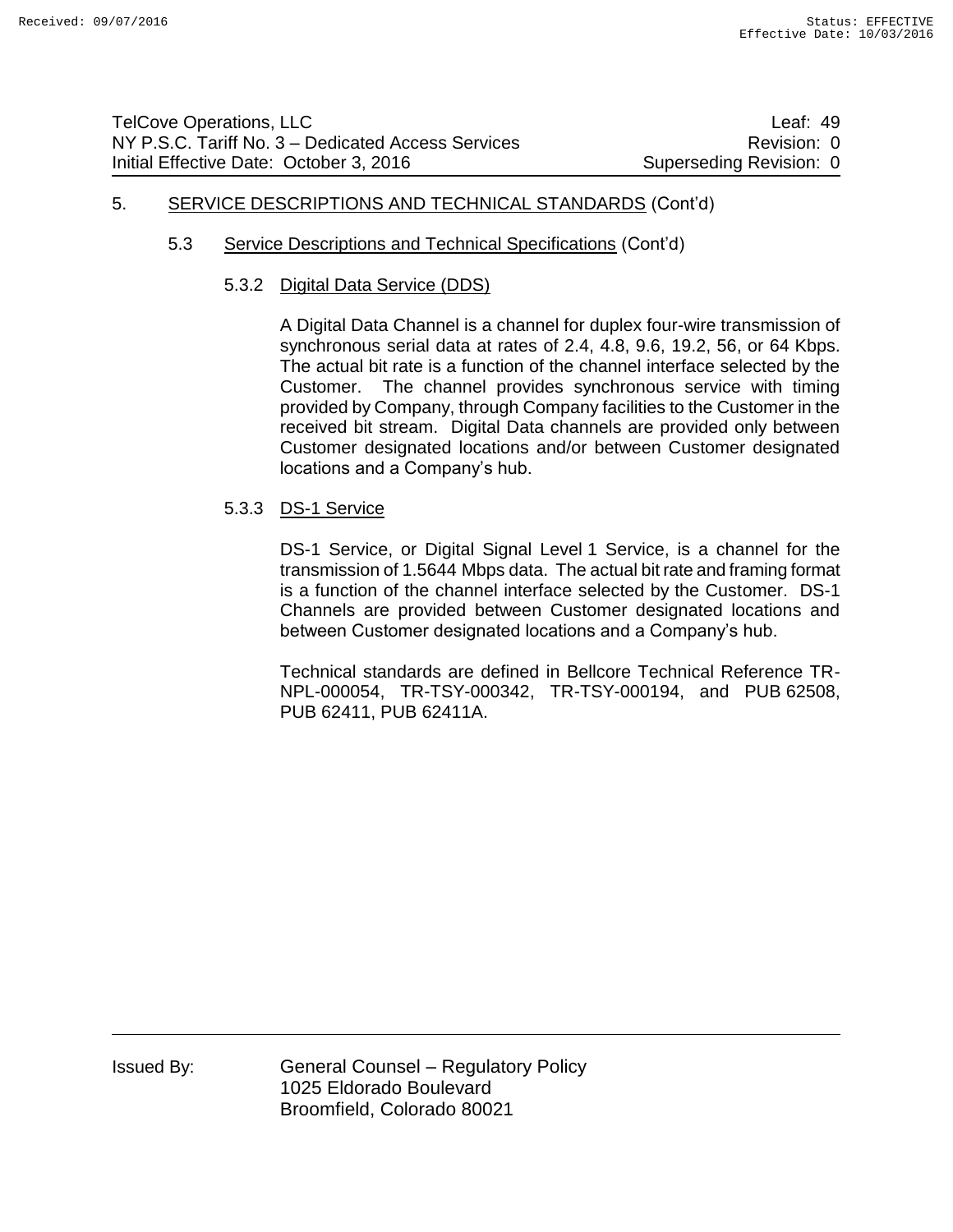# 5. SERVICE DESCRIPTIONS AND TECHNICAL STANDARDS (Cont'd)

### 5.3 Service Descriptions and Technical Specifications (Cont'd)

### 5.3.4 DS-3 Service

DS-3 Service, or Digital Signal Level 3 Service, is a channel for the transmission of 44.736 Mbps data. The actual bit rate and framing format is a function of the channel interface selected by the Customer. DS-3 Channels are provided between Customer designated locations and/or between Customer designated locations and a Company's hub. DS-3 service is provided with an electrical interface. As an option, this service may be provided to a Customer with an optical interface at the Customer's premises. Services with this option will terminate in Company's Optical Line Terminating Equipment (OLTE) located in Company's hub. The OLTE located at the Customer's premises is subject to the mutual agreement of the parties, and must be compatible with the OLTE located in Company's hub. The optical interface option is available only where facilities permit, and is offered on an Individual Case Basis (ICB).

Technical standards are defined in Bellcore Technical Reference TR-NPL-000054, TR-TSY-000342, TR-TSY-000194, and PUB 62508, PUB 62411, PUB 62411A.

### 5.3.5 DS-3 (X3), (X9), or (X12), (X24) Services

DS-3 services may be ordered in multiples of 3 (X3), 9 (X9), or 12 (X12) (X24). These services are offered in the same configuration as DS-3 service (i.e. either electrical or optical interface), and with the same technical specifications. These services will be provided initially on an ICB.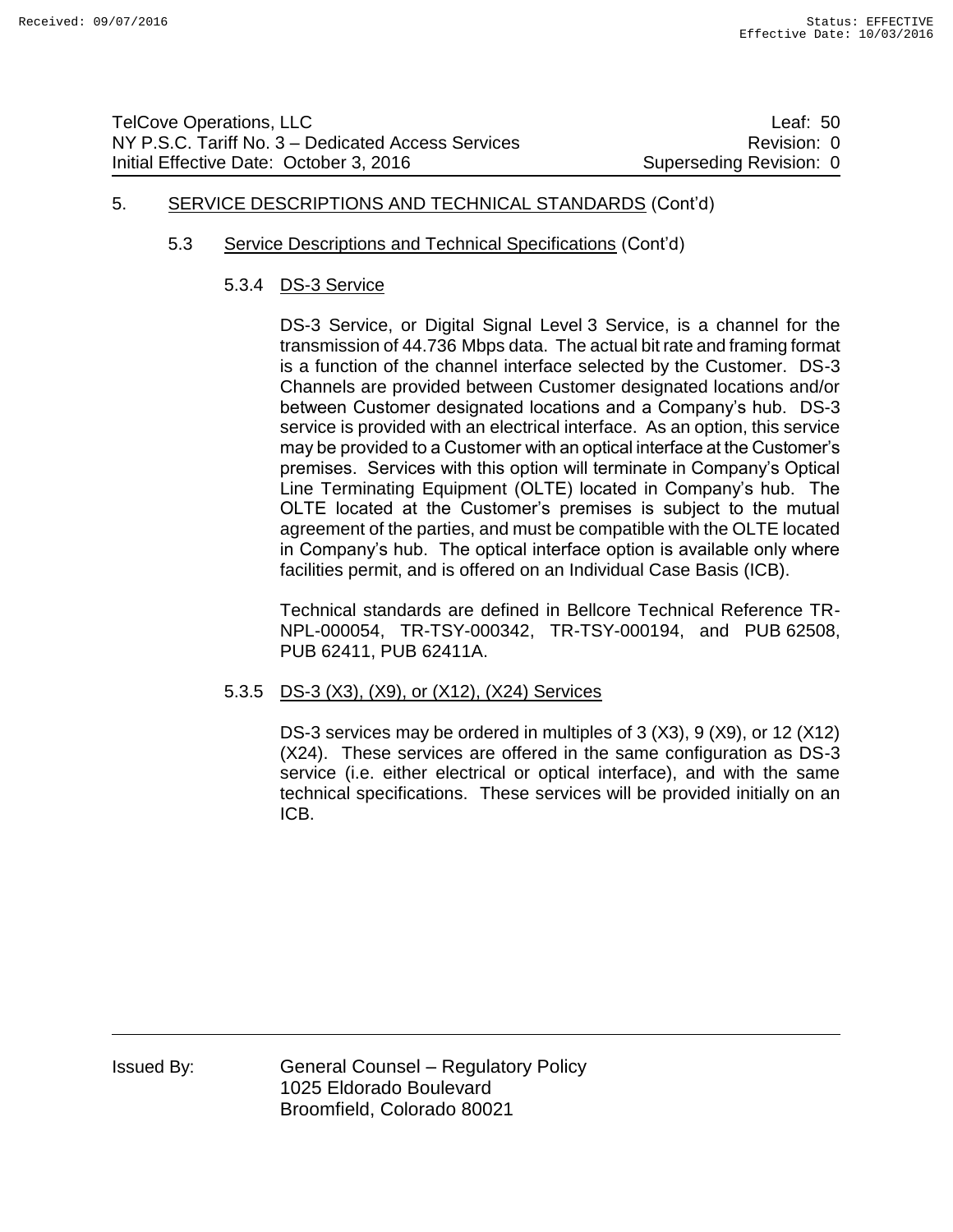| <b>TelCove Operations, LLC</b>                     | Leaf: $51$              |
|----------------------------------------------------|-------------------------|
| NY P.S.C. Tariff No. 3 – Dedicated Access Services | Revision: 0             |
| Initial Effective Date: October 3, 2016            | Superseding Revision: 0 |

### 5. SERVICE DESCRIPTIONS AND TECHNICAL STANDARDS (Cont'd)

- 5.3 Service Descriptions and Technical Specifications (Cont'd)
	- 5.3.6 Fractional DS-1 Service (NOC)

Fractional DS-1 service consists of 2 to 24 DS-0 or DDS channels between two Customer designated locations, utilizing DS-1 level facilities, and multiplexing arrangements.

#### 5.3.7 Dark Fiber Services

Dark Fiber facilities shall normally be installed using single mode, fiber optic facilities suitable for provisioning point-to-point communications, transmitting at Customer specified bandwidths. Multimode fiber, at the Customer's request, may be used depending upon facilities availability. These Dark Fiber facilities are available only where sufficient facilities are provided in Company's network, and charges will be provided on an ICB, as filed with the Commission. Dark Fiber will be offered in capacities of one strand and above, with the fiber terminating on a standard optical patch panel. As Company does not provide the electronics, Company cannot test and monitor the facilities. When available, pricing will be on a per strand per mile basis.

When provided, the type of facility and the route of the facility will be determined by Company. Company makes no guarantee or warranty of the suitability of Dark Fiber for purposes intended by the Customer.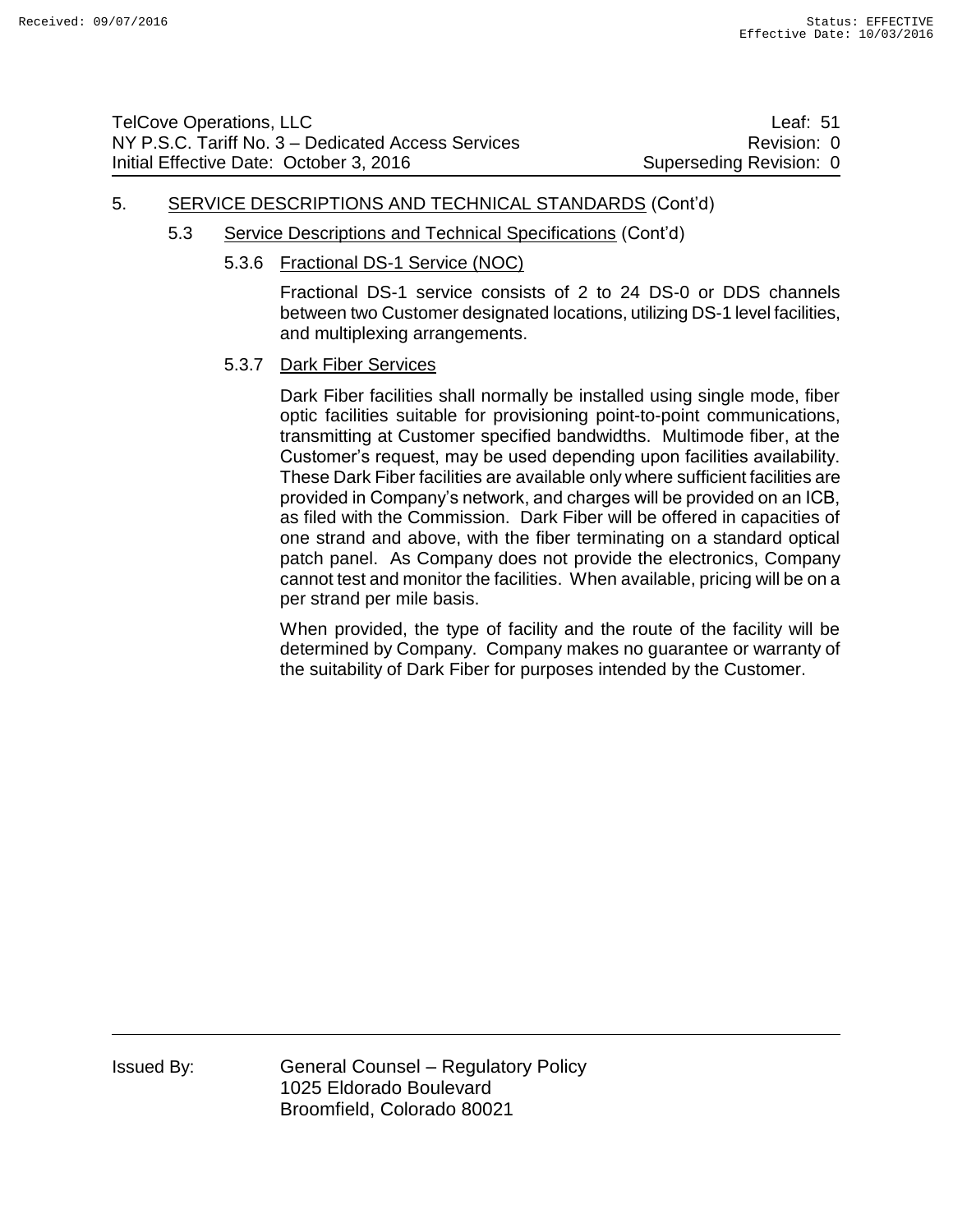# 5. SERVICE DESCRIPTIONS AND TECHNICAL STANDARDS (Cont'd)

### 5.3 Service Descriptions and Technical Specifications (Cont'd)

#### 5.3.8 Dim Fiber Services

Dim Fiber is a service that permits the Customer to utilize a portion of Company's bandwidth in increments that are traditionally non-standard telephony bandwidths, such as 4 Nbps, 10 Mbps, 16 Mbps, or 100 Mbps. Dim Fiber service is offered only where facilities permit, and may be offered with custom multiplexing equipment or utilizing Customer provided equipment. Dim Fiber will be priced based on the capacity and the multiplexing services required. As Company may not provide the electronics, Company may not test and monitor the facilities.

When provided, the type of facility and the route of the facility will be determined by Company. When the Customer provides the electronics, Company makes no guarantee or warranty of the suitability of Dim Fiber for purposes intended by the Customer.

#### 5.3.9 Multiplexing Services

Multiplexing is provided in the following configurations:

#### M13 Multiplexing (ICB)

An arrangement that converts a 44.736 Mbps channel into 28 DS-1 channels using digital time division multiplexing.

#### DS-1 to DS-0 Multiplexing

An arrangement that converts a 1.544 Mbps channel into 24 channels for use with Voice Grade Facilities or DDS.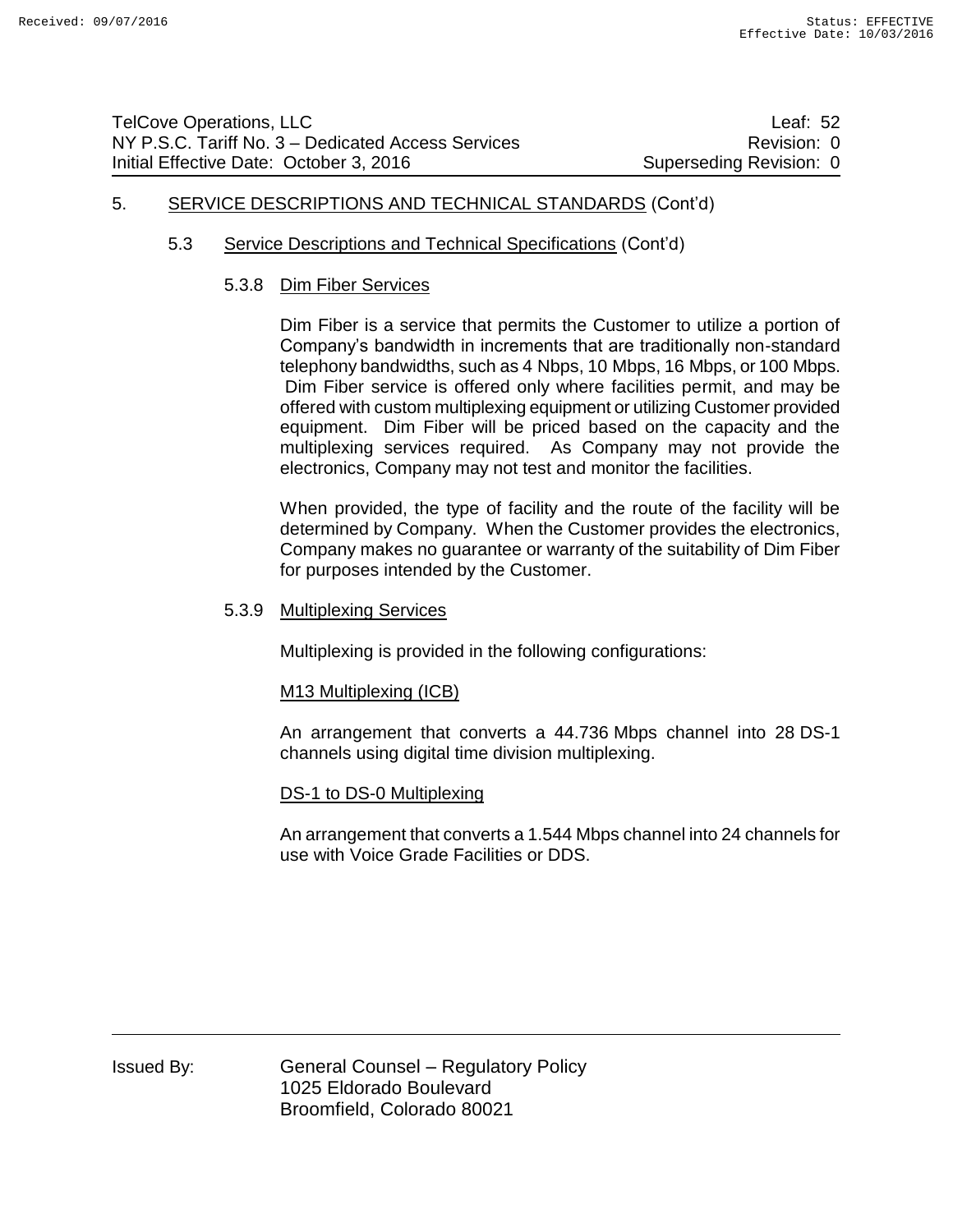| <b>TelCove Operations, LLC</b>                     | Leaf: 53                |
|----------------------------------------------------|-------------------------|
| NY P.S.C. Tariff No. 3 – Dedicated Access Services | Revision: 0             |
| Initial Effective Date: October 3, 2016            | Superseding Revision: 0 |

#### 5. SERVICE DESCRIPTIONS AND TECHNICAL STANDARDS (Cont'd)

- 5.3 Service Descriptions and Technical Specifications (Cont'd)
	- 5.3.10 Private Local SONET Ring (PLSR)

Private Local SONET Ring (PLSR) service is a local channelized service providing an optical fiber based self-healing digital channel for two-way transmission. The architecture of PLSR is designed to increase the reliability and availability for customer's private line and access services. The initial offering of PLSR will provide dedicated private SONET Ring networking between various customer sites and Company nodes. A dedicated fiber ring architecture is the preferred transport medium consisting of optical/electrical elements (OC-n fiber muxes) dedicated to the Company end-user customer.

Private Local SONET Ring (PLSR) high-bandwidth services provide customers with the high-quality point-to-point circuits and real-time restoration necessitated by mission-critical applications.

The Company's initial PLSR offering consists of the following restorable service types:

- OC-3
- OC-12
- OC-48

#### 5.3.11 Private Local SONET Ring (PLSR) Concatenated (c)

Private Local SONET Ring (PLSR) Concatenated (c) service allocates unchannelized service, providing an optical fiber based self-healing digital twoway transmission. Concatenation is a method of delivering very large amounts of bandwidth by bonding multiple sub rate channels within a SONET payload.

Unlike channelized PLSR services which provides "network handoff's" to demarcations, such as DS1 and DS3 terminations, concatenated PLSR services provides the total ordered bandwidth within the same channel delivered. OC-3(c) service delivers approximately 155.52Mbps, OC-12(c) delivers approximately 622.08Mbps and OC-48(c) is approximately 2.488Mbps via an optical delivery.

The Company's PLSR(c) offering consists of the following restorable service types:

- OC-3(c)
- OC-12(c)
- OC-48(c)

Note:

- Minimum network SONET availability to provide OC-3(c) must be OC-12
- Minimum network SONET availability to provide OC-12(c) must be OC-48
- Minimum network SONET availability to provide OC-48(c) must be OC-192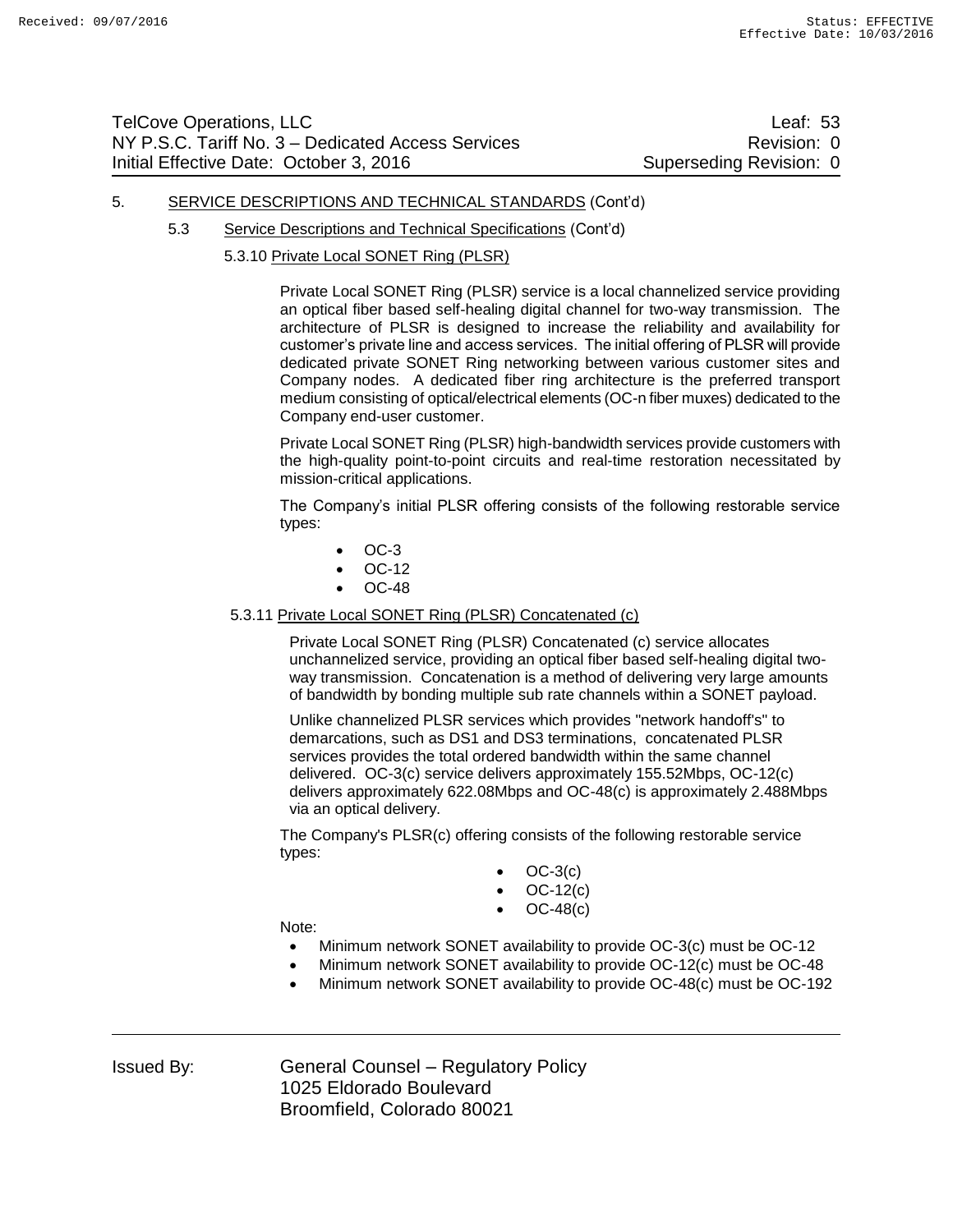| TelCove Operations, LLC                            | Leaf: 54                |
|----------------------------------------------------|-------------------------|
| NY P.S.C. Tariff No. 3 – Dedicated Access Services | Revision: 0             |
| Initial Effective Date: October 3, 2016            | Superseding Revision: 0 |

# 5. SERVICE DESCRIPTIONS AND TECHNICAL STANDARDS (Cont'd)

- 5.3 Service Descriptions and Technical Specifications (Cont'd)
	- 5.3.12 INTER-CITY PRIVATE LINE SERVICE

Inter-City Private Line Service provides large capacity point-topoint private data facilities to those subscribers whose businesses require the exchange of high volumes of data. This dedicated service is designed to deliver DS-1. DS-3, OC-3, and OC-12 services between two customer designated demarcation points utilizing TelCove's Dense Wavelength Division Multiplexing (DWDM) backbone transport network.

a. DS-1 andDS-3 Service

DS-1 and DS-3 Service are high capacity point-to-point private line service designed for the simultaneous fullduplex transmission of digital signals at nominal speeds of 1.5644, and 44.736 Mbps respectively.

b. OC-3 Service

OC-3 Service is a high capacity point-to-point private line service designed for the simultaneous full-duplex transmission of digital signals based on the Synchronous Optical Network (SONET) standard at a nominal speed of 155 Mbps.

c. OC-12 Service

OC-12 Service is a high capacity point-to-point private line service designed for the simultaneous full-duplex transmission of digital signals based on the Synchronous Optical Network (SONET) standard at a nominal speed of 622 Mbps.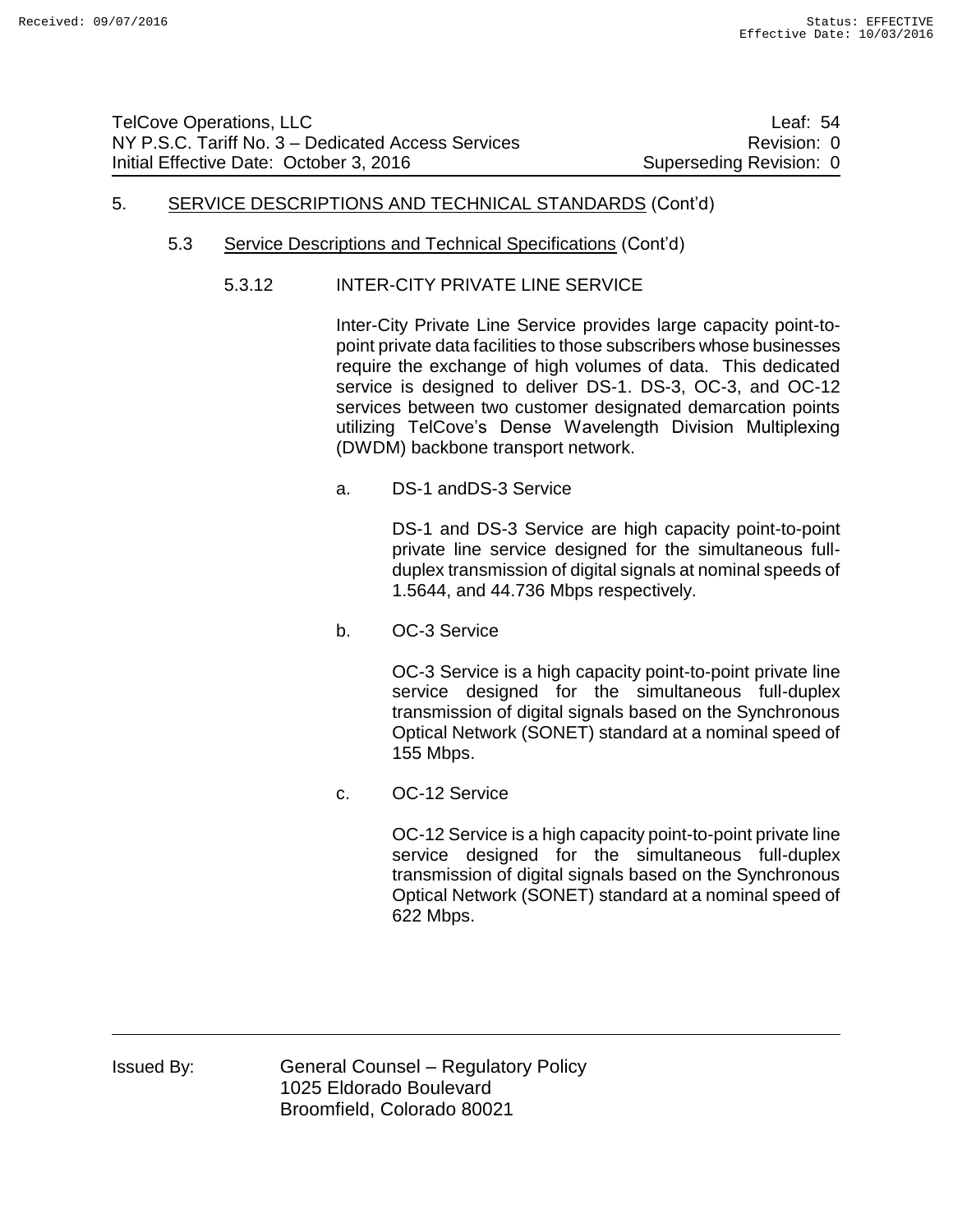# 5. SERVICE DESCRIPTIONS AND TECHNICAL STANDARDS (Cont'd)

- 5.3 Service Descriptions and Technical Specifications (Cont'd)
	- 5.3.12 INTER-CITY PRIVATE LINE SERVICE (Cont'd)
		- d. Rates and Charges

Monthly recurring charges are mileage based and include local access charges from TelCove's point of presence to the subscriber's demarcation point.

e. Installation Interval

The installation interval for Inter-City Private Line Service will be determined on an individual case basis (ICB). There will be no installation charge for any facility with a term equal to or greater than three years.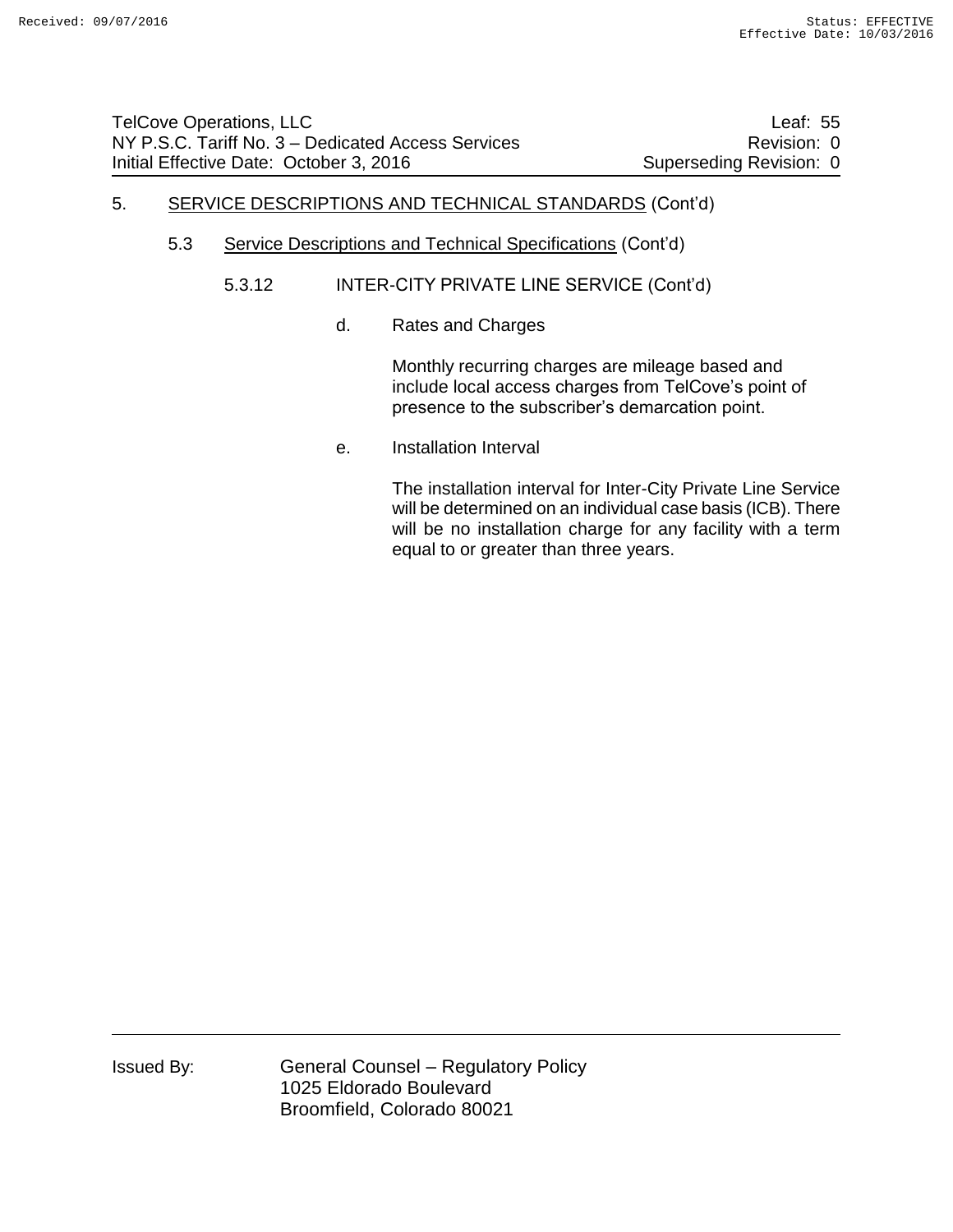TelCove Operations, LLC **Leaf: 56** NY P.S.C. Tariff No. 3 – Dedicated Access Services **Revision: 0** Revision: 0 Initial Effective Date: October 3, 2016 Superseding Revision: 0

# 5. SERVICE DESCRIPTIONS AND TECHNICAL STANDARDS (Cont'd)

- 5.3 Service Descriptions and Technical Specifications (Cont'd)
	- 5.3.13 Reserved for Future Use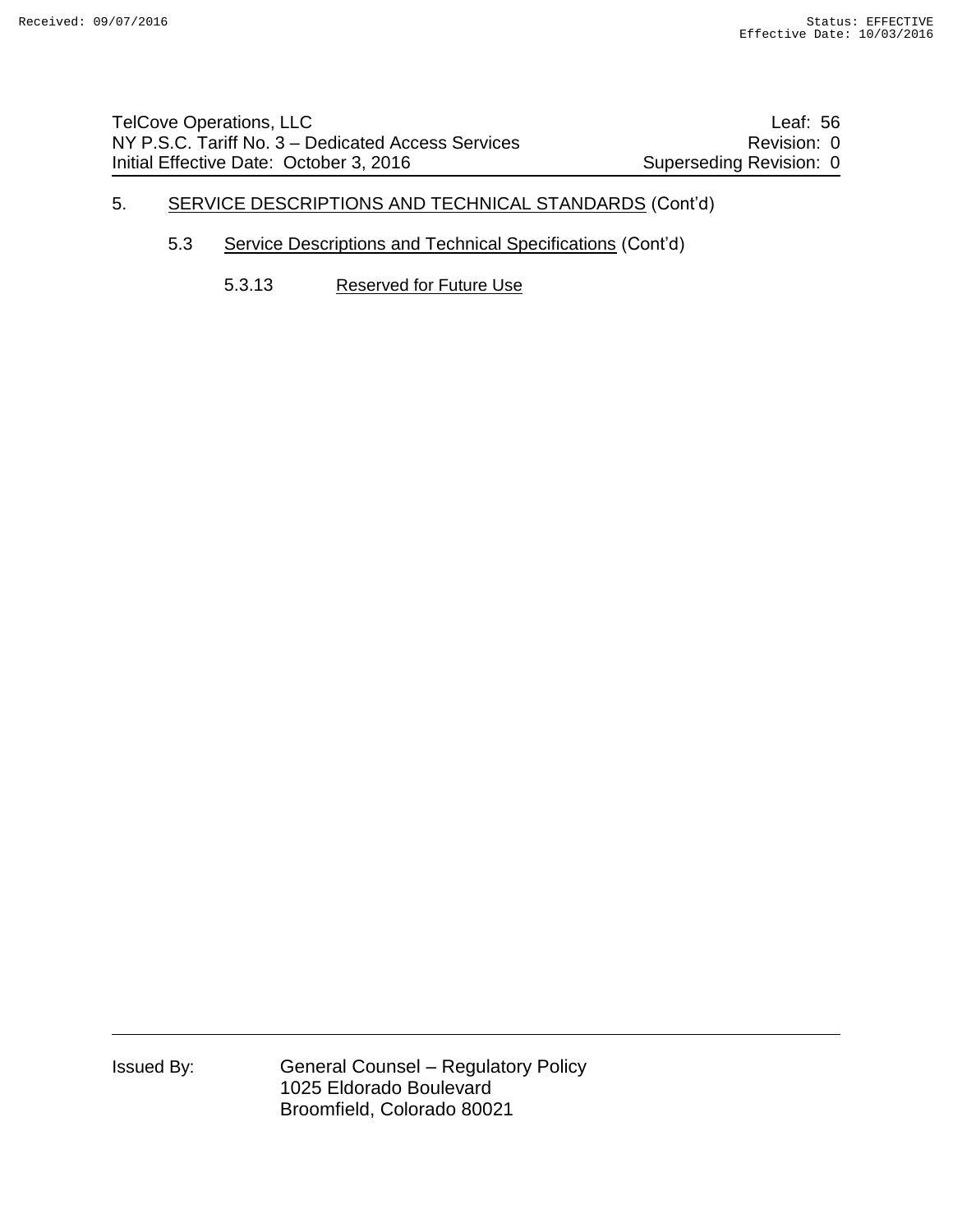# 5. SERVICE DESCRIPTIONS AND TECHNICAL STANDARDS (Cont'd)

### 5.3 Service Descriptions and Technical Specifications (Cont'd)

#### 5.3.14 Customer Provided Equipment

Customer provided terminating equipment such as CSUs, multiplexers, and other terminating equipment may, at the Customer's request, be provided by the Customer, at the Customer's expense. Company makes no guarantees or warranties as to the performance of Customer provided equipment.

### 5.4 Rate Categories

There are six rate categories that may apply to Company's Services.

### 5.4.1 Channel Terminations

The Channel Termination Rate Category provides for the communications path between a Customer designated premises, and another Customer designated premises. Included as part of the Channel Termination is a standard channel interface arrangement which defines the technical characteristics associated with the type of facilities to which the Company's service is to be connected, and the type of signaling capability (if any). One channel Termination charge applies per Customer designated premises at which the service is terminated.

### 5.4.2 Channel Mileage

The Channel Mileage Rate Category provides for the transmission facilities between two or more Customer designated premises. The Channel Mileage Rate Category is not applied to services that are less than one V&H computed mile (as described in Section 6 of this Tariff), unless specified. Channel Mileage Rates are comprised of a Fixed Mileage Rate, applied to the first mile, and a Per Mile Rate Element, applied for each mile.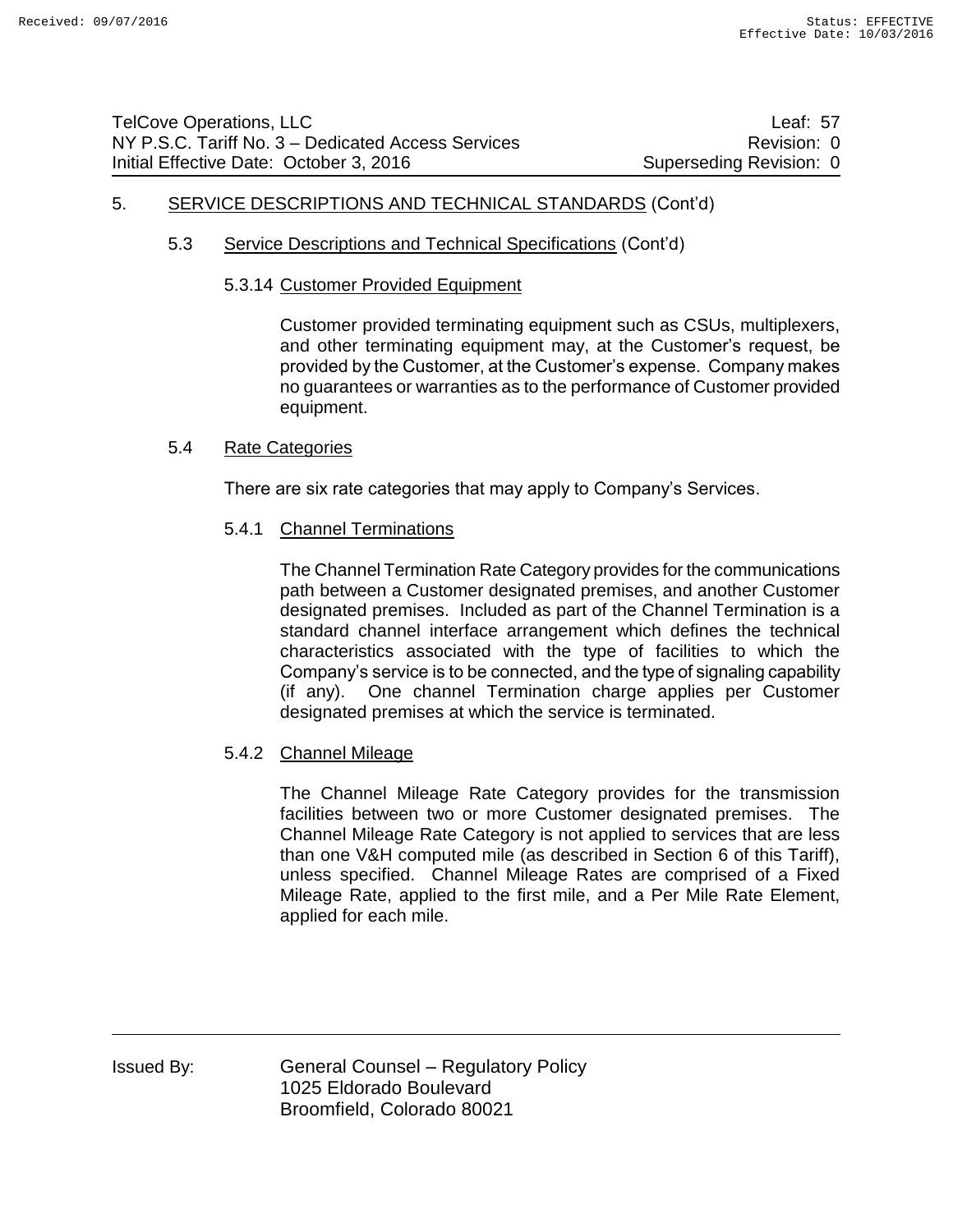# 5. SERVICE DESCRIPTIONS AND TECHNICAL STANDARDS (Cont'd)

# 5.4 Rate Categories (Cont'd)

### 5.4.3 Optional Features and Functions

The Optional Features and Functions Rate Category provides for optional services which may be added to a Company's service to improve its quality or characteristics to meet specific communications requirements. These services are not necessarily identifiable with specific equipment, but rather represent the end result in terms of performance characteristics which may be obtained. These characteristics may be derived using various combinations of equipment.

### 5.4.4 Extraordinary Charges

From time to time, customers may request special services not addressed specifically by rate elements in this Tariff, or services to locations that may cause Company to incur extraordinary expenses not contemplated in the provision of standard service offerings. These costs include, but are not limited to:

- Additional construction costs
- Building space rental or rights-of-way costs
- Additional equipment
- Special facilities routing

In these cases, the Customer will be billed additional charges computed on an ICB. Special services not addressed in this Tariff shall be approved by the Commission prior to the provision of such service.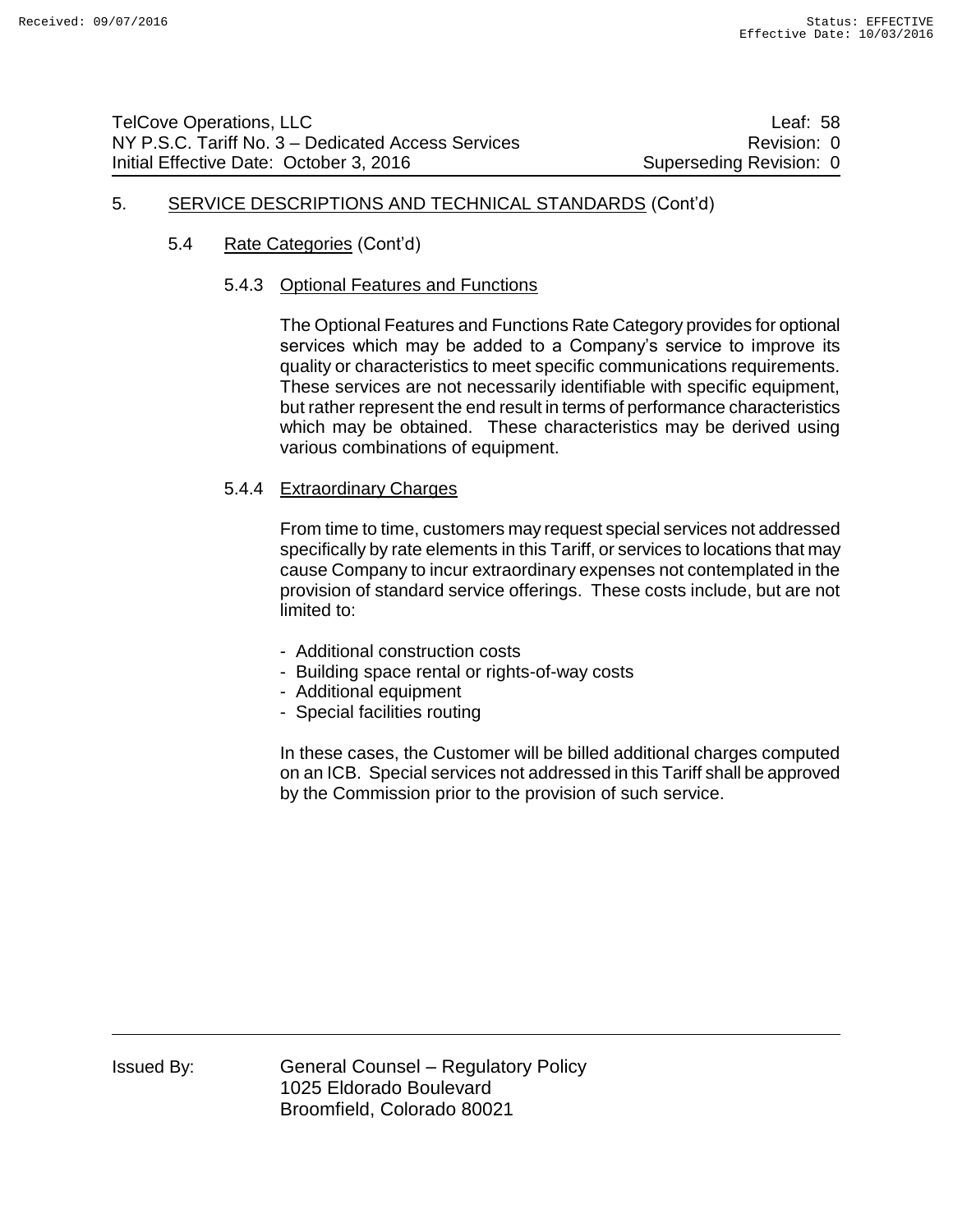### 5. SERVICE DESCRIPTIONS AND TECHNICAL STANDARDS (Cont'd)

- 5.4 Rate Categories (Cont'd)
	- 5.4.5 Volume Discounts

Discounts for specified dollar volumes of traffic to a specific location or aggregate dollar volumes may apply, as specified in this Tariff, to customers that subscribe to substantial volumes of Company's services.

5.4.6 Term Discounts

Customers will be eligible for discounts for executing agreements for services for 1 to 7 years, as specified in this Tariff.

5.5 Application of Rate Elements

The rate elements described in Section5.4 of this Tariff will be applied as follows:

- a) Point-To-Point Services
	- Channel Terminations (2 applicable)
	- Channel Mileage (when applicable)
	- Optional Features and Functions (when applicable)
	- Extraordinary Charges (when applicable)
	- Volume Discounts (when applicable)
	- Term Discounts (when applicable)
- b) Multipoint Services
	- Channel Terminations (one per designated Customer location)
	- Channel Mileage (when applicable)
	- Optional Features and Functions (when applicable)
	- Extraordinary Charges (when applicable)
	- Volume Discounts (when applicable)
	- Term Discounts (when applicable)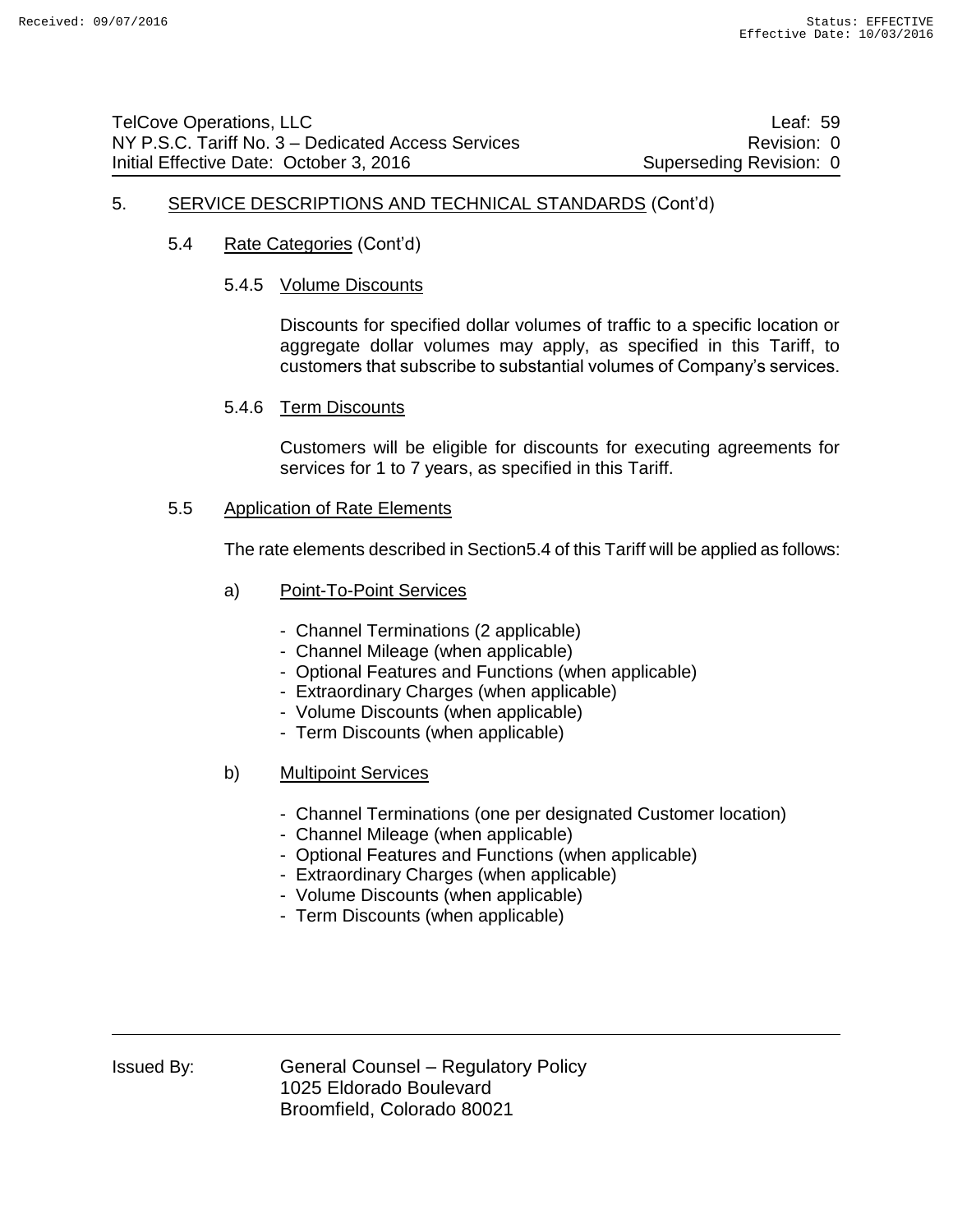| <b>TelCove Operations, LLC</b>                     | Leaf: $60$              |
|----------------------------------------------------|-------------------------|
| NY P.S.C. Tariff No. 3 – Dedicated Access Services | Revision: 0             |
| Initial Effective Date: October 3, 2016            | Superseding Revision: 0 |

#### 5. SERVICE DESCRIPTIONS AND TECHNICAL STANDARDS (Cont'd)

- 5.6 Regulations and Computations of Mileage
	- 5.6.1 Multiple Time Periods Calls originating in one time period and terminating in another will be billed in proportion to the rates in effect during different segments of the call.
	- 5.6.2 Time Zone All times refer to local time.
	- 5.6.3 Inter-City Services With the exception of Inter-City Private Line (ICPL) Service [See Section 5.3.12], all inter-city services are rated according to the mileage between the Company's Point of Presence in each city.
	- 5.6.4 Determination of Airline Mileage Airline mileage, used in connection with determining rates for inter-city portions of services and facilities, is obtained by using the "V" and "H" coordinates assigned to each point as set forth in (e) below. This procedure is referenced in the AT&T Tariff FCC No. 10. To determine the airline distance between any two locations, proceed as follows:
		- (i) Utilize the "V" and "H" coordinates for each Customer designated location.
		- (ii) Obtain the difference between the "V" coordinates of each of the locations. Obtain the difference between the "H" coordinates.
		- (iii) Square each difference obtained in step (ii) above.
		- (iv) Add the square of the "V" difference and the "H" difference obtained in step (iii) above.
		- (v) Divide the sum of the square by 10. Round to the next higher whole number if any fraction is obtained.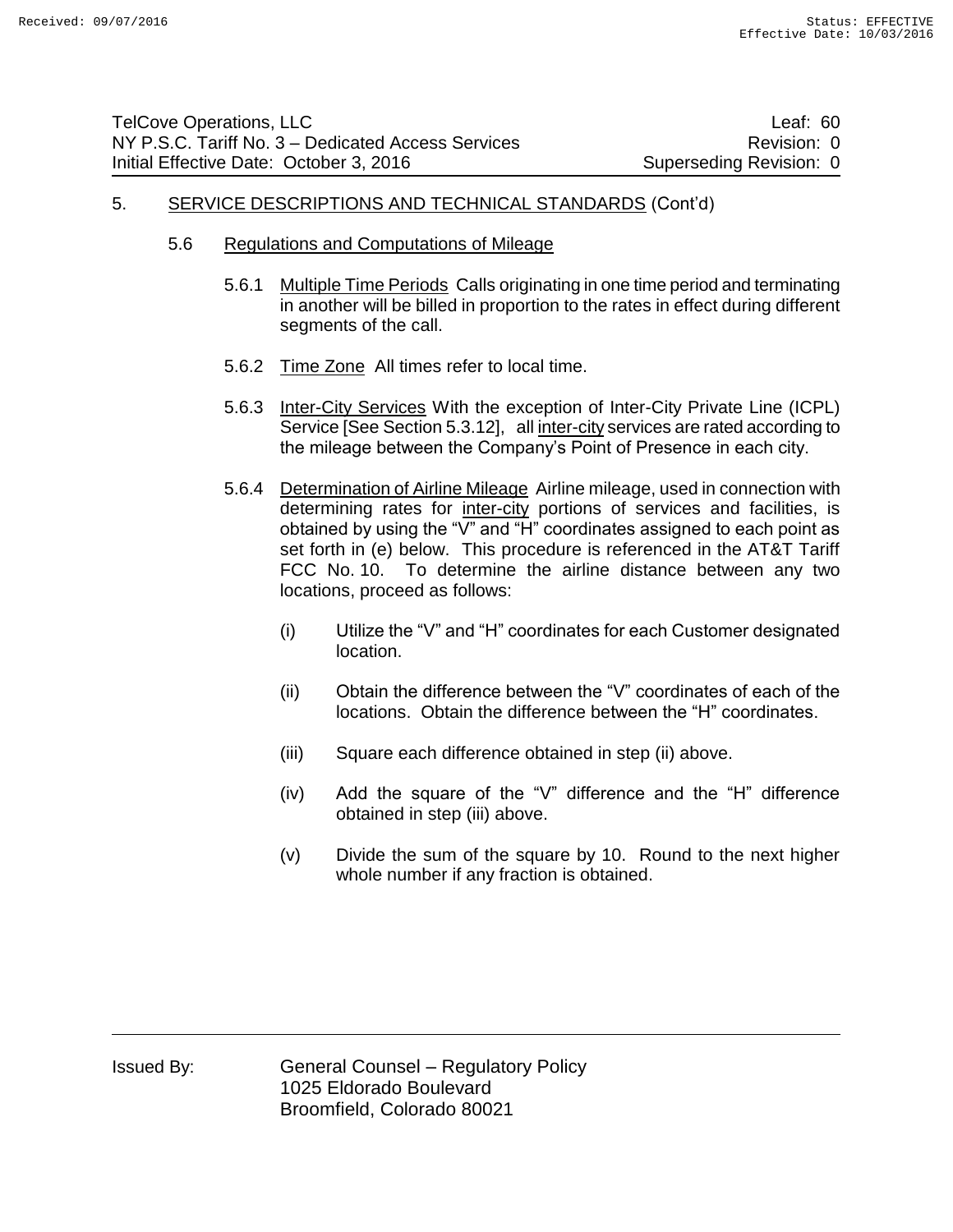| TelCove Operations, LLC                            | Leaf: $61$              |
|----------------------------------------------------|-------------------------|
| NY P.S.C. Tariff No. 3 – Dedicated Access Services | Revision: 0             |
| Initial Effective Date: October 3, 2016            | Superseding Revision: 0 |

# 5. SERVICE DESCRIPTIONS AND TECHNICAL STANDARDS (Cont'd)

- 5.7 Contract Rates Special Pricing Arrangements-ICB
	- 5.7.1 Special Pricing Arrangements In lieu of the rates otherwise set forth in this Tariff, rates and charges, including minimum usage, installation, special construction and recurring charges for Company's services may be established at negotiated rates on an ICB, taking into account the nature of the facilities and services, the costs of construction and operation, the volume of traffic, the length of service commitment by the Customer, and use of facilities by other customers. Such arrangements shall be considered Special Pricing Arrangements, the terms of which will be set forth in individual Customer contracts. However, unless otherwise specified, the terms, conditions, obligation and regulation set forth in this Tariff shall be incorporated into, and become a part of, said contract, and shall be binding on Company and Customer. Specialized rates or charges will be made available to similarly situated customers on a nondiscriminatory basis. All special Pricing Arrangements, including ICB, shall be filed with the Commission.
	- 5.7.2 Other Rates of Charges In addition to any rate or charge established by the Company, the Customer will also be responsible for any recurring or non-recurring charges imposed by local exchange telephone companies incurred by or on behalf of the Customer in establishing and maintaining service. Such charges may be billed by the Company or directly by the local exchange company, at the Company's option.
- 5.8 Back Billing

Company shall be entitled to revise bills previously rendered to adjust for previously rendered unbilled service, or adjust upward a bill previously rendered, assuming that the Customer was aware of the unbilled services during the period the services were unbilled, for a period of six years after the service was rendered.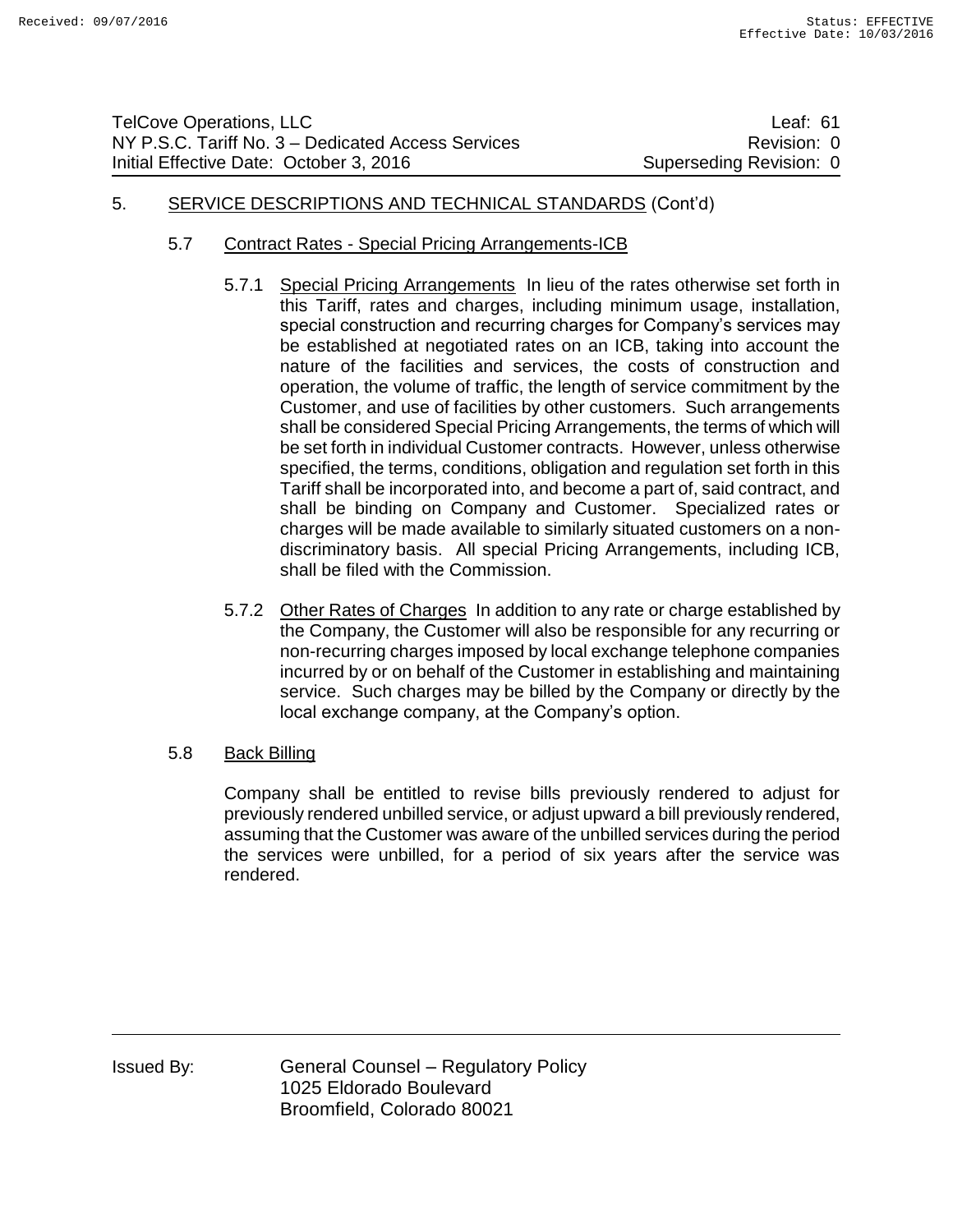# 5. SERVICE DESCRIPTIONS AND TECHNICAL STANDARDS (Cont'd)

### 5.9 Taxes

### 5.9.1 Sales, Use and Excise Taxes

In addition to all recurring, non-recurring, usage or special charges, Customer shall also be responsible for and shall pay all applicable federal, state and local sales, use and excise taxes.

### 5.10 **[Reserved]**

### 5.11 Temporary Promotional Programs

The Company may establish temporary promotional programs, wherein it may waive or reduce recurring or non-recurring charges, to introduce a present or potential Customer to a service not previously received by the Customer. The terms of promotional programs will be filled with the Commission subject to the requirements of applicable law, except if the promotion is to reduce rates.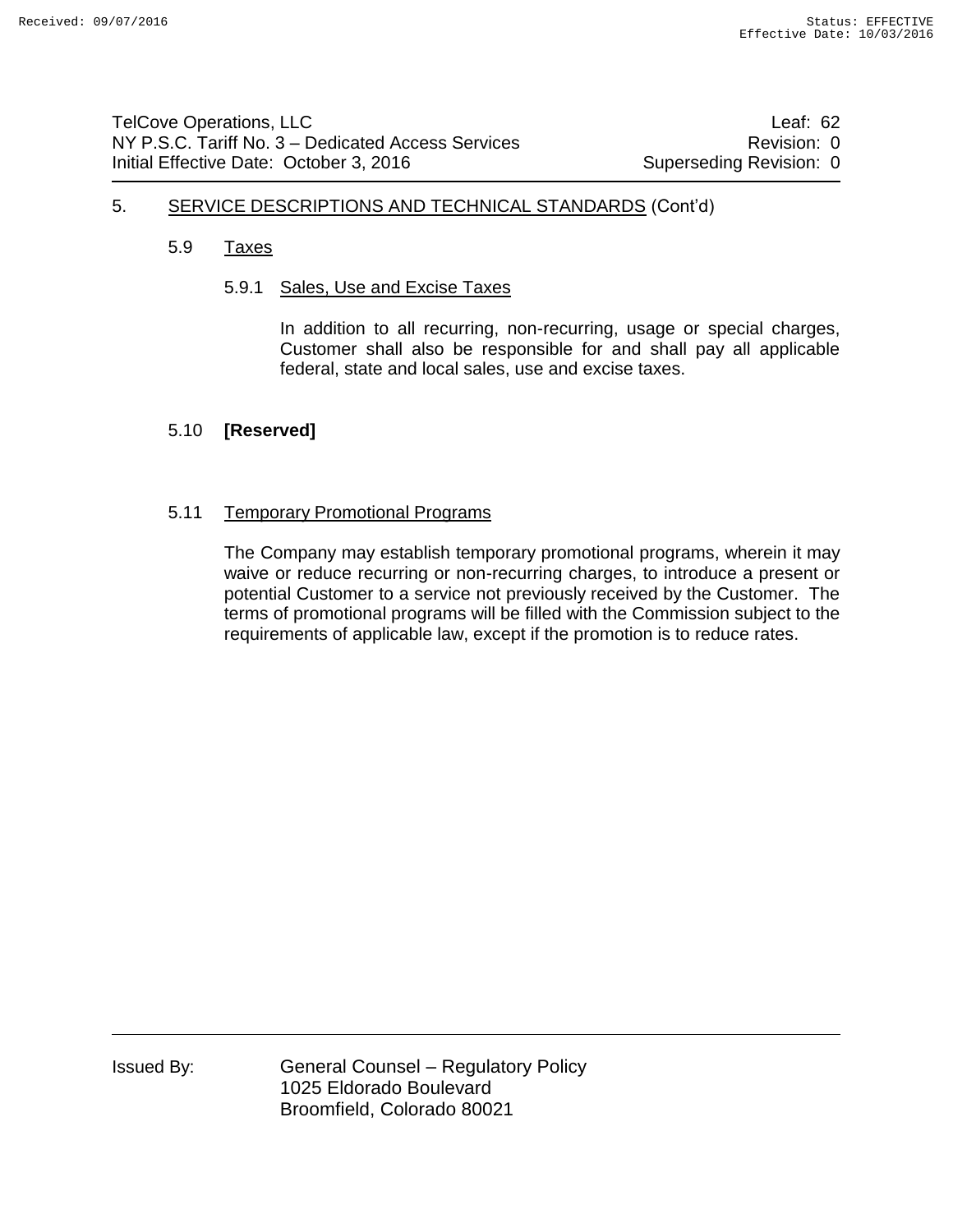TelCove Operations, LLC **Leaf: 63** NY P.S.C. Tariff No. 3 – Dedicated Access Services **Revision: 0** Revision: 0 Initial Effective Date: October 3, 2016 Superseding Revision: 0

# 6. RATE RANGE

### 6.1 General Regulations

- A) Except as specifically indicated, the rates set forth in this section are for private line services where the originating and terminating points are on Company's existing network. In all other situations, special construction charges may apply in order to connect locations to Company's network.
- B) Services may be provided using one, or a combination of rate elements as outlined in this Tariff.
- C) Unless otherwise indicated, rates apply uniformly in all areas served by Company.
- D) Services for which a rate of "NOC" is listed are not offered currently.

### 6.1.1 Charges for Changes to Pending Orders, Service Rearrangements and Expedite Charges

From time to time, customers may request changes to pending orders, rearrangements to existing service, and order completion to standard intervals. In these cases, the Customer will be required to reimburse Company for the increased expenses incurred on an ICB.

### Invoice Reprint Charge

An Invoice Reprint Charge will be applied to a Customer's account when the Customer requests a reprint of a previous complete invoice or specific pages of a previous invoice. A nonrecurring charge of \$20.00 will apply to each package shipped overnight.

| Copy of current invoice              | \$0.00 (except overnight requests) |
|--------------------------------------|------------------------------------|
| Copy of complete or partial previous |                                    |
| invoice per billing period           | \$5.00 per account                 |
| Overnight shipping                   |                                    |
| (current or previous invoices)       | \$20.00 per package                |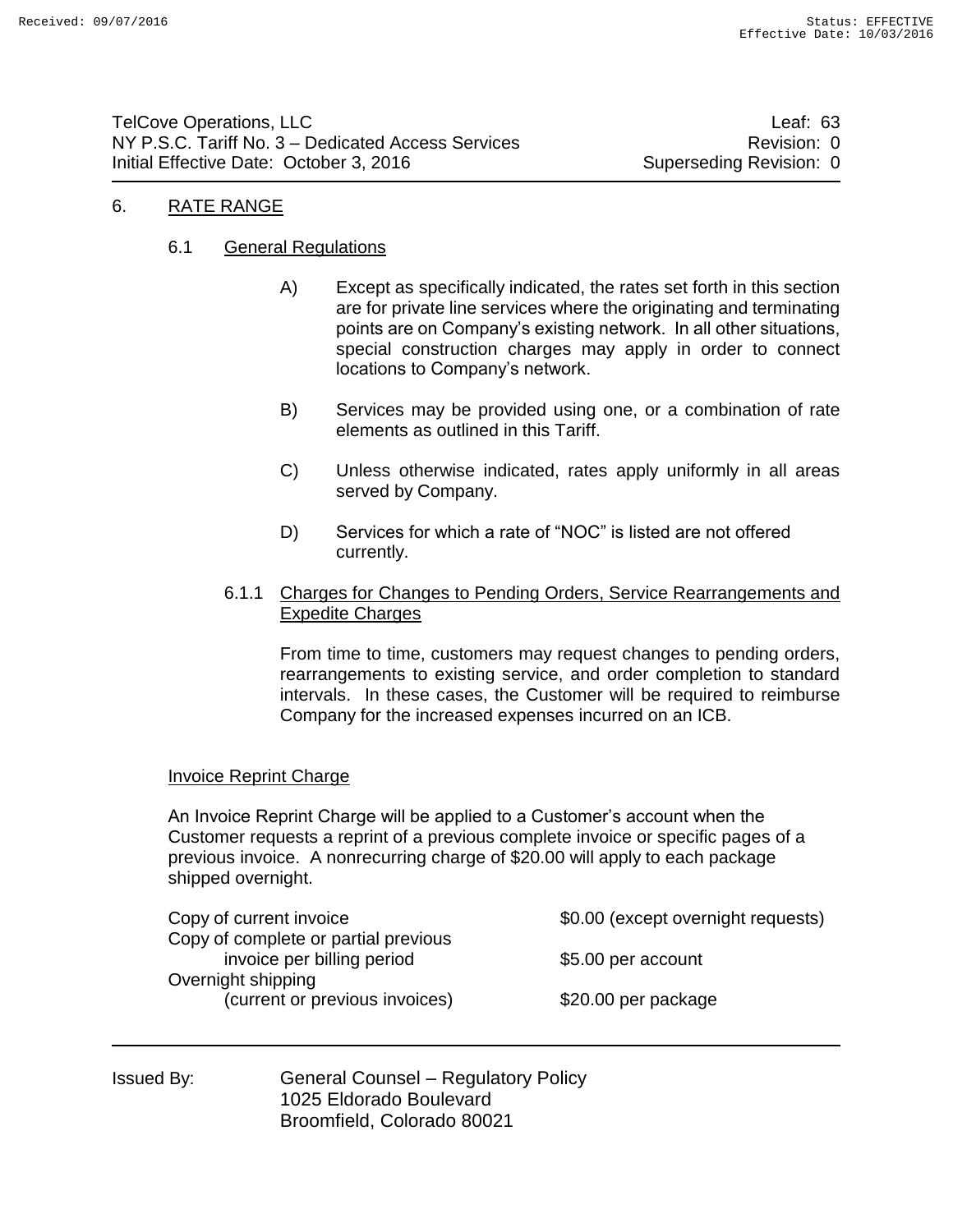TelCove Operations, LLC **Leaf: 64** NY P.S.C. Tariff No. 3 – Dedicated Access Services **Revision: 0** Revision: 0 Initial Effective Date: October 3, 2016 Superseding Revision: 0

# 6. RATE RANGE (Cont'd)

### 6.2 Dedicated Facilities

#### 6.2.1 Point-To-Point and Multipoint Services

|                                                                                                                                           |                                       | <b>Monthly Recurring</b><br><b>Charges</b> | <b>Non-Recurring</b><br>First         |                                        | Add'l                                 |                                        |  |
|-------------------------------------------------------------------------------------------------------------------------------------------|---------------------------------------|--------------------------------------------|---------------------------------------|----------------------------------------|---------------------------------------|----------------------------------------|--|
|                                                                                                                                           | Minimum                               | Maximum                                    | Minimum                               | Maximum                                | Minimum                               | Maximum                                |  |
| 2 Wire Voice Grade<br>Per Point of Termination<br><b>End Channel Mileage</b><br>(Add'l. 1/4 M)<br><b>Fixed Mileage</b><br>Per Mile Charge | \$8.44<br>\$0.00<br>\$8.20<br>\$0.96  | \$33.75<br>\$0.00<br>\$32.80<br>\$3.82     | \$64.53<br>\$0.00<br>\$0.00<br>\$0.00 | \$258.12<br>\$0.00<br>\$0.00<br>\$0.00 | \$43.99<br>0.00<br>\$0.00<br>\$0.00   | \$175.95<br>\$0.00<br>\$0.00<br>\$0.00 |  |
| 4 Wire Voice Grade<br>Per Point of Termination<br><b>End Channel Mileage</b><br>(Add'l, 1/4 M)<br><b>Fixed Mileage</b><br>Per Mile Charge | \$13.98<br>\$0.00<br>\$8.20<br>\$0.96 | \$55.90<br>\$0.00<br>\$32.80<br>\$3.82     | \$91.88<br>\$0.00<br>\$0.00<br>\$0.00 | \$367.52<br>\$0.00<br>\$0.00<br>\$0.00 | \$61.42<br>\$0.00<br>\$0.00<br>\$0.00 | \$245.66<br>\$0.00<br>\$0.00<br>\$0.00 |  |

### A) Voice Grade (VF) Services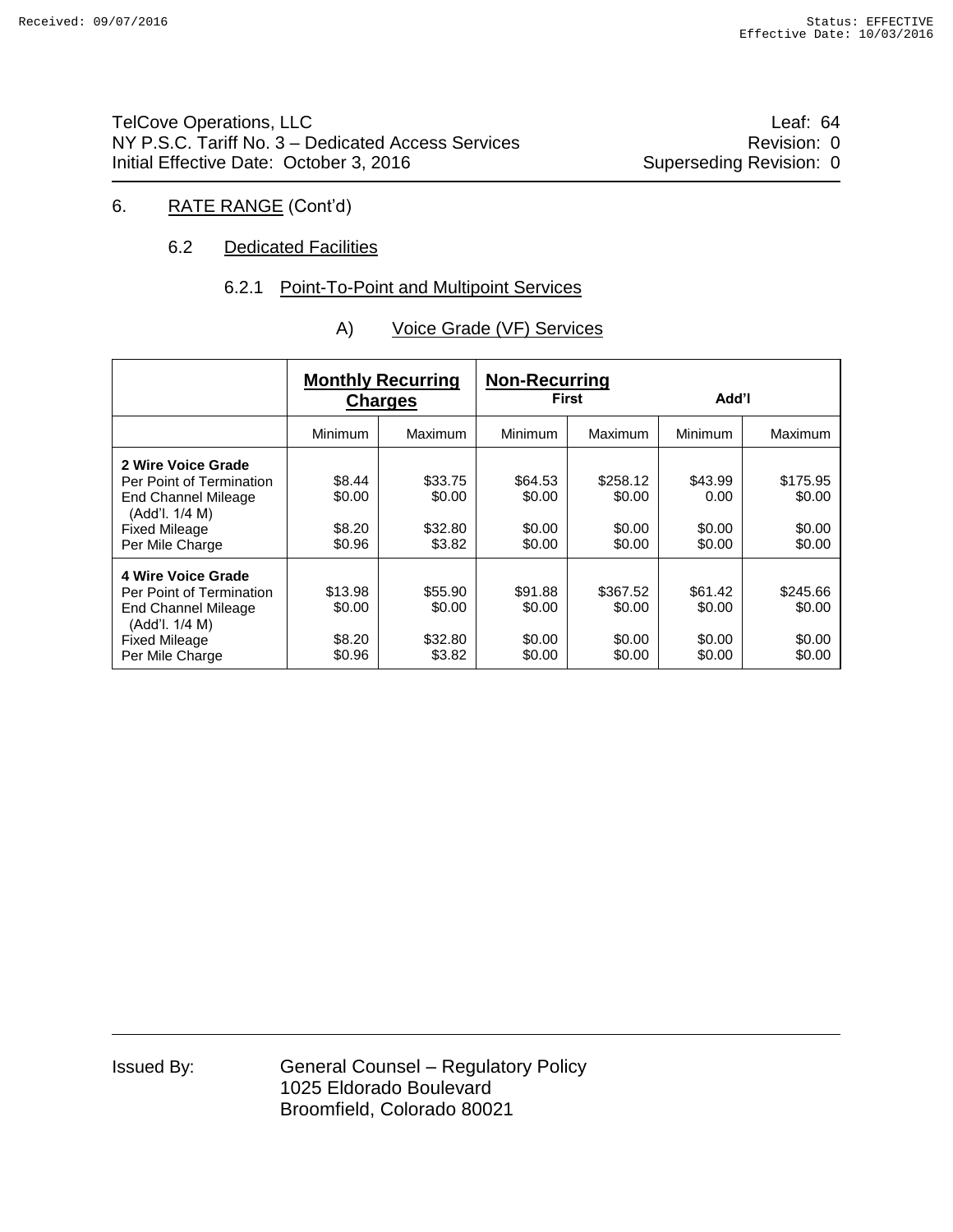# TelCove Operations, LLC **COVERSITY COVERSITY** COVER THE Leaf: 65 NY P.S.C. Tariff No. 3 – Dedicated Access Services **Revision: 0** Revision: 0 Initial Effective Date: October 3, 2016 Superseding Revision: 0

### 6. RATE RANGE (Cont'd)

6.2 Dedicated Facilities (Cont'd)

# 6.2.1 Point-To-Point and Multipoint Services (Cont'd)

B) Digital Data Service (DDS)

|                                                                                                                                       |                                       | <b>Monthly Recurring</b><br><b>Charges</b> |                                      | <b>Non-Recurring</b><br>First        |                                      | Add'l                                |
|---------------------------------------------------------------------------------------------------------------------------------------|---------------------------------------|--------------------------------------------|--------------------------------------|--------------------------------------|--------------------------------------|--------------------------------------|
|                                                                                                                                       | Minimum                               | Maximum                                    | Minimum                              | <b>Maximum</b>                       | Minimum                              | Maximum                              |
| 2.4 kbps - DDS<br>Per Point of Termination<br><b>End Channel Mileage</b><br>(Add'l. 1/4 M)<br><b>Fixed Mileage</b><br>Per Mile Charge | \$20.41<br>\$0.00<br>\$8.17<br>\$0.51 | \$81.65<br>\$0.00<br>\$32.66<br>\$2.04     | \$0.23<br>\$0.00<br>\$0.00<br>\$0.00 | \$0.90<br>\$0.00<br>\$0.00<br>\$0.00 | \$0.23<br>\$0.00<br>\$0.00<br>\$0.00 | \$0.90<br>\$0.00<br>\$0.00<br>\$0.00 |
| 4.8kbps - DDS<br>Per Point of Termination<br><b>End Channel Mileage</b><br>(Add'l. 1/4 M)<br><b>Fixed Mileage</b><br>Per Mile Charge  | \$20.41<br>\$0.00<br>\$8.17<br>\$0.51 | \$81.65<br>\$0.00<br>\$32.66<br>\$2.04     | \$0.23<br>\$0.00<br>\$0.00<br>\$0.00 | \$0.90<br>\$0.00<br>\$0.00<br>\$0.00 | \$0.23<br>\$0.00<br>\$0.00<br>\$0.00 | \$0.90<br>\$0.00<br>\$0.00<br>\$0.00 |
| 9.6 kbps - DDS<br>Per Point of Termination<br><b>End Channel Mileage</b><br>(Add'l. 1/4 M)<br><b>Fixed Mileage</b><br>Per Mile Charge | \$20.41<br>\$0.00<br>\$8.17<br>\$0.51 | \$81.65<br>\$0.00<br>\$32.66<br>\$2.04     | \$0.23<br>\$0.00<br>\$0.00<br>\$0.00 | \$0.90<br>\$0.00<br>\$0.00<br>\$0.00 | \$0.23<br>\$0.00<br>\$0.00<br>\$0.00 | \$0.90<br>\$0.00<br>\$0.00<br>\$0.00 |
| 19.2kbps - DDS<br>Per Point of Termination<br><b>End Channel Mileage</b><br>(Add'l. 1/4 M)<br><b>Fixed Mileage</b><br>Per Mile Charge | \$20.41<br>\$0.00<br>\$8.17<br>\$0.51 | \$81.65<br>\$0.00<br>\$32.66<br>\$2.04     | \$0.23<br>\$0.00<br>\$0.00<br>\$0.00 | \$0.90<br>\$0.00<br>\$0.00<br>\$0.00 | \$0.23<br>\$0.00<br>\$0.00<br>\$0.00 | \$0.90<br>\$0.00<br>\$0.00<br>\$0.00 |
| 56kbps - DDS<br>Per Point of Termination<br><b>End Channel Mileage</b><br>(Add'l. 1/4 M)<br><b>Fixed Mileage</b><br>Per Mile Charge   | \$20.41<br>\$0.00<br>\$8.17<br>\$0.51 | \$81.65<br>\$0.00<br>\$32.66<br>\$2.04     | \$0.23<br>\$0.00<br>\$0.00<br>\$0.00 | \$0.90<br>\$0.00<br>\$0.00<br>\$0.00 | \$0.23<br>\$0.00<br>\$0.00<br>\$0.00 | \$0.90<br>\$0.00<br>\$0.00<br>\$0.00 |
| 64kbps - DDS<br>Per Point of Termination<br><b>End Channel Mileage</b><br>(Add'l. 1/4 M)<br><b>Fixed Mileage</b><br>Per Mile Charge   | \$20.41<br>\$0.00<br>\$8.17<br>\$0.51 | \$81.65<br>\$0.00<br>\$32.66<br>\$2.04     | \$0.23<br>\$0.00<br>\$0.00<br>\$0.00 | \$0.90<br>\$0.00<br>\$0.00<br>\$0.00 | \$0.23<br>\$0.00<br>\$0.00<br>\$0.00 | \$0.90<br>\$0.00<br>\$0.00<br>\$0.00 |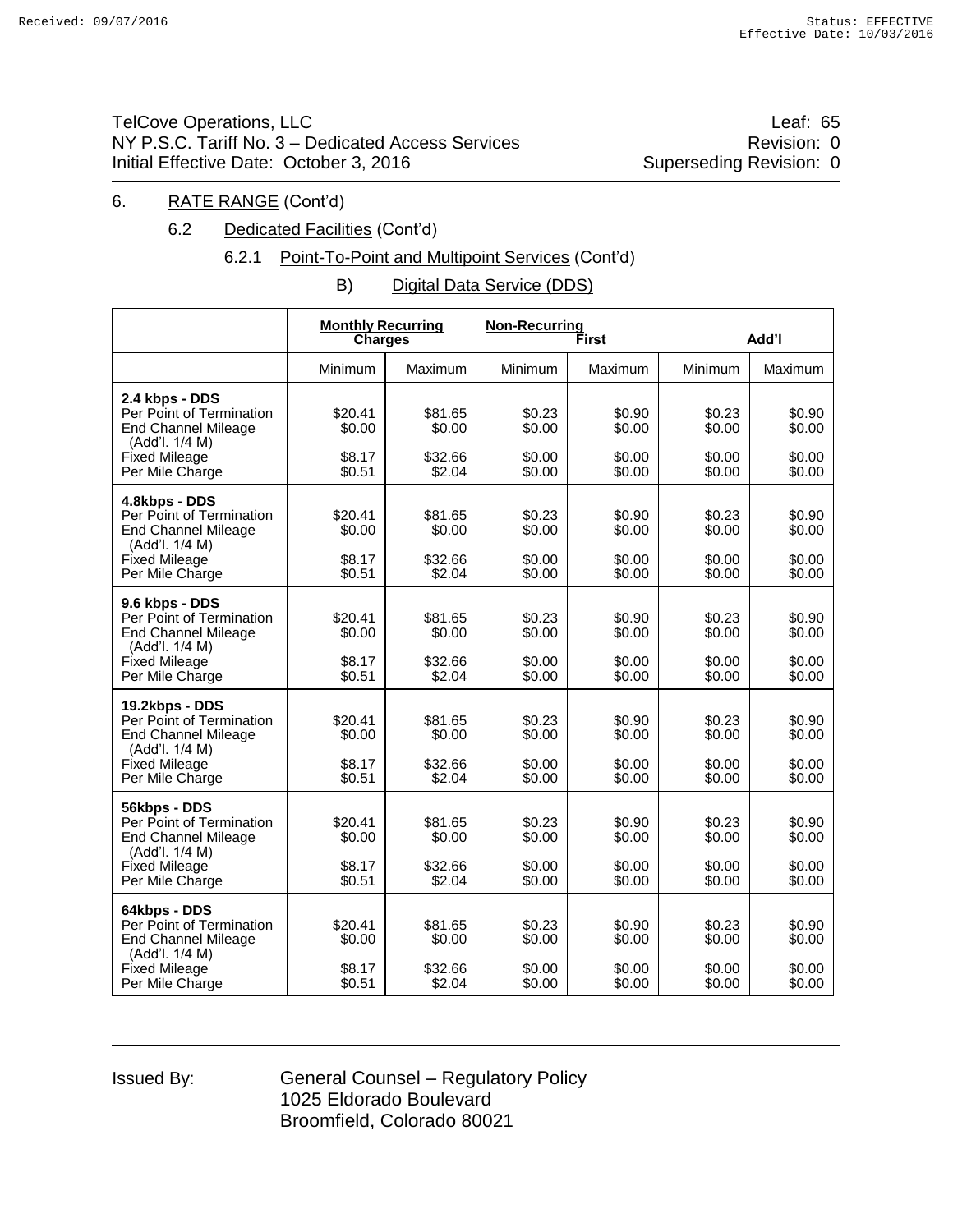TelCove Operations, LLC **Leaf: 66** NY P.S.C. Tariff No. 3 – Dedicated Access Services **Revision: 0** Revision: 0 Initial Effective Date: October 3, 2016 Superseding Revision: 0

# 6. RATE RANGE (Cont'd)

# 6.2 Dedicated Facilities (Cont'd)

# 6.2.1 Point-To-Point and Multipoint Services (Cont'd)

C) DS-1 Services

|                                                                                                                                                                                              | <b>Monthly Recurring</b><br><b>Charges</b>                 |                                                              | Non-Recurring<br>First                                    |                                                            | Add'l                                                     |                                                            |
|----------------------------------------------------------------------------------------------------------------------------------------------------------------------------------------------|------------------------------------------------------------|--------------------------------------------------------------|-----------------------------------------------------------|------------------------------------------------------------|-----------------------------------------------------------|------------------------------------------------------------|
|                                                                                                                                                                                              | Minimum                                                    | Maximum                                                      | Minimum                                                   | Maximum                                                    | Minimum                                                   | <b>Maximum</b>                                             |
| <b>DS-1</b><br>Per Point of Termination<br>End Channel Mileage<br>(Add'l. 1/4 M)<br>Office Channel Interface<br><b>Customer Channel Interface</b><br><b>Fixed Mileage</b><br>Per Mile Charge | \$39.66<br>\$0.00<br>\$0.00<br>\$0.00<br>\$16.49<br>\$5.60 | \$239.12<br>\$0.00<br>\$0.00<br>\$0.00<br>\$65.96<br>\$35.60 | \$61.88<br>\$0.00<br>\$0.00<br>\$0.00<br>\$0.00<br>\$0.00 | \$247.50<br>\$0.00<br>\$0.00<br>\$0.00<br>\$0.00<br>\$0.00 | \$37.13<br>\$0.00<br>\$0.00<br>\$0.00<br>\$0.00<br>\$0.00 | \$148.50<br>\$0.00<br>\$0.00<br>\$0.00<br>\$0.00<br>\$0.00 |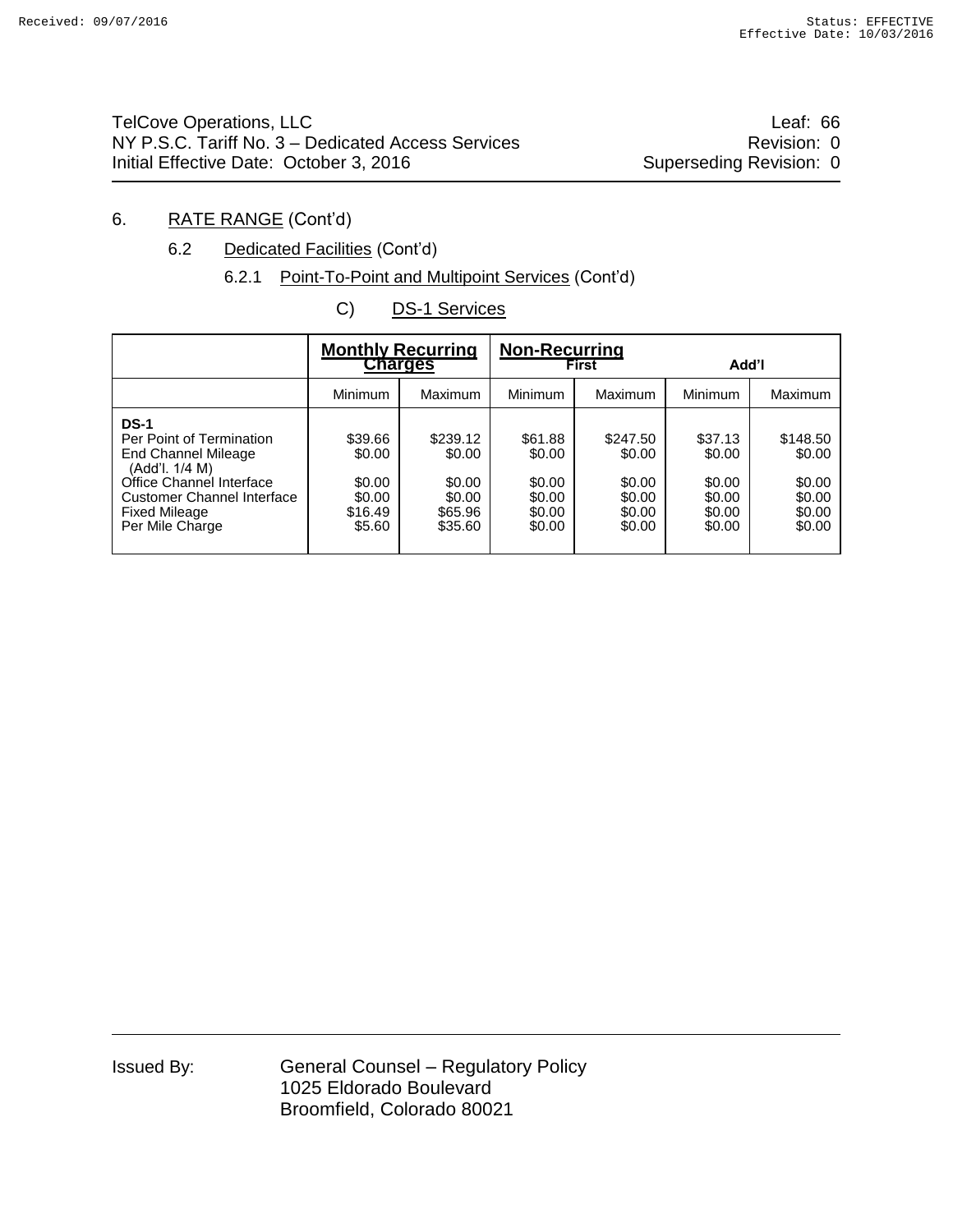TelCove Operations, LLC **Leaf: 67** NY P.S.C. Tariff No. 3 – Dedicated Access Services **Revision: 0** Revision: 0 Initial Effective Date: October 3, 2016 Superseding Revision: 0

### 6. RATE RANGE (Cont'd)

- 6.2 Dedicated Facilities (Cont'd)
	- 6.2.1 Point-To-Point and Multipoint Services (Cont'd)
		- D) DS-3 Services

|                                                                                                                                                                                                                                                                                                                                                | <b>Monthly Recurring</b><br><b>Charges</b>                                                                    |                                                                                                                  | Non-Recurring                                                                                    | <b>First</b>                                                                                     | Add'l                                                                                            |                                                                                                  |  |
|------------------------------------------------------------------------------------------------------------------------------------------------------------------------------------------------------------------------------------------------------------------------------------------------------------------------------------------------|---------------------------------------------------------------------------------------------------------------|------------------------------------------------------------------------------------------------------------------|--------------------------------------------------------------------------------------------------|--------------------------------------------------------------------------------------------------|--------------------------------------------------------------------------------------------------|--------------------------------------------------------------------------------------------------|--|
|                                                                                                                                                                                                                                                                                                                                                | Minimum                                                                                                       | Maximum                                                                                                          | Minimum                                                                                          | Maximum                                                                                          | Minimum                                                                                          | Maximum                                                                                          |  |
| $DS-3$<br>Per Point of Termination<br><b>End Channel Mileage</b><br>(Add'l. 1/4 M)<br>Office Channel Interface<br><b>Customer Channel Interface</b><br>Fixed Mileage (0-8 Miles)<br>Fixed Mileage (9-26 Miles)<br>Fixed Mileage (26+ Miles)<br>Fixed Mileage (0-8 Miles)<br>Fixed Mileage (9-26 Miles)<br>Fixed Mileage (26+ Miles)            | \$1557.69<br>\$0.00<br>\$0.00<br>\$0.00<br>\$223.27<br>\$223.27<br>\$223.27<br>\$35.52<br>\$35.52<br>\$35.52  | \$2079.00<br>\$0.00<br>\$0.00<br>\$0.00<br>\$893.08<br>\$893.08<br>\$893.08<br>\$142.06<br>\$142.06<br>\$142.06  | \$0.00<br>\$0.00<br>\$0.00<br>\$0.00<br>\$0.00<br>\$0.00<br>\$0.00<br>\$0.00<br>\$0.00<br>\$0.00 | \$0.00<br>\$0.00<br>\$0.00<br>\$0.00<br>\$0.00<br>\$0.00<br>\$0.00<br>\$0.00<br>\$0.00<br>\$0.00 | \$0.00<br>\$0.00<br>\$0.00<br>\$0.00<br>\$0.00<br>\$0.00<br>\$0.00<br>\$0.00<br>\$0.00<br>\$0.00 | \$0.00<br>\$0.00<br>\$0.00<br>\$0.00<br>\$0.00<br>\$0.00<br>\$0.00<br>\$0.00<br>\$0.00<br>\$0.00 |  |
| $DS-3(X3)$<br>Per Point of Termination<br><b>End Channel Mileage</b><br>(Add'l. 1/4 M)<br>Office Channel Interface<br><b>Customer Channel Interface</b><br>Fixed Mileage (0-8 Miles)<br>Fixed Mileage (9-26 Miles)<br>Fixed Mileage (26+ Miles)<br>Fixed Mileage (0-8 Miles)<br>Fixed Mileage (9-26 Miles)<br>Fixed Mileage (26+ Miles)        | \$4673.07<br>\$0.00<br>\$0.00<br>\$0.00<br>\$223.27<br>\$223.27<br>\$223.27<br>\$35.52<br>\$35.52<br>\$35.52  | \$6237.00<br>\$0.00<br>\$0.00<br>\$0.00<br>\$893.08<br>\$893.08<br>\$893.08<br>\$142.06<br>\$142.06<br>\$142.06  | \$0.00<br>\$0.00<br>\$0.00<br>\$0.00<br>\$0.00<br>\$0.00<br>\$0.00<br>\$0.00<br>\$0.00<br>\$0.00 | \$0.00<br>\$0.00<br>\$0.00<br>\$0.00<br>\$0.00<br>\$0.00<br>\$0.00<br>\$0.00<br>\$0.00<br>\$0.00 | \$0.00<br>\$0.00<br>\$0.00<br>\$0.00<br>\$0.00<br>\$0.00<br>\$0.00<br>\$0.00<br>\$0.00<br>\$0.00 | \$0.00<br>\$0.00<br>\$0.00<br>\$0.00<br>\$0.00<br>\$0.00<br>\$0.00<br>\$0.00<br>\$0.00<br>\$0.00 |  |
| <b>DS-3 (X12)</b><br>Per Point of Termination<br><b>End Channel Mileage</b><br>(Add'l. 1/4 M)<br>Office Channel Interface<br><b>Customer Channel Interface</b><br>Fixed Mileage (0-8 Miles)<br>Fixed Mileage (9-26 Miles)<br>Fixed Mileage (26+ Miles)<br>Fixed Mileage (0-8 Miles)<br>Fixed Mileage (9-26 Miles)<br>Fixed Mileage (26+ Miles) | \$18692.29<br>\$0.00<br>\$0.00<br>\$0.00<br>\$223.27<br>\$223.27<br>\$223.27<br>\$35.52<br>\$35.52<br>\$35.52 | \$24948.00<br>\$0.00<br>\$0.00<br>\$0.00<br>\$893.08<br>\$893.08<br>\$893.08<br>\$142.06<br>\$142.06<br>\$142.06 | \$0.00<br>\$0.00<br>\$0.00<br>\$0.00<br>\$0.00<br>\$0.00<br>\$0.00<br>\$0.00<br>\$0.00<br>\$0.00 | \$0.00<br>\$0.00<br>\$0.00<br>\$0.00<br>\$0.00<br>\$0.00<br>\$0.00<br>\$0.00<br>\$0.00<br>\$0.00 | \$0.00<br>\$0.00<br>\$0.00<br>\$0.00<br>\$0.00<br>\$0.00<br>\$0.00<br>\$0.00<br>\$0.00<br>\$0.00 | \$0.00<br>\$0.00<br>\$0.00<br>\$0.00<br>\$0.00<br>\$0.00<br>\$0.00<br>\$0.00<br>\$0.00<br>\$0.00 |  |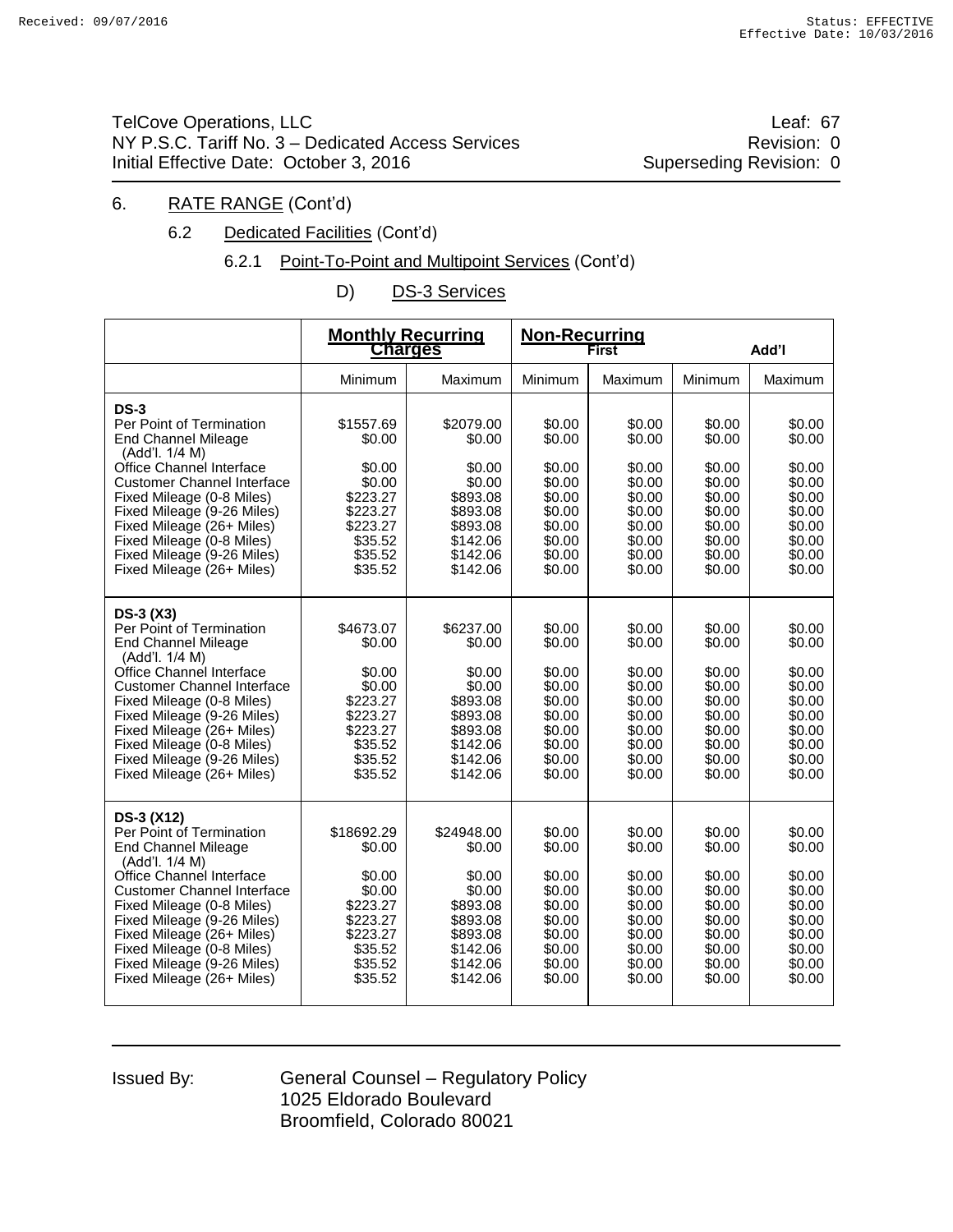TelCove Operations, LLC **Leaf: 68** NY P.S.C. Tariff No. 3 – Dedicated Access Services **Revision: 0** Revision: 0 Initial Effective Date: October 3, 2016 Superseding Revision: 0

#### 6. RATE RANGE (Cont'd)

6.2 Dedicated Facilities (Cont'd)

# 6.2.1 Point-To-Point and Multipoint Services (Cont'd)

D) DS-3 Services (Cont'd)

|                                                                                                                                                                                                                                                                                                                                   |                                                                                                               | <b>Monthly Recurring Charges</b>                                                                                 | <b>Non-Recurring</b>                                                                             | <b>First</b>                                                                                     | Add'l                                                                                            |                                                                                                  |
|-----------------------------------------------------------------------------------------------------------------------------------------------------------------------------------------------------------------------------------------------------------------------------------------------------------------------------------|---------------------------------------------------------------------------------------------------------------|------------------------------------------------------------------------------------------------------------------|--------------------------------------------------------------------------------------------------|--------------------------------------------------------------------------------------------------|--------------------------------------------------------------------------------------------------|--------------------------------------------------------------------------------------------------|
|                                                                                                                                                                                                                                                                                                                                   | Minimum                                                                                                       | Maximum                                                                                                          | Minimum                                                                                          | Maximum                                                                                          | Minimum                                                                                          | <b>Maximum</b>                                                                                   |
| DS-3 (X24)<br><b>System Termination</b><br>End Channel Mileage<br>(Add'l. 1/4 M)<br>Office Channel Interface<br><b>Customer Channel Interface</b><br>Fixed Mileage (0-8 Miles)<br>Fixed Mileage (9-26 Miles)<br>Fixed Mileage (26+ Miles)<br>Fixed Mileage (0-8 Miles)<br>Fixed Mileage (9-26 Miles)<br>Fixed Mileage (26+ Miles) | \$37384.58<br>\$0.00<br>\$0.00<br>\$0.00<br>\$223.27<br>\$223.27<br>\$223.27<br>\$35.52<br>\$35.52<br>\$35.52 | \$49896.00<br>\$0.00<br>\$0.00<br>\$0.00<br>\$893.08<br>\$893.08<br>\$893.08<br>\$142.06<br>\$142.06<br>\$142.06 | \$0.00<br>\$0.00<br>\$0.00<br>\$0.00<br>\$0.00<br>\$0.00<br>\$0.00<br>\$0.00<br>\$0.00<br>\$0.00 | \$0.00<br>\$0.00<br>\$0.00<br>\$0.00<br>\$0.00<br>\$0.00<br>\$0.00<br>\$0.00<br>\$0.00<br>\$0.00 | \$0.00<br>\$0.00<br>\$0.00<br>\$0.00<br>\$0.00<br>\$0.00<br>\$0.00<br>\$0.00<br>\$0.00<br>\$0.00 | \$0.00<br>\$0.00<br>\$0.00<br>\$0.00<br>\$0.00<br>\$0.00<br>\$0.00<br>\$0.00<br>\$0.00<br>\$0.00 |
| E)<br><b>Dark Fiber Services</b><br>- Recurring Charges (Per Fiber Strand Per Mile)                                                                                                                                                                                                                                               |                                                                                                               |                                                                                                                  |                                                                                                  |                                                                                                  |                                                                                                  |                                                                                                  |
|                                                                                                                                                                                                                                                                                                                                   |                                                                                                               | Per Strand                                                                                                       |                                                                                                  | <b>ICB</b>                                                                                       |                                                                                                  |                                                                                                  |
| - Non-recurring Charges (Per Point of Termination)                                                                                                                                                                                                                                                                                |                                                                                                               |                                                                                                                  |                                                                                                  |                                                                                                  |                                                                                                  |                                                                                                  |
|                                                                                                                                                                                                                                                                                                                                   |                                                                                                               | Per Strand                                                                                                       |                                                                                                  | <b>ICB</b>                                                                                       |                                                                                                  |                                                                                                  |
|                                                                                                                                                                                                                                                                                                                                   | <b>Dim Fiber Services</b><br>F)                                                                               |                                                                                                                  |                                                                                                  |                                                                                                  |                                                                                                  |                                                                                                  |
|                                                                                                                                                                                                                                                                                                                                   | - Recurring Charges (Per Point of Termination)                                                                |                                                                                                                  |                                                                                                  |                                                                                                  |                                                                                                  |                                                                                                  |
|                                                                                                                                                                                                                                                                                                                                   |                                                                                                               | Dim Fiber                                                                                                        |                                                                                                  | <b>ICB</b>                                                                                       |                                                                                                  |                                                                                                  |
|                                                                                                                                                                                                                                                                                                                                   |                                                                                                               | - Recurring Charges - Per Mile                                                                                   |                                                                                                  |                                                                                                  |                                                                                                  |                                                                                                  |
|                                                                                                                                                                                                                                                                                                                                   |                                                                                                               | Dim Fiber                                                                                                        |                                                                                                  | <b>ICB</b>                                                                                       |                                                                                                  |                                                                                                  |
|                                                                                                                                                                                                                                                                                                                                   |                                                                                                               | - Non-recurring Charges (Per Point of Termination)                                                               |                                                                                                  |                                                                                                  |                                                                                                  |                                                                                                  |
|                                                                                                                                                                                                                                                                                                                                   |                                                                                                               | Dim Fiber                                                                                                        |                                                                                                  | <b>ICB</b>                                                                                       |                                                                                                  |                                                                                                  |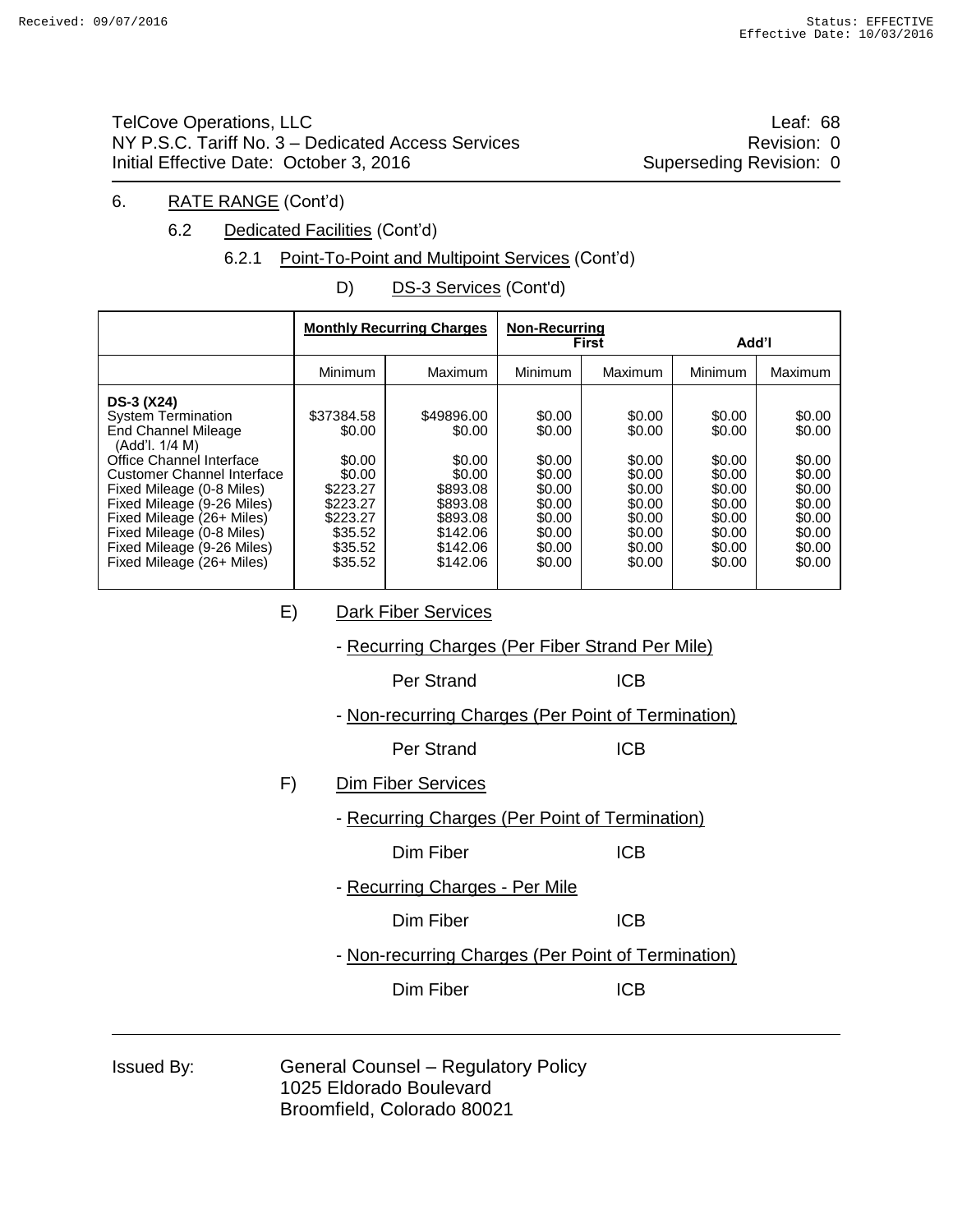TelCove Operations, LLC **Leaf: 69** NY P.S.C. Tariff No. 3 – Dedicated Access Services **Revision: 0** Revision: 0 Initial Effective Date: October 3, 2016 Superseding Revision: 0

# 6. RATE RANGE(Cont'd)

# 6.2 Dedicated Facilities (Cont'd)

# 6.2.2 Optional Features and Functions

|                                                                                    | <b>Monthly Recurring</b><br><b>Charges</b> |                                | <b>Non-Recurring</b>       | <b>First</b>               | Add'l                      |                            |  |
|------------------------------------------------------------------------------------|--------------------------------------------|--------------------------------|----------------------------|----------------------------|----------------------------|----------------------------|--|
|                                                                                    | Minimum                                    | Maximum                        | <b>Minimum</b>             | <b>Maximum</b>             | Minimum                    | <b>Maximum</b>             |  |
| DS3-DS-1 Multiplexing<br>DS1-DS-0 Multiplexing<br>Office Channel Interface<br>DS-1 | \$154.47<br>\$46.58<br>\$0.00              | \$617.89<br>\$296.22<br>\$0.00 | \$0.23<br>\$0.00<br>\$0.00 | \$0.90<br>\$0.00<br>\$0.00 | \$0.23<br>\$0.00<br>\$0.00 | \$0.90<br>\$0.00<br>\$0.00 |  |
| <b>Customer Channel</b><br>Interface DS-1                                          | \$0.00                                     | \$0.00                         | \$0.00                     | \$0.00                     | \$0.00                     | \$0.00                     |  |

### 6.2.3 Private Local SONET Ring (PLSR) Service

|                          | <b>Monthly Recurring</b><br><b>Charges</b> |            | <b>Non-Recurring</b><br><b>First</b> |            | Add'l      |            |
|--------------------------|--------------------------------------------|------------|--------------------------------------|------------|------------|------------|
|                          | Minimum                                    | Maximum    | Minimum                              | Maximum    | Minimum    | Maximum    |
| $OC-3$                   |                                            |            |                                      |            |            |            |
| <b>SONET Ring</b>        | <b>NOC</b>                                 | <b>NOC</b> | \$0.00                               | \$0.00     | \$0.00     | \$0.00     |
| SONET Node               | <b>NOC</b>                                 | <b>NOC</b> | \$1,323.68                           | \$5,294.70 | \$1,323.68 | \$5,294.70 |
| Fixed Mileage (0-8 Mi.)  | NOC                                        | NOC        | \$0.00                               | \$0.00     | \$0.00     | \$0.00     |
| Fixed Mileage (9-25 Mi.) | NOC                                        | NOC        | \$0.00                               | \$0.00     | \$0.00     | \$0.00     |
| Fixed Mileage (26+Mi.)   | <b>NOC</b>                                 | NOC.       | \$0.00                               | \$0.00     | \$0.00     | \$0.00     |
| Mile Charge (0-8 Mi.)    | <b>NOC</b>                                 | NOC        | \$0.00                               | \$0.00     | \$0.00     | \$0.00     |
| Mile Charge (9-25 Mi.)   | NOC                                        | NOC        | \$0.00                               | \$0.00     | \$0.00     | \$0.00     |
| Mile Charge (26+ Mi.)    | <b>NOC</b>                                 | NOC        | \$0.00                               | \$0.00     | \$0.00     | \$0.00     |

| Issued By: |  |
|------------|--|
|------------|--|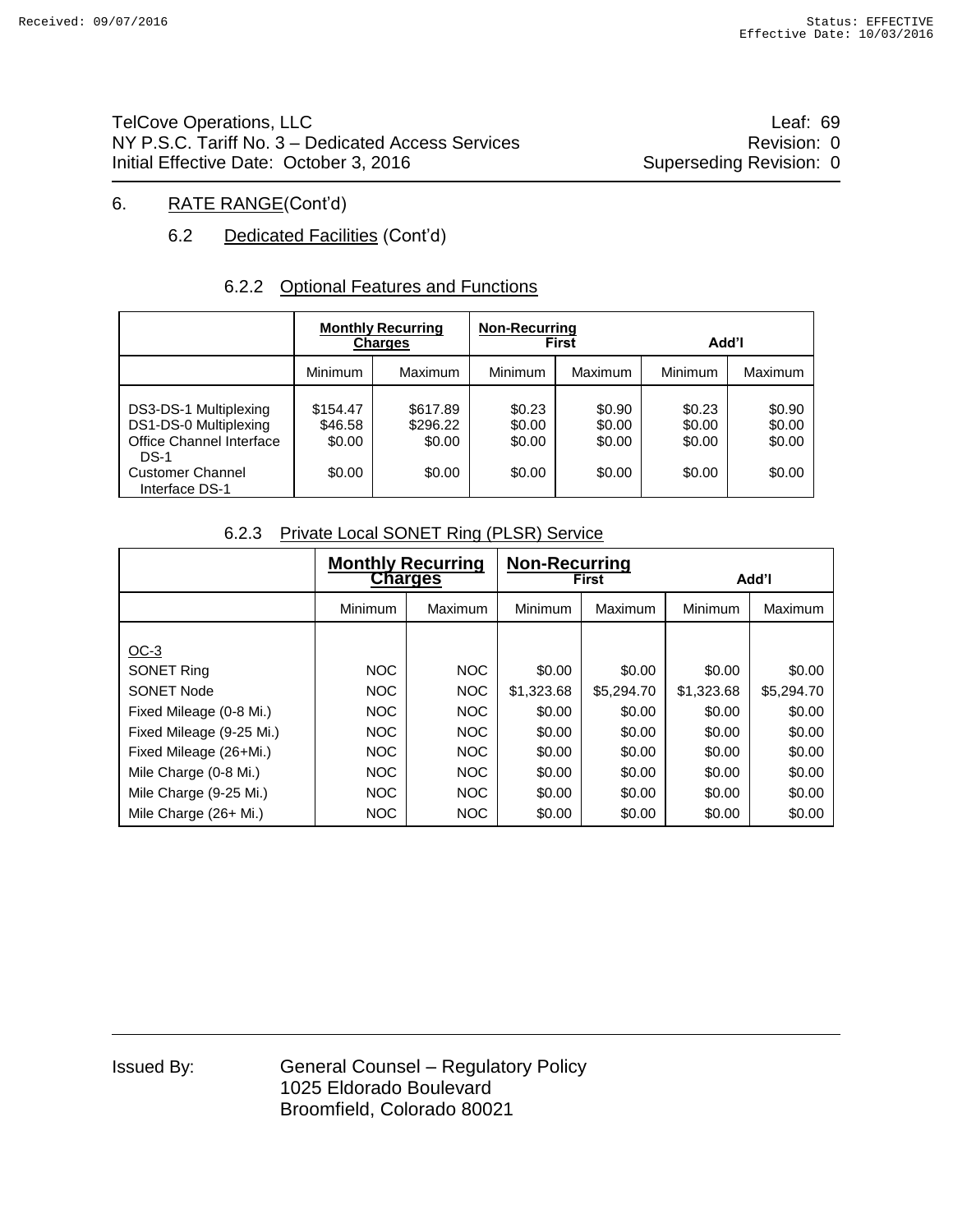TelCove Operations, LLC **Leaf: 70** NY P.S.C. Tariff No. 3 – Dedicated Access Services **Revision: 0** Revision: 0 Initial Effective Date: October 3, 2016 Superseding Revision: 0

### 6. RATE RANGE(Cont'd)

# 6.2 Dedicated Facilities (Cont'd)

# 6.2.3 Private Local SONET Ring (PLSR) Service

|                                                                                                                                                                                                              |                                                                                                              | <b>Monthly Recurring</b><br><b>Charges</b>                                                                   | <b>Non-Recurring</b><br><b>First</b><br>Add'l                                    |                                                                                   |                                                                                  |                                                                                      |  |
|--------------------------------------------------------------------------------------------------------------------------------------------------------------------------------------------------------------|--------------------------------------------------------------------------------------------------------------|--------------------------------------------------------------------------------------------------------------|----------------------------------------------------------------------------------|-----------------------------------------------------------------------------------|----------------------------------------------------------------------------------|--------------------------------------------------------------------------------------|--|
|                                                                                                                                                                                                              | Minimum                                                                                                      | Maximum                                                                                                      | Minimum                                                                          | Maximum                                                                           | Minimum                                                                          | Maximum                                                                              |  |
| OC-12<br><b>SONET Ring</b><br><b>SONET Node</b><br>Fixed Mileage (0-8 Mi.)<br>Fixed Mileage (9-25 Mi.)<br>Fixed Mileage (26+Mi.)<br>Mile Charge (0-8 Mi.)<br>Mile Charge (9-25 Mi.)<br>Mile Charge (26+ Mi.) | <b>NOC</b><br><b>NOC</b><br><b>NOC</b><br><b>NOC</b><br><b>NOC</b><br><b>NOC</b><br><b>NOC</b><br><b>NOC</b> | <b>NOC</b><br><b>NOC</b><br><b>NOC</b><br><b>NOC</b><br><b>NOC</b><br><b>NOC</b><br><b>NOC</b><br><b>NOC</b> | \$0.00<br>\$1,985.40<br>\$0.00<br>\$0.00<br>\$0.00<br>\$0.00<br>\$0.00<br>\$0.00 | \$0.00<br>\$7,941.60<br>\$0.00<br>\$0.00<br>\$0.00<br>\$0.00<br>\$0.00<br>\$0.00  | \$0.00<br>\$1,985.40<br>\$0.00<br>\$0.00<br>\$0.00<br>\$0.00<br>\$0.00<br>\$0.00 | \$0.00<br>\$7,941.60<br>\$0.00<br>\$0.00<br>\$0.00<br>\$0.00<br>\$0.00<br>\$0.00     |  |
| OC-48<br>SONET Ring<br><b>SONET Node</b><br>Fixed Mileage (0-8 Mi.)<br>Fixed Mileage (9-25 Mi.)<br>Fixed Mileage (26+Mi.)<br>Mile Charge (0-8 Mi.)<br>Mile Charge (9-25 Mi.)<br>Mile Charge (26+ Mi.)        | <b>NOC</b><br><b>NOC</b><br><b>NOC</b><br><b>NOC</b><br><b>NOC</b><br><b>NOC</b><br><b>NOC</b><br><b>NOC</b> | <b>NOC</b><br><b>NOC</b><br><b>NOC</b><br><b>NOC</b><br><b>NOC</b><br><b>NOC</b><br><b>NOC</b><br><b>NOC</b> | \$0.00<br>\$2,587.50<br>\$0.00<br>\$0.00<br>\$0.00<br>\$0.00<br>\$0.00<br>\$0.00 | \$0.00<br>\$10.350.00<br>\$0.00<br>\$0.00<br>\$0.00<br>\$0.00<br>\$0.00<br>\$0.00 | \$0.00<br>\$1,985.40<br>\$0.00<br>\$0.00<br>\$0.00<br>\$0.00<br>\$0.00<br>\$0.00 | \$0.00<br>\$10,350.00[I]<br>\$0.00<br>\$0.00<br>\$0.00<br>\$0.00<br>\$0.00<br>\$0.00 |  |
| Service Channels<br>$OC-3$<br>OC-12<br>STS-1<br>STS-3<br>$DS-1$<br>$DS-3$                                                                                                                                    | <b>NOC</b><br><b>NOC</b><br><b>NOC</b><br><b>NOC</b><br><b>NOC</b><br><b>NOC</b>                             | <b>NOC</b><br><b>NOC</b><br><b>NOC</b><br><b>NOC</b><br><b>NOC</b><br><b>NOC</b>                             | \$0.00<br>\$0.00<br>\$0.00<br>\$0.00<br>\$0.00<br>\$0.00                         | \$0.00<br>\$0.00<br>\$0.00<br>\$0.00<br>\$0.00<br>\$0.00                          | \$0.00<br>\$0.00<br>\$0.00<br>\$0.00<br>\$0.00<br>\$0.00                         | \$0.00<br>\$0.00<br>\$0.00<br>\$0.00<br>\$0.00<br>\$0.00                             |  |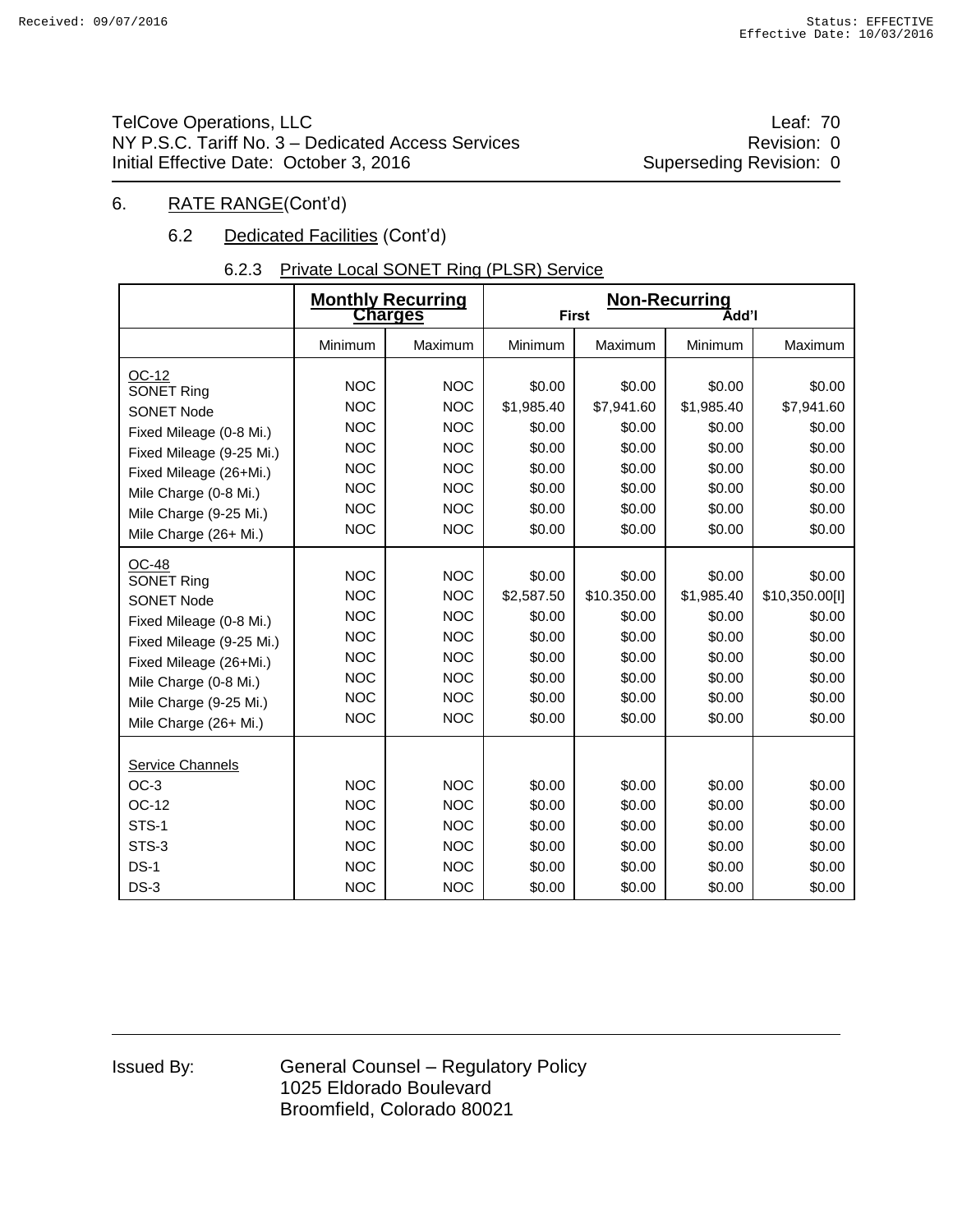# TelCove Operations, LLC **Leaf: 71** NY P.S.C. Tariff No. 3 – Dedicated Access Services **Revision: 0** Revision: 0 Initial Effective Date: October 3, 2016 Superseding Revision: 0

### 6. RATE RANGE(Cont'd)

### 6.2 Dedicated Facilities (Cont'd)

| 6.2.3 | Private Local SONET Ring (PLSR) Service (Cont'd) |  |
|-------|--------------------------------------------------|--|
|       |                                                  |  |

|                                   |            | <b>Monthly Recurring</b><br><b>Charges</b> |         | <b>Non-Recurring</b><br><b>First</b> | Add'l   |         |
|-----------------------------------|------------|--------------------------------------------|---------|--------------------------------------|---------|---------|
|                                   | Minimum    | Maximum                                    | Minimum | Maximum                              | Minimum | Maximum |
| $OC-3$                            |            |                                            |         |                                      |         |         |
| <b>System Termination</b>         | \$3301.94  | \$6603.89                                  | \$0.00  | \$0.00                               | \$0.00  | \$0.00  |
| <b>End Channel Mileage</b>        | \$0.00     | \$0.00                                     | \$0.00  | \$0.00                               | \$0.00  | \$0.00  |
| Office Channel Interface          | \$0.00     | \$0.00                                     | \$0.00  | \$0.00                               | \$0.00  | \$0.00  |
| <b>Customer Channel Interface</b> | \$0.00     | \$0.00                                     | \$0.00  | \$0.00                               | \$0.00  | \$0.00  |
| Fixed Mileage (0-8 Mi.)           | \$1179.26  | \$2358.48                                  | \$0.00  | \$0.00                               | \$0.00  | \$0.00  |
| Fixed Mileage (9-25 Mi.)          | \$1179.26  | \$2358.48                                  | \$0.00  | \$0.00                               | \$0.00  | \$0.00  |
| Fixed Mileage (26+Mi.)            | \$1179.26  | \$2358.48                                  | \$0.00  | \$0.00                               | \$0.00  | \$0.00  |
| Mile Charge (0-8 Mi.)             | \$221.60   | \$443.21                                   | \$0.00  | \$0.00                               | \$0.00  | \$0.00  |
| Mile Charge (9-25 Mi.)            | \$221.60   | \$443.21                                   | \$0.00  | \$0.00                               | \$0.00  | \$0.00  |
| Mile Charge (26+ Mi.)             | \$221.60   | \$443.21                                   | \$0.00  | \$0.00                               | \$0.00  | \$0.00  |
| OC-12                             |            |                                            |         |                                      |         |         |
| <b>System Termination</b>         | \$13207.76 | \$26415.53                                 | \$0.00  | \$0.00                               | \$0.00  | \$0.00  |
| <b>End Channel Mileage</b>        | \$0.00     | \$0.00                                     | \$0.00  | \$0.00                               | \$0.00  | \$0.00  |
| Office Channel Interface          | \$0.00     | \$0.00                                     | \$0.00  | \$0.00                               | \$0.00  | \$0.00  |
| <b>Customer Channel Interface</b> | \$0.00     | \$0.00                                     | \$0.00  | \$0.00                               | \$0.00  | \$0.00  |
| Fixed Mileage (0-8 Mi.)           | \$4717.06  | \$9434.12                                  | \$0.00  | \$0.00                               | \$0.00  | \$0.00  |
| Fixed Mileage (9-25 Mi.)          | \$4717.06  | \$9434.12                                  | \$0.00  | \$0.00                               | \$0.00  | \$0.00  |
| Fixed Mileage (26+Mi.)            | \$4717.06  | \$9434.12                                  | \$0.00  | \$0.00                               | \$0.00  | \$0.00  |
| Mile Charge (0-8 Mi.)             | \$886.41   | \$1772.82                                  | \$0.00  | \$0.00                               | \$0.00  | \$0.00  |
| Mile Charge (9-25 Mi.)            | \$886.41   | \$1772.82                                  | \$0.00  | \$0.00                               | \$0.00  | \$0.00  |
| Mile Charge (26+ Mi.)             | \$886.41   | \$1772.82                                  | \$0.00  | \$0.00                               | \$0.00  | \$0.00  |
| <b>OC-48</b>                      |            |                                            |         |                                      |         |         |
| <b>System Termination</b>         | \$52831.06 | \$105662.12                                | \$0.00  | \$0.00                               | \$0.00  | \$0.00  |
| <b>End Channel Mileage</b>        | \$0.00     | \$0.00                                     | \$0.00  | \$0.00                               | \$0.00  | \$0.00  |
| Office Channel Interface          | \$0.00     | \$0.00                                     | \$0.00  | \$0.00                               | \$0.00  | \$0.00  |
| <b>Customer Channel Interface</b> | \$0.00     | \$0.00                                     | \$0.00  | \$0.00                               | \$0.00  | \$0.00  |
| Fixed Mileage (0-8 Mi.)           | \$18868.24 | \$37736.48                                 | \$0.00  | \$0.00                               | \$0.00  | \$0.00  |
| Fixed Mileage (9-25 Mi.)          | \$18868.24 | \$37736.48                                 | \$0.00  | \$0.00                               | \$0.00  | \$0.00  |
| Fixed Mileage (26+Mi.)            | \$18868.24 | \$37736.48                                 | \$0.00  | \$0.00                               | \$0.00  | \$0.00  |
| Mile Charge (0-8 Mi.)             | \$3545.62  | \$7091.25                                  | \$0.00  | \$0.00                               | \$0.00  | \$0.00  |
| Mile Charge (9-25 Mi.)            | \$3545.62  | \$7091.25                                  | \$0.00  | \$0.00                               | \$0.00  | \$0.00  |
| Mile Charge (26+ Mi.)             | \$3545.62  | \$7091.25                                  | \$0.00  | \$0.00                               | \$0.00  | \$0.00  |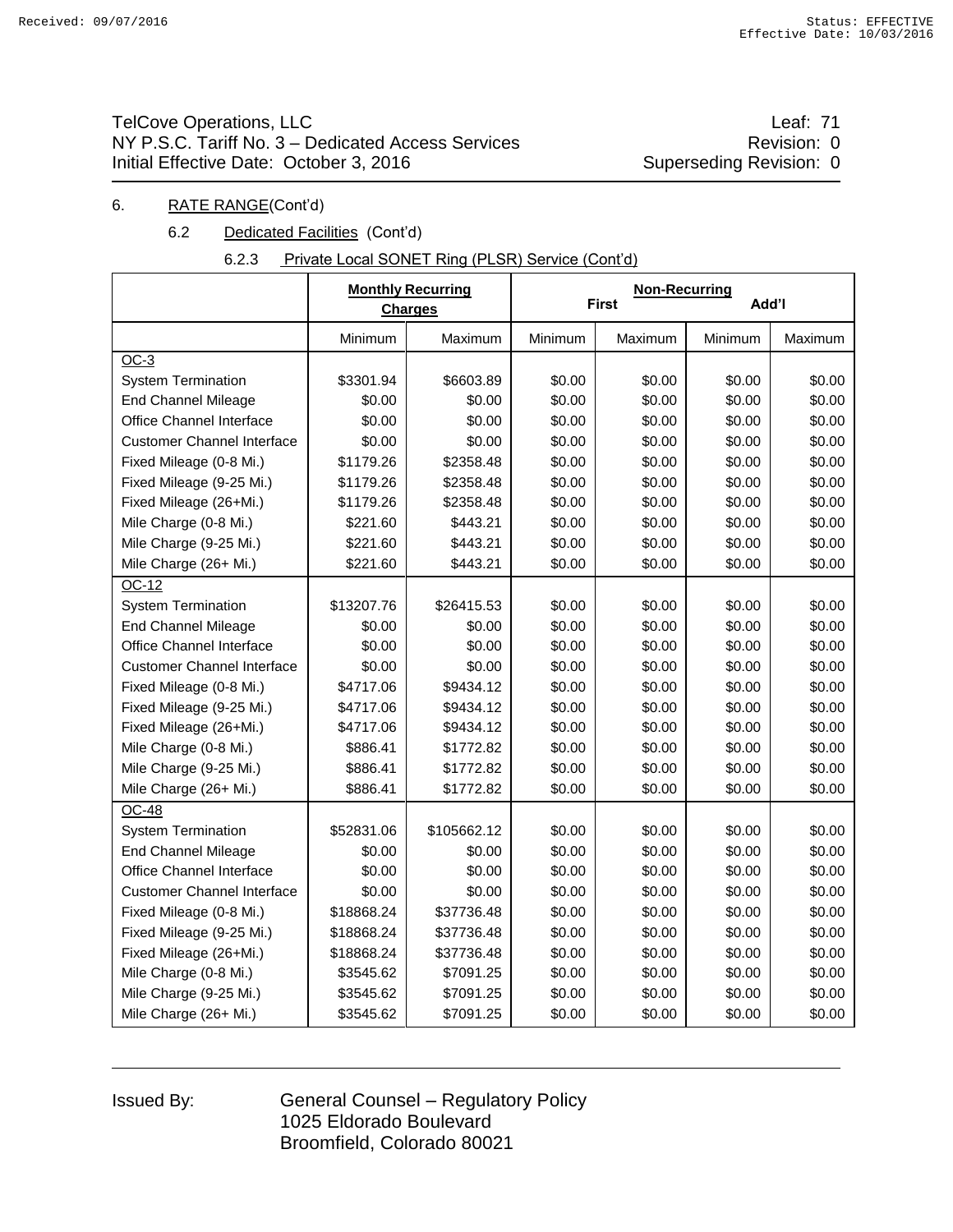# TelCove Operations, LLC **Leaf:** 72 NY P.S.C. Tariff No. 3 – Dedicated Access Services **Revision: 0** Revision: 0 Initial Effective Date: October 3, 2016 Superseding Revision: 0

### 6. RATE RANGE(Cont'd)

### 6.2 Dedicated Facilities (Cont'd)

| Private Local SONET Ring (PLSR) Concatenated (c) |
|--------------------------------------------------|
|--------------------------------------------------|

|                                   |            | <b>Monthly Recurring</b><br><b>Charges</b> |         | <b>Non-Recurring</b><br><b>First</b> | Add'l   |         |
|-----------------------------------|------------|--------------------------------------------|---------|--------------------------------------|---------|---------|
|                                   | Minimum    | Maximum                                    | Minimum | Maximum                              | Minimum | Maximum |
| OC-3C                             |            |                                            |         |                                      |         |         |
| <b>System Termination</b>         | \$3301.94  | \$6603.89                                  | \$0.00  | \$0.00                               | \$0.00  | \$0.00  |
| <b>End Channel Mileage</b>        | \$0.00     | \$0.00                                     | \$0.00  | \$0.00                               | \$0.00  | \$0.00  |
| Office Channel Interface          | \$0.00     | \$0.00                                     | \$0.00  | \$0.00                               | \$0.00  | \$0.00  |
| <b>Customer Channel Interface</b> | \$0.00     | \$0.00                                     | \$0.00  | \$0.00                               | \$0.00  | \$0.00  |
| Fixed Mileage (0-8 Mi.)           | \$1179.26  | \$2358.48                                  | \$0.00  | \$0.00                               | \$0.00  | \$0.00  |
| Fixed Mileage (9-25 Mi.)          | \$1179.26  | \$2358.48                                  | \$0.00  | \$0.00                               | \$0.00  | \$0.00  |
| Fixed Mileage (26+Mi.)            | \$1179.26  | \$2358.48                                  | \$0.00  | \$0.00                               | \$0.00  | \$0.00  |
| Mile Charge (0-8 Mi.)             | \$221.60   | \$443.21                                   | \$0.00  | \$0.00                               | \$0.00  | \$0.00  |
| Mile Charge (9-25 Mi.)            | \$221.60   | \$443.21                                   | \$0.00  | \$0.00                               | \$0.00  | \$0.00  |
| Mile Charge (26+ Mi.)             | \$221.60   | \$443.21                                   | \$0.00  | \$0.00                               | \$0.00  | \$0.00  |
| <b>OC-12C</b>                     |            |                                            |         |                                      |         |         |
| <b>System Termination</b>         | \$13207.76 | \$26415.53                                 | \$0.00  | \$0.00                               | \$0.00  | \$0.00  |
| <b>End Channel Mileage</b>        | \$0.00     | \$0.00                                     | \$0.00  | \$0.00                               | \$0.00  | \$0.00  |
| Office Channel Interface          | \$0.00     | \$0.00                                     | \$0.00  | \$0.00                               | \$0.00  | \$0.00  |
| <b>Customer Channel Interface</b> | \$0.00     | \$0.00                                     | \$0.00  | \$0.00                               | \$0.00  | \$0.00  |
| Fixed Mileage (0-8 Mi.)           | \$4717.06  | \$9434.12                                  | \$0.00  | \$0.00                               | \$0.00  | \$0.00  |
| Fixed Mileage (9-25 Mi.)          | \$4717.06  | \$9434.12                                  | \$0.00  | \$0.00                               | \$0.00  | \$0.00  |
| Fixed Mileage (26+Mi.)            | \$4717.06  | \$9434.12                                  | \$0.00  | \$0.00                               | \$0.00  | \$0.00  |
| Mile Charge (0-8 Mi.)             | \$886.41   | \$1772.82                                  | \$0.00  | \$0.00                               | \$0.00  | \$0.00  |
| Mile Charge (9-25 Mi.)            | \$886.41   | \$1772.82                                  | \$0.00  | \$0.00                               | \$0.00  | \$0.00  |
| Mile Charge (26+ Mi.)             | \$886.41   | \$1772.82                                  | \$0.00  | \$0.00                               | \$0.00  | \$0.00  |
| $OC-48C$                          |            |                                            |         |                                      |         |         |
| <b>System Termination</b>         | \$52831.06 | \$105662.12                                | \$0.00  | \$0.00                               | \$0.00  | \$0.00  |
| <b>End Channel Mileage</b>        | \$0.00     | \$0.00                                     | \$0.00  | \$0.00                               | \$0.00  | \$0.00  |
| Office Channel Interface          | \$0.00     | \$0.00                                     | \$0.00  | \$0.00                               | \$0.00  | \$0.00  |
| <b>Customer Channel Interface</b> | \$0.00     | \$0.00                                     | \$0.00  | \$0.00                               | \$0.00  | \$0.00  |
| Fixed Mileage (0-8 Mi.)           | \$18868.24 | \$37736.48                                 | \$0.00  | \$0.00                               | \$0.00  | \$0.00  |
| Fixed Mileage (9-25 Mi.)          | \$18868.24 | \$37736.48                                 | \$0.00  | \$0.00                               | \$0.00  | \$0.00  |
| Fixed Mileage (26+Mi.)            | \$18868.24 | \$37736.48                                 | \$0.00  | \$0.00                               | \$0.00  | \$0.00  |
| Mile Charge (0-8 Mi.)             | \$3545.62  | \$7091.25                                  | \$0.00  | \$0.00                               | \$0.00  | \$0.00  |
| Mile Charge (9-25 Mi.)            | \$3545.62  | \$7091.25                                  | \$0.00  | \$0.00                               | \$0.00  | \$0.00  |
| Mile Charge (26+ Mi.)             | \$3545.62  | \$7091.25                                  | \$0.00  | \$0.00                               | \$0.00  | \$0.00  |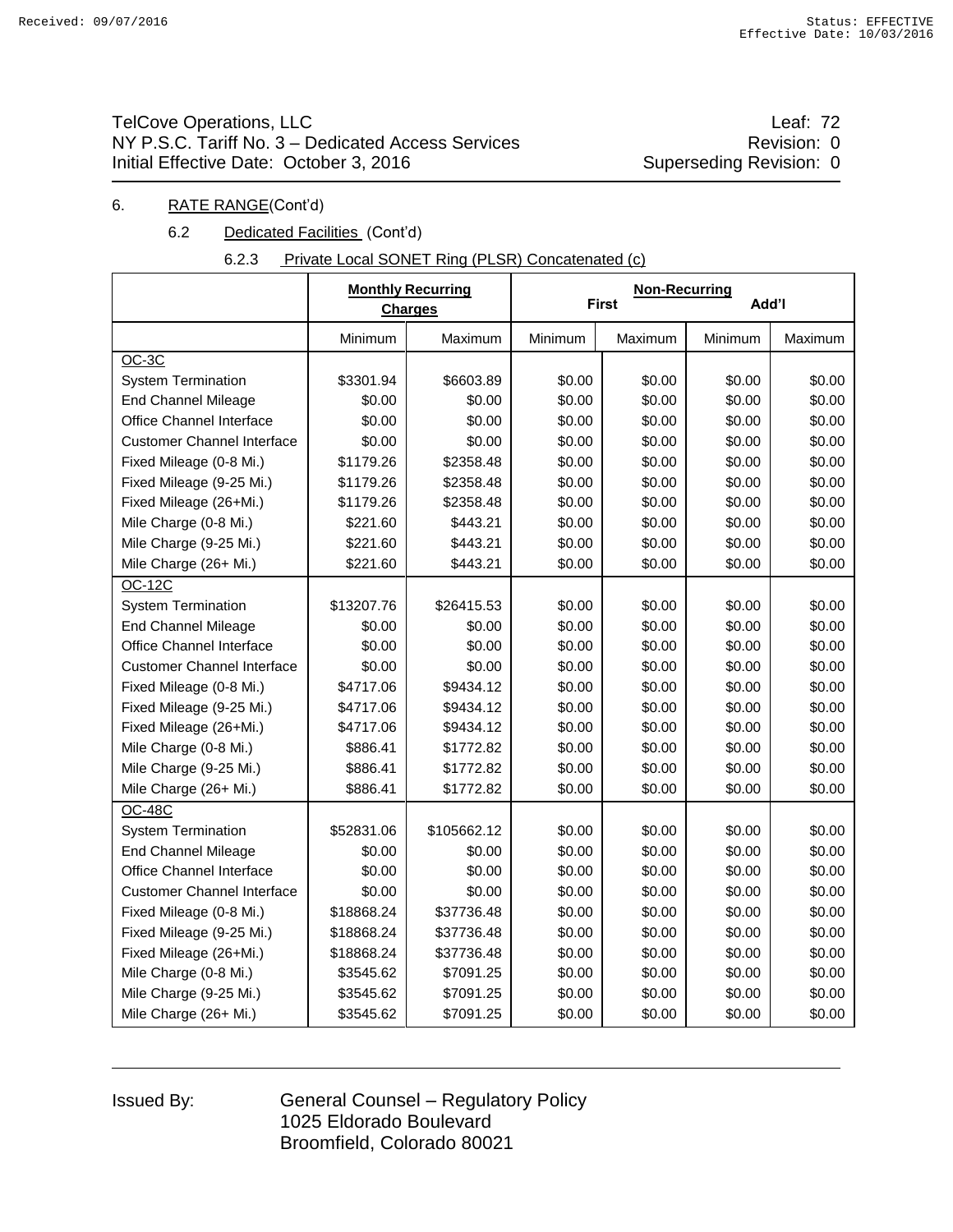TelCove Operations, LLC **Leaf:** 73 NY P.S.C. Tariff No. 3 – Dedicated Access Services **Revision: 0** Revision: 0 Initial Effective Date: October 3, 2016 Superseding Revision: 0

#### RATE RANGE (Cont'd)

#### 6.2 Dedicated Facilities (Cont'd)

#### 6.2.4 Inter-City Private Line (ICPL) Service

| <b>Monthly Recurring Charges</b> |             |             |             |             |             |             |  |  |  |
|----------------------------------|-------------|-------------|-------------|-------------|-------------|-------------|--|--|--|
| Mileage<br>between               | 1-199       |             | 200-499     |             |             | 500-999     |  |  |  |
| networked cities                 |             |             |             |             |             |             |  |  |  |
|                                  | Min         | Max         | Min         | Max         | Min         | Max         |  |  |  |
| <b>DS-1</b>                      | \$731.25    | \$1,462.50  | \$975.00    | \$1,950.00  | \$1,350.00  | \$2,700.00  |  |  |  |
| $DS-3$                           | \$3,937.50  | \$7,875.00  | \$5,250.00  | \$10,500.00 | \$7,245.00  | \$14,490.00 |  |  |  |
| $OC-3$                           | \$9,000.00  | \$18,000.00 | \$12,000.00 | \$24,000.00 | \$16,560.00 | \$33,120.00 |  |  |  |
| OC-12                            | \$24,750.00 | \$49,500.00 | \$33,000.00 | \$66,000.00 | \$45,540.00 | \$91,080.00 |  |  |  |

| <b>Monthly Recurring Charges</b> |             |              |             |              |  |  |  |  |
|----------------------------------|-------------|--------------|-------------|--------------|--|--|--|--|
| Mileage<br>between               | 1,000-1,500 |              | $1,501+$    |              |  |  |  |  |
| networked cities                 |             |              |             |              |  |  |  |  |
|                                  | Min         | Max          | Min         | Max          |  |  |  |  |
| $DS-1$                           | \$1,650.00  | \$3,300.00   | \$1,875.00  | \$3,750.00   |  |  |  |  |
| $DS-3$                           | \$8,838.75  | \$17,677.50  | \$9,825.00  | \$19,650.00  |  |  |  |  |
| $OC-3$                           | \$20,202.75 | \$40,405.50  | \$22,500.00 | \$45.000.00  |  |  |  |  |
| OC-12                            | \$55,558.50 | \$111,117.00 | \$60,750.00 | \$121,500.00 |  |  |  |  |

| <b>Non Recurring (Installation) Charges</b> |            |            |            |            |            |            |  |  |  |
|---------------------------------------------|------------|------------|------------|------------|------------|------------|--|--|--|
| Mileage<br>between                          | 1-199      |            | 200-499    |            | 500-999    |            |  |  |  |
| networked cities                            |            |            |            |            |            |            |  |  |  |
|                                             | Min        | Max        | Min        | Max        | Min        | Max        |  |  |  |
| $DS-1$                                      | \$73.50    | \$147.00   | \$97.50    | \$195.00   | \$135.00   | \$270.00   |  |  |  |
| $DS-3$                                      | \$393.75   | \$787.50   | \$525.00   | \$1,050.00 | \$724.50   | \$1,449.00 |  |  |  |
| $OC-3$                                      | \$900.00   | \$1,800.00 | \$1,200.00 | \$2,400.00 | \$1,656.00 | \$3,312.00 |  |  |  |
| OC-12                                       | \$2,475.00 | \$4,950.00 | \$3,300.00 | \$6,600.00 | \$4,554.00 | \$9,108.00 |  |  |  |

| <b>Non Recurring (Installation) Charges</b> |             |             |            |             |  |  |  |  |  |
|---------------------------------------------|-------------|-------------|------------|-------------|--|--|--|--|--|
| Mileage<br>between                          | 1.000-1.500 |             | $1,501+$   |             |  |  |  |  |  |
| networked cities                            |             |             |            |             |  |  |  |  |  |
|                                             | Min         | Max         | Min        | Max         |  |  |  |  |  |
| $DS-1$                                      | \$165.00    | \$330.00    | \$187.50   | \$375.00    |  |  |  |  |  |
| $DS-3$                                      | \$883.50    | \$1,767.00  | \$982.50   | \$1965.00   |  |  |  |  |  |
| $OC-3$                                      | \$2,019.75  | \$4,039.50  | \$2,250.00 | \$4,500.00  |  |  |  |  |  |
| OC-12                                       | \$5,555.25  | \$11,110.50 | \$6,075.00 | \$12,150.00 |  |  |  |  |  |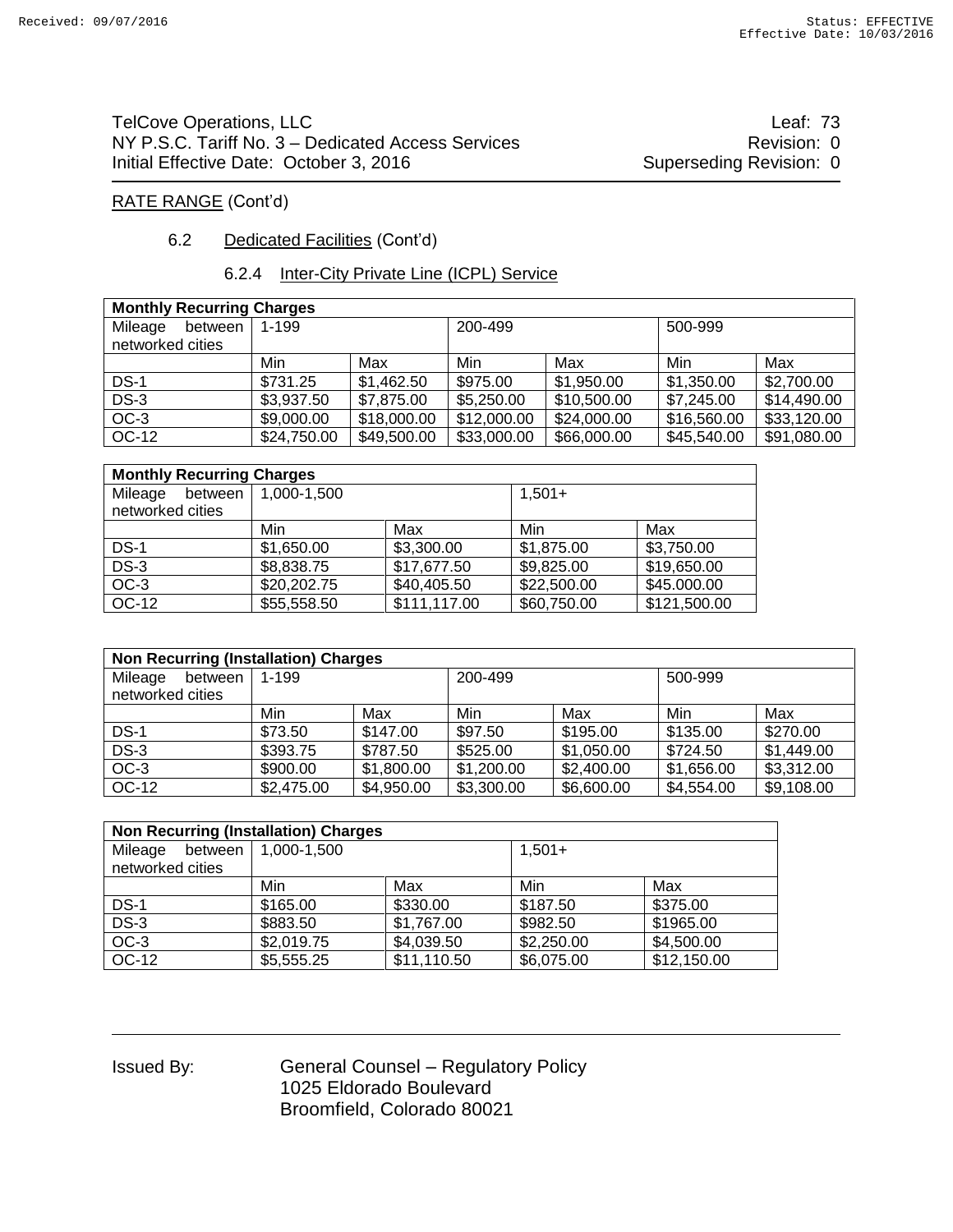TelCove Operations, LLC **Leaf: 74** NY P.S.C. Tariff No. 3 – Dedicated Access Services **Revision: 0** Revision: 0 Initial Effective Date: October 3, 2016 Superseding Revision: 0

## 6. RATE RANGE (Cont'd)

#### 6.3 Inter-Office Link

#### 6.3.1 Point-To-Point and Multipoint Services

| A) | <b>DS-1 Services</b> |
|----|----------------------|
|    |                      |

|                                                                                                                                                                                              | <b>Monthly Recurring</b><br><b>Charges</b>                 |                                                              | <b>Non-Recurring</b>                                      | <b>First</b>                                               | Add'l                                                     |                                                            |
|----------------------------------------------------------------------------------------------------------------------------------------------------------------------------------------------|------------------------------------------------------------|--------------------------------------------------------------|-----------------------------------------------------------|------------------------------------------------------------|-----------------------------------------------------------|------------------------------------------------------------|
|                                                                                                                                                                                              | <b>Minimum</b>                                             | Maximum                                                      | Minimum                                                   | Maximum                                                    | Minimum                                                   | Maximum                                                    |
| <b>DS-1</b><br>Per Point of Termination<br>End Channel Mileage<br>(Add'l. 1/4 M)<br>Office Channel Interface<br><b>Customer Channel Interface</b><br><b>Fixed Mileage</b><br>Per Mile Charge | \$44.06<br>\$0.00<br>\$0.00<br>\$0.00<br>\$18.32<br>\$6.22 | \$265.68<br>\$0.00<br>\$0.00<br>\$0.00<br>\$73.29<br>\$39.56 | \$68.75<br>\$0.00<br>\$0.00<br>\$0.00<br>\$0.00<br>\$0.00 | \$275.00<br>\$0.00<br>\$0.00<br>\$0.00<br>\$0.00<br>\$0.00 | \$41.25<br>\$0.00<br>\$0.00<br>\$0.00<br>\$0.00<br>\$0.00 | \$165.00<br>\$0.00<br>\$0.00<br>\$0.00<br>\$0.00<br>\$0.00 |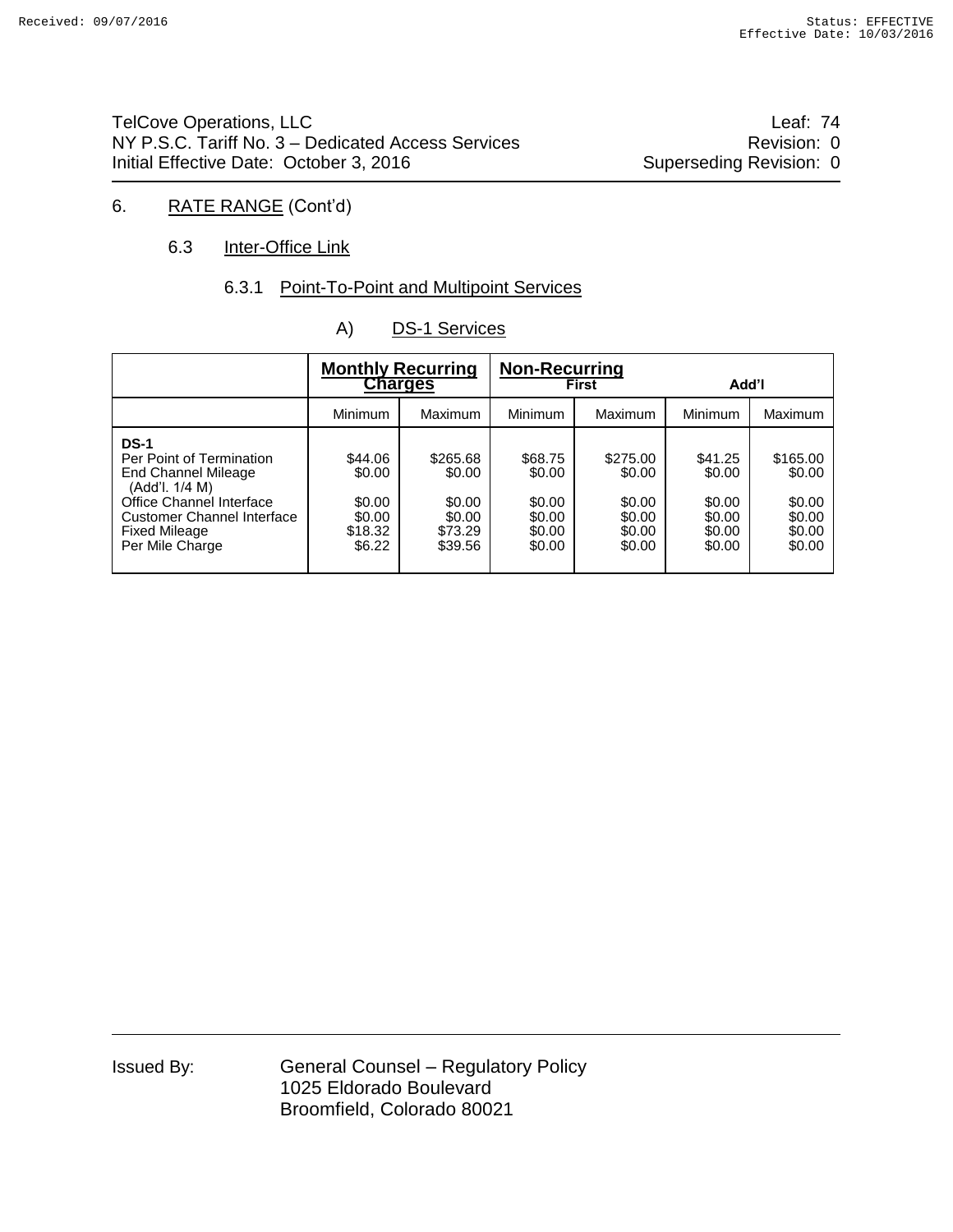TelCove Operations, LLC **Leaf: 75** NY P.S.C. Tariff No. 3 – Dedicated Access Services **Revision: 0** Revision: 0 Initial Effective Date: October 3, 2016 Superseding Revision: 0

#### 6. RATE RANGE (Cont'd)

6.3 Inter-Office Link (Cont'd)

#### 6.3.1 Point-To-Point and Multipoint Services (Cont'd)

B) DS-3 Services

|                                                                                                                                                                                                                                               |                                                                                       | <b>Monthly Recurring</b><br><b>Charges</b>                                               |                                                                              | <b>Non-Recurring</b><br><b>First</b>                                         | Add'l                                                                        |                                                                              |
|-----------------------------------------------------------------------------------------------------------------------------------------------------------------------------------------------------------------------------------------------|---------------------------------------------------------------------------------------|------------------------------------------------------------------------------------------|------------------------------------------------------------------------------|------------------------------------------------------------------------------|------------------------------------------------------------------------------|------------------------------------------------------------------------------|
|                                                                                                                                                                                                                                               | Minimum                                                                               | Maximum                                                                                  | Minimu<br>m                                                                  | Maximum                                                                      | Minimum                                                                      | Maximum                                                                      |
| <b>DS-3</b><br>Per Point of Termination<br><b>End Channel Mileage</b><br>(Add'l. 1/4 M)                                                                                                                                                       | \$1730.77<br>\$0.00                                                                   | \$2310.00<br>\$0.00                                                                      | \$0.00<br>\$0.00                                                             | \$0.00<br>\$0.00                                                             | \$0.00<br>\$0.00                                                             | \$0.00<br>\$0.00                                                             |
| Office Channel Interface<br><b>Customer Channel Interface</b><br>Fixed Mileage (0-8 Miles)<br>Fixed Mileage (9-26 Miles)<br>Fixed Mileage (26+ Miles)<br>Fixed Mileage (0-8 Miles)<br>Fixed Mileage (9-26 Miles)<br>Fixed Mileage (26+ Miles) | \$0.00<br>\$0.00<br>\$248.08<br>\$248.08<br>\$248.08<br>\$37.49<br>\$37.49<br>\$37.49 | \$0.00<br>\$0.00<br>\$992.31<br>\$992.31<br>\$992.31<br>\$149.95<br>\$149.95<br>\$149.95 | \$0.00<br>\$0.00<br>\$0.00<br>\$0.00<br>\$0.00<br>\$0.00<br>\$0.00<br>\$0.00 | \$0.00<br>\$0.00<br>\$0.00<br>\$0.00<br>\$0.00<br>\$0.00<br>\$0.00<br>\$0.00 | \$0.00<br>\$0.00<br>\$0.00<br>\$0.00<br>\$0.00<br>\$0.00<br>\$0.00<br>\$0.00 | \$0.00<br>\$0.00<br>\$0.00<br>\$0.00<br>\$0.00<br>\$0.00<br>\$0.00<br>\$0.00 |
| $DS-3(X3)$<br>Per Point of Termination<br><b>End Channel Mileage</b><br>(Add'l. 1/4 M)                                                                                                                                                        | \$5192.30<br>\$0.00                                                                   | \$6930.00<br>\$0.00                                                                      | \$0.00<br>\$0.00                                                             | \$0.00<br>\$0.00                                                             | \$0.00<br>\$0.00                                                             | \$0.00<br>\$0.00                                                             |
| Office Channel Interface<br><b>Customer Channel Interface</b><br>Fixed Mileage (0-8 Miles)<br>Fixed Mileage (9-26 Miles)<br>Fixed Mileage (26+ Miles)<br>Fixed Mileage (0-8 Miles)<br>Fixed Mileage (9-26 Miles)<br>Fixed Mileage (26+ Miles) | \$0.00<br>\$0.00<br>\$248.08<br>\$248.08<br>\$248.08<br>\$37.49<br>\$37.49<br>\$37.49 | \$0.00<br>\$0.00<br>\$992.31<br>\$992.31<br>\$992.31<br>\$155.03<br>\$155.03<br>\$155.03 | \$0.00<br>\$0.00<br>\$0.00<br>\$0.00<br>\$0.00<br>\$0.00<br>\$0.00<br>\$0.00 | \$0.00<br>\$0.00<br>\$0.00<br>\$0.00<br>\$0.00<br>\$0.00<br>\$0.00<br>\$0.00 | \$0.00<br>\$0.00<br>\$0.00<br>\$0.00<br>\$0.00<br>\$0.00<br>\$0.00<br>\$0.00 | \$0.00<br>\$0.00<br>\$0.00<br>\$0.00<br>\$0.00<br>\$0.00<br>\$0.00<br>\$0.00 |
| DS-3 (X12)<br>Per Point of Termination<br><b>End Channel Mileage</b><br>(Add'l. 1/4 M)                                                                                                                                                        | \$20769.21<br>\$0.00                                                                  | \$27720.00<br>\$0.00                                                                     | \$0.00<br>\$0.00                                                             | \$0.00<br>\$0.00                                                             | \$0.00<br>\$0.00                                                             | \$0.00<br>\$0.00                                                             |
| Office Channel Interface<br><b>Customer Channel Interface</b><br>Fixed Mileage (0-8 Miles)<br>Fixed Mileage (9-26 Miles)<br>Fixed Mileage (26+ Miles)<br>Fixed Mileage (0-8 Miles)<br>Fixed Mileage (9-26 Miles)<br>Fixed Mileage (26+ Miles) | \$0.00<br>\$0.00<br>\$248.08<br>\$248.08<br>\$248.08<br>\$37.49<br>\$37.49<br>\$37.49 | \$0.00<br>\$0.00<br>\$992.31<br>\$992.31<br>\$992.31<br>\$149.95<br>\$149.95<br>\$149.95 | \$0.00<br>\$0.00<br>\$0.00<br>\$0.00<br>\$0.00<br>\$0.00<br>\$0.00<br>\$0.00 | \$0.00<br>\$0.00<br>\$0.00<br>\$0.00<br>\$0.00<br>\$0.00<br>\$0.00<br>\$0.00 | \$0.00<br>\$0.00<br>\$0.00<br>\$0.00<br>\$0.00<br>\$0.00<br>\$0.00<br>\$0.00 | \$0.00<br>\$0.00<br>\$0.00<br>\$0.00<br>\$0.00<br>\$0.00<br>\$0.00<br>\$0.00 |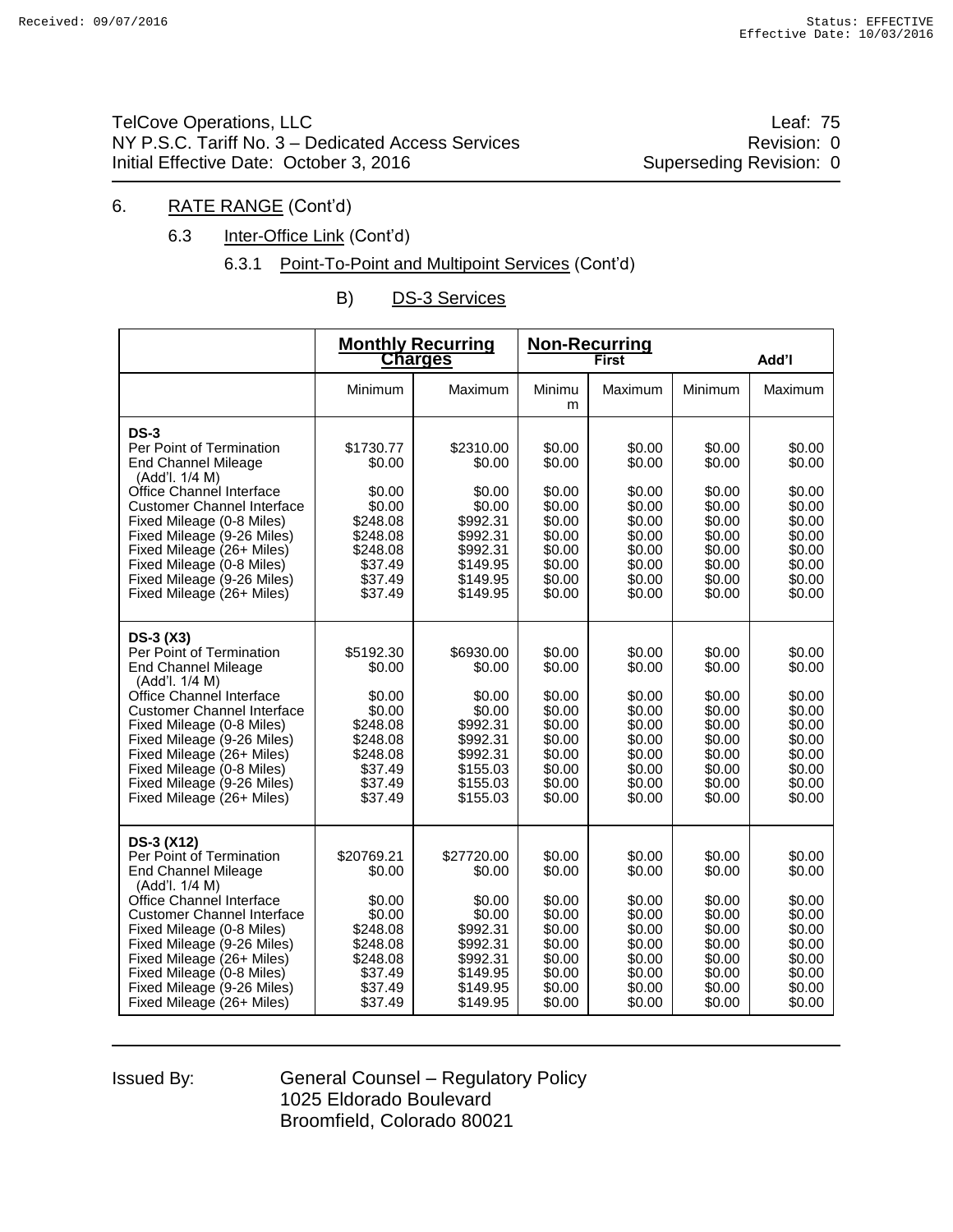TelCove Operations, LLC **Leaf: 76** NY P.S.C. Tariff No. 3 – Dedicated Access Services **Revision: 0** Revision: 0 Initial Effective Date: October 3, 2016 Superseding Revision: 0

#### 6. RATE RANGE (Cont'd)

6.3 Inter-Office Link (Cont'd)

#### 6.3.1 Point-To-Point and Multipoint Services (Cont'd)

B) DS-3 Services (Cont'd)

|                                                                                                                                                                                                                                                                                                                                   |                                                                                                               | <b>Monthly Recurring Charges</b>                                                                                 | <b>Non-Recurring</b>                                                                             | <b>First</b>                                                                                     | Add'l                                                                                            |                                                                                                  |
|-----------------------------------------------------------------------------------------------------------------------------------------------------------------------------------------------------------------------------------------------------------------------------------------------------------------------------------|---------------------------------------------------------------------------------------------------------------|------------------------------------------------------------------------------------------------------------------|--------------------------------------------------------------------------------------------------|--------------------------------------------------------------------------------------------------|--------------------------------------------------------------------------------------------------|--------------------------------------------------------------------------------------------------|
|                                                                                                                                                                                                                                                                                                                                   | <b>Minimum</b>                                                                                                | Maximum                                                                                                          | Minimum                                                                                          | <b>Maximum</b>                                                                                   | Minimum                                                                                          | Maximum                                                                                          |
| DS-3 (X24)<br>System Termination<br><b>End Channel Mileage</b><br>(Add'l. 1/4 M)<br>Office Channel Interface<br><b>Customer Channel Interface</b><br>Fixed Mileage (0-8 Miles)<br>Fixed Mileage (9-26 Miles)<br>Fixed Mileage (26+ Miles)<br>Fixed Mileage (0-8 Miles)<br>Fixed Mileage (9-26 Miles)<br>Fixed Mileage (26+ Miles) | \$41538.42<br>\$0.00<br>\$0.00<br>\$0.00<br>\$248.08<br>\$248.08<br>\$248.08<br>\$37.49<br>\$37.49<br>\$37.49 | \$55440.00<br>\$0.00<br>\$0.00<br>\$0.00<br>\$992.31<br>\$992.31<br>\$992.31<br>\$149.95<br>\$149.95<br>\$149.95 | \$0.00<br>\$0.00<br>\$0.00<br>\$0.00<br>\$0.00<br>\$0.00<br>\$0.00<br>\$0.00<br>\$0.00<br>\$0.00 | \$0.00<br>\$0.00<br>\$0.00<br>\$0.00<br>\$0.00<br>\$0.00<br>\$0.00<br>\$0.00<br>\$0.00<br>\$0.00 | \$0.00<br>\$0.00<br>\$0.00<br>\$0.00<br>\$0.00<br>\$0.00<br>\$0.00<br>\$0.00<br>\$0.00<br>\$0.00 | \$0.00<br>\$0.00<br>\$0.00<br>\$0.00<br>\$0.00<br>\$0.00<br>\$0.00<br>\$0.00<br>\$0.00<br>\$0.00 |
| C)<br>Dark Fiber Services                                                                                                                                                                                                                                                                                                         |                                                                                                               |                                                                                                                  |                                                                                                  |                                                                                                  |                                                                                                  |                                                                                                  |
|                                                                                                                                                                                                                                                                                                                                   |                                                                                                               | - Recurring Charges (Per Fiber Strand Per Mile)                                                                  |                                                                                                  |                                                                                                  |                                                                                                  |                                                                                                  |
|                                                                                                                                                                                                                                                                                                                                   |                                                                                                               | Per Strand                                                                                                       |                                                                                                  | <b>ICB</b>                                                                                       |                                                                                                  |                                                                                                  |
|                                                                                                                                                                                                                                                                                                                                   |                                                                                                               | - Non-recurring Charges (Per Point of Termination)                                                               |                                                                                                  |                                                                                                  |                                                                                                  |                                                                                                  |
|                                                                                                                                                                                                                                                                                                                                   |                                                                                                               | Per Strand                                                                                                       | <b>ICB</b>                                                                                       |                                                                                                  |                                                                                                  |                                                                                                  |
| D)                                                                                                                                                                                                                                                                                                                                |                                                                                                               | <b>Dim Fiber Services</b>                                                                                        |                                                                                                  |                                                                                                  |                                                                                                  |                                                                                                  |
|                                                                                                                                                                                                                                                                                                                                   |                                                                                                               | - Recurring Charges (Per Point of Termination)                                                                   |                                                                                                  |                                                                                                  |                                                                                                  |                                                                                                  |
|                                                                                                                                                                                                                                                                                                                                   |                                                                                                               | <b>ICB</b><br>Dim Fiber                                                                                          |                                                                                                  |                                                                                                  |                                                                                                  |                                                                                                  |
|                                                                                                                                                                                                                                                                                                                                   | - Recurring Charges - Per Mile                                                                                |                                                                                                                  |                                                                                                  |                                                                                                  |                                                                                                  |                                                                                                  |
|                                                                                                                                                                                                                                                                                                                                   |                                                                                                               | Dim Fiber                                                                                                        |                                                                                                  | <b>ICB</b>                                                                                       |                                                                                                  |                                                                                                  |
|                                                                                                                                                                                                                                                                                                                                   |                                                                                                               | - Non-recurring Charges (Per Point of Termination)                                                               |                                                                                                  |                                                                                                  |                                                                                                  |                                                                                                  |
|                                                                                                                                                                                                                                                                                                                                   |                                                                                                               | Dim Fiber                                                                                                        |                                                                                                  | <b>ICB</b>                                                                                       |                                                                                                  |                                                                                                  |
|                                                                                                                                                                                                                                                                                                                                   |                                                                                                               |                                                                                                                  |                                                                                                  |                                                                                                  |                                                                                                  |                                                                                                  |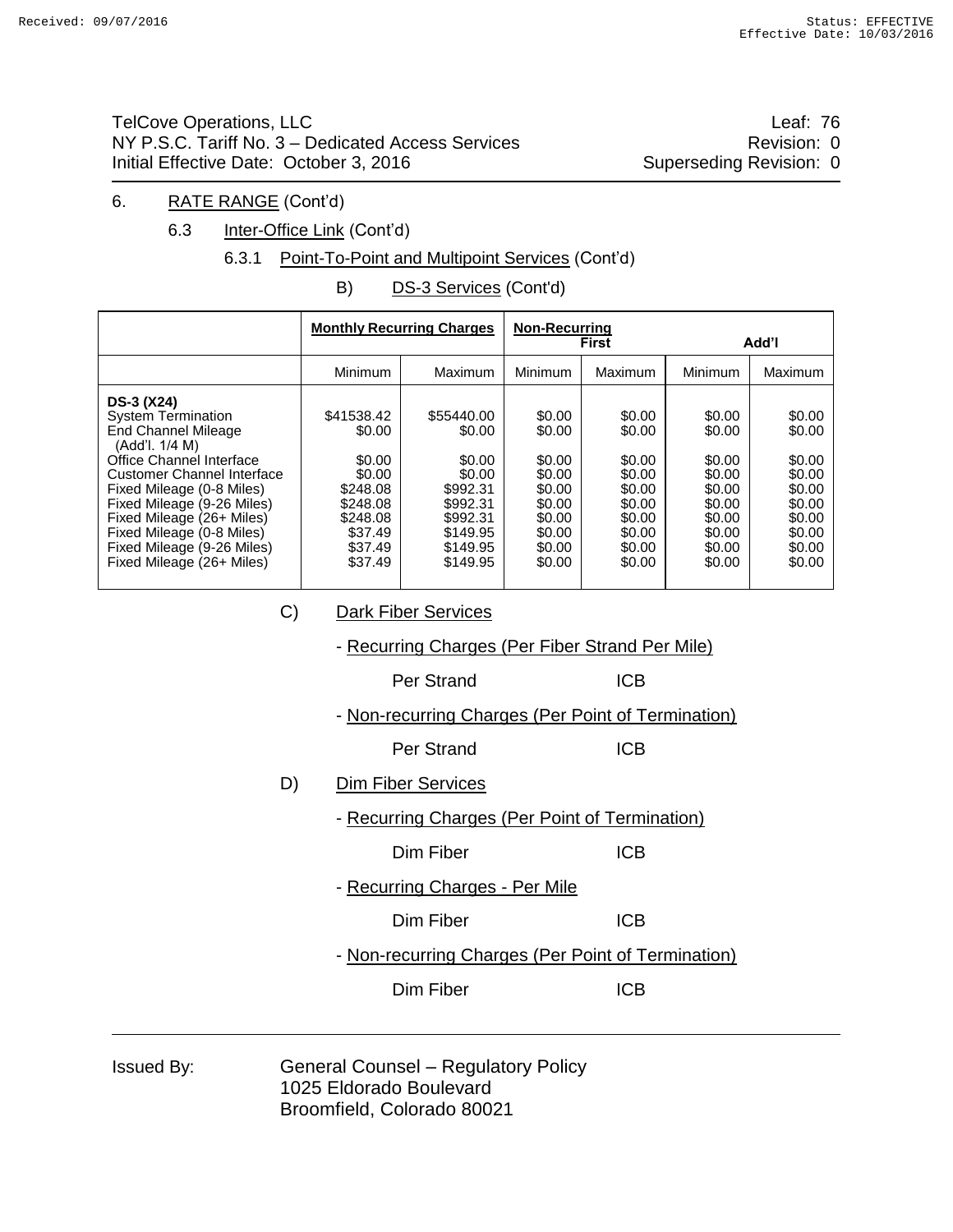TelCove Operations, LLC **Leaf: 77** NY P.S.C. Tariff No. 3 – Dedicated Access Services **Revision: 0** Revision: 0 Initial Effective Date: October 3, 2016 Superseding Revision: 0

#### 6. RATE RANGE(Cont'd)

## 6.3 Inter-Office Link (Cont'd)

#### 6.3.2 Optional Features and Functions

|                                                                                         | <b>Monthly Recurring</b><br><b>Charges</b> |                                          | <b>Non-Recurring</b>                 | <b>First</b>                         | Add'l                                |                                      |
|-----------------------------------------------------------------------------------------|--------------------------------------------|------------------------------------------|--------------------------------------|--------------------------------------|--------------------------------------|--------------------------------------|
|                                                                                         | Minimum                                    | Maximum                                  | <b>Minimum</b>                       | <b>Maximum</b>                       | Minimum                              | Maximum                              |
| DS3-DS-1 Multiplexing<br>DS1-DS-0 Multiplexing<br>Office Channel<br>Interface<br>$DS-1$ | \$171.64<br>\$51.75<br>\$0.00<br>\$0.00    | \$686.54<br>\$329.13<br>\$0.00<br>\$0.00 | \$0.25<br>\$0.00<br>\$0.00<br>\$0.00 | \$1.00<br>\$0.00<br>\$0.00<br>\$0.00 | \$0.25<br>\$0.00<br>\$0.00<br>\$0.00 | \$1.00<br>\$0.00<br>\$0.00<br>\$0.00 |
| <b>Customer Channel</b><br>Interface DS-1                                               |                                            |                                          |                                      |                                      |                                      |                                      |

#### 6.3.3 Private Local SONET Ring (PLSR) Service

|                          | <b>Monthly Recurring</b><br>Charges |            | <b>Non-Recurring</b><br><b>First</b> |                | Add'l      |            |
|--------------------------|-------------------------------------|------------|--------------------------------------|----------------|------------|------------|
|                          | Minimum                             | Maximum    | Minimum                              | <b>Maximum</b> | Minimum    | Maximum    |
| $OC-3$                   |                                     |            |                                      |                |            |            |
| <b>SONET Ring</b>        | <b>NOC</b>                          | <b>NOC</b> | \$0.00                               | \$0.00         | \$0.00     | \$0.00     |
| <b>SONET Node</b>        | NOC                                 | <b>NOC</b> | \$1,470.75                           | \$5,883.00     | \$1,470.75 | \$5,883.00 |
| Fixed Mileage (0-8 Mi.)  | NOC                                 | NOC        | \$0.00                               | \$0.00         | \$0.00     | \$0.00     |
| Fixed Mileage (9-25 Mi.) | NOC                                 | NOC.       | \$0.00                               | \$0.00         | \$0.00     | \$0.00     |
| Fixed Mileage (26+Mi.)   | NOC                                 | NOC        | \$0.00                               | \$0.00         | \$0.00     | \$0.00     |
| Mile Charge (0-8 Mi.)    | NOC.                                | NOC.       | \$0.00                               | \$0.00         | \$0.00     | \$0.00     |
| Mile Charge (9-25 Mi.)   | NOC                                 | NOC        | \$0.00                               | \$0.00         | \$0.00     | \$0.00     |
| Mile Charge $(26+Mi.)$   | NOC                                 | <b>NOC</b> | \$0.00                               | \$0.00         | \$0.00     | \$0.00     |

| Issued By: |  |
|------------|--|
|------------|--|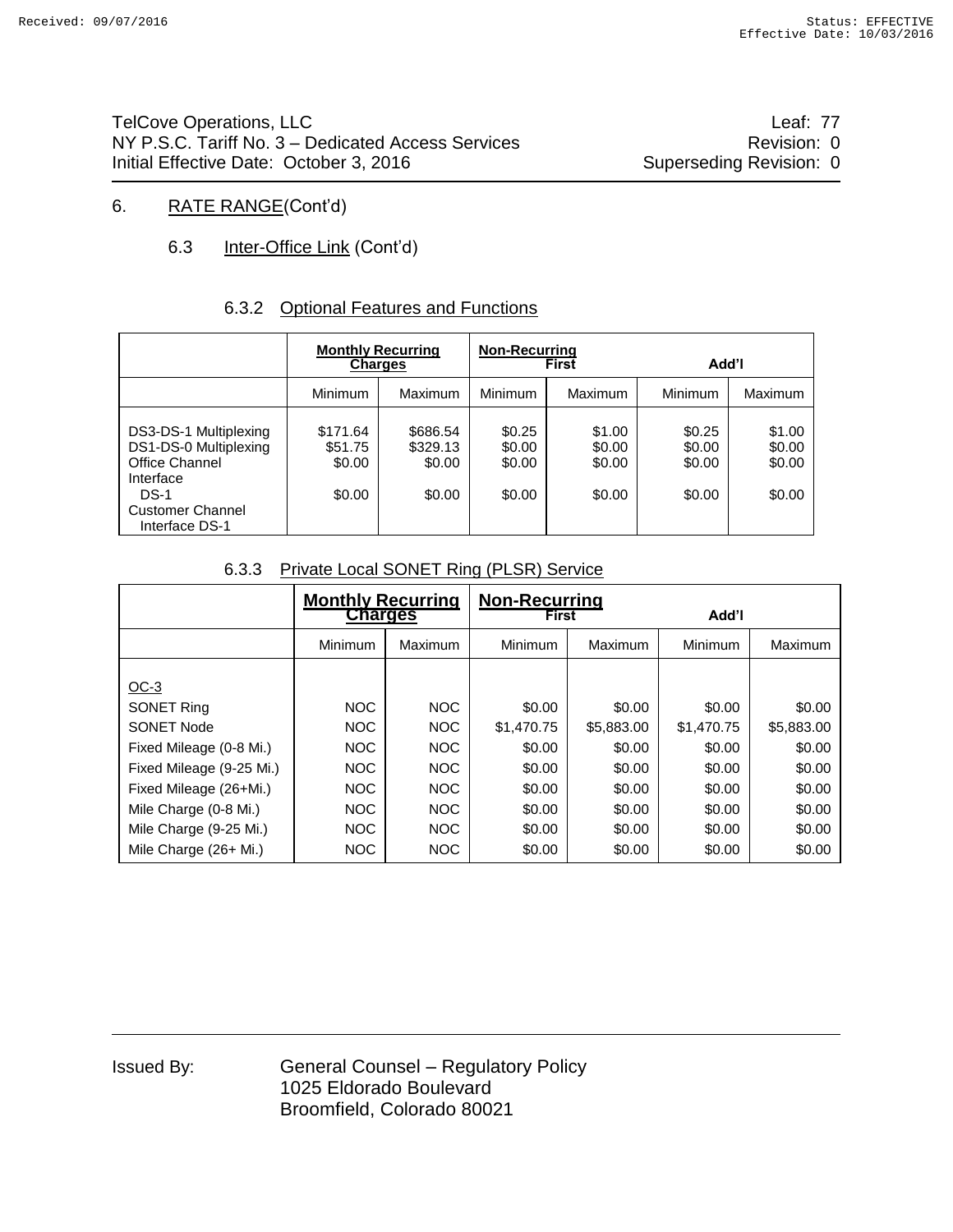TelCove Operations, LLC **Leaf: 78** NY P.S.C. Tariff No. 3 – Dedicated Access Services **Revision: 0** Revision: 0 Initial Effective Date: October 3, 2016 Superseding Revision: 0

#### 6. RATE RANGE(Cont'd)

## 6.3 Inter-Office Link (Cont'd)

## 6.3.3 Private Local SONET Ring (PLSR) Service (Cont'd)

|                                                                                                                                                                                                                                              |                                                                                                              | <b>Monthly Recurring</b><br><b>Charges</b>                                                                   | <b>Non-Recurring</b>                                                             | <b>First</b>                                                                      | Add'l                                                                            |                                                                                   |  |
|----------------------------------------------------------------------------------------------------------------------------------------------------------------------------------------------------------------------------------------------|--------------------------------------------------------------------------------------------------------------|--------------------------------------------------------------------------------------------------------------|----------------------------------------------------------------------------------|-----------------------------------------------------------------------------------|----------------------------------------------------------------------------------|-----------------------------------------------------------------------------------|--|
|                                                                                                                                                                                                                                              | Minimum                                                                                                      | Maximum                                                                                                      | Minimum                                                                          | Maximum                                                                           | Minimum                                                                          | Maximum                                                                           |  |
| OC-12<br>SONET Ring<br><b>SONET Node</b><br>Fixed Mileage (0-8 Mi.)<br>Fixed Mileage (9-25 Mi.)<br>Fixed Mileage (26+Mi.)<br>Mile Charge (0-8 Mi.)<br>Mile Charge (9-25 Mi.)                                                                 | <b>NOC</b><br><b>NOC</b><br><b>NOC</b><br><b>NOC</b><br><b>NOC</b><br><b>NOC</b><br><b>NOC</b><br><b>NOC</b> | <b>NOC</b><br><b>NOC</b><br><b>NOC</b><br><b>NOC</b><br><b>NOC</b><br><b>NOC</b><br><b>NOC</b><br><b>NOC</b> | \$0.00<br>\$2,206.00<br>\$0.00<br>\$0.00<br>\$0.00<br>\$0.00<br>\$0.00<br>\$0.00 | \$0.00<br>\$8,824.00<br>\$0.00<br>\$0.00<br>\$0.00<br>\$0.00<br>\$0.00<br>\$0.00  | \$0.00<br>\$2,206.00<br>\$0.00<br>\$0.00<br>\$0.00<br>\$0.00<br>\$0.00<br>\$0.00 | \$0.00<br>\$8,824.00<br>\$0.00<br>\$0.00<br>\$0.00<br>\$0.00<br>\$0.00<br>\$0.00  |  |
| Mile Charge (26+ Mi.)<br><b>OC-48</b><br><b>SONET Ring</b><br><b>SONET Node</b><br>Fixed Mileage (0-8 Mi.)<br>Fixed Mileage (9-25 Mi.)<br>Fixed Mileage (26+Mi.)<br>Mile Charge (0-8 Mi.)<br>Mile Charge (9-25 Mi.)<br>Mile Charge (26+ Mi.) | <b>NOC</b><br><b>NOC</b><br><b>NOC</b><br><b>NOC</b><br><b>NOC</b><br><b>NOC</b><br><b>NOC</b><br><b>NOC</b> | <b>NOC</b><br><b>NOC</b><br><b>NOC</b><br><b>NOC</b><br><b>NOC</b><br><b>NOC</b><br><b>NOC</b><br><b>NOC</b> | \$0.00<br>\$2,875.00<br>\$0.00<br>\$0.00<br>\$0.00<br>\$0.00<br>\$0.00<br>\$0.00 | \$0.00<br>\$11,500.00<br>\$0.00<br>\$0.00<br>\$0.00<br>\$0.00<br>\$0.00<br>\$0.00 | \$0.00<br>\$2,875.00<br>\$0.00<br>\$0.00<br>\$0.00<br>\$0.00<br>\$0.00<br>\$0.00 | \$0.00<br>\$11,500.00<br>\$0.00<br>\$0.00<br>\$0.00<br>\$0.00<br>\$0.00<br>\$0.00 |  |
| <b>Service Channels</b><br>$OC-3$<br>OC-12<br>STS-1<br>STS-3<br>$DS-1$<br>$DS-3$                                                                                                                                                             | <b>NOC</b><br><b>NOC</b><br><b>NOC</b><br><b>NOC</b><br><b>NOC</b><br><b>NOC</b>                             | <b>NOC</b><br><b>NOC</b><br><b>NOC</b><br><b>NOC</b><br><b>NOC</b><br><b>NOC</b>                             | \$0.00<br>\$0.00<br>\$0.00<br>\$0.00<br>\$0.00<br>\$0.00                         | \$0.00<br>\$0.00<br>\$0.00<br>\$0.00<br>\$0.00<br>\$0.00                          | \$0.00<br>\$0.00<br>\$0.00<br>\$0.00<br>\$0.00<br>\$0.00                         | \$0.00<br>\$0.00<br>\$0.00<br>\$0.00<br>\$0.00<br>\$0.00                          |  |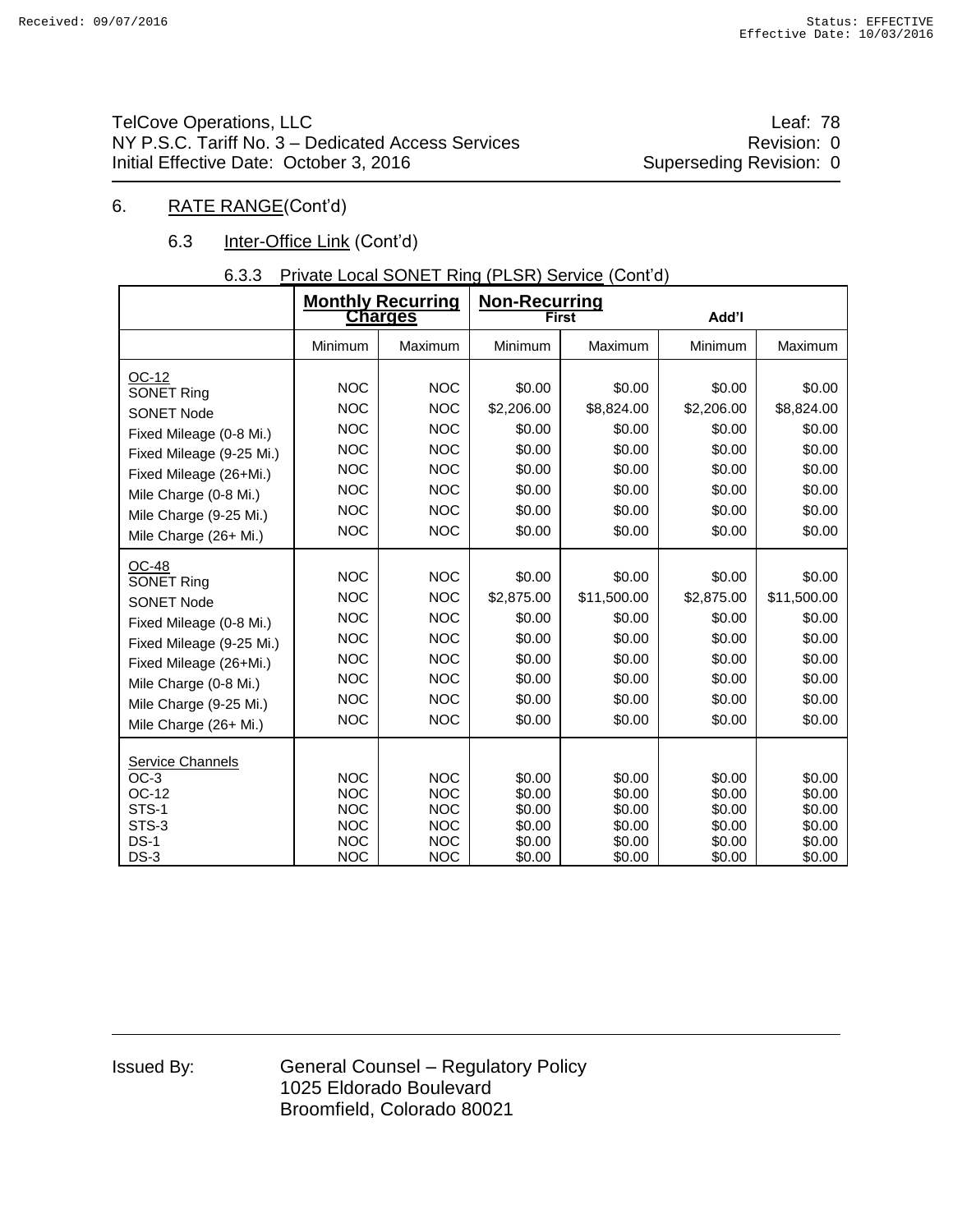## TelCove Operations, LLC **Leaf:** 79 NY P.S.C. Tariff No. 3 – Dedicated Access Services **Revision: 0** Revision: 0 Initial Effective Date: October 3, 2016 Superseding Revision: 0

# 6. RATE RANGE(Cont'd) 6.3 Inter-Office Link (Cont'd)<br>6.3.3 Private Local SOI

Private Local SONET Ring (PLSR) Service (Cont'd)

|                                   | <b>Monthly Recurring</b><br><b>Charges</b> |             |         | Non-Recurring<br><b>First</b> | Add'l   |         |
|-----------------------------------|--------------------------------------------|-------------|---------|-------------------------------|---------|---------|
|                                   | Minimum                                    | Maximum     | Minimum | Maximum                       | Minimum | Maximum |
| $OC-3$                            |                                            |             |         |                               |         |         |
| <b>System Termination</b>         | \$3668.82                                  | \$7337.64   | \$0.00  | \$0.00                        | \$0.00  | \$0.00  |
| <b>End Channel Mileage</b>        | \$0.00                                     | \$0.00      | \$0.00  | \$0.00                        | \$0.00  | \$0.00  |
| Office Channel Interface          | \$0.00                                     | \$0.00      | \$0.00  | \$0.00                        | \$0.00  | \$0.00  |
| <b>Customer Channel Interface</b> | \$0.00                                     | \$0.00      | \$0.00  | \$0.00                        | \$0.00  | \$0.00  |
| Fixed Mileage (0-8 Mi.)           | \$1310.29                                  | \$2620.59   | \$0.00  | \$0.00                        | \$0.00  | \$0.00  |
| Fixed Mileage (9-25 Mi.)          | \$1310.29                                  | \$2620.59   | \$0.00  | \$0.00                        | \$0.00  | \$0.00  |
| Fixed Mileage (26+Mi.)            | \$1310.29                                  | \$2620.59   | \$0.00  | \$0.00                        | \$0.00  | \$0.00  |
| Mile Charge (0-8 Mi.)             | \$246.22                                   | \$492.45    | \$0.00  | \$0.00                        | \$0.00  | \$0.00  |
| Mile Charge (9-25 Mi.)            | \$246.22                                   | \$492.45    | \$0.00  | \$0.00                        | \$0.00  | \$0.00  |
| Mile Charge (26+ Mi.)             | \$246.22                                   | \$492.45    | \$0.00  | \$0.00                        | \$0.00  | \$0.00  |
| $OC-12$                           |                                            |             |         |                               |         |         |
| <b>System Termination</b>         | \$14675.29                                 | \$29350.59  | \$0.00  | \$0.00                        | \$0.00  | \$0.00  |
| <b>End Channel Mileage</b>        | \$0.00                                     | \$0.00      | \$0.00  | \$0.00                        | \$0.00  | \$0.00  |
| Office Channel Interface          | \$0.00                                     | \$0.00      | \$0.00  | \$0.00                        | \$0.00  | \$0.00  |
| <b>Customer Channel Interface</b> | \$0.00                                     | \$0.00      | \$0.00  | \$0.00                        | \$0.00  | \$0.00  |
| Fixed Mileage (0-8 Mi.)           | \$5241.18                                  | \$10482.36  | \$0.00  | \$0.00                        | \$0.00  | \$0.00  |
| Fixed Mileage (9-25 Mi.)          | \$5241.18                                  | \$10482.36  | \$0.00  | \$0.00                        | \$0.00  | \$0.00  |
| Fixed Mileage (26+Mi.)            | \$5241.18                                  | \$10482.36  | \$0.00  | \$0.00                        | \$0.00  | \$0.00  |
| Mile Charge (0-8 Mi.)             | \$984.90                                   | \$1969.80   | \$0.00  | \$0.00                        | \$0.00  | \$0.00  |
| Mile Charge (9-25 Mi.)            | \$984.90                                   | \$1969.80   | \$0.00  | \$0.00                        | \$0.00  | \$0.00  |
| Mile Charge (26+ Mi.)             | \$984.90                                   | \$1969.80   | \$0.00  | \$0.00                        | \$0.00  | \$0.00  |
| <b>OC-48</b>                      |                                            |             |         |                               |         |         |
| <b>System Termination</b>         | \$58701.17                                 | \$117402.35 | \$0.00  | \$0.00                        | \$0.00  | \$0.00  |
| <b>End Channel Mileage</b>        | \$0.00                                     | \$0.00      | \$0.00  | \$0.00                        | \$0.00  | \$0.00  |
| Office Channel Interface          | \$0.00                                     | \$0.00      | \$0.00  | \$0.00                        | \$0.00  | \$0.00  |
| <b>Customer Channel Interface</b> | \$0.00                                     | \$0.00      | \$0.00  | \$0.00                        | \$0.00  | \$0.00  |
| Fixed Mileage (0-8 Mi.)           | \$20964.70                                 | \$41929.41  | \$0.00  | \$0.00                        | \$0.00  | \$0.00  |
| Fixed Mileage (9-25 Mi.)          | \$20964.70                                 | \$41929.41  | \$0.00  | \$0.00                        | \$0.00  | \$0.00  |
| Fixed Mileage (26+Mi.)            | \$20964.70                                 | \$41929.41  | \$0.00  | \$0.00                        | \$0.00  | \$0.00  |
| Mile Charge (0-8 Mi.)             | \$3939.58                                  | \$7879.17   | \$0.00  | \$0.00                        | \$0.00  | \$0.00  |
| Mile Charge (9-25 Mi.)            | \$3939.58                                  | \$7879.17   | \$0.00  | \$0.00                        | \$0.00  | \$0.00  |
| Mile Charge (26+ Mi.)             | \$3939.58                                  | \$7879.17   | \$0.00  | \$0.00                        | \$0.00  | \$0.00  |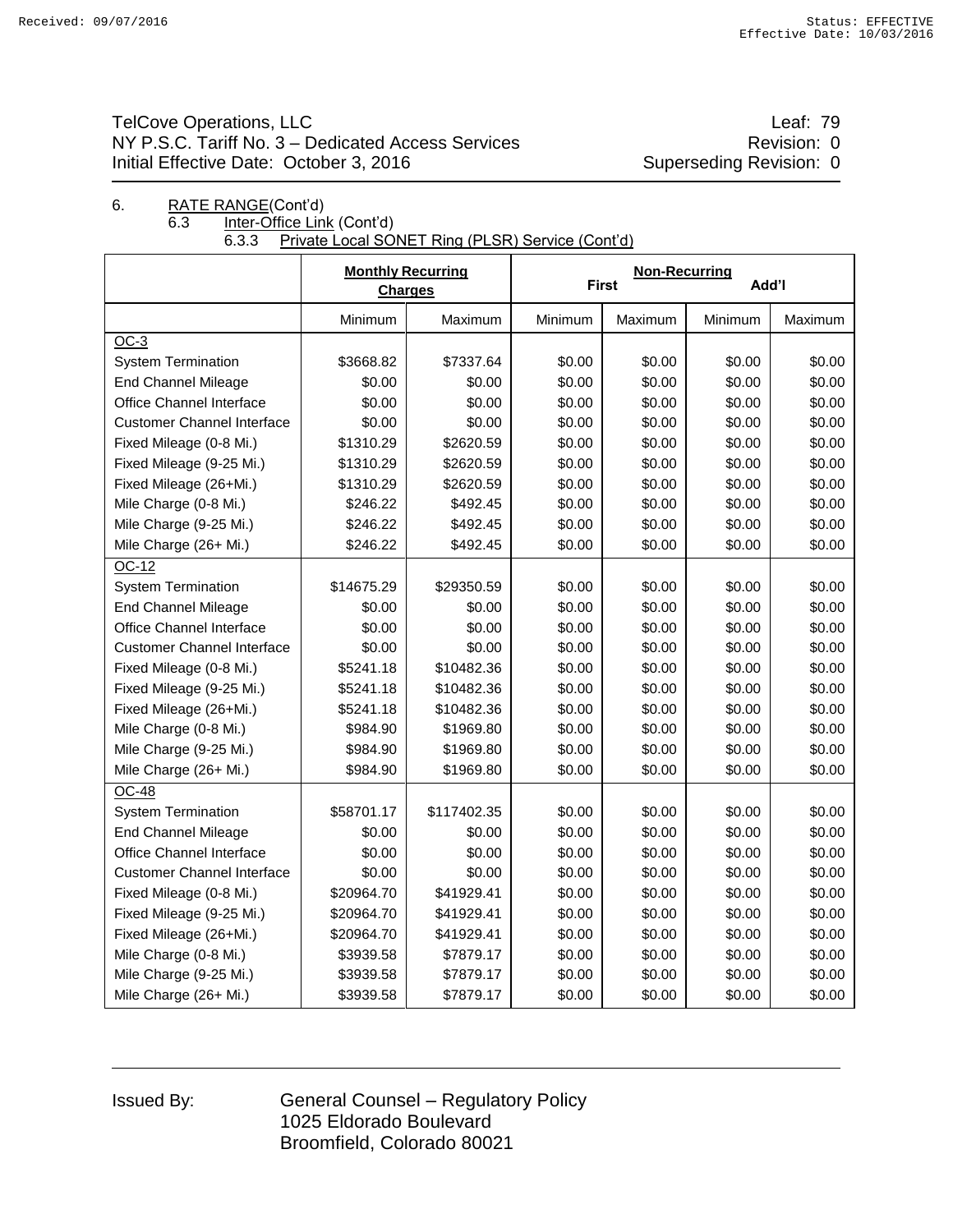## TelCove Operations, LLC **Leaf: 80** NY P.S.C. Tariff No. 3 – Dedicated Access Services **Revision: 0** Revision: 0 Initial Effective Date: October 3, 2016 Superseding Revision: 0

# 6. RATE RANGE(Cont'd) 6.3 Inter-Office Link (Cont'd)<br>6.3.3 Private Local SOI

Private Local SONET Ring (PLSR) Concatenated (c)

|                                   | <b>Monthly Recurring</b><br><b>Charges</b> |             |         | <b>Non-Recurring</b><br><b>First</b> | Add'l   |         |
|-----------------------------------|--------------------------------------------|-------------|---------|--------------------------------------|---------|---------|
|                                   | Minimum                                    | Maximum     | Minimum | Maximum                              | Minimum | Maximum |
| $OC-3C$                           |                                            |             |         |                                      |         |         |
| <b>System Termination</b>         | \$3668.82                                  | \$7337.64   | \$0.00  | \$0.00                               | \$0.00  | \$0.00  |
| <b>End Channel Mileage</b>        | \$0.00                                     | \$0.00      | \$0.00  | \$0.00                               | \$0.00  | \$0.00  |
| Office Channel Interface          | \$0.00                                     | \$0.00      | \$0.00  | \$0.00                               | \$0.00  | \$0.00  |
| <b>Customer Channel Interface</b> | \$0.00                                     | \$0.00      | \$0.00  | \$0.00                               | \$0.00  | \$0.00  |
| Fixed Mileage (0-8 Mi.)           | \$1310.29                                  | \$2620.59   | \$0.00  | \$0.00                               | \$0.00  | \$0.00  |
| Fixed Mileage (9-25 Mi.)          | \$1310.29                                  | \$2620.59   | \$0.00  | \$0.00                               | \$0.00  | \$0.00  |
| Fixed Mileage (26+Mi.)            | \$1310.29                                  | \$2620.59   | \$0.00  | \$0.00                               | \$0.00  | \$0.00  |
| Mile Charge (0-8 Mi.)             | \$246.22                                   | \$492.45    | \$0.00  | \$0.00                               | \$0.00  | \$0.00  |
| Mile Charge (9-25 Mi.)            | \$246.22                                   | \$492.45    | \$0.00  | \$0.00                               | \$0.00  | \$0.00  |
| Mile Charge (26+ Mi.)             | \$246.22                                   | \$492.45    | \$0.00  | \$0.00                               | \$0.00  | \$0.00  |
| <b>OC-12C</b>                     |                                            |             |         |                                      |         |         |
| <b>System Termination</b>         | \$14675.29                                 | \$29350.59  | \$0.00  | \$0.00                               | \$0.00  | \$0.00  |
| <b>End Channel Mileage</b>        | \$0.00                                     | \$0.00      | \$0.00  | \$0.00                               | \$0.00  | \$0.00  |
| Office Channel Interface          | \$0.00                                     | \$0.00      | \$0.00  | \$0.00                               | \$0.00  | \$0.00  |
| <b>Customer Channel Interface</b> | \$0.00                                     | \$0.00      | \$0.00  | \$0.00                               | \$0.00  | \$0.00  |
| Fixed Mileage (0-8 Mi.)           | \$5241.18                                  | \$10482.36  | \$0.00  | \$0.00                               | \$0.00  | \$0.00  |
| Fixed Mileage (9-25 Mi.)          | \$5241.18                                  | \$10482.36  | \$0.00  | \$0.00                               | \$0.00  | \$0.00  |
| Fixed Mileage (26+Mi.)            | \$5241.18                                  | \$10482.36  | \$0.00  | \$0.00                               | \$0.00  | \$0.00  |
| Mile Charge (0-8 Mi.)             | \$984.90                                   | \$1969.80   | \$0.00  | \$0.00                               | \$0.00  | \$0.00  |
| Mile Charge (9-25 Mi.)            | \$984.90                                   | \$1969.80   | \$0.00  | \$0.00                               | \$0.00  | \$0.00  |
| Mile Charge (26+ Mi.)             | \$984.90                                   | \$1969.80   | \$0.00  | \$0.00                               | \$0.00  | \$0.00  |
| <b>OC-48C</b>                     |                                            |             |         |                                      |         |         |
| <b>System Termination</b>         | \$58701.17                                 | \$117402.35 | \$0.00  | \$0.00                               | \$0.00  | \$0.00  |
| <b>End Channel Mileage</b>        | \$0.00                                     | \$0.00      | \$0.00  | \$0.00                               | \$0.00  | \$0.00  |
| Office Channel Interface          | \$0.00                                     | \$0.00      | \$0.00  | \$0.00                               | \$0.00  | \$0.00  |
| <b>Customer Channel Interface</b> | \$0.00                                     | \$0.00      | \$0.00  | \$0.00                               | \$0.00  | \$0.00  |
| Fixed Mileage (0-8 Mi.)           | \$20964.70                                 | \$41929.41  | \$0.00  | \$0.00                               | \$0.00  | \$0.00  |
| Fixed Mileage (9-25 Mi.)          | \$20964.70                                 | \$41929.41  | \$0.00  | \$0.00                               | \$0.00  | \$0.00  |
| Fixed Mileage (26+Mi.)            | \$20964.70                                 | \$41929.41  | \$0.00  | \$0.00                               | \$0.00  | \$0.00  |
| Mile Charge (0-8 Mi.)             | \$3939.58                                  | \$7879.17   | \$0.00  | \$0.00                               | \$0.00  | \$0.00  |
| Mile Charge (9-25 Mi.)            | \$3939.58                                  | \$7879.17   | \$0.00  | \$0.00                               | \$0.00  | \$0.00  |
| Mile Charge (26+ Mi.)             | \$3939.58                                  | \$7879.17   | \$0.00  | \$0.00                               | \$0.00  | \$0.00  |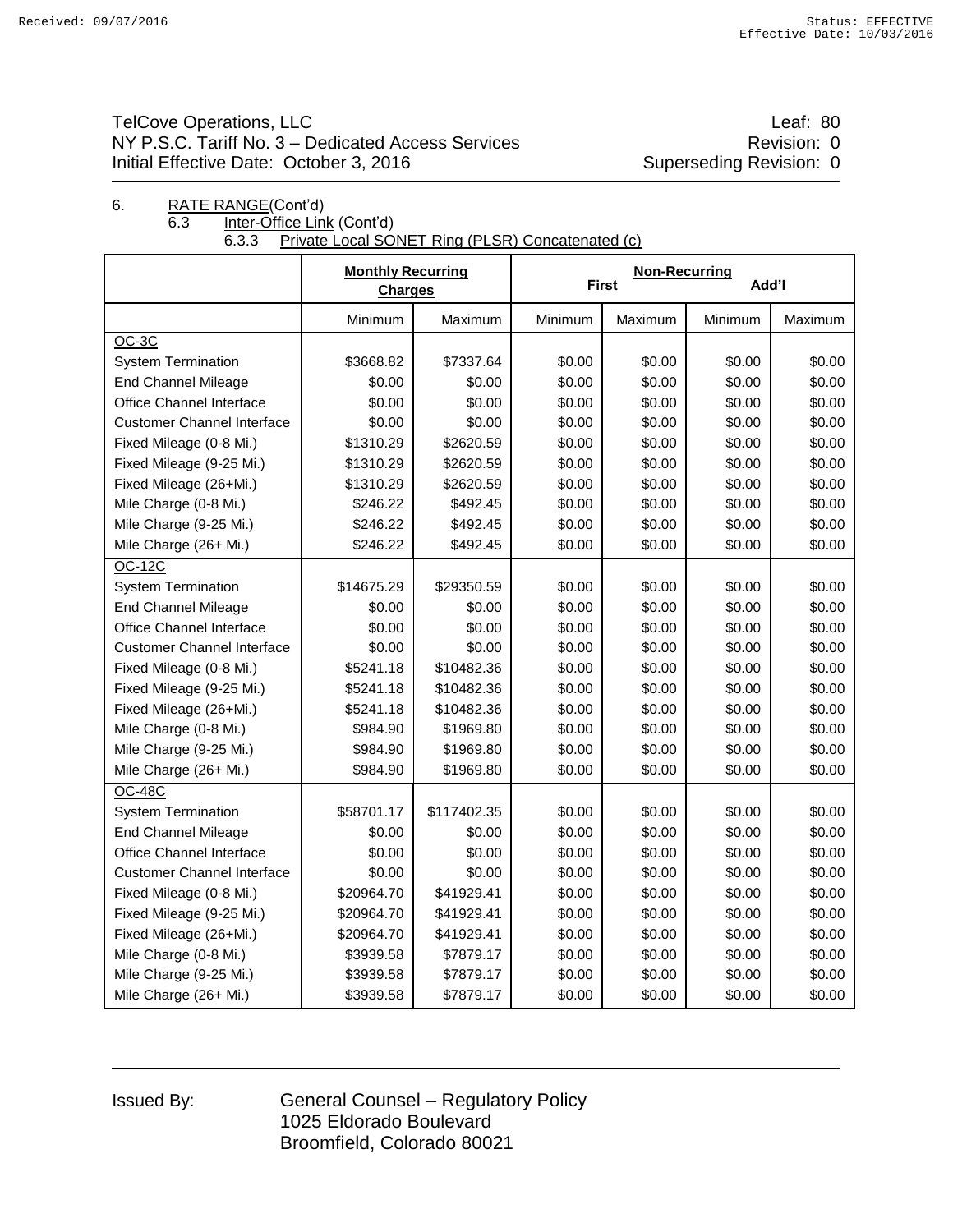TelCove Operations, LLC **Leaf: 81** NY P.S.C. Tariff No. 3 – Dedicated Access Services **Revision: 0** Revision: 0 Initial Effective Date: October 3, 2016 Superseding Revision: 0

#### 6. RATE RANGE (Cont'd)<br>6.3 Inter-Office Link Inter-Office Link (Cont'd) 6.3.4 Inter-City Private Line (ICPL) Service

| <b>Monthly Recurring Charges</b> |             |             |             |             |             |              |  |  |
|----------------------------------|-------------|-------------|-------------|-------------|-------------|--------------|--|--|
| Mileage between                  | 1-199       |             | 200-499     |             | 500-999     |              |  |  |
| networked cities                 |             |             |             |             |             |              |  |  |
|                                  | Min         | Max         | Min         | Max         | Min         | Max          |  |  |
| $DS-1$                           | \$812.25    | \$1,624.50  | \$1,083.00  | \$2,166.00  | \$1,500.00  | \$3,000.00   |  |  |
| $DS-3$                           | \$4,374.75  | \$8,749.50  | \$5,833.50  | \$11,667.00 | \$8,049.75  | \$16,099.50  |  |  |
| $OC-3$                           | \$9,999.75  | \$19,999.50 | \$13,333.50 | \$26,667.00 | \$18,399.75 | \$36,799.50  |  |  |
| OC-12                            | \$27,500.25 | \$55,000.50 | \$36,666.50 | \$73,333.50 | \$50,600.25 | \$101,200.50 |  |  |

| <b>Monthly Recurring Charges</b> |             |              |             |              |  |  |  |  |
|----------------------------------|-------------|--------------|-------------|--------------|--|--|--|--|
| Mileage between                  | 1,000-1,500 |              | $1,501+$    |              |  |  |  |  |
| networked cities                 |             |              |             |              |  |  |  |  |
|                                  | Min         | Max          | Min         | Max          |  |  |  |  |
| $DS-1$                           | \$1,833.00  | \$3,666.00   | \$2083.50   | \$4,167.00   |  |  |  |  |
| $DS-3$                           | \$9,820.50  | \$19,641.00  | \$10,917.00 | \$21,834.00  |  |  |  |  |
| $OC-3$                           | \$22,447.50 | \$44,895.00  | \$24,999.75 | \$49,999.50  |  |  |  |  |
| OC-12                            | \$61,731.75 | \$123,463.50 | \$67,500.00 | \$135,000.00 |  |  |  |  |

| <b>Non Recurring (Installation) Charges</b> |            |            |            |            |            |             |  |  |  |
|---------------------------------------------|------------|------------|------------|------------|------------|-------------|--|--|--|
| Mileage between                             | 1-199      |            | 200-499    |            |            | 500-999     |  |  |  |
| networked cities                            |            |            |            |            |            |             |  |  |  |
|                                             | Min        | Max        | Min        | Max        | Min        | Max         |  |  |  |
| $DS-1$                                      | \$81.00    | \$162.00   | \$108.00   | \$216.00   | \$150.00   | \$300.00    |  |  |  |
| $DS-3$                                      | \$437.25   | \$874.50   | \$583.50   | \$1,167.00 | \$804.75   | \$1,609.50  |  |  |  |
| OC-3                                        | \$999.75   | \$1,999.50 | \$1,333.50 | \$2,667.00 | \$1,839.75 | \$3,679.50  |  |  |  |
| OC-12                                       | \$2,750.25 | \$5,500.50 | \$3,666.75 | \$7,333.50 | \$5,060.25 | \$10,120.50 |  |  |  |

| <b>Non Recurring (Installation) Charges</b> |             |             |            |             |  |  |  |  |
|---------------------------------------------|-------------|-------------|------------|-------------|--|--|--|--|
| Mileage between<br>networked cities         | 1,000-1,500 |             | $1,501+$   |             |  |  |  |  |
|                                             |             |             |            |             |  |  |  |  |
|                                             | Min         | Max         | Min        | Max         |  |  |  |  |
| $DS-1$                                      | \$183.00    | \$366.00    | \$208.50   | \$417.00    |  |  |  |  |
| $DS-3$                                      | \$981.75    | \$1,963.50  | \$1,092.00 | \$2,184.00  |  |  |  |  |
| $OC-3$                                      | \$2,244.75  | \$4,489.50  | \$2,499.75 | \$4,999.50  |  |  |  |  |
| OC-12                                       | \$6,231.75  | \$12,463.50 | \$6,750.00 | \$13,500.00 |  |  |  |  |

| <b>Issued By:</b> |  |
|-------------------|--|
|-------------------|--|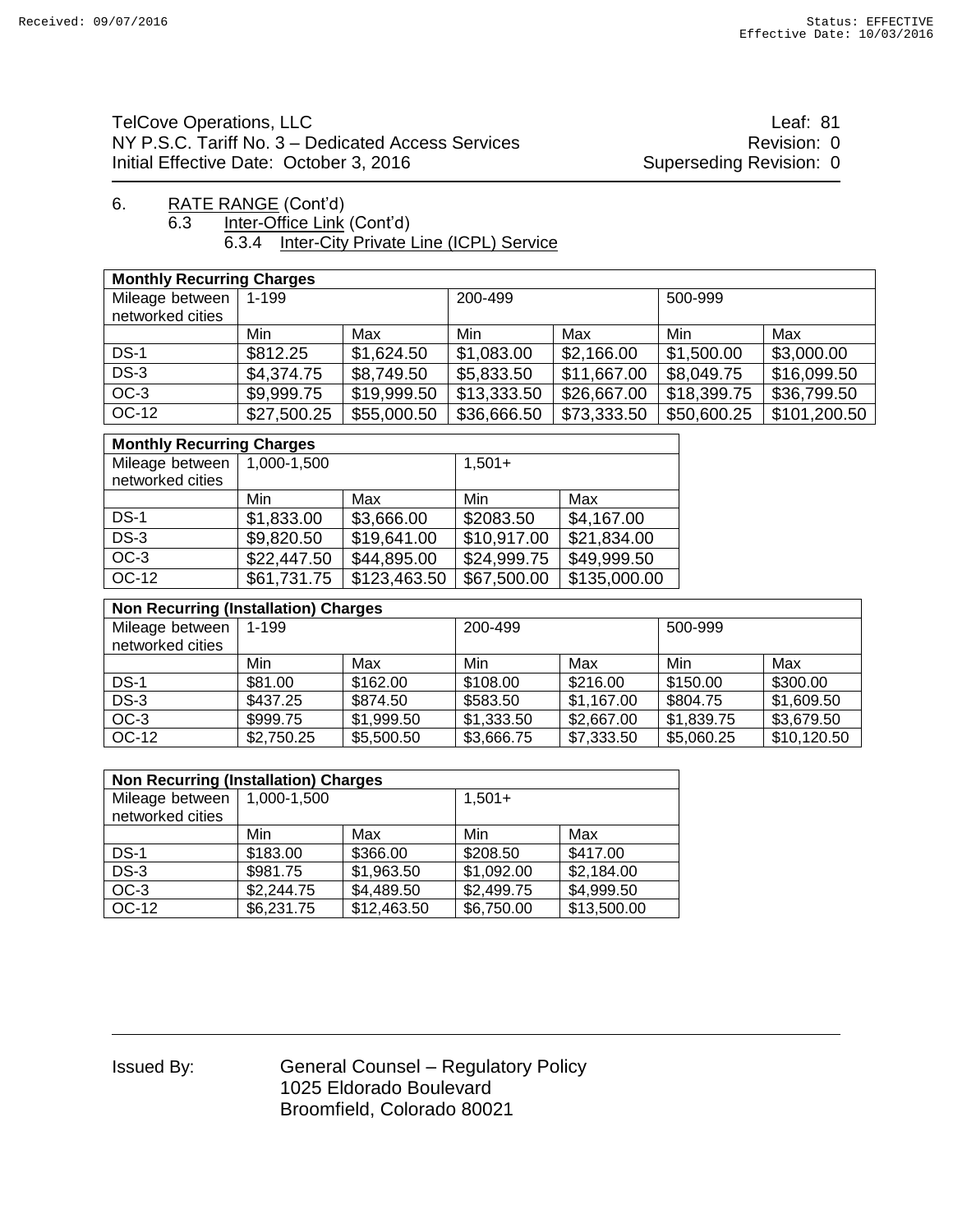TelCove Operations, LLC and the contract of the contract of the contract of the contract of the contract of the contract of the contract of the contract of the contract of the contract of the contract of the contract of th NY P.S.C. Tariff No. 3 – Dedicated Access Services **Revision: 0** Revision: 0 Initial Effective Date: October 3, 2016 Superseding Revision: 0

## 7. PRICE LIST

#### 7.1 General Regulations

- A) Except as specifically indicated, the rates set forth in this section are for private line services where the originating and terminating points are on Company's existing network. In all other situations, special construction charges may apply in order to connect locations to Company's network.
- B) Services may be provided using one, or a combination of rate elements as outlined in this Tariff.
- C) Unless otherwise indicated, rates apply uniformly in all areas served by Company.
- D) Services for which a rate of "NOC" is listed are not offered currently.

#### 7.1.1 Charges for Changes to Pending Orders, Service Rearrangements and Expedite Charges

From time to time, customers may request changes to pending orders, rearrangements to existing service, and order completion to standard intervals. In these cases, the Customer will be required to reimburse Company for the increased expenses incurred on an ICB.

#### Invoice Reprint Charge

An Invoice Reprint Charge will be applied to a Customer's account when the Customer requests a reprint of a previous complete invoice or specific pages of a previous invoice. A nonrecurring charge of \$20.00 will apply to each package shipped overnight.

| Copy of current invoice              | \$0.00 (except overnight requests) |  |  |  |
|--------------------------------------|------------------------------------|--|--|--|
| Copy of complete or partial previous |                                    |  |  |  |
| invoice per billing period           | \$5.00 per account                 |  |  |  |
| Overnight shipping                   |                                    |  |  |  |
| (current or previous invoices)       | \$20.00 per package                |  |  |  |
|                                      |                                    |  |  |  |
|                                      |                                    |  |  |  |
| Restoral Charge [Section 4.6.2 G)]   | \$150.00                           |  |  |  |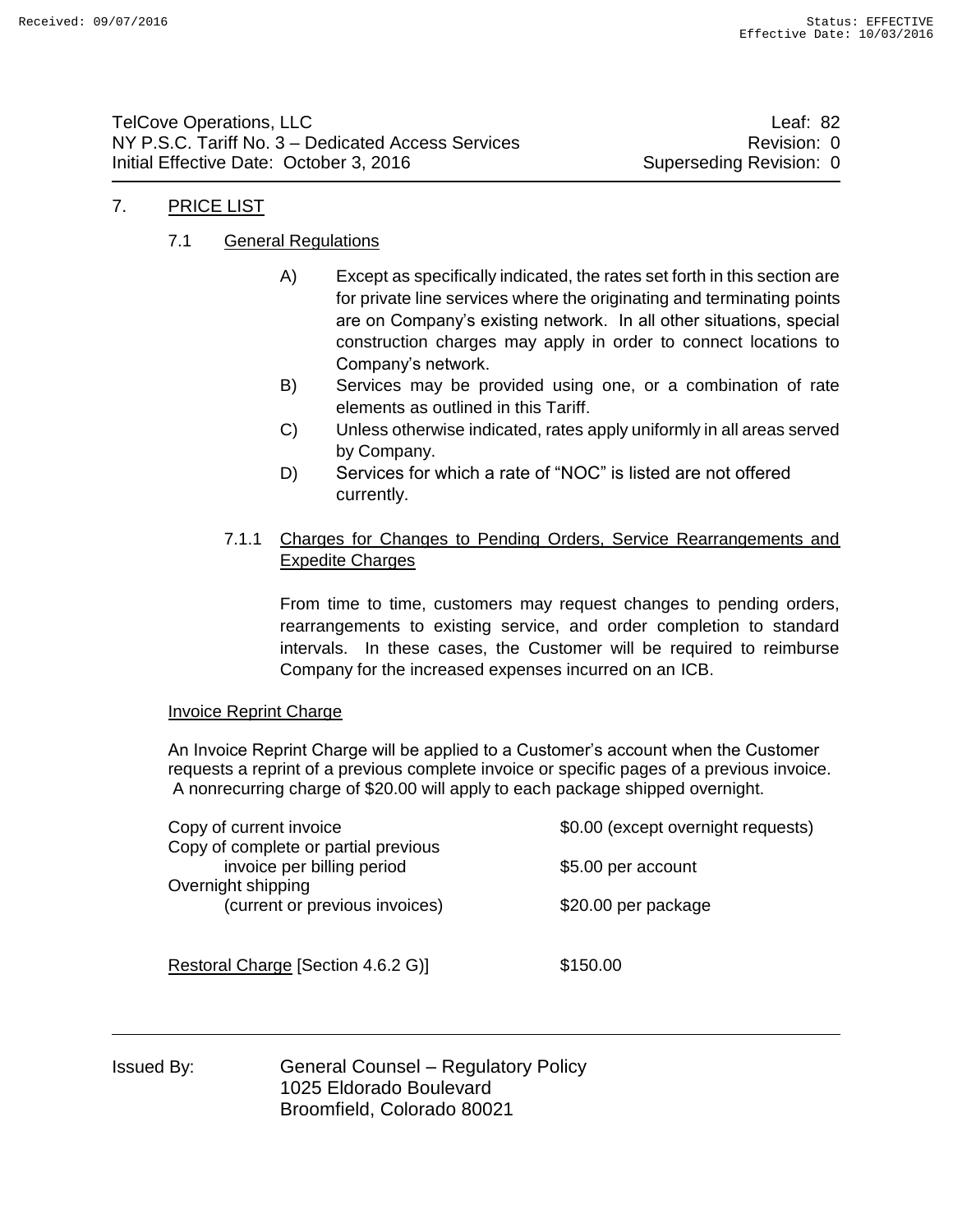TelCove Operations, LLC **Leaf: 83** NY P.S.C. Tariff No. 3 – Dedicated Access Services **Revision: 0** Revision: 0 Initial Effective Date: October 3, 2016 Superseding Revision: 0

## 7. PRICE LIST (Cont'd)

#### 7.2 Dedicated Facilities

#### 7.2.1 Point-To-Point and Multipoint Services

|                                                                                                                                           |                                        | <b>Recurring Charges - Term</b>        | <b>Non-Recurring</b>                   |                                        |                                        |                                        |                                        |
|-------------------------------------------------------------------------------------------------------------------------------------------|----------------------------------------|----------------------------------------|----------------------------------------|----------------------------------------|----------------------------------------|----------------------------------------|----------------------------------------|
|                                                                                                                                           | Monthly                                | 2 Yr.                                  | 3 Yr.                                  | 5 Yr.                                  | 7 Yr.                                  | First                                  | Add'l.                                 |
| 2 Wire Voice Grade<br>Per Point of Termination<br><b>End Channel Mileage</b><br>(Add'l, 1/4 M)<br><b>Fixed Mileage</b><br>Per Mile Charge | \$25.72<br>\$0.00<br>\$26.57<br>\$3.10 | \$25.72<br>\$0.00<br>\$26.57<br>\$3.10 | \$23.15<br>\$0.00<br>\$23.91<br>\$2.79 | \$20.57<br>\$0.00<br>\$21.26<br>\$2.48 | \$20.57<br>\$0.00<br>\$21.26<br>\$2.48 | \$240.05<br>\$0.00<br>\$0.00<br>\$0.00 | \$175.95<br>\$0.00<br>\$0.00<br>\$0.00 |
| 4 Wire Voice Grade<br>Per Point of Termination<br><b>End Channel Mileage</b><br>(Add'l, 1/4 M)<br><b>Fixed Mileage</b><br>Per Mile Charge | \$41.20<br>\$0.00<br>\$26.57<br>\$3.10 | \$41.20<br>\$0.00<br>\$26.57<br>\$3.10 | \$37.08<br>\$0.00<br>\$23.91<br>\$2.79 | \$32.96<br>\$0.00<br>\$21.26<br>\$2.48 | \$32.96<br>\$0.00<br>\$21.26<br>\$2.48 | \$341.79<br>\$0.00<br>\$0.00<br>\$0.00 | \$245.66<br>\$0.00<br>\$0.00<br>\$0.00 |

A) Voice Grade (VF) Services

| Issued By: |  |
|------------|--|
|------------|--|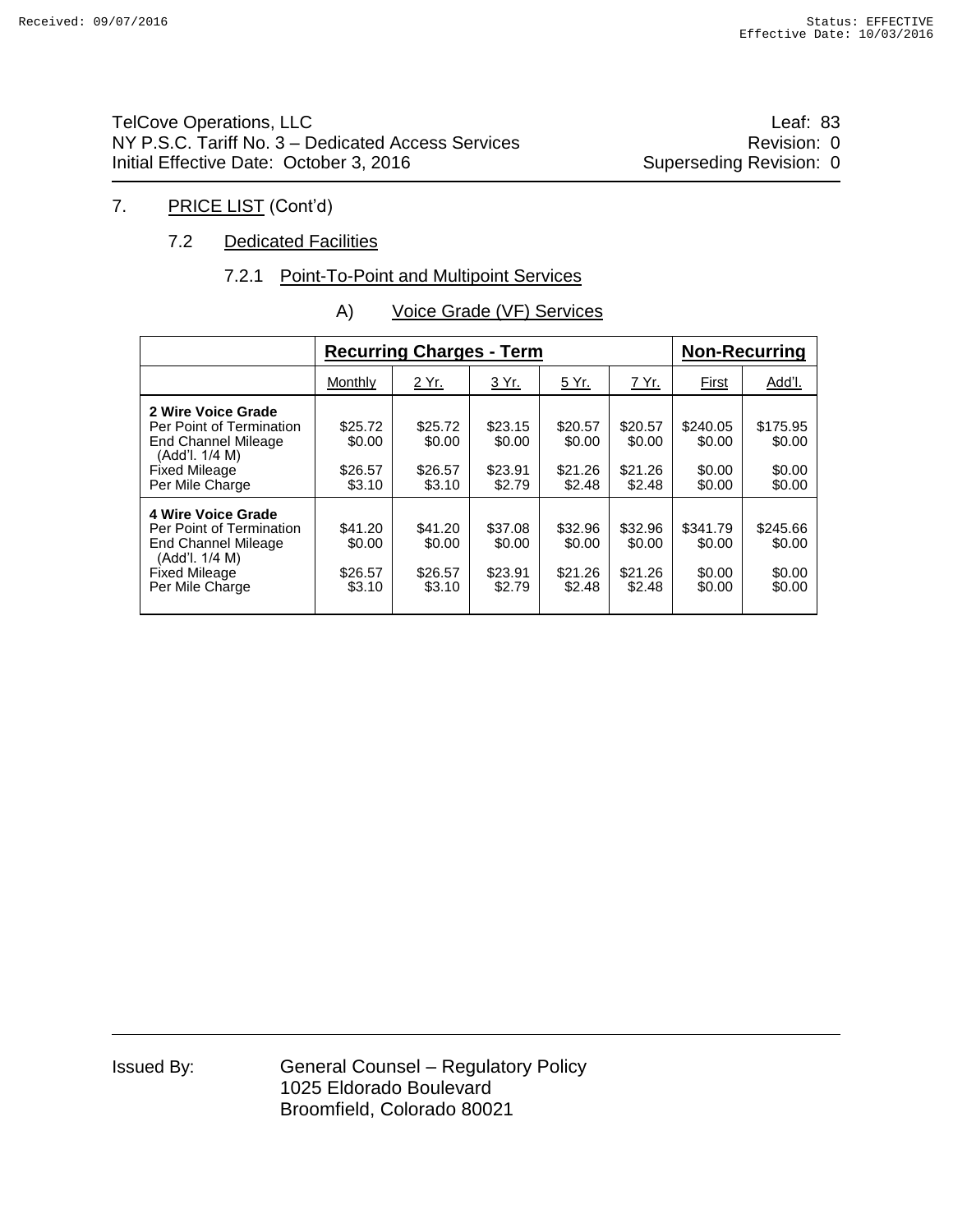TelCove Operations, LLC **Leaf: 84** NY P.S.C. Tariff No. 3 – Dedicated Access Services **Revision: 0** Revision: 0 Initial Effective Date: October 3, 2016 Superseding Revision: 0

## 7. PRICE LIST (Cont'd)

## 7.2 Dedicated Facilities (Cont'd)

## 7.2.1 Point-To-Point and Multipoint Services (Cont'd)

| B) | Digital Data Service (DDS) |
|----|----------------------------|
|    |                            |

|                                                                                                                                        |                                        | <b>Recurring Charges - Term</b>        |                                        |                                        |                                        | <b>Non-Recurring</b>                 |                                      |
|----------------------------------------------------------------------------------------------------------------------------------------|----------------------------------------|----------------------------------------|----------------------------------------|----------------------------------------|----------------------------------------|--------------------------------------|--------------------------------------|
|                                                                                                                                        | Monthly                                | 2 Yr.                                  | 3 Yr.                                  | 5 Yr.                                  | 7 Yr.                                  | First                                | Add'l.                               |
| 2.4 kbps - DDS<br>Per Point of Termination<br><b>End Channel Mileage</b><br>(Add'l. 1/4 M)<br><b>Fixed Mileage</b><br>Per Mile Charge  | \$62.96<br>\$0.00<br>\$28.42<br>\$1.78 | \$59.81<br>\$0.00<br>\$27.00<br>\$1.69 | \$56.66<br>\$0.00<br>\$25.58<br>\$1.60 | \$50.36<br>\$0.00<br>\$22.73<br>\$1.42 | \$47.21<br>\$0.00<br>\$21.32<br>\$1.34 | \$0.90<br>\$0.00<br>\$0.00<br>\$0.00 | \$0.90<br>\$0.00<br>\$0.00<br>\$0.00 |
| 4.8 kbps - DDS<br>Per Point of Termination<br><b>End Channel Mileage</b><br>(Add'l. 1/4 M)<br><b>Fixed Mileage</b><br>Per Mile Charge  | \$62.96<br>\$0.00<br>\$28.42<br>\$1.78 | \$59.81<br>\$0.00<br>\$27.00<br>\$1.69 | \$56.66<br>\$0.00<br>\$25.58<br>\$1.60 | \$50.36<br>\$0.00<br>\$22.73<br>\$1.42 | \$47.21<br>\$0.00<br>\$21.32<br>\$1.34 | \$0.90<br>\$0.00<br>\$0.00<br>\$0.00 | \$0.90<br>\$0.00<br>\$0.00<br>\$0.00 |
| 9.6 kbps - DDS<br>Per Point of Termination<br><b>End Channel Mileage</b><br>(Add'l. 1/4 M)<br><b>Fixed Mileage</b><br>Per Mile Charge  | \$62.96<br>\$0.00<br>\$28.42<br>\$1.78 | \$59.81<br>\$0.00<br>\$27.00<br>\$1.69 | \$56.66<br>\$0.00<br>\$25.58<br>\$1.60 | \$50.36<br>\$0.00<br>\$22.73<br>\$1.42 | \$47.21<br>\$0.00<br>\$21.32<br>\$1.34 | \$0.90<br>\$0.00<br>\$0.00<br>\$0.00 | \$0.90<br>\$0.00<br>\$0.00<br>\$0.00 |
| 19.2 kbps - DDS<br>Per Point of Termination<br><b>End Channel Mileage</b><br>(Add'l. 1/4 M)<br><b>Fixed Mileage</b><br>Per Mile Charge | \$62.96<br>\$0.00<br>\$28.42<br>\$1.78 | \$59.81<br>\$0.00<br>\$27.00<br>\$1.69 | \$56.66<br>\$0.00<br>\$25.58<br>\$1.60 | \$50.36<br>\$0.00<br>\$22.73<br>\$1.42 | \$47.21<br>\$0.00<br>\$21.32<br>\$1.34 | \$0.90<br>\$0.00<br>\$0.00<br>\$0.00 | \$0.90<br>\$0.00<br>\$0.00<br>\$0.00 |
| 56 kbps - DDS<br>Per Point of Termination<br><b>End Channel Mileage</b><br>(Add'l. 1/4 M)<br><b>Fixed Mileage</b><br>Per Mile Charge   | \$62.96<br>\$0.00<br>\$28.42<br>\$1.78 | \$59.81<br>\$0.00<br>\$27.00<br>\$1.69 | \$56.66<br>\$0.00<br>\$25.58<br>\$1.60 | \$50.36<br>\$0.00<br>\$22.73<br>\$1.42 | \$47.21<br>\$0.00<br>\$21.32<br>\$1.34 | \$0.90<br>\$0.00<br>\$0.00<br>\$0.00 | \$0.90<br>\$0.00<br>\$0.00<br>\$0.00 |
| 64 kbps - DDS<br>Per Point of Termination<br><b>End Channel Mileage</b><br>(Add'l. 1/4 M)<br><b>Fixed Mileage</b><br>Per Mile Charge   | \$62.96<br>\$0.00<br>\$28.42<br>\$1.78 | \$59.81<br>\$0.00<br>\$27.00<br>\$1.69 | \$56.66<br>\$0.00<br>\$25.58<br>\$1.60 | \$50.36<br>\$0.00<br>\$22.73<br>\$1.42 | \$47.21<br>\$0.00<br>\$21.32<br>\$1.34 | \$0.90<br>\$0.00<br>\$0.00<br>\$0.00 | \$0.90<br>\$0.00<br>\$0.00<br>\$0.00 |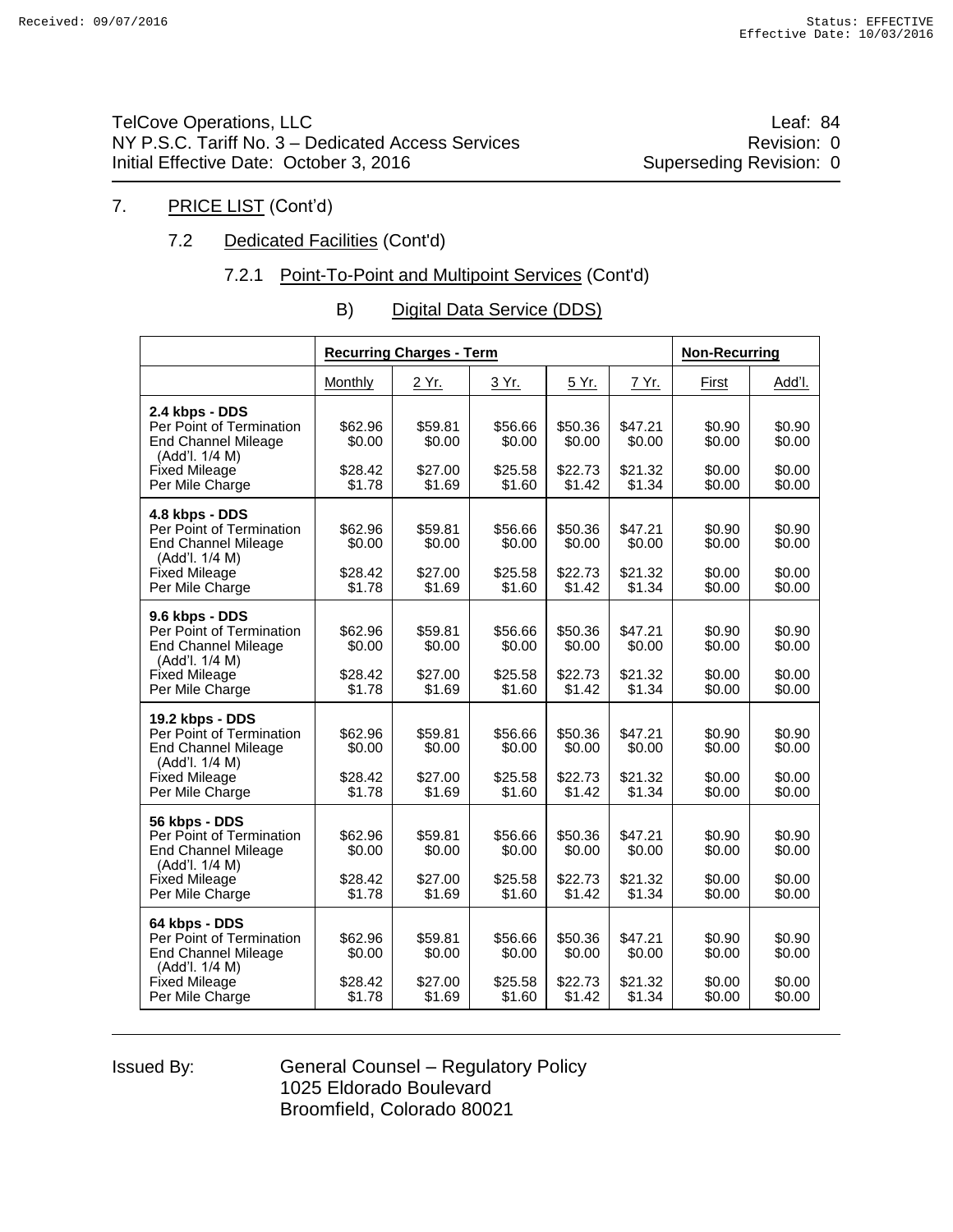TelCove Operations, LLC **Leaf: 85** NY P.S.C. Tariff No. 3 – Dedicated Access Services **Revision: 0** Revision: 0 Initial Effective Date: October 3, 2016 Superseding Revision: 0

## 7. PRICE LIST (Cont'd)

## 7.2 Dedicated Facilities (Cont'd)

## 7.2.1 Point-To-Point and Multipoint Services (Cont'd)

| C) | <b>DS-1 Services</b> |
|----|----------------------|
|    |                      |

|                                                                                                                                                                                                 | <b>Recurring Charges - Term</b>                              |                                                              |                                                              | <b>Non-Recurring</b>                                         |                                                             |                                                            |                                                            |
|-------------------------------------------------------------------------------------------------------------------------------------------------------------------------------------------------|--------------------------------------------------------------|--------------------------------------------------------------|--------------------------------------------------------------|--------------------------------------------------------------|-------------------------------------------------------------|------------------------------------------------------------|------------------------------------------------------------|
|                                                                                                                                                                                                 | Monthly                                                      | 2 Yr.                                                        | <u>3 Yr.</u>                                                 | 5 Yr.                                                        | 7 Yr.                                                       | <b>First</b>                                               | Add'l.                                                     |
| <b>DS-1</b><br>Per Point of Termination<br>End Channel Mileage<br>(Add'l. 1/4 M)<br>Office Channel Interface<br><b>Customer Channel</b><br>Interface<br><b>Fixed Mileage</b><br>Per Mile Charge | \$159.41<br>\$0.00<br>\$0.00<br>\$0.00<br>\$42.41<br>\$17.25 | \$135.50<br>\$0.00<br>\$0.00<br>\$0.00<br>\$36.05<br>\$14.66 | \$119.56<br>\$0.00<br>\$0.00<br>\$0.00<br>\$31.81<br>\$12.94 | \$103.62<br>\$0.00<br>\$0.00<br>\$0.00<br>\$27.57<br>\$11.21 | \$95.64<br>\$0.00<br>\$0.00<br>\$0.00<br>\$25.44<br>\$10.35 | \$247.50<br>\$0.00<br>\$0.00<br>\$0.00<br>\$0.00<br>\$0.00 | \$148.50<br>\$0.00<br>\$0.00<br>\$0.00<br>\$0.00<br>\$0.00 |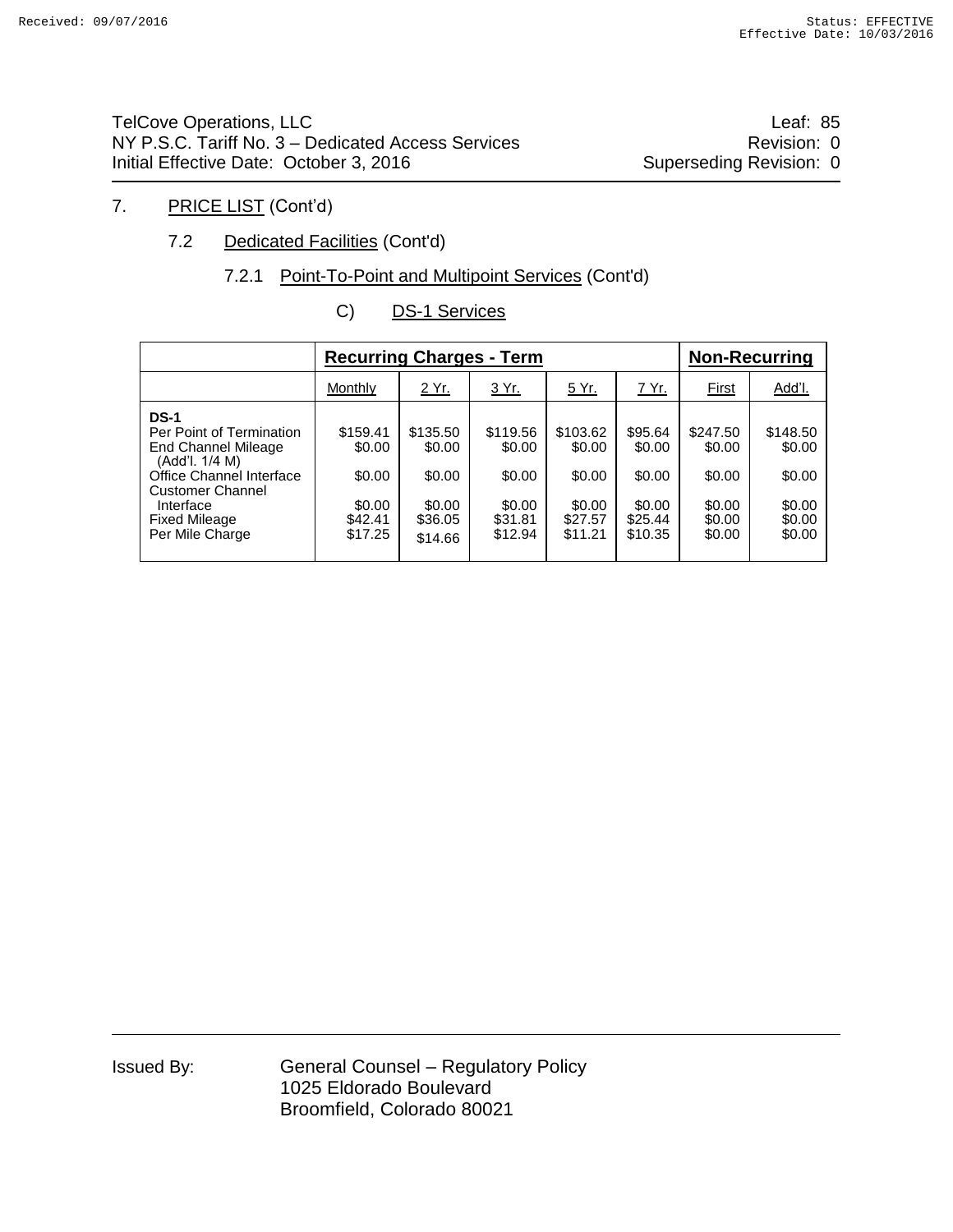TelCove Operations, LLC **Leaf: 86** NY P.S.C. Tariff No. 3 – Dedicated Access Services **Revision: 0** Revision: 0 Initial Effective Date: October 3, 2016 Superseding Revision: 0

## 7. PRICE LIST (Cont'd)

## 7.2 Dedicated Facilities (Cont'd)

## 7.2.1 Point-To-Point and Multipoint Services (Cont'd)

| ◡<br>בסטוויוסט טיט                                                                                                                                                                                                                                                                                                                                             |                                                                                                                            |                                                                                                                            |                                                                                                                            |                                                                                                                         |                                                                                                                         |                                                                                                            |                                                                                                            |  |  |
|----------------------------------------------------------------------------------------------------------------------------------------------------------------------------------------------------------------------------------------------------------------------------------------------------------------------------------------------------------------|----------------------------------------------------------------------------------------------------------------------------|----------------------------------------------------------------------------------------------------------------------------|----------------------------------------------------------------------------------------------------------------------------|-------------------------------------------------------------------------------------------------------------------------|-------------------------------------------------------------------------------------------------------------------------|------------------------------------------------------------------------------------------------------------|------------------------------------------------------------------------------------------------------------|--|--|
|                                                                                                                                                                                                                                                                                                                                                                |                                                                                                                            | <b>Recurring Charges - Term</b>                                                                                            |                                                                                                                            |                                                                                                                         |                                                                                                                         | Non-<br><b>Recurring</b>                                                                                   |                                                                                                            |  |  |
|                                                                                                                                                                                                                                                                                                                                                                | Monthly                                                                                                                    | 2 Yr.                                                                                                                      | 3 Yr.                                                                                                                      | 5 Yr.                                                                                                                   | 7 Yr.                                                                                                                   | <b>First</b>                                                                                               | Add'l.                                                                                                     |  |  |
| $DS-3$<br><b>System Termination</b><br><b>End Channel Mileage</b><br>(Add'l. 1/4 M)<br><b>Office Channel Interface</b>                                                                                                                                                                                                                                         | \$2079.00<br>\$0.00<br>\$0.00                                                                                              | \$1975.05<br>\$0.00<br>\$0.00                                                                                              | \$1871.10<br>\$0.00<br>\$0.00                                                                                              | \$1351.35<br>\$0.00<br>\$0.00                                                                                           | \$1247.40<br>\$0.00<br>\$0.00                                                                                           | \$0.00<br>\$0.00<br>\$0.00                                                                                 | \$0.00<br>\$0.00<br>\$0.00                                                                                 |  |  |
| <b>Customer Channel Interface</b><br>Fixed Mileage (0-8 Miles)<br>Fixed Mileage (9-25 MIles)<br>Fixed Mileage (26+ Miles)<br>Mile Charge (0-8 Miles)<br>Mile Charge (9-25 Miles)<br>Mile Charge (26+ Miles)                                                                                                                                                    | \$0.00<br>\$631.13<br>\$631.13<br>\$631.13<br>\$118.60<br>\$118.60<br>\$118.60                                             | \$0.00<br>\$599.57<br>\$599.57<br>\$599.57<br>\$112.67<br>\$112.67<br>\$112.67                                             | \$0.00<br>\$568.02<br>\$568.02<br>\$568.02<br>\$106.74<br>\$106.74<br>\$106.74                                             | \$0.00<br>\$410.23<br>\$410.23<br>\$410.23<br>\$77.09<br>\$77.09<br>\$77.09                                             | \$0.00<br>\$378.68<br>\$378.68<br>\$378.68<br>\$71.16<br>\$71.16<br>\$71.16                                             | \$0.00<br>\$0.00<br>\$0.00<br>\$0.00<br>\$0.00<br>\$0.00<br>\$0.00                                         | \$0.00<br>\$0.00<br>\$0.00<br>\$0.00<br>\$0.00<br>\$0.00<br>\$0.00                                         |  |  |
| <b>DS-3 (X3)</b><br><b>System Termination</b><br><b>End Channel Mileage</b><br>(Add'l. 1/4 M)<br>Office Channel Interface<br><b>Customer Channel Interface</b><br>Fixed Mileage (0-8 Miles)<br>Fixed Mileage (9-25 MIles)<br>Fixed Mileage (26+ Miles)<br>Mile Charge (0-8 Miles)<br>Mile Charge (9-25 Miles)<br>Mile Charge (26+ Miles)                       | \$6237.00<br>\$0.00<br>\$0.00<br>\$0.00<br>\$631.13<br>\$631.13<br>\$631.13<br>\$118.60<br>\$118.60<br>\$118.60            | \$5925.15<br>\$0.00<br>\$0.00<br>\$0.00<br>\$599.57<br>\$599.57<br>\$599.57<br>\$112.67<br>\$112.67<br>\$112.67            | \$5613.30<br>\$0.00<br>\$0.00<br>\$0.00<br>\$568.02<br>\$568.02<br>\$568.02<br>\$106.74<br>\$106.74<br>\$106.74            | \$4054.05<br>\$0.00<br>\$0.00<br>\$0.00<br>\$410.23<br>\$410.23<br>\$410.23<br>\$77.09<br>\$77.09<br>\$77.09            | \$3742.20<br>\$0.00<br>\$0.00<br>\$0.00<br>\$378.68<br>\$378.68<br>\$378.68<br>\$71.16<br>\$71.16<br>\$71.16            | \$0.00<br>\$0.00<br>\$0.00<br>\$0.00<br>\$0.00<br>\$0.00<br>\$0.00<br>\$0.00<br>\$0.00<br>\$0.00           | \$0.00<br>\$0.00<br>\$0.00<br>\$0.00<br>\$0.00<br>\$0.00<br>\$0.00<br>\$0.00<br>\$0.00<br>\$0.00           |  |  |
| DS-3 (X12)<br><b>System Termination</b><br><b>End Channel Mileage</b><br>(Add'l. 1/4 M)<br>Office Channel Interface<br><b>Customer Channel Interface</b><br>Per 28 DS-1 Channel Sys.<br>Fixed Mileage (0-8 Miles)<br>Fixed Mileage (9-25 MIles)<br>Fixed Mileage (26+ Miles)<br>Mile Charge (0-8 Miles)<br>Mile Charge (9-25 Miles)<br>Mile Charge (26+ Miles) | \$24948.00<br>\$0.00<br>\$0.00<br>\$0.00<br>\$0.00<br>\$631.13<br>\$631.13<br>\$631.13<br>\$118.60<br>\$118.60<br>\$118.60 | \$23700.60<br>\$0.00<br>\$0.00<br>\$0.00<br>\$0.00<br>\$599.57<br>\$599.57<br>\$599.57<br>\$112.67<br>\$112.67<br>\$112.67 | \$22453.20<br>\$0.00<br>\$0.00<br>\$0.00<br>\$0.00<br>\$568.02<br>\$568.02<br>\$568.02<br>\$106.74<br>\$106.74<br>\$106.74 | \$16216.20<br>\$0.00<br>\$0.00<br>\$0.00<br>\$0.00<br>\$410.23<br>\$410.23<br>\$410.23<br>\$77.09<br>\$77.09<br>\$77.09 | \$14968.80<br>\$0.00<br>\$0.00<br>\$0.00<br>\$0.00<br>\$378.68<br>\$378.68<br>\$378.68<br>\$71.16<br>\$71.16<br>\$71.16 | \$0.00<br>\$0.00<br>\$0.00<br>\$0.00<br>\$0.00<br>\$0.00<br>\$0.00<br>\$0.00<br>\$0.00<br>\$0.00<br>\$0.00 | \$0.00<br>\$0.00<br>\$0.00<br>\$0.00<br>\$0.00<br>\$0.00<br>\$0.00<br>\$0.00<br>\$0.00<br>\$0.00<br>\$0.00 |  |  |

## D) DS-3 Services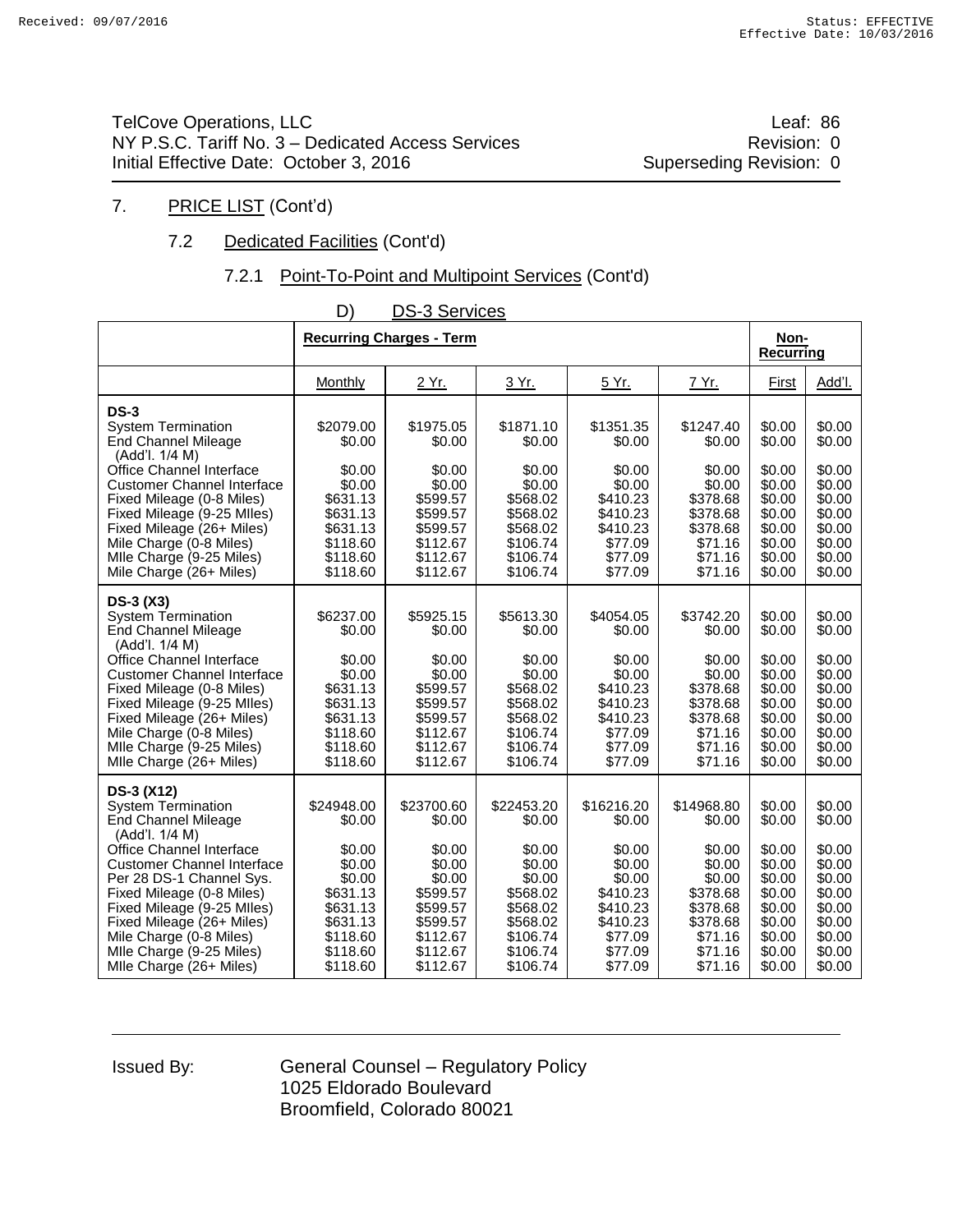TelCove Operations, LLC **Leaf: 87** NY P.S.C. Tariff No. 3 – Dedicated Access Services Manual Access 3 (Revision: 0 Initial Effective Date: October 3, 2016 Superseding Revision: 0

## 7. PRICE LIST (Cont'd)

## 7.2 Dedicated Facilities (Cont'd)

#### 7.2.1 Point-To-Point and Multipoint Services (Cont'd)

|                                                                                                                                                                                                                                                                                                                                                            |                                                                                                                            | <b>Recurring Charges - Term</b>                                                                                            |                                                                                                                            |                                                                                                                         |                                                                                                                         | Non-Recurring                                                                                              |                                                                                                            |
|------------------------------------------------------------------------------------------------------------------------------------------------------------------------------------------------------------------------------------------------------------------------------------------------------------------------------------------------------------|----------------------------------------------------------------------------------------------------------------------------|----------------------------------------------------------------------------------------------------------------------------|----------------------------------------------------------------------------------------------------------------------------|-------------------------------------------------------------------------------------------------------------------------|-------------------------------------------------------------------------------------------------------------------------|------------------------------------------------------------------------------------------------------------|------------------------------------------------------------------------------------------------------------|
|                                                                                                                                                                                                                                                                                                                                                            | Monthly                                                                                                                    | <u>2 Yr.</u>                                                                                                               | 3 Yr.                                                                                                                      | <u>5 Yr.</u>                                                                                                            | 7 Yr.                                                                                                                   | First                                                                                                      | Add'l                                                                                                      |
| DS-3 (X24)<br><b>System Termination</b><br>End Channel Mileage<br>(Add'l, 1/4 M)<br>Office Channel Interface<br><b>Customer Channel</b><br>Interface<br>Per 28 DS-1 Channel Sys.<br>Fixed Mileage (0-8 Miles)<br>Fixed Mileage (9-25 MIles)<br>Fixed Mileage (26+ Miles)<br>Mile Charge (0-8 Miles)<br>Mile Charge (9-25 Miles)<br>Mile Charge (26+ Miles) | \$49896.00<br>\$0.00<br>\$0.00<br>\$0.00<br>\$0.00<br>\$631.13<br>\$631.13<br>\$631.13<br>\$118.60<br>\$118.60<br>\$118.60 | \$47401.20<br>\$0.00<br>\$0.00<br>\$0.00<br>\$0.00<br>\$599.57<br>\$599.57<br>\$599.57<br>\$112.67<br>\$112.67<br>\$112.67 | \$44906.40<br>\$0.00<br>\$0.00<br>\$0.00<br>\$0.00<br>\$568.02<br>\$568.02<br>\$568.02<br>\$106.74<br>\$106.74<br>\$106.74 | \$32432.40<br>\$0.00<br>\$0.00<br>\$0.00<br>\$0.00<br>\$410.23<br>\$410.23<br>\$410.23<br>\$77.09<br>\$77.09<br>\$77.09 | \$29937.60<br>\$0.00<br>\$0.00<br>\$0.00<br>\$0.00<br>\$378.68<br>\$378.68<br>\$378.68<br>\$71.16<br>\$71.16<br>\$71.16 | \$0.00<br>\$0.00<br>\$0.00<br>\$0.00<br>\$0.00<br>\$0.00<br>\$0.00<br>\$0.00<br>\$0.00<br>\$0.00<br>\$0.00 | \$0.00<br>\$0.00<br>\$0.00<br>\$0.00<br>\$0.00<br>\$0.00<br>\$0.00<br>\$0.00<br>\$0.00<br>\$0.00<br>\$0.00 |

D) DS-3 Services (Cont'd)

E) Dark Fiber Services

- Recurring Charges (Per Fiber Strand Per Mile)

Per Strand ICB

- Non-recurring Charges (Per Point of Termination)

Per Strand ICB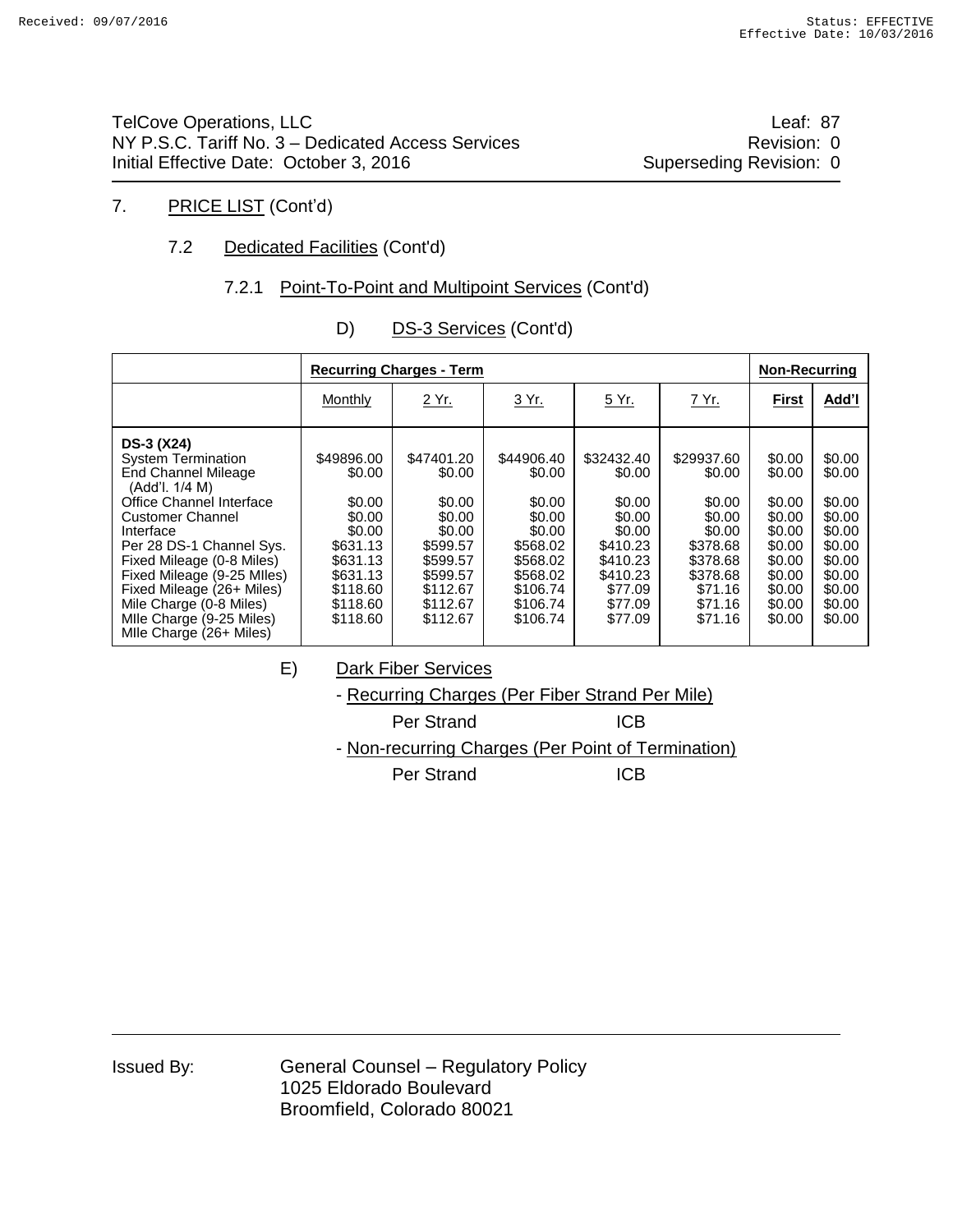TelCove Operations, LLC **Leaf: 88** NY P.S.C. Tariff No. 3 – Dedicated Access Services Manual Access 3 (Revision: 0 Initial Effective Date: October 3, 2016 Superseding Revision: 0

- 7. PRICE LIST (Cont'd)
	- 7.2 Dedicated Facilities (Cont'd)
		- 7.2.1 Point-To-Point and Multipoint Services (Cont'd)
			- F) Dim Fiber Services
				- Recurring Charges (Per Point of Termination)

Dim Fiber **ICB** 

- Recurring Charges - Per Mile

Dim Fiber **ICB** 

- Non-recurring Charges (Per Point of Termination)

Dim Fiber **ICB** 

7.2.2 Optional Features and Functions

|                                                                                                                                   |                                          | <b>Recurring Charges - Term</b>          |                                          |                                          |                                          |                                      |                                      |  |
|-----------------------------------------------------------------------------------------------------------------------------------|------------------------------------------|------------------------------------------|------------------------------------------|------------------------------------------|------------------------------------------|--------------------------------------|--------------------------------------|--|
| <b>Multiplexing</b>                                                                                                               | Monthly                                  | 2 Yr.                                    | 3 Yr.                                    | <u>5 Yr.</u>                             | 7 Yr.                                    | First                                | Add'l.                               |  |
| DS3-DS-1 Multiplexing<br>DS1-DS-0 Multiplexing<br>Office Channel Interface<br>$DS-1$<br><b>Customer Channel</b><br>Interface DS-1 | \$525.20<br>\$197.48<br>\$0.00<br>\$0.00 | \$498.94<br>\$187.61<br>\$0.00<br>\$0.00 | \$472.68<br>\$177.73<br>\$0.00<br>\$0.00 | \$341.38<br>\$128.36<br>\$0.00<br>\$0.00 | \$315.13<br>\$118.49<br>\$0.00<br>\$0.00 | \$0.90<br>\$0.00<br>\$0.00<br>\$0.00 | \$0.90<br>\$0.00<br>\$0.00<br>\$0.00 |  |

#### 7.2.3 Private Local SONET Ring (PLSR) Service

|                                                                                                                                                                                        |                                                                                  | <b>Recurring Charges - Term</b>                                                        |                                                                                        | <b>Non-Recurring</b>                                                                   |                                                                                        |                                                                                  |                                                                                  |
|----------------------------------------------------------------------------------------------------------------------------------------------------------------------------------------|----------------------------------------------------------------------------------|----------------------------------------------------------------------------------------|----------------------------------------------------------------------------------------|----------------------------------------------------------------------------------------|----------------------------------------------------------------------------------------|----------------------------------------------------------------------------------|----------------------------------------------------------------------------------|
|                                                                                                                                                                                        | Monthly                                                                          | 2 Yr.                                                                                  | 3 Yr.<br>5 Yr.                                                                         |                                                                                        | <u>7 Yr.</u>                                                                           | First                                                                            | Add'l.                                                                           |
| $OC-3$<br><b>SONET Ring</b><br><b>SONET Node</b><br>Fixed Mileage (0-8 Mi.)<br>Fixed Mileage (9-25<br>Mi.<br>Fixed Mileage (26+Mi.)<br>Mile Charge (0-8 Mi.)<br>Mile Charge (9-25 Mi.) | NOC<br><b>NOC</b><br>NOC<br>NOC<br><b>NOC</b><br><b>NOC</b><br>NOC<br><b>NOC</b> | \$0.00<br>\$1,852.20<br>\$0.00<br>\$0.00<br>\$0.00<br>\$463.50<br>\$463.50<br>\$463.50 | \$0.00<br>\$1,334.70<br>\$0.00<br>\$0.00<br>\$0.00<br>\$317.70<br>\$317.70<br>\$317.70 | \$0.00<br>\$1,075.50<br>\$0.00<br>\$0.00<br>\$0.00<br>\$212.40<br>\$212.40<br>\$212.40 | \$0.00<br>\$1,075.50<br>\$0.00<br>\$0.00<br>\$0.00<br>\$144.00<br>\$144.00<br>\$144.00 | \$0.00<br>\$5,294.70<br>\$0.00<br>\$0.00<br>\$0.00<br>\$0.00<br>\$0.00<br>\$0.00 | \$0.00<br>\$5,294.70<br>\$0.00<br>\$0.00<br>\$0.00<br>\$0.00<br>\$0.00<br>\$0.00 |
| Mile Charge $(26 + Mi.)$                                                                                                                                                               |                                                                                  |                                                                                        |                                                                                        |                                                                                        |                                                                                        |                                                                                  |                                                                                  |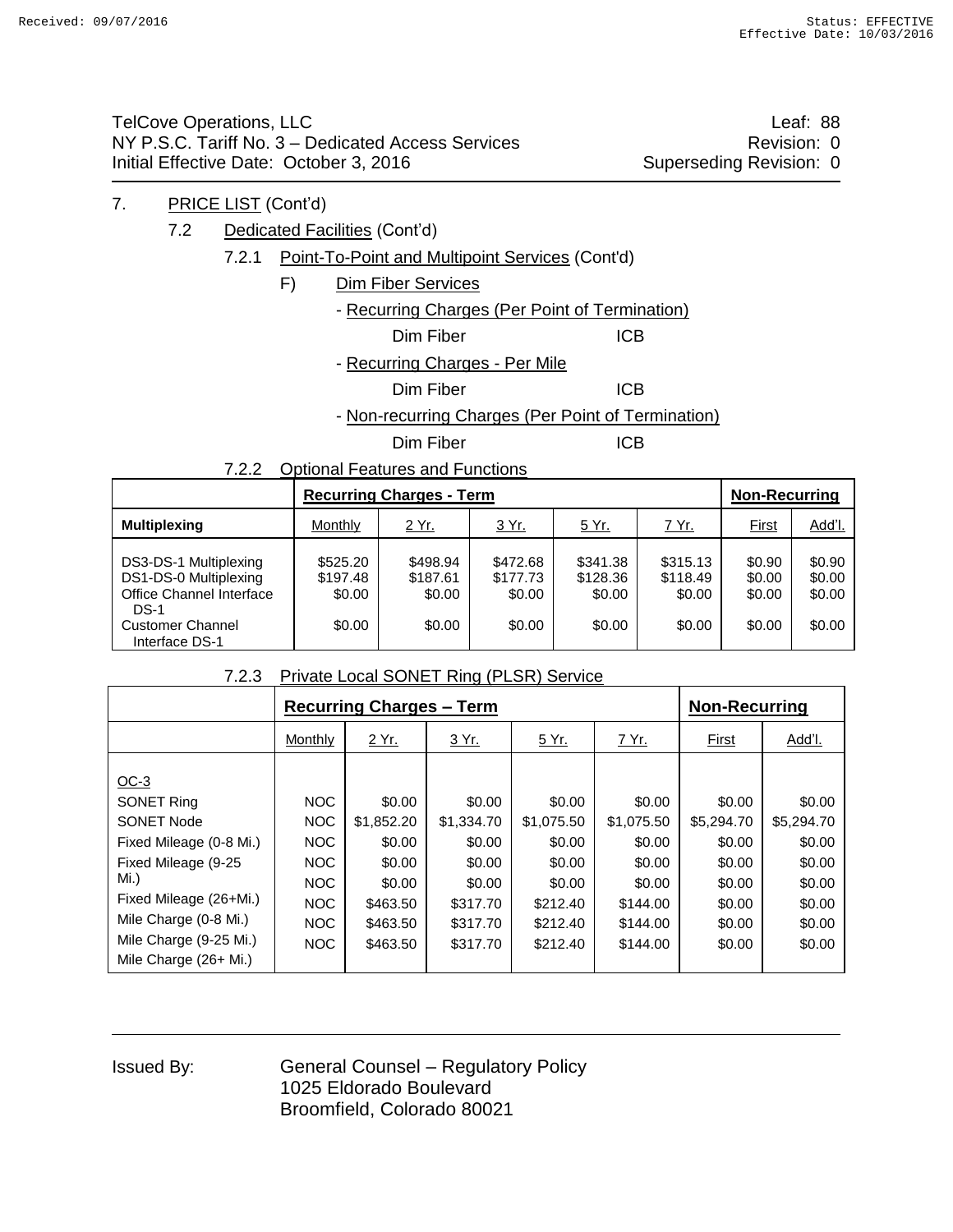TelCove Operations, LLC and the contract of the contract of the contract of the contract of the contract of the contract of the contract of the contract of the contract of the contract of the contract of the contract of th NY P.S.C. Tariff No. 3 – Dedicated Access Services **Revision: 0** Revision: 0 Initial Effective Date: October 3, 2016 Superseding Revision: 0

## 7. PRICE LIST (Cont'd)

## 7.2 Dedicated Facilities (Cont'd)

#### **Recurring Charges – Term** Non-Recurring <u>Monthly | 2 Yr. | 3 Yr. | 5 Yr. | 7 Yr. | First</u> | Add'l. OC-12 SONET Ring SONET Node Fixed Mileage (0-8 Mi.) Fixed Mileage (9-25 Mi.) Fixed Mileage (26+Mi.) Mile Charge (0-8 Mi.) Mile Charge (9-25 Mi.) Mile Charge (26+ Mi.) NOC NOC NOC NOC NOC NOC NOC NOC \$0.00 \$2,727.00 \$0.00 \$0.00 \$0.00 \$675.00 \$675.00 \$675.00 \$0.00 \$1,940.40 \$0.00 \$0.00 \$0.00 \$530.10 \$530.10 \$530.10 \$0.00 \$1,548.00 \$0.00 \$0.00 \$0.00 \$423.90 \$423.90 \$423.90 \$0.00 \$1,548.00 \$0.00 \$0.00 \$0.00 \$292.50 \$292.50 \$292.50 \$0.00 \$7,941.60 \$0.00 \$0.00 \$0.00 \$0.00 \$0.00 \$0.00 \$0.00 \$7,941.60 \$0.00 \$0.00 \$0.00 \$0.00 \$0.00 \$0.00 OC-48 SONET Ring SONET Node Fixed Mileage (0-8 Mi.) Fixed Mileage (9-25 Mi.) Fixed Mileage (26+Mi.) Mile Charge (0-8 Mi.) Mile Charge (9-25 Mi.) Mile Charge (26+ Mi.) NOC NOC NOC NOC NOC NOC NOC NOC \$0.00 \$6,122.70 \$0.00 \$0.00 \$0.00 \$1,107.00 \$1,107.00 \$1,107.00 \$0.00 \$4,374.00 \$0.00 \$0.00 \$0.00 \$741.60 \$741.60 \$741.60 \$0.00 \$3,494.70 \$0.00 \$0.00 \$0.00 \$592.20 \$592.20 \$592.20 \$0.00 \$3,494.70 \$0.00 \$0.00 \$0.00 \$400.50 \$400.50 \$400.50 \$0.00 \$10,350.00 \$0.00 \$0.00 \$0.00 \$0.00 \$0.00 \$0.00 \$0.00 \$10,350.00 \$0.00 \$0.00 \$0.00 \$0.00 \$0.00 \$0.00 Service Channels OC-3 OC-12 STS-1 STS-3 DS-1 DS-3 NOC NOC NOC NOC NOC NOC \$2,556.00 \$5,416.20 \$477.00 \$2,556.00 \$79.20 \$477.00 \$1,715.40 \$3,627.00 \$318.60 \$1,715.40 \$54.00 \$318.60 \$1,144.80 \$2,430.00 \$255.60 \$1,144.80 \$43.20 \$255.60 \$775.80 \$1,800.00 \$171.00 \$775.80 \$27.00 \$171.00 \$0.00 \$0.00 \$0.00 \$0.00 \$0.00 \$0.00 \$0.00 \$0.00 \$0.00 \$0.00 \$0.00 \$0.00

#### 7.2.3 Private Local SONET Ring (PLSR) Service (Cont'd)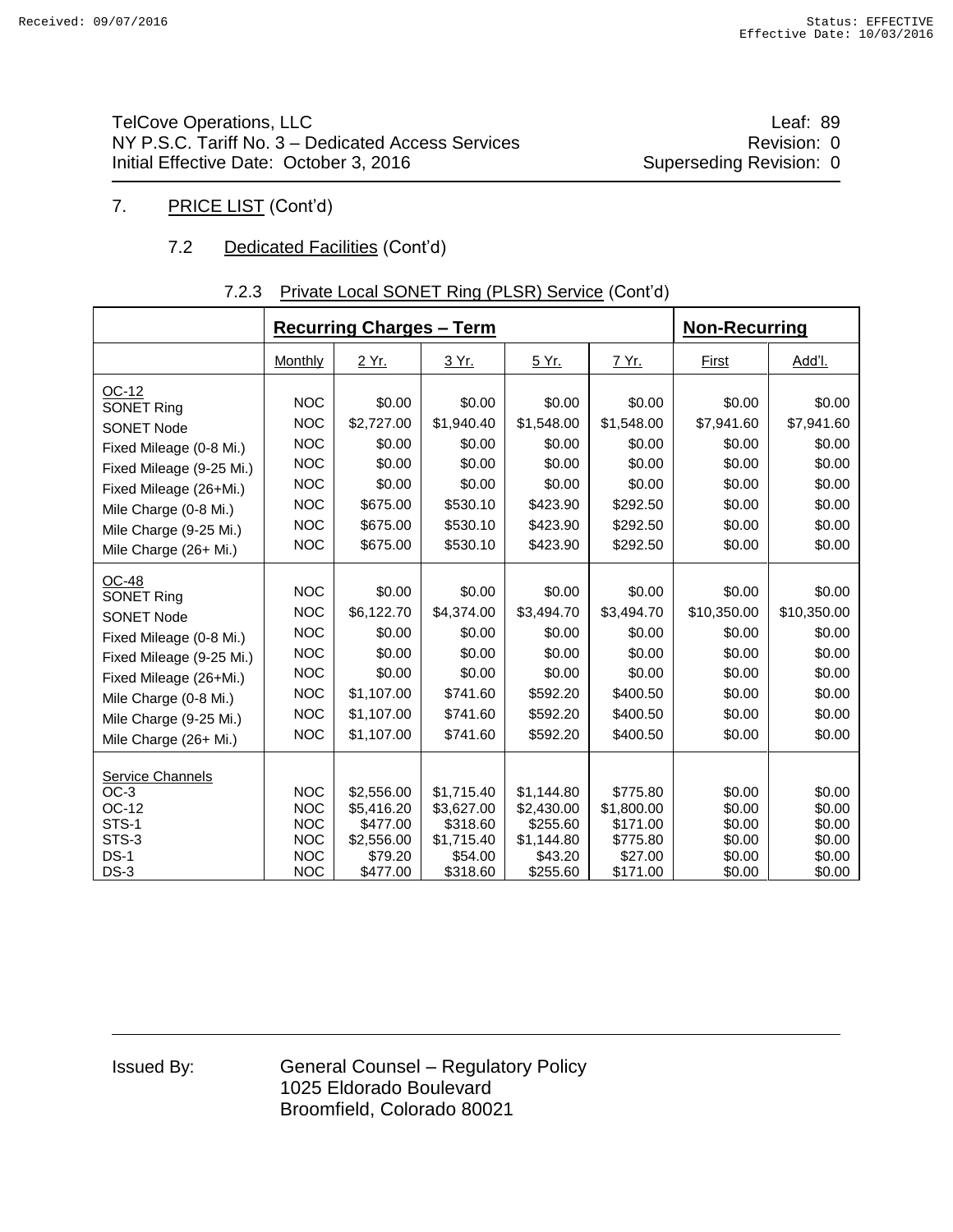## TelCove Operations, LLC **Leaf: 90** NY P.S.C. Tariff No. 3 – Dedicated Access Services **Revision: 0** Revision: 0 Initial Effective Date: October 3, 2016 Superseding Revision: 0

#### 7. PRICE LIST (Cont'd)

#### 7.2 Dedicated Facilities (Cont'd)

#### 7.2.3 Private Local SONET Ring (PLSR) Service (Cont'd)

|                                   |             | <b>Recurring Charges - Term</b> |             |             |             | <b>Non-Recurring</b> |        |
|-----------------------------------|-------------|---------------------------------|-------------|-------------|-------------|----------------------|--------|
|                                   | Monthly     | 2 Yr.                           | 3 Yr.       | 5 Yr.       | 7 Yr.       | First                | Add'l. |
|                                   |             |                                 |             |             |             |                      |        |
| $OC-3$                            |             |                                 |             |             |             |                      |        |
| <b>System Termination</b>         | \$4,402.59  | \$4,182.46                      | \$3,962.33  | \$2,861.68  | \$2,641.55  | \$0.00               | \$0.00 |
| End Channel Mileage (Add'l Mile)  | \$0.00      | \$0.00                          | \$0.00      | \$0.00      | \$0.00      | \$0.00               | \$0.00 |
| Office Channel Interface          | \$0.00      | \$0.00                          | \$0.00      | \$0.00      | \$0.00      | \$0.00               | \$0.00 |
| <b>Customer Channel Interface</b> | \$0.00      | \$0.00                          | \$0.00      | \$0.00      | \$0.00      | \$0.00               | \$0.00 |
| Fixed Mileage (0-8 Mi.)           | \$1,336.50  | \$1,269.68                      | \$1,202.86  | \$868.72    | \$801.90    | \$0.00               | \$0.00 |
| Fixed Mileage (9-25 Mi.)          | \$1,336.50  | \$1,269.68                      | \$1,202.86  | \$868.72    | \$801.90    | \$0.00               | \$0.00 |
| Fixed Mileage (26+Mi.)            | \$1,336.50  | \$1,269.68                      | \$1,202.86  | \$868.72    | \$801.90    | \$0.00               | \$0.00 |
| Mile Charge (0-8 Mi.)             | \$251.16    | \$238.60                        | \$226.04    | \$163.26    | \$150.70    | \$0.00               | \$0.00 |
| Mile Charge (9-25 Mi.)            | \$251.16    | \$238.60                        | \$226.04    | \$163.26    | \$150.70    | \$0.00               | \$0.00 |
| Mile Charge (26+ Mi.)             | \$251.16    | \$238.60                        | \$226.04    | \$163.26    | \$150.70    | \$0.00               | \$0.00 |
| OC-12                             |             |                                 |             |             |             |                      |        |
| <b>System Termination</b>         | \$17,610.35 | \$16,729.84                     | \$15,849.32 | \$11,446.73 | \$10,566.21 | \$0.00               | \$0.00 |
| End Channel Mileage (Add'l Mile)  | \$0.00      | \$0.00                          | \$0.00      | \$0.00      | \$0.00      | \$0.00               | \$0.00 |
| Office Channel Interface          | \$0.00      | \$0.00                          | \$0.00      | \$0.00      | \$0.00      | \$0.00               | \$0.00 |
| <b>Customer Channel Interface</b> | \$0.00      | \$0.00                          | \$0.00      | \$0.00      | \$0.00      | \$0.00               | \$0.00 |
| Fixed Mileage (0-8 Mi.)           | \$5,346.00  | \$5,078.72                      | \$4,811.44  | \$3,474.88  | \$3,207.60  | \$0.00               | \$0.00 |
| Fixed Mileage (9-25 Mi.)          | \$5,346.00  | \$5,078.72                      | \$4,811.44  | \$3,474.88  | \$3,207.60  | \$0.00               | \$0.00 |
| Fixed Mileage (26+Mi.)            | \$5,346.00  | \$5,078.72                      | \$4,811.44  | \$3,474.88  | \$3,207.60  | \$0.00               | \$0.00 |
| Mile Charge (0-8 Mi.)             | \$1,004.63  | \$954.39                        | \$904.15    | \$653.03    | \$602.79    | \$0.00               | \$0.00 |
| Mile Charge (9-25 Mi.)            | \$1,004.63  | \$954.39                        | \$904.15    | \$653.03    | \$602.79    | \$0.00               | \$0.00 |
| Mile Charge (26+ Mi.)             | \$1,004.63  | \$954.39                        | \$904.15    | \$653.03    | \$602.79    | \$0.00               | \$0.00 |
| <b>OC-48</b>                      |             |                                 |             |             |             |                      |        |
| <b>System Termination</b>         | \$70,441.41 | \$66,919.34                     | \$63,397.27 | \$45,786.92 | \$42,264.85 | \$0.00               | \$0.00 |
| End Channel Mileage (Add'l Mile)  | \$0.00      | \$0.00                          | \$0.00      | \$0.00      | \$0.00      | \$0.00               | \$0.00 |
| Office Channel Interface          | \$0.00      | \$0.00                          | \$0.00      | \$0.00      | \$0.00      | \$0.00               | \$0.00 |
| <b>Customer Channel Interface</b> | \$0.00      | \$0.00                          | \$0.00      | \$0.00      | \$0.00      | \$0.00               | \$0.00 |
| Fixed Mileage (0-8 Mi.)           | \$21,384.00 | \$20,314.88                     | \$19,245.75 | \$13,899.52 | \$12,830.40 | \$0.00               | \$0.00 |
| Fixed Mileage (9-25 Mi.)          | \$21,384.00 | \$20,314.88                     | \$19,245.75 | \$13,899.52 | \$12,830.40 | \$0.00               | \$0.00 |
| Fixed Mileage (26+Mi.)            | \$21,384.00 | \$20,314.88                     | \$19,245.75 | \$13,899.52 | \$12,830.40 | \$0.00               | \$0.00 |
| Mile Charge (0-8 Mi.)             | \$4,018.51  | \$3,817.56                      | \$3,616.60  | \$2,612.13  | \$2,411.17  | \$0.00               | \$0.00 |
| Mile Charge (9-25 Mi.)            | \$4,018.51  | \$3,817.56                      | \$3,616.60  | \$2,612.13  | \$2,411.17  | \$0.00               | \$0.00 |
| Mile Charge (26+ Mi.)             | \$4,018.51  | \$3,817.56                      | \$3,616.60  | \$2,612.13  | \$2,411.17  | \$0.00               | \$0.00 |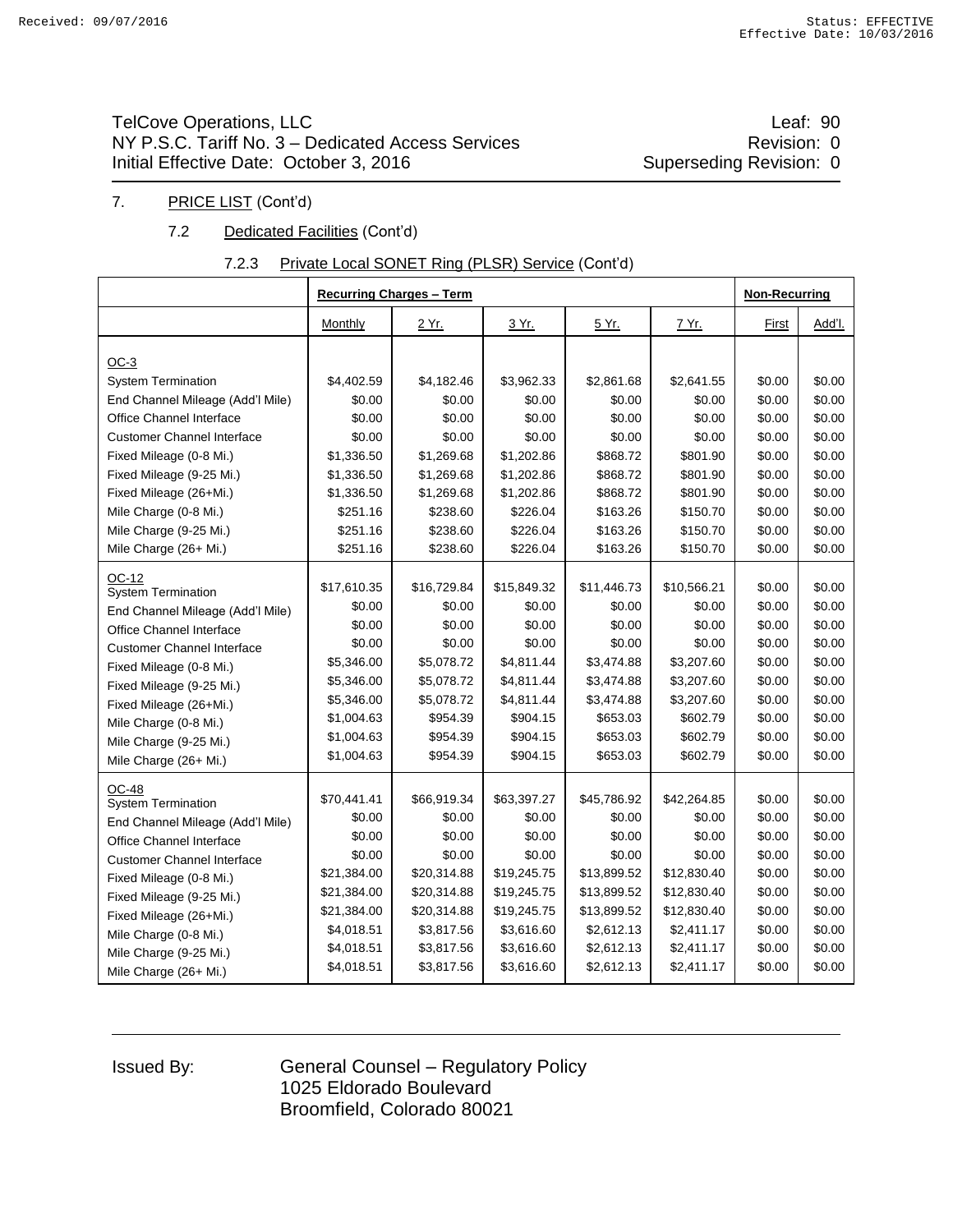## TelCove Operations, LLC **Leaf: 91** NY P.S.C. Tariff No. 3 – Dedicated Access Services **Revision: 0** Revision: 0 Initial Effective Date: October 3, 2016 Superseding Revision: 0

#### 7. PRICE LIST (Cont'd)

#### 7.3 Dedicated Facilities (Cont'd)

#### 7.2.3 Private Local SONET Ring (PLSR) Concatenated (c)

|                                   | <b>Recurring Charges - Term</b> |             |             |             |             | <b>Non-Recurring</b> |        |
|-----------------------------------|---------------------------------|-------------|-------------|-------------|-------------|----------------------|--------|
|                                   | Monthly                         | 2 Yr.       | 3 Yr.       | 5 Yr.       | 7 Yr.       | First                | Add'l. |
| OC-03C                            |                                 |             |             |             |             |                      |        |
| <b>System Termination</b>         | \$4,402.59                      | \$4,182.46  | \$3,962.33  | \$2,861.68  | \$2,641.55  | \$0.00               | \$0.00 |
| End Channel Mileage (Add'l Mile)  | \$0.00                          | \$0.00      | \$0.00      | \$0.00      | \$0.00      | \$0.00               | \$0.00 |
| Office Channel Interface          | \$0.00                          | \$0.00      | \$0.00      | \$0.00      | \$0.00      | \$0.00               | \$0.00 |
| <b>Customer Channel Interface</b> | \$0.00                          | \$0.00      | \$0.00      | \$0.00      | \$0.00      | \$0.00               | \$0.00 |
| Fixed Mileage (0-8 Mi.)           | \$1,336.50                      | \$1,269.68  | \$1,202.86  | \$868.72    | \$801.90    | \$0.00               | \$0.00 |
| Fixed Mileage (9-25 Mi.)          | \$1,336.50                      | \$1,269.68  | \$1,202.86  | \$868.72    | \$801.90    | \$0.00               | \$0.00 |
| Fixed Mileage (26+Mi.)            | \$1,336.50                      | \$1,269.68  | \$1,202.86  | \$868.72    | \$801.90    | \$0.00               | \$0.00 |
| Mile Charge (0-8 Mi.)             | \$251.16                        | \$238.60    | \$226.04    | \$163.26    | \$150.70    | \$0.00               | \$0.00 |
| Mile Charge (9-25 Mi.)            | \$251.16                        | \$238.60    | \$226.04    | \$163.26    | \$150.70    | \$0.00               | \$0.00 |
| Mile Charge (26+ Mi.)             | \$251.16                        | \$238.60    | \$226.04    | \$163.26    | \$150.70    | \$0.00               | \$0.00 |
| <b>OC-12C</b>                     |                                 |             |             |             |             |                      |        |
| <b>System Termination</b>         | \$17,610.35                     | \$16,729.84 | \$15,849.32 | \$11,446.73 | \$10,566.21 | \$0.00               | \$0.00 |
| End Channel Mileage (Add'l Mile)  | \$0.00                          | \$0.00      | \$0.00      | \$0.00      | \$0.00      | \$0.00               | \$0.00 |
| Office Channel Interface          | \$0.00                          | \$0.00      | \$0.00      | \$0.00      | \$0.00      | \$0.00               | \$0.00 |
| <b>Customer Channel Interface</b> | \$0.00                          | \$0.00      | \$0.00      | \$0.00      | \$0.00      | \$0.00               | \$0.00 |
| Fixed Mileage (0-8 Mi.)           | \$5,346.00                      | \$5,078.72  | \$4,811.44  | \$3,474.88  | \$3,207.60  | \$0.00               | \$0.00 |
| Fixed Mileage (9-25 Mi.)          | \$5,346.00                      | \$5,078.72  | \$4,811.44  | \$3,474.88  | \$3,207.60  | \$0.00               | \$0.00 |
| Fixed Mileage (26+Mi.)            | \$5,346.00                      | \$5,078.72  | \$4,811.44  | \$3,474.88  | \$3,207.60  | \$0.00               | \$0.00 |
| Mile Charge (0-8 Mi.)             | \$1,004.63                      | \$954.39    | \$904.15    | \$653.03    | \$602.79    | \$0.00               | \$0.00 |
| Mile Charge (9-25 Mi.)            | \$1,004.63                      | \$954.39    | \$904.15    | \$653.03    | \$602.79    | \$0.00               | \$0.00 |
| Mile Charge (26+ Mi.)             | \$1,004.63                      | \$954.39    | \$904.15    | \$653.03    | \$602.79    | \$0.00               | \$0.00 |
| <b>OC-48C</b>                     |                                 |             |             |             |             |                      |        |
| <b>System Termination</b>         | \$70,441.41                     | \$66,919.34 | \$63,397.27 | \$45,786.92 | \$42,264.85 | \$0.00               | \$0.00 |
| End Channel Mileage (Add'l Mile)  | \$0.00                          | \$0.00      | \$0.00      | \$0.00      | \$0.00      | \$0.00               | \$0.00 |
| Office Channel Interface          | \$0.00                          | \$0.00      | \$0.00      | \$0.00      | \$0.00      | \$0.00               | \$0.00 |
| <b>Customer Channel Interface</b> | \$0.00                          | \$0.00      | \$0.00      | \$0.00      | \$0.00      | \$0.00               | \$0.00 |
| Fixed Mileage (0-8 Mi.)           | \$21,384.00                     | \$20,314.88 | \$19,245.75 | \$13,899.52 | \$12,830.40 | \$0.00               | \$0.00 |
| Fixed Mileage (9-25 Mi.)          | \$21,384.00                     | \$20,314.88 | \$19,245.75 | \$13,899.52 | \$12,830.40 | \$0.00               | \$0.00 |
| Fixed Mileage (26+Mi.)            | \$21,384.00                     | \$20,314.88 | \$19,245.75 | \$13,899.52 | \$12,830.40 | \$0.00               | \$0.00 |
| Mile Charge (0-8 Mi.)             | \$4,018.51                      | \$3,817.56  | \$3,616.60  | \$2,612.13  | \$2,411.17  | \$0.00               | \$0.00 |
| Mile Charge (9-25 Mi.)            | \$4,018.51                      | \$3,817.56  | \$3,616.60  | \$2,612.13  | \$2,411.17  | \$0.00               | \$0.00 |
| Mile Charge (26+ Mi.)             | \$4,018.51                      | \$3,817.56  | \$3,616.60  | \$2,612.13  | \$2,411.17  | \$0.00               | \$0.00 |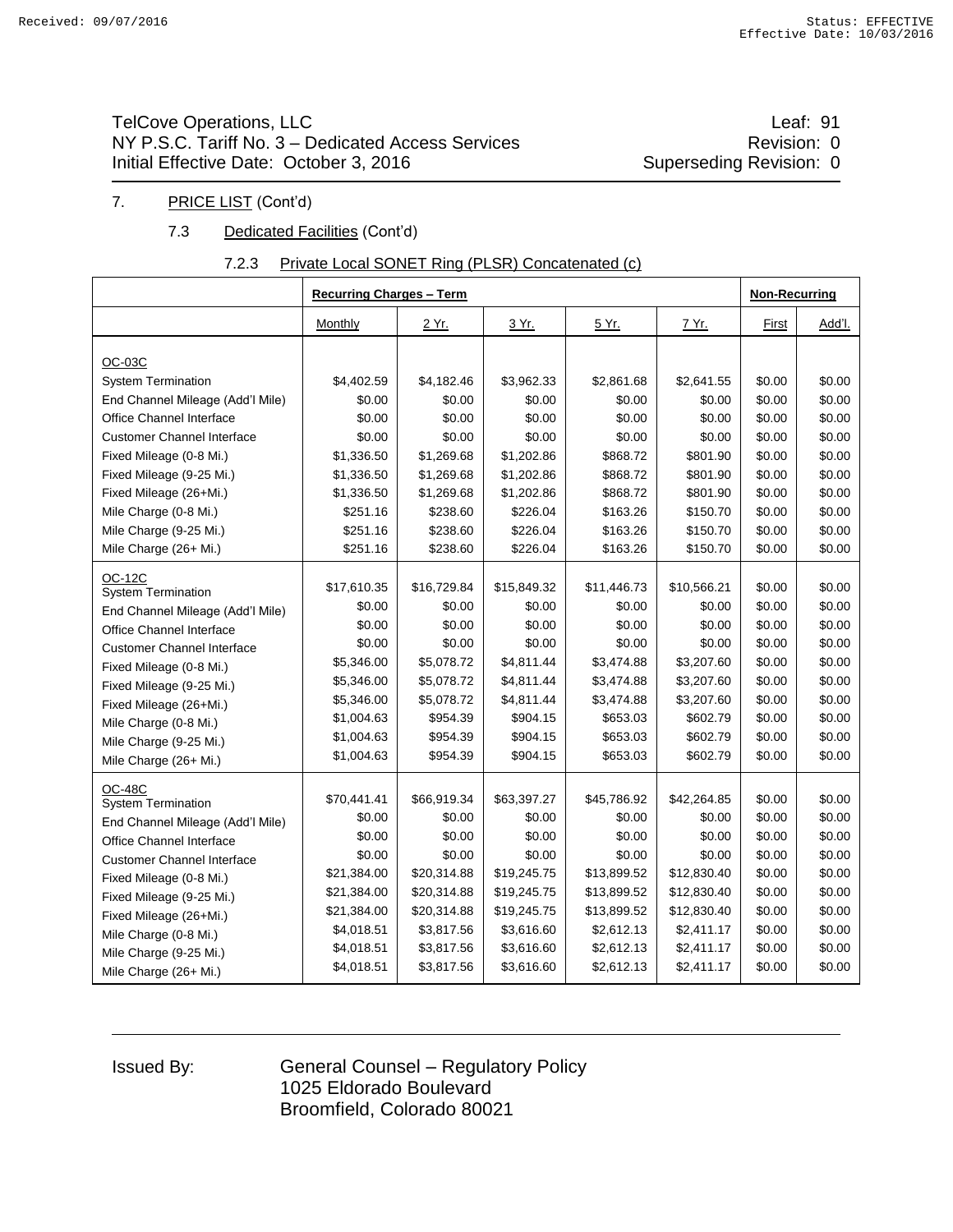## TelCove Operations, LLC **Leaf: 92** NY P.S.C. Tariff No. 3 – Dedicated Access Services **Revision: 0** Revision: 0 Initial Effective Date: October 3, 2016 Superseding Revision: 0

#### 7. PRICE LIST (Cont'd)

7.2 Dedicated Facilities (Cont'd)

#### 7.2.4 Inter-City Private Line (ICPL) Service

| <b>Monthly Recurring Charges</b> |             |             |             |             |             |  |  |  |  |  |  |
|----------------------------------|-------------|-------------|-------------|-------------|-------------|--|--|--|--|--|--|
| Mileage<br>between               | $1 - 199$   | 200-499     | 500-999     | 1,000-1,500 | $1.501+$    |  |  |  |  |  |  |
| networked cities                 |             |             |             |             |             |  |  |  |  |  |  |
| $DS-1$                           | \$975.00    | \$1,300,00  | \$1,800.00  | \$2,200.00  | \$2,500.00  |  |  |  |  |  |  |
| $DS-3$                           | \$5,250.00  | \$7,000.00  | \$9,660.00  | \$11,700.00 | \$13,100.00 |  |  |  |  |  |  |
| $OC-3$                           | \$12,000.00 | \$16,000.00 | \$22,000.00 | \$26,900.00 | \$30,000.00 |  |  |  |  |  |  |
| OC-12                            | \$33,000.00 | \$44,000.00 | \$60,700.00 | \$74,000.00 | \$81,000.00 |  |  |  |  |  |  |

| <b>Non Recurring (Installation) Charges</b> |            |            |            |             |            |  |  |  |  |  |
|---------------------------------------------|------------|------------|------------|-------------|------------|--|--|--|--|--|
| Mileage<br>between                          | 1-199      | 200-499    | 500-999    | 1,000-1,500 | $1.501+$   |  |  |  |  |  |
| networked cities                            |            |            |            |             |            |  |  |  |  |  |
| $DS-1$                                      | \$98.00    | \$130.00   | \$180.00   | \$220.00    | \$250.00   |  |  |  |  |  |
| $DS-3$                                      | \$525.00   | \$700.00   | \$966.00   | \$1,170.00  | \$1,310.00 |  |  |  |  |  |
| $OC-3$                                      | \$1,200.00 | \$1,600.00 | \$2,200.00 | \$2,690.00  | \$3,000.00 |  |  |  |  |  |
| OC-12                                       | \$3,300.00 | \$4,400.00 | \$6,070.00 | \$7,400.00  | \$8,100.00 |  |  |  |  |  |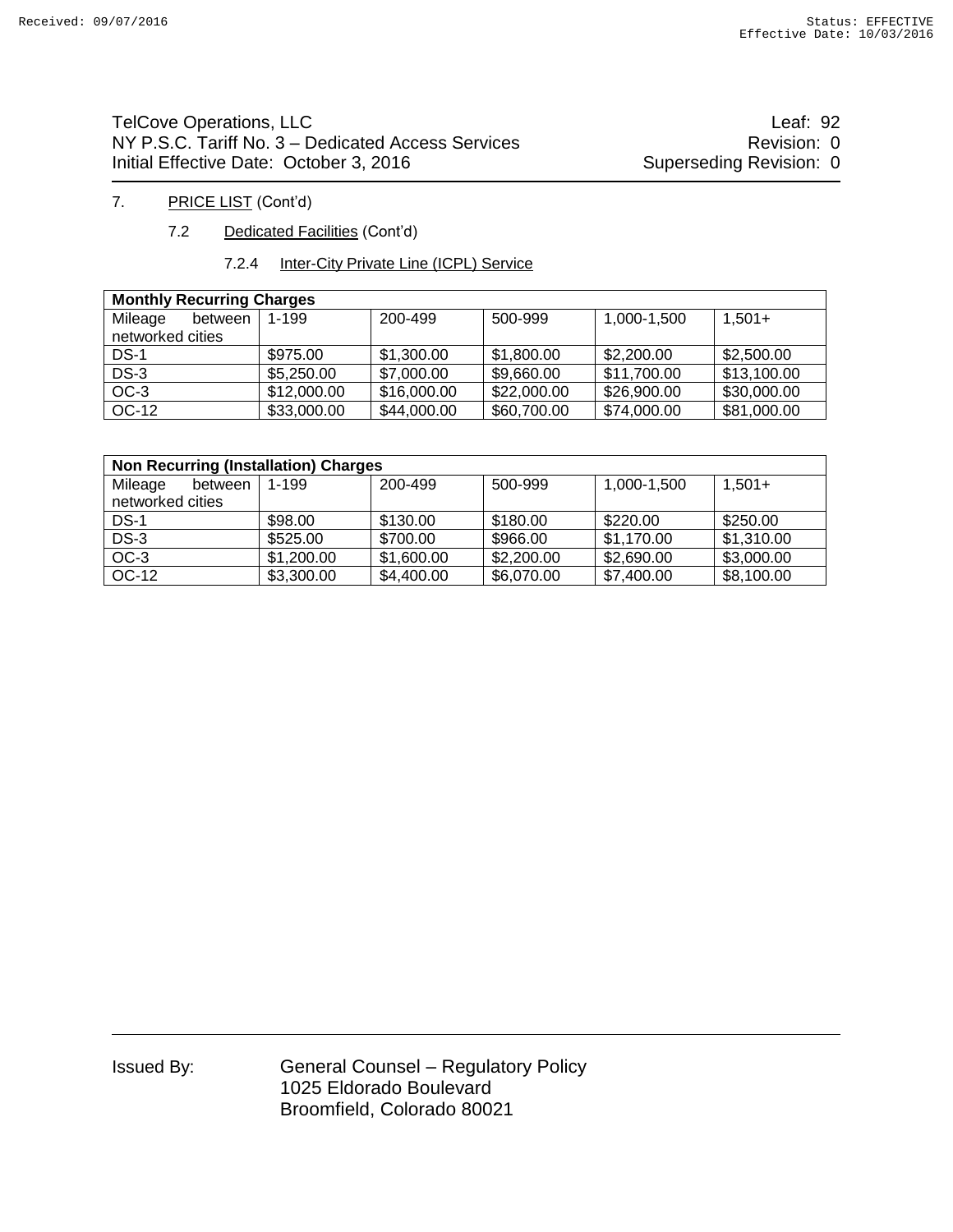TelCove Operations, LLC **Leaf: 93** NY P.S.C. Tariff No. 3 – Dedicated Access Services **Revision: 0** Revision: 0 Initial Effective Date: October 3, 2016 Superseding Revision: 0

## 7. PRICE LIST (Cont'd)

#### 7.3 **Inter-Office Link**

#### 7.3.1 Point-To-Point and Multipoint Services

|                                                                                                                                                                                       | <b>Recurring Charges - Term</b>                              |                                                              |                                                              |                                                              |                                                              | <b>Non-Recurring</b>                                       |                                                            |
|---------------------------------------------------------------------------------------------------------------------------------------------------------------------------------------|--------------------------------------------------------------|--------------------------------------------------------------|--------------------------------------------------------------|--------------------------------------------------------------|--------------------------------------------------------------|------------------------------------------------------------|------------------------------------------------------------|
|                                                                                                                                                                                       | Monthly                                                      | 2 Yr.                                                        | 3 Yr.                                                        | <u>5 Yr.</u>                                                 | <u>7 Yr.</u>                                                 | <b>First</b>                                               | Add'l.                                                     |
| <b>DS-1</b><br>Per Point of Termination<br>End Channel Mileage<br>(Add'l. 1/4 M)<br>Office Channel Interface<br>Customer Channel Interface<br><b>Fixed Mileage</b><br>Per Mile Charge | \$177.12<br>\$0.00<br>\$0.00<br>\$0.00<br>\$47.12<br>\$19.17 | \$150.55<br>\$0.00<br>\$0.00<br>\$0.00<br>\$40.05<br>\$16.29 | \$132.84<br>\$0.00<br>\$0.00<br>\$0.00<br>\$35.34<br>\$14.38 | \$115.13<br>\$0.00<br>\$0.00<br>\$0.00<br>\$30.63<br>\$12.46 | \$106.27<br>\$0.00<br>\$0.00<br>\$0.00<br>\$28.27<br>\$11.50 | \$275.00<br>\$0.00<br>\$0.00<br>\$0.00<br>\$0.00<br>\$0.00 | \$165.00<br>\$0.00<br>\$0.00<br>\$0.00<br>\$0.00<br>\$0.00 |

#### A) DS-1 Services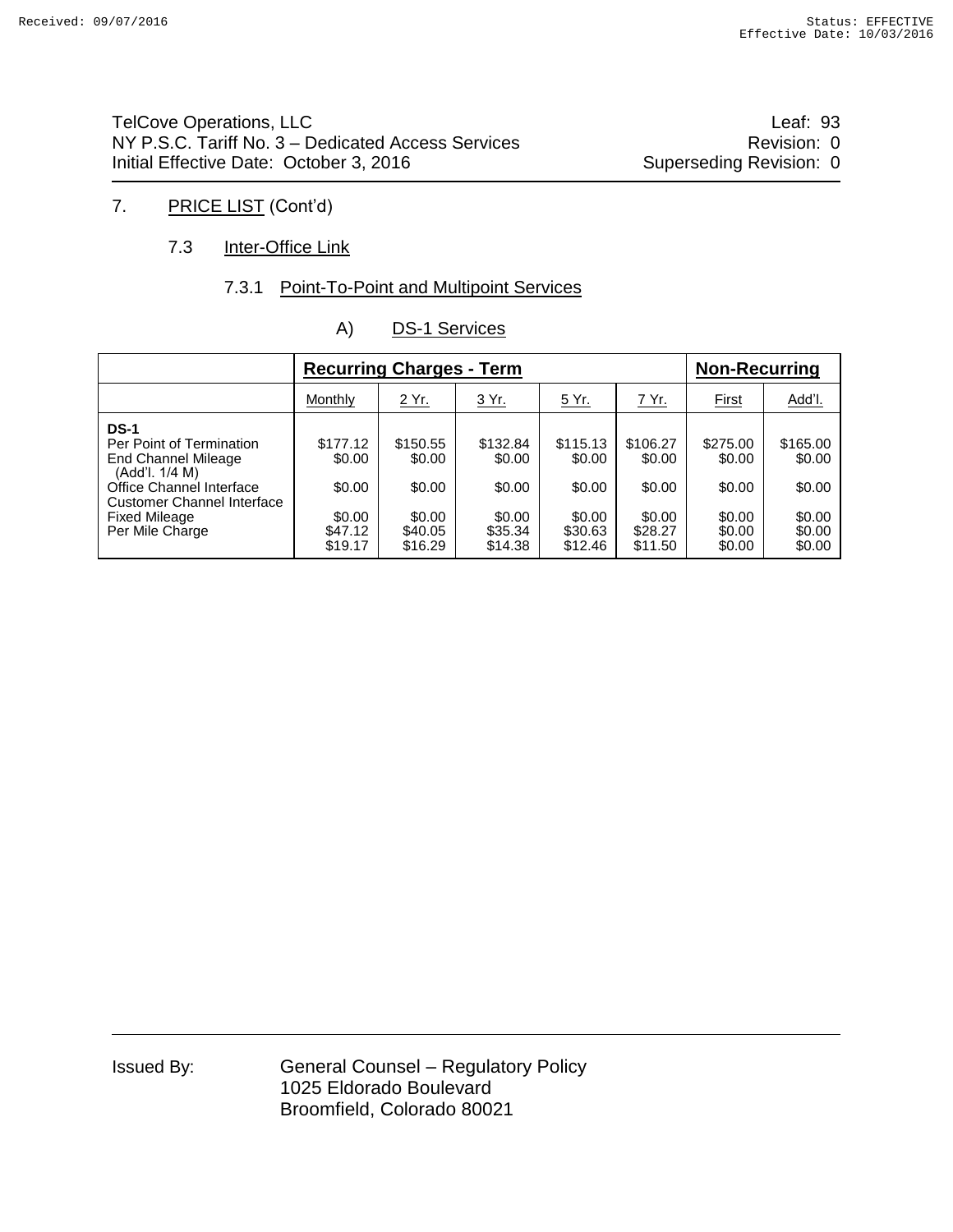## TelCove Operations, LLC **Leaf: 94** NY P.S.C. Tariff No. 3 – Dedicated Access Services **Revision: 0** Revision: 0 Initial Effective Date: October 3, 2016 Superseding Revision: 0

## 7. PRICE LIST (Cont'd)

#### 7.3 **Inter-Office Link (Cont'd)**

#### 7.3.1 Point-To-Point and Multipoint Services (Cont'd)

|                                                                                                                                                                                                                                                                                                                                                                | B)                                                                                                                         | <b>DS-3 Services</b>                                                                                                       |                                                                                                                            |                                                                                                                         |                                                                                                                         |                                                                                                            |                                                                                                            |
|----------------------------------------------------------------------------------------------------------------------------------------------------------------------------------------------------------------------------------------------------------------------------------------------------------------------------------------------------------------|----------------------------------------------------------------------------------------------------------------------------|----------------------------------------------------------------------------------------------------------------------------|----------------------------------------------------------------------------------------------------------------------------|-------------------------------------------------------------------------------------------------------------------------|-------------------------------------------------------------------------------------------------------------------------|------------------------------------------------------------------------------------------------------------|------------------------------------------------------------------------------------------------------------|
|                                                                                                                                                                                                                                                                                                                                                                |                                                                                                                            | <b>Recurring Charges - Term</b>                                                                                            |                                                                                                                            |                                                                                                                         |                                                                                                                         | <b>Non-Recurring</b>                                                                                       |                                                                                                            |
|                                                                                                                                                                                                                                                                                                                                                                | Monthly                                                                                                                    | <u>2 Yr.</u>                                                                                                               | 3 Yr.                                                                                                                      | 5 Yr.                                                                                                                   | 7 Yr.                                                                                                                   | First                                                                                                      | Add'l.                                                                                                     |
| $DS-3$<br><b>System Termination</b><br><b>End Channel Mileage</b><br>(Add'l. 1/4 M)                                                                                                                                                                                                                                                                            | \$2310.00<br>\$0.00                                                                                                        | \$2194.50<br>\$0.00                                                                                                        | \$2079.00<br>\$0.00                                                                                                        | \$1501.50<br>\$0.00                                                                                                     | \$1386.00<br>\$0.00                                                                                                     | \$0.00<br>\$0.00                                                                                           | \$0.00<br>\$0.00                                                                                           |
| Office Channel Interface<br><b>Customer Channel Interface</b><br>Fixed Mileage (0-8 Miles)<br>Fixed Mileage (9-25 MIles)<br>Fixed Mileage (26+ Miles)<br>Mile Charge (0-8 Miles)<br>Mlle Charge (9-25 Miles)<br>Mile Charge (26+ Miles)                                                                                                                        | \$0.00<br>\$0.00<br>\$701.25<br>\$701.25<br>\$701.25<br>\$131.78<br>\$131.78<br>\$131.78                                   | \$0.00<br>\$0.00<br>\$666.19<br>\$666.19<br>\$666.19<br>\$125.19<br>\$125.19<br>\$125.19                                   | \$0.00<br>\$0.00<br>\$631.13<br>\$631.13<br>\$631.13<br>\$118.60<br>\$118.60<br>\$118.60                                   | \$0.00<br>\$0.00<br>\$455.81<br>\$455.81<br>\$455.81<br>\$85.66<br>\$85.66<br>\$85.66                                   | \$0.00<br>\$0.00<br>\$420.75<br>\$420.75<br>\$420.75<br>\$79.07<br>\$79.07<br>\$79.07                                   | \$0.00<br>\$0.00<br>\$0.00<br>\$0.00<br>\$0.00<br>\$0.00<br>\$0.00<br>\$0.00                               | \$0.00<br>\$0.00<br>\$0.00<br>\$0.00<br>\$0.00<br>\$0.00<br>\$0.00<br>\$0.00                               |
| $DS-3(X3)$<br><b>System Termination</b><br><b>End Channel Mileage</b><br>(Add'l. 1/4 M)<br>Office Channel Interface<br><b>Customer Channel Interface</b><br>Fixed Mileage (0-8 Miles)<br>Fixed Mileage (9-25 Miles)<br>Fixed Mileage (26+ Miles)<br>Mile Charge (0-8 Miles)<br>Mile Charge (9-25 Miles)<br>Mlle Charge (26+ Miles)                             | \$6930.00<br>\$0.00<br>\$0.00<br>\$0.00<br>\$701.25<br>\$701.25<br>\$701.25<br>\$131.78<br>\$131.78<br>\$131.78            | \$6583.50<br>\$0.00<br>\$0.00<br>\$0.00<br>\$666.19<br>\$666.19<br>\$666.19<br>\$125.19<br>\$125.19<br>\$125.19            | \$6237.00<br>\$0.00<br>\$0.00<br>\$0.00<br>\$631.13<br>\$631.13<br>\$631.13<br>\$118.60<br>\$118.60<br>\$118.60            | \$4504.50<br>\$0.00<br>\$0.00<br>\$0.00<br>\$455.81<br>\$455.81<br>\$455.81<br>\$85.66<br>\$85.66<br>\$85.66            | \$4158.00<br>\$0.00<br>\$0.00<br>\$0.00<br>\$420.75<br>\$420.75<br>\$420.75<br>\$79.07<br>\$79.07<br>\$79.07            | \$0.00<br>\$0.00<br>\$0.00<br>\$0.00<br>\$0.00<br>\$0.00<br>\$0.00<br>\$0.00<br>\$0.00<br>\$0.00           | \$0.00<br>\$0.00<br>\$0.00<br>\$0.00<br>\$0.00<br>\$0.00<br>\$0.00<br>\$0.00<br>\$0.00<br>\$0.00           |
| DS-3 (X12)<br><b>System Termination</b><br><b>End Channel Mileage</b><br>(Add'l, 1/4 M)<br>Office Channel Interface<br><b>Customer Channel Interface</b><br>Per 28 DS-1 Channel Sys.<br>Fixed Mileage (0-8 Miles)<br>Fixed Mileage (9-25 MIles)<br>Fixed Mileage (26+ Miles)<br>Mile Charge (0-8 Miles)<br>Mile Charge (9-25 Miles)<br>Mlle Charge (26+ Miles) | \$27720.00<br>\$0.00<br>\$0.00<br>\$0.00<br>\$0.00<br>\$701.25<br>\$701.25<br>\$701.25<br>\$131.78<br>\$131.78<br>\$131.78 | \$26334.00<br>\$0.00<br>\$0.00<br>\$0.00<br>\$0.00<br>\$666.19<br>\$666.19<br>\$666.19<br>\$125.19<br>\$125.19<br>\$125.19 | \$24948.00<br>\$0.00<br>\$0.00<br>\$0.00<br>\$0.00<br>\$631.13<br>\$631.13<br>\$631.13<br>\$118.60<br>\$118.60<br>\$118.60 | \$18018.00<br>\$0.00<br>\$0.00<br>\$0.00<br>\$0.00<br>\$455.81<br>\$455.81<br>\$455.81<br>\$85.66<br>\$85.66<br>\$85.66 | \$16632.00<br>\$0.00<br>\$0.00<br>\$0.00<br>\$0.00<br>\$420.75<br>\$420.75<br>\$420.75<br>\$79.07<br>\$79.07<br>\$79.07 | \$0.00<br>\$0.00<br>\$0.00<br>\$0.00<br>\$0.00<br>\$0.00<br>\$0.00<br>\$0.00<br>\$0.00<br>\$0.00<br>\$0.00 | \$0.00<br>\$0.00<br>\$0.00<br>\$0.00<br>\$0.00<br>\$0.00<br>\$0.00<br>\$0.00<br>\$0.00<br>\$0.00<br>\$0.00 |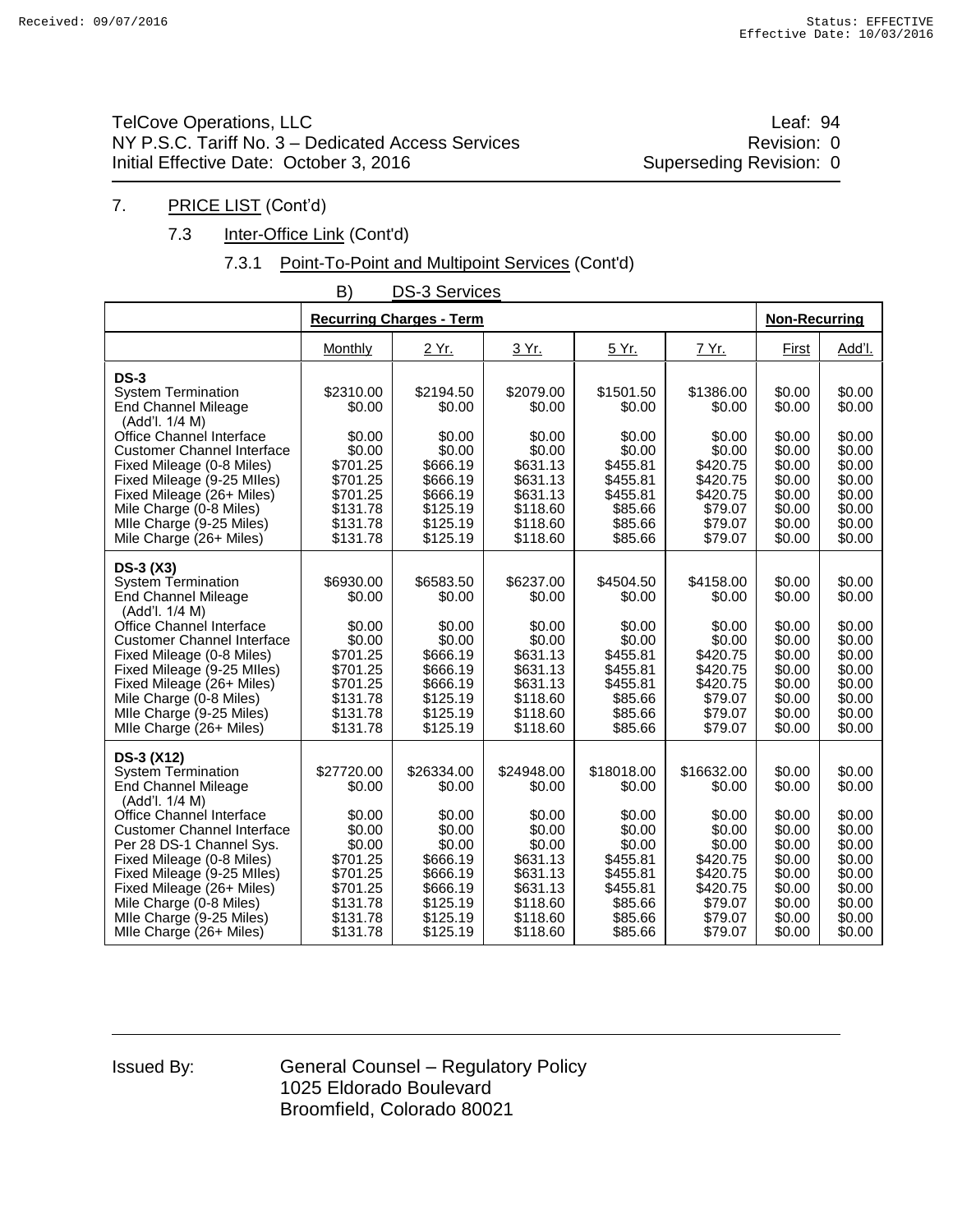TelCove Operations, LLC **Leaf: 95** NY P.S.C. Tariff No. 3 – Dedicated Access Services **Revision: 0** Revision: 0 Initial Effective Date: October 3, 2016 Superseding Revision: 0

#### 7. PRICE LIST (Cont'd)

7.3 Inter-Office Link (Cont'd)

#### 7.3.1 Point-To-Point and Multipoint Services (Cont'd)

B) DS-3 Services (Cont'd)

|                                                                                                                                                                                                                                                                                                                                                                | <b>Recurring Charges - Term</b>                                                                                            | <b>Non-Recurring</b>                                                                                                       |                                                                                                                            |                                                                                                                         |                                                                                                                         |                                                                                                            |                                                                                                            |
|----------------------------------------------------------------------------------------------------------------------------------------------------------------------------------------------------------------------------------------------------------------------------------------------------------------------------------------------------------------|----------------------------------------------------------------------------------------------------------------------------|----------------------------------------------------------------------------------------------------------------------------|----------------------------------------------------------------------------------------------------------------------------|-------------------------------------------------------------------------------------------------------------------------|-------------------------------------------------------------------------------------------------------------------------|------------------------------------------------------------------------------------------------------------|------------------------------------------------------------------------------------------------------------|
|                                                                                                                                                                                                                                                                                                                                                                | Monthly                                                                                                                    | 2 Yr.                                                                                                                      | 3 Yr.                                                                                                                      | 5 Yr.                                                                                                                   | 7 Yr.                                                                                                                   | First                                                                                                      | Add'l.                                                                                                     |
| <b>DS-3 (X24)</b><br><b>System Termination</b><br>End Channel Mileage<br>(Add'l. 1/4 M)<br>Office Channel Interface<br><b>Customer Channel Interface</b><br>Per 28 DS-1 Channel Sys.<br>Fixed Mileage (0-8 Miles)<br>Fixed Mileage (9-25 MIles)<br>Fixed Mileage (26+ Miles)<br>Mile Charge (0-8 Miles)<br>Mlle Charge (9-25 Miles)<br>Mlle Charge (26+ Miles) | \$55440.00<br>\$0.00<br>\$0.00<br>\$0.00<br>\$0.00<br>\$701.25<br>\$701.25<br>\$701.25<br>\$131.78<br>\$131.78<br>\$131.78 | \$52668.00<br>\$0.00<br>\$0.00<br>\$0.00<br>\$0.00<br>\$666.19<br>\$666.19<br>\$666.19<br>\$125.19<br>\$125.19<br>\$125.19 | \$49896.00<br>\$0.00<br>\$0.00<br>\$0.00<br>\$0.00<br>\$631.13<br>\$631.13<br>\$631.13<br>\$118.60<br>\$118.60<br>\$118.60 | \$36036.00<br>\$0.00<br>\$0.00<br>\$0.00<br>\$0.00<br>\$455.81<br>\$455.81<br>\$455.81<br>\$85.66<br>\$85.66<br>\$85.66 | \$33264.00<br>\$0.00<br>\$0.00<br>\$0.00<br>\$0.00<br>\$420.75<br>\$420.75<br>\$420.75<br>\$79.07<br>\$79.07<br>\$79.07 | \$0.00<br>\$0.00<br>\$0.00<br>\$0.00<br>\$0.00<br>\$0.00<br>\$0.00<br>\$0.00<br>\$0.00<br>\$0.00<br>\$0.00 | \$0.00<br>\$0.00<br>\$0.00<br>\$0.00<br>\$0.00<br>\$0.00<br>\$0.00<br>\$0.00<br>\$0.00<br>\$0.00<br>\$0.00 |
| C)                                                                                                                                                                                                                                                                                                                                                             |                                                                                                                            | <b>Dark Fiber Services</b>                                                                                                 |                                                                                                                            |                                                                                                                         |                                                                                                                         |                                                                                                            |                                                                                                            |
|                                                                                                                                                                                                                                                                                                                                                                |                                                                                                                            | - Recurring Charges (Per Fiber Strand Per Mile)                                                                            |                                                                                                                            |                                                                                                                         |                                                                                                                         |                                                                                                            |                                                                                                            |
|                                                                                                                                                                                                                                                                                                                                                                |                                                                                                                            | Per Strand                                                                                                                 |                                                                                                                            | <b>ICB</b>                                                                                                              |                                                                                                                         |                                                                                                            |                                                                                                            |
|                                                                                                                                                                                                                                                                                                                                                                |                                                                                                                            | - Non-recurring Charges (Per Point of Termination)                                                                         |                                                                                                                            |                                                                                                                         |                                                                                                                         |                                                                                                            |                                                                                                            |
|                                                                                                                                                                                                                                                                                                                                                                |                                                                                                                            | Per Strand                                                                                                                 |                                                                                                                            | <b>ICB</b>                                                                                                              |                                                                                                                         |                                                                                                            |                                                                                                            |
| D)                                                                                                                                                                                                                                                                                                                                                             |                                                                                                                            | <b>Dim Fiber Services</b>                                                                                                  |                                                                                                                            |                                                                                                                         |                                                                                                                         |                                                                                                            |                                                                                                            |
|                                                                                                                                                                                                                                                                                                                                                                | - Recurring Charges (Per Point of Termination)                                                                             |                                                                                                                            |                                                                                                                            |                                                                                                                         |                                                                                                                         |                                                                                                            |                                                                                                            |
| <b>ICB</b><br>Dim Fiber                                                                                                                                                                                                                                                                                                                                        |                                                                                                                            |                                                                                                                            |                                                                                                                            |                                                                                                                         |                                                                                                                         |                                                                                                            |                                                                                                            |
|                                                                                                                                                                                                                                                                                                                                                                | - Recurring Charges - Per Mile                                                                                             |                                                                                                                            |                                                                                                                            |                                                                                                                         |                                                                                                                         |                                                                                                            |                                                                                                            |
|                                                                                                                                                                                                                                                                                                                                                                | <b>ICB</b><br>Dim Fiber                                                                                                    |                                                                                                                            |                                                                                                                            |                                                                                                                         |                                                                                                                         |                                                                                                            |                                                                                                            |
|                                                                                                                                                                                                                                                                                                                                                                |                                                                                                                            | - Non-recurring Charges (Per Point of Termination)                                                                         |                                                                                                                            |                                                                                                                         |                                                                                                                         |                                                                                                            |                                                                                                            |
|                                                                                                                                                                                                                                                                                                                                                                |                                                                                                                            | Dim Fiber                                                                                                                  |                                                                                                                            | <b>ICB</b>                                                                                                              |                                                                                                                         |                                                                                                            |                                                                                                            |

| Issued By: |  |
|------------|--|
|            |  |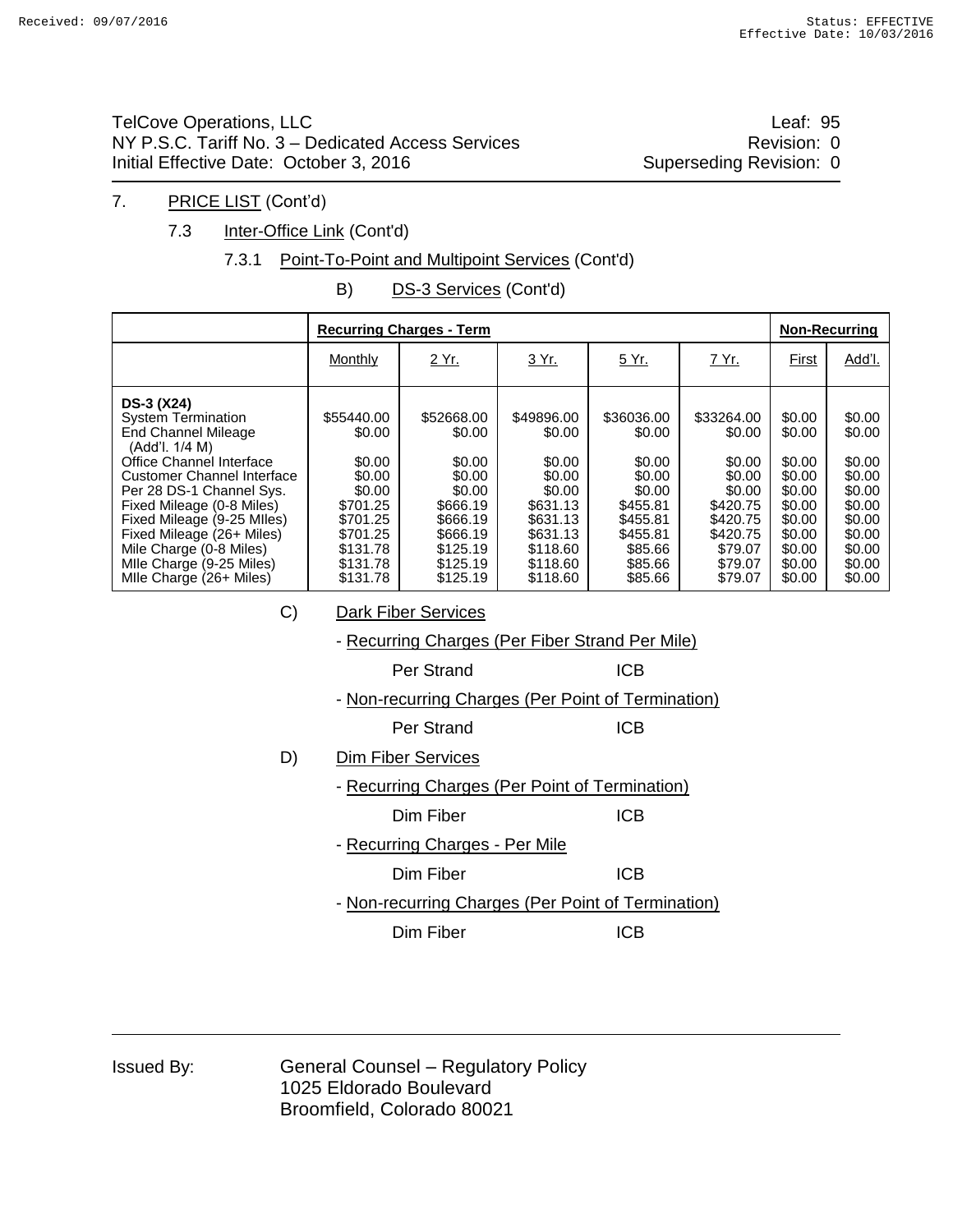TelCove Operations, LLC **COVERSITY COVERSITY** COVER THE Leaf: 96 NY P.S.C. Tariff No. 3 – Dedicated Access Services **Revision: 0** Revision: 0 Initial Effective Date: October 3, 2016 Superseding Revision: 0

## 7. PRICE LIST (Cont'd)

## 7.3 **Inter-Office Link (Cont'd)**

#### 7.3.2 Optional Features and Functions

|                                                                                                                                      | <b>Recurring Charges - Term</b>          |                                          | <b>Non-Recurring</b>                     |                                          |                                          |                                      |                                      |
|--------------------------------------------------------------------------------------------------------------------------------------|------------------------------------------|------------------------------------------|------------------------------------------|------------------------------------------|------------------------------------------|--------------------------------------|--------------------------------------|
| <b>Multiplexing</b>                                                                                                                  | Monthly                                  | 2 Yr.                                    | 3 Yr.                                    | 5 Yr.                                    | <u>7 Yr.</u>                             | <b>First</b>                         | Add'l.                               |
| DS3-DS-1 Multiplexing<br>DS1-DS-0 Multiplexing<br>Office Channel<br>Interface<br>$DS-1$<br><b>Customer Channel</b><br>Interface DS-1 | \$583.56<br>\$219.42<br>\$0.00<br>\$0.00 | \$554.38<br>\$208.45<br>\$0.00<br>\$0.00 | \$525.20<br>\$197.48<br>\$0.00<br>\$0.00 | \$379.31<br>\$142.62<br>\$0.00<br>\$0.00 | \$350.14<br>\$131.65<br>\$0.00<br>\$0.00 | \$1.00<br>\$0.00<br>\$0.00<br>\$0.00 | \$1.00<br>\$0.00<br>\$0.00<br>\$0.00 |

#### 7.3.3 Private Local SONET Ring (PLSR) Service

|                          |            | <b>Recurring Charges – Term</b> | <b>Non-Recurring</b> |              |              |            |               |
|--------------------------|------------|---------------------------------|----------------------|--------------|--------------|------------|---------------|
|                          | Monthly    | <u>2 Yr.</u>                    | 3 Yr.                | <u>5 Yr.</u> | <u>7 Yr.</u> | First      | <u>Add'l.</u> |
| $OC-3$                   |            |                                 |                      |              |              |            |               |
| <b>SONET Ring</b>        | <b>NOC</b> | \$0.00                          | \$0.00               | \$0.00       | \$0.00       | \$0.00     | \$0.00        |
| <b>SONET Node</b>        | <b>NOC</b> | \$2,058.00                      | \$1,483.00           | \$1,195.00   | \$1,195.00   | \$5,883.00 | \$5,883.00    |
| Fixed Mileage (0-8 Mi.)  | NOC        | \$0.00                          | \$0.00               | \$0.00       | \$0.00       | \$0.00     | \$0.00        |
| Fixed Mileage (9-25 Mi.) | NOC        | \$0.00                          | \$0.00               | \$0.00       | \$0.00       | \$0.00     | \$0.00        |
| Fixed Mileage (26+Mi.)   | NOC        | \$0.00                          | \$0.00               | \$0.00       | \$0.00       | \$0.00     | \$0.00        |
| Mile Charge (0-8 Mi.)    | NOC        | \$515.00                        | \$353.00             | \$236.00     | \$160.00     | \$0.00     | \$0.00        |
| Mile Charge (9-25 Mi.)   | NOC        | \$515.00                        | \$353.00             | \$236.00     | \$160.00     | \$0.00     | \$0.00        |
| Mile Charge $(26+Mi.)$   | <b>NOC</b> | \$515.00                        | \$353.00             | \$236.00     | \$160.00     | \$0.00     | \$0.00        |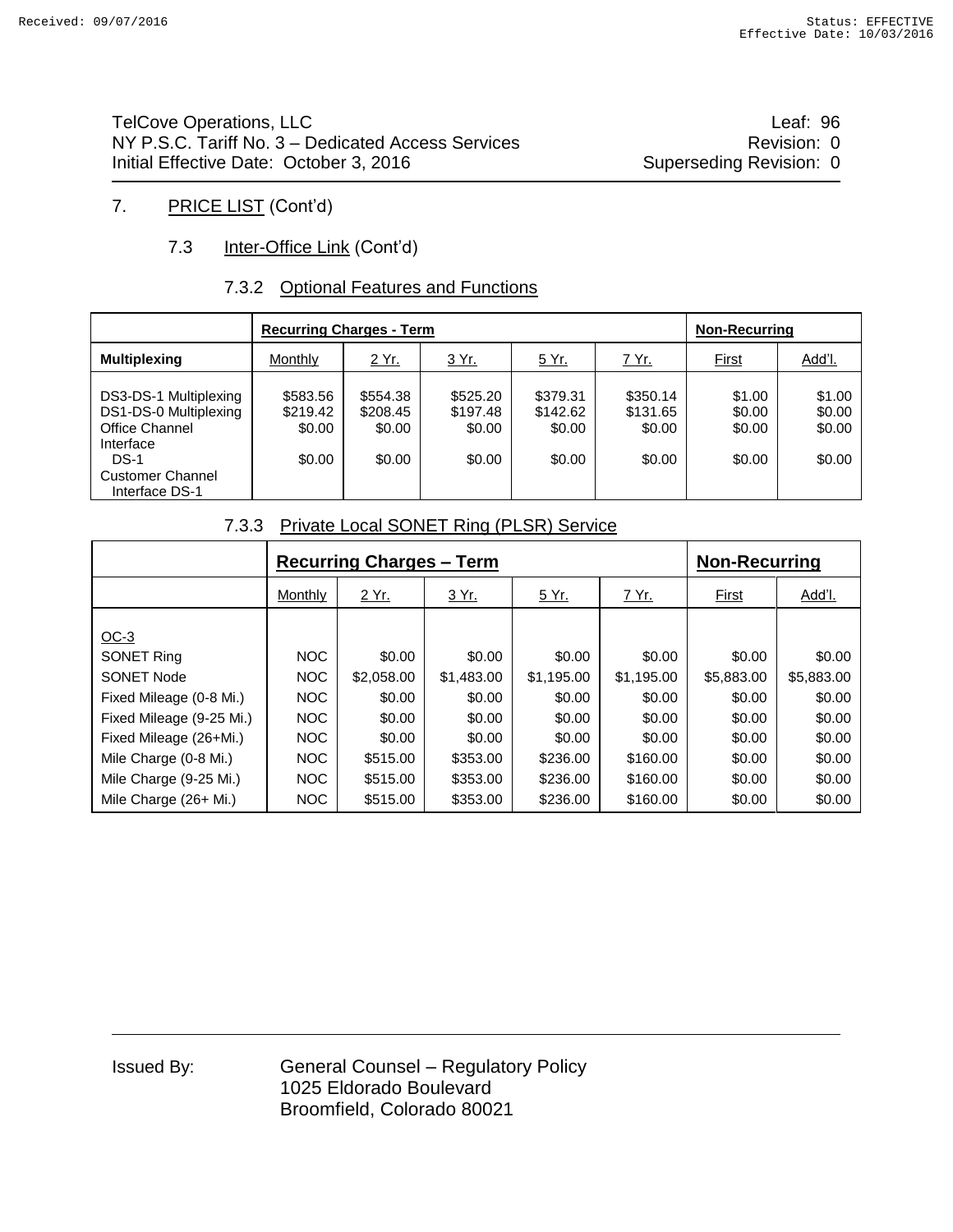TelCove Operations, LLC **Leaf: 97** NY P.S.C. Tariff No. 3 – Dedicated Access Services **Revision: 0** Revision: 0 Initial Effective Date: October 3, 2016 Superseding Revision: 0

## 7. PRICE LIST (Cont'd)

## 7.3 **Inter-Office Link (Cont'd)**

#### 7.3.3 Private Local SONET Ring (PLSR) Service (Cont'd)

|                                                                                                                                                                                                          |                                                                                                              | <b>Recurring Charges - Term</b>                                                              | <b>Non-Recurring</b>                                                                   |                                                                                        |                                                                                        |                                                                                   |                                                                                   |
|----------------------------------------------------------------------------------------------------------------------------------------------------------------------------------------------------------|--------------------------------------------------------------------------------------------------------------|----------------------------------------------------------------------------------------------|----------------------------------------------------------------------------------------|----------------------------------------------------------------------------------------|----------------------------------------------------------------------------------------|-----------------------------------------------------------------------------------|-----------------------------------------------------------------------------------|
|                                                                                                                                                                                                          | Monthl<br>y                                                                                                  | 2 Yr.                                                                                        | 3 Yr.                                                                                  | 5 Yr.                                                                                  | 7 Yr.                                                                                  | First                                                                             | Add'l.                                                                            |
| OC-12<br><b>SONET Ring</b><br><b>SONET Node</b><br>Fixed Mileage (0-8 Mi.)<br>Fixed Mileage (9-25<br>Mi.)<br>Fixed Mileage (26+Mi.)<br>Mile Charge (0-8 Mi.)<br>Mile Charge (9-25 Mi.)                   | <b>NOC</b><br><b>NOC</b><br><b>NOC</b><br><b>NOC</b><br><b>NOC</b><br><b>NOC</b><br><b>NOC</b><br><b>NOC</b> | \$0.00<br>\$3,030.00<br>\$0.00<br>\$0.00<br>\$0.00<br>\$750.00<br>\$750.00<br>\$750.00       | \$0.00<br>\$2,156.00<br>\$0.00<br>\$0.00<br>\$0.00<br>\$589.00<br>\$589.00<br>\$589.00 | \$0.00<br>\$1,720.00<br>\$0.00<br>\$0.00<br>\$0.00<br>\$471.00<br>\$471.00<br>\$471.00 | \$0.00<br>\$1,720.00<br>\$0.00<br>\$0.00<br>\$0.00<br>\$325.00<br>\$325.00<br>\$325.00 | \$0.00<br>\$8,824.00<br>\$0.00<br>\$0.00<br>\$0.00<br>\$0.00<br>\$0.00<br>\$0.00  | \$0.00<br>\$8,824.00<br>\$0.00<br>\$0.00<br>\$0.00<br>\$0.00<br>\$0.00<br>\$0.00  |
| Mile Charge (26+ Mi.)                                                                                                                                                                                    |                                                                                                              |                                                                                              |                                                                                        |                                                                                        |                                                                                        |                                                                                   |                                                                                   |
| OC-48<br>SONET Ring<br><b>SONET Node</b><br>Fixed Mileage (0-8 Mi.)<br>Fixed Mileage (9-25<br>Mi.)<br>Fixed Mileage (26+Mi.)<br>Mile Charge (0-8 Mi.)<br>Mile Charge (9-25 Mi.)<br>Mile Charge (26+ Mi.) | <b>NOC</b><br><b>NOC</b><br><b>NOC</b><br><b>NOC</b><br><b>NOC</b><br><b>NOC</b><br><b>NOC</b><br><b>NOC</b> | \$0.00<br>\$6,803.00<br>\$0.00<br>\$0.00<br>\$0.00<br>\$1,230.00<br>\$1,230.00<br>\$1,230.00 | \$0.00<br>\$4,860.00<br>\$0.00<br>\$0.00<br>\$0.00<br>\$824.00<br>\$824.00<br>\$824.00 | \$0.00<br>\$3,883.00<br>\$0.00<br>\$0.00<br>\$0.00<br>\$658.00<br>\$658.00<br>\$658.00 | \$0.00<br>\$3,883.00<br>\$0.00<br>\$0.00<br>\$0.00<br>\$445.00<br>\$445.00<br>\$445.00 | \$0.00<br>\$11,500.00<br>\$0.00<br>\$0.00<br>\$0.00<br>\$0.00<br>\$0.00<br>\$0.00 | \$0.00<br>\$11,500.00<br>\$0.00<br>\$0.00<br>\$0.00<br>\$0.00<br>\$0.00<br>\$0.00 |
| <b>Service Channels</b><br>$OC-3$<br>OC-12<br>STS-1<br>STS-3<br>$DS-1$<br>$DS-3$                                                                                                                         | <b>NOC</b><br><b>NOC</b><br><b>NOC</b><br><b>NOC</b><br><b>NOC</b><br><b>NOC</b>                             | \$2,840.00<br>\$6.018.00<br>\$530.00<br>\$2,840.00<br>\$88.00<br>\$530.00                    | \$1,906.00<br>\$4,030.00<br>\$354.00<br>\$1,906.00<br>\$60.00<br>\$354.00              | \$1,272.00<br>\$2,700.00<br>\$284.00<br>\$1,272.00<br>\$48.00<br>\$284.00              | \$862.00<br>\$2,000.00<br>\$190.00<br>\$862.00<br>\$30.00<br>\$190.00                  | \$0.00<br>\$0.00<br>\$0.00<br>\$0.00<br>\$0.00<br>\$0.00                          | \$0.00<br>\$0.00<br>\$0.00<br>\$0.00<br>\$0.00<br>\$0.00                          |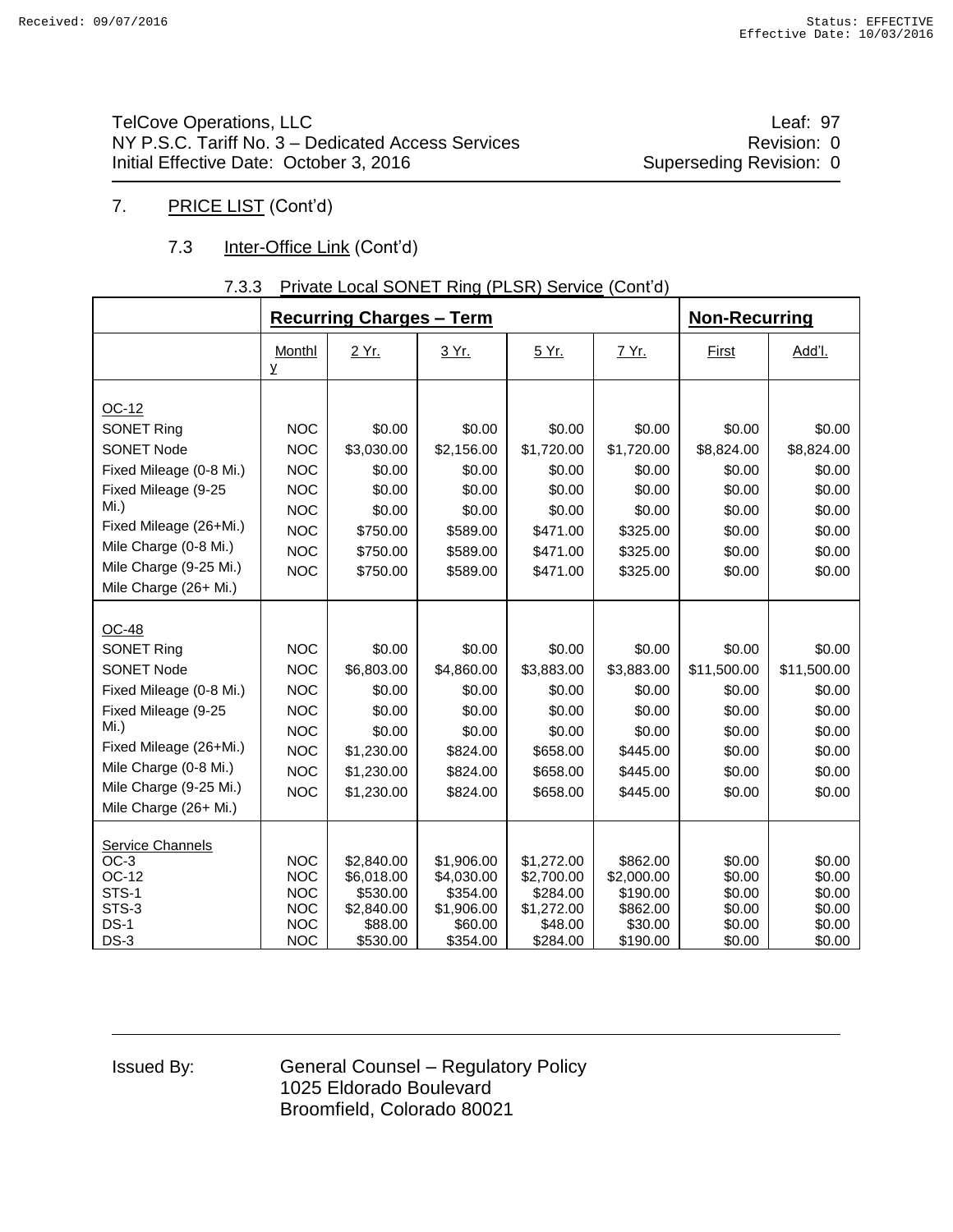## TelCove Operations, LLC **Leaf: 98** NY P.S.C. Tariff No. 3 – Dedicated Access Services **Revision: 0** Revision: 0 Initial Effective Date: October 3, 2016 Superseding Revision: 0

#### 7. PRICE LIST (Cont'd)

7.3 **Inter-Office Link (Cont'd)** 

| 7.3.3 | Private Local SONET Ring (PLSR) Service (Cont'd) |  |
|-------|--------------------------------------------------|--|
|       |                                                  |  |

|                                     | <b>Recurring Charges - Term</b> | <b>Non-Recurring</b> |                  |                  |                  |        |        |
|-------------------------------------|---------------------------------|----------------------|------------------|------------------|------------------|--------|--------|
|                                     | Monthly                         | 2 Yr.                | 3 Yr.            | 5 Yr.            | <u>7 Yr.</u>     | First  | Add'l. |
|                                     |                                 |                      |                  |                  |                  |        |        |
| $OC-3$                              | \$4,891.76                      | \$4,647.18           | \$4,402.59       |                  |                  | \$0.00 | \$0.00 |
| <b>System Termination</b>           |                                 |                      |                  | \$3,179.65       | \$2,935.06       | \$0.00 | \$0.00 |
| End Channel Mileage (Add'l<br>Mile) | \$0.00<br>\$0.00                | \$0.00<br>\$0.00     | \$0.00<br>\$0.00 | \$0.00<br>\$0.00 | \$0.00<br>\$0.00 | \$0.00 | \$0.00 |
| Office Channel Interface            | \$0.00                          | \$0.00               | \$0.00           | \$0.00           | \$0.00           | \$0.00 | \$0.00 |
| <b>Customer Channel Interface</b>   | \$1,485.00                      | \$1,410.76           | \$1,336.51       | \$965.24         | \$891.00         | \$0.00 | \$0.00 |
| Fixed Mileage (0-8 Mi.)             |                                 |                      |                  |                  |                  |        | \$0.00 |
| Fixed Mileage (9-25 Mi.)            | \$1,485.00                      | \$1,410.76           | \$1,336.51       | \$965.24         | \$891.00         | \$0.00 |        |
| Fixed Mileage (26+Mi.)              | \$1,485.00                      | \$1,410.76           | \$1,336.51       | \$965.24         | \$891.00         | \$0.00 | \$0.00 |
| Mile Charge (0-8 Mi.)               | \$279.06                        | \$265.11             | \$251.15         | \$181.40         | \$167.44         | \$0.00 | \$0.00 |
| Mile Charge (9-25 Mi.)              | \$279.06                        | \$265.11             | \$251.15         | \$181.40         | \$167.44         | \$0.00 | \$0.00 |
| Mile Charge (26+ Mi.)               | \$279.06                        | \$265.11             | \$251.15         | \$181.40         | \$167.44         | \$0.00 | \$0.00 |
| OC-12                               |                                 |                      |                  |                  |                  |        |        |
| <b>System Termination</b>           | \$19,567.06                     | \$18,588.71          | \$17,610.35      | \$12,718.59      | \$11,740.24      | \$0.00 | \$0.00 |
| End Channel Mileage (Add'l          | \$0.00                          | \$0.00               | \$0.00           | \$0.00           | \$0.00           | \$0.00 | \$0.00 |
| Mile)                               | \$0.00                          | \$0.00               | \$0.00           | \$0.00           | \$0.00           | \$0.00 | \$0.00 |
| Office Channel Interface            | \$0.00                          | \$0.00               | \$0.00           | \$0.00           | \$0.00           | \$0.00 | \$0.00 |
| <b>Customer Channel Interface</b>   | \$5,940.00                      | \$5,643.02           | \$5,346.04       | \$3,860.98       | \$3,564.00       | \$0.00 | \$0.00 |
| Fixed Mileage (0-8 Mi.)             | \$5,940.00                      | \$5,643.02           | \$5,346.04       | \$3,860.98       | \$3,564.00       | \$0.00 | \$0.00 |
| Fixed Mileage (9-25 Mi.)            | \$5,940.00                      | \$5,643.02           | \$5,346.04       | \$3,860.98       | \$3,564.00       | \$0.00 | \$0.00 |
| Fixed Mileage (26+Mi.)              | \$1,116.25                      | \$1,060.43           | \$1,004.61       | \$725.59         | \$669.77         | \$0.00 | \$0.00 |
| Mile Charge (0-8 Mi.)               | \$1,116.25                      | \$1,060.43           | \$1,004.61       | \$725.59         | \$669.77         | \$0.00 | \$0.00 |
| Mile Charge (9-25 Mi.)              | \$1,116.25                      | \$1,060.43           | \$1,004.61       | \$725.59         | \$669.77         | \$0.00 | \$0.00 |
| Mile Charge (26+ Mi.)               |                                 |                      |                  |                  |                  |        |        |
| <b>OC-48</b>                        |                                 |                      |                  |                  |                  |        |        |
| <b>System Termination</b>           | \$78,268.23                     | \$74,354.82          | \$70,441.41      | \$50,874.35      | \$46,960.94      | \$0.00 | \$0.00 |
| End Channel Mileage (Add'l          | \$0.00                          | \$0.00               | \$0.00           | \$0.00           | \$0.00           | \$0.00 | \$0.00 |
| Mile)                               | \$0.00                          | \$0.00               | \$0.00           | \$0.00           | \$0.00           | \$0.00 | \$0.00 |
| <b>Office Channel Interface</b>     | \$0.00                          | \$0.00               | \$0.00           | \$0.00           | \$0.00           | \$0.00 | \$0.00 |
| <b>Customer Channel Interface</b>   | \$23,760.00                     | \$22,572.08          | \$21,384.17      | \$15,443.92      | \$14,256.00      | \$0.00 | \$0.00 |
| Fixed Mileage (0-8 Mi.)             | \$23,760.00                     | \$22,572.08          | \$21,384.17      | \$15,443.92      | \$14,256.00      | \$0.00 | \$0.00 |
| Fixed Mileage (9-25 Mi.)            | \$23,760.00                     | \$22,572.08          | \$21,384.17      | \$15,443.92      | \$14,256.00      | \$0.00 | \$0.00 |
| Fixed Mileage (26+Mi.)              | \$4,465.02                      | \$4,241.73           | \$4,018.45       | \$2,902.36       | \$2,679.08       | \$0.00 | \$0.00 |
| Mile Charge (0-8 Mi.)               | \$4,465.02                      | \$4,241.73           | \$4,018.45       | \$2,902.36       | \$2,679.08       | \$0.00 | \$0.00 |
| Mile Charge (9-25 Mi.)              | \$4,465.02                      | \$4,241.73           | \$4,018.45       | \$2,902.36       | \$2,679.08       | \$0.00 | \$0.00 |
| Mile Charge (26+ Mi.)               |                                 |                      |                  |                  |                  |        |        |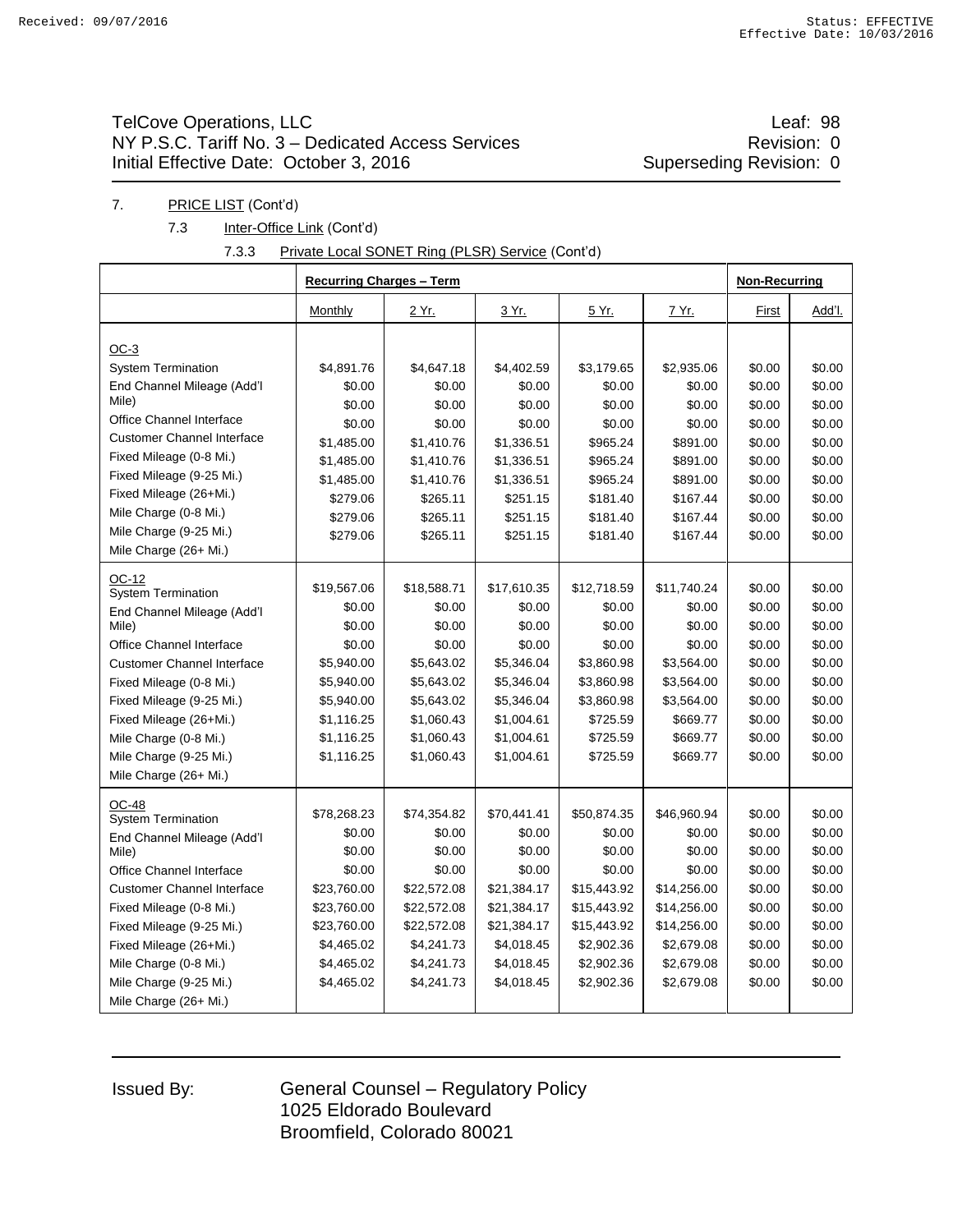## TelCove Operations, LLC **Leaf: 99** NY P.S.C. Tariff No. 3 – Dedicated Access Services<br>
Initial Effective Date: October 3, 2016<br>
Superseding Revision: 0 Initial Effective Date: October 3, 2016

#### 7. PRICE LIST (Cont'd)

7.3 **Inter-Office Link (Cont'd)** 

#### 7.3.3 Private Local SONET Ring (PLSR) Concatenated (c)

|                                                               |                      | <b>Recurring Charges - Term</b> |                      |                      |                      |        |                  |  |
|---------------------------------------------------------------|----------------------|---------------------------------|----------------------|----------------------|----------------------|--------|------------------|--|
|                                                               | Monthly              | 2 Yr.                           | 3 Yr.                | <u>5 Yr.</u>         | <u>7 Yr.</u>         | First  | Add'l.           |  |
|                                                               |                      |                                 |                      |                      |                      |        |                  |  |
| $OC-3C$                                                       |                      |                                 |                      |                      |                      | \$0.00 | \$0.00           |  |
| <b>System Termination</b>                                     | \$4,891.76<br>\$0.00 | \$4,647.18<br>\$0.00            | \$4,402.59<br>\$0.00 | \$3,179.65<br>\$0.00 | \$2,935.06<br>\$0.00 | \$0.00 | \$0.00           |  |
| End Channel Mileage (Add'l Mile)                              |                      |                                 | \$0.00               | \$0.00               |                      | \$0.00 |                  |  |
| Office Channel Interface<br><b>Customer Channel Interface</b> | \$0.00               | \$0.00<br>\$0.00                | \$0.00               | \$0.00               | \$0.00<br>\$0.00     | \$0.00 | \$0.00<br>\$0.00 |  |
|                                                               | \$0.00               |                                 |                      |                      |                      |        |                  |  |
| Fixed Mileage (0-8 Mi.)                                       | \$1,485.00           | \$1,410.76                      | \$1,336.51           | \$965.24             | \$891.00             | \$0.00 | \$0.00           |  |
| Fixed Mileage (9-25 Mi.)                                      | \$1,485.00           | \$1,410.76                      | \$1,336.51           | \$965.24             | \$891.00             | \$0.00 | \$0.00           |  |
| Fixed Mileage (26+Mi.)                                        | \$1,485.00           | \$1,410.76                      | \$1,336.51           | \$965.24             | \$891.00             | \$0.00 | \$0.00           |  |
| Mile Charge (0-8 Mi.)                                         | \$279.06             | \$265.11                        | \$251.15             | \$181.40             | \$167.44             | \$0.00 | \$0.00           |  |
| Mile Charge (9-25 Mi.)                                        | \$279.06             | \$265.11                        | \$251.15             | \$181.40             | \$167.44             | \$0.00 | \$0.00           |  |
| Mile Charge (26+ Mi.)                                         | \$279.06             | \$265.11                        | \$251.15             | \$181.40             | \$167.44             | \$0.00 | \$0.00           |  |
| OC-12C                                                        |                      |                                 |                      |                      |                      |        |                  |  |
| <b>System Termination</b>                                     | \$19,567.06          | \$18,588.71                     | \$17,610.35          | \$12,718.59          | \$11,740.24          | \$0.00 | \$0.00           |  |
| End Channel Mileage (Add'l Mile)                              | \$0.00               | \$0.00                          | \$0.00               | \$0.00               | \$0.00               | \$0.00 | \$0.00           |  |
| Office Channel Interface                                      | \$0.00               | \$0.00                          | \$0.00               | \$0.00               | \$0.00               | \$0.00 | \$0.00           |  |
| <b>Customer Channel Interface</b>                             | \$0.00               | \$0.00                          | \$0.00               | \$0.00               | \$0.00               | \$0.00 | \$0.00           |  |
| Fixed Mileage (0-8 Mi.)                                       | \$5,940.00           | \$5,643.02                      | \$5,346.04           | \$3,860.98           | \$3,564.00           | \$0.00 | \$0.00           |  |
| Fixed Mileage (9-25 Mi.)                                      | \$5,940.00           | \$5,643.02                      | \$5,346.04           | \$3,860.98           | \$3,564.00           | \$0.00 | \$0.00           |  |
| Fixed Mileage (26+Mi.)                                        | \$5,940.00           | \$5,643.02                      | \$5,346.04           | \$3,860.98           | \$3,564.00           | \$0.00 | \$0.00           |  |
| Mile Charge (0-8 Mi.)                                         | \$1,116.25           | \$1,060.43                      | \$1,004.61           | \$725.59             | \$669.77             | \$0.00 | \$0.00           |  |
| Mile Charge (9-25 Mi.)                                        | \$1,116.25           | \$1,060.43                      | \$1,004.61           | \$725.59             | \$669.77             | \$0.00 | \$0.00           |  |
| Mile Charge (26+ Mi.)                                         | \$1,116.25           | \$1,060.43                      | \$1,004.61           | \$725.59             | \$669.77             | \$0.00 | \$0.00           |  |
| <b>OC-48C</b>                                                 |                      |                                 |                      |                      |                      |        |                  |  |
| <b>System Termination</b>                                     | \$78,268.23          | \$74,354.82                     | \$70,441.41          | \$50,874.35          | \$46,960.94          | \$0.00 | \$0.00           |  |
| End Channel Mileage (Add'l Mile)                              | \$0.00               | \$0.00                          | \$0.00               | \$0.00               | \$0.00               | \$0.00 | \$0.00           |  |
| Office Channel Interface                                      | \$0.00               | \$0.00                          | \$0.00               | \$0.00               | \$0.00               | \$0.00 | \$0.00           |  |
| <b>Customer Channel Interface</b>                             | \$0.00               | \$0.00                          | \$0.00               | \$0.00               | \$0.00               | \$0.00 | \$0.00           |  |
| Fixed Mileage (0-8 Mi.)                                       | \$23,760.00          | \$22,572.08                     | \$21,384.17          | \$15,443.92          | \$14,256.00          | \$0.00 | \$0.00           |  |
| Fixed Mileage (9-25 Mi.)                                      | \$23,760.00          | \$22,572.08                     | \$21,384.17          | \$15,443.92          | \$14,256.00          | \$0.00 | \$0.00           |  |
| Fixed Mileage (26+Mi.)                                        | \$23,760.00          | \$22,572.08                     | \$21,384.17          | \$15,443.92          | \$14,256.00          | \$0.00 | \$0.00           |  |
| Mile Charge (0-8 Mi.)                                         | \$4,465.02           | \$4,241.73                      | \$4,018.45           | \$2,902.36           | \$2,679.08           | \$0.00 | \$0.00           |  |
| Mile Charge (9-25 Mi.)                                        | \$4,465.02           | \$4,241.73                      | \$4,018.45           | \$2,902.36           | \$2,679.08           | \$0.00 | \$0.00           |  |
| Mile Charge (26+ Mi.)                                         | \$4,465.02           | \$4,241.73                      | \$4,018.45           | \$2,902.36           | \$2,679.08           | \$0.00 | \$0.00           |  |